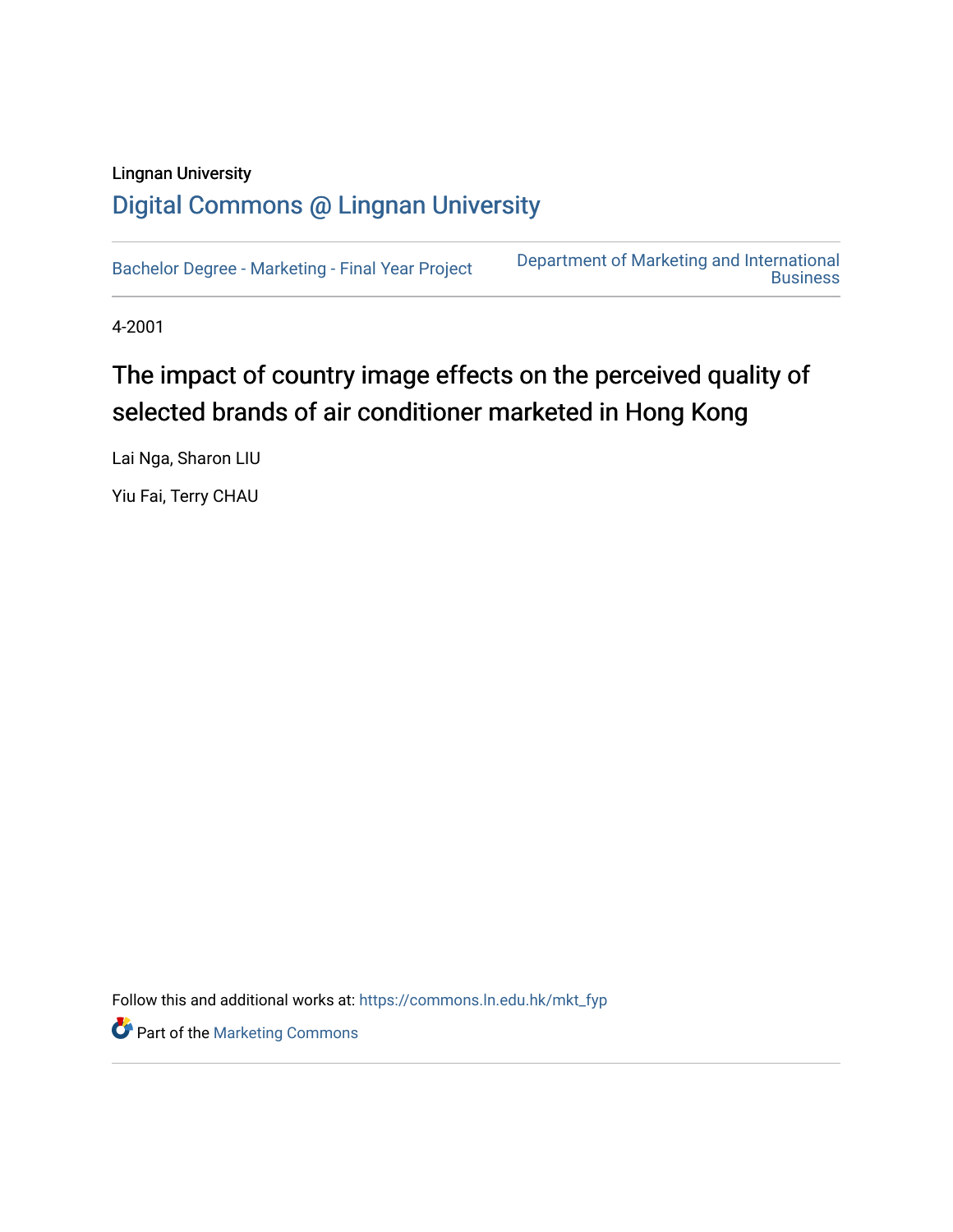## **THE IMPACT OF COUNTRY IMAGE EFFECTS ON THE PERCEIVED QUALITY OF SELECTED BRANDS OF AIR CONDITIONER MARKETED IN HONG KONG**

By

### *LIU LAI NGA, SHARON (1012115) & CHAU YIU FAI, TERRY (1033250)*

BUS 331 FINAL YEAR PROJECT

PROJECT SUPERVISOR: MR. LEO LEUNG

In partial fulfillment of the requirements for BBA (HONOURS) PROGRAMME

Faculty of Business

**LINGNAN UNIVERSITY**

APRIL 2001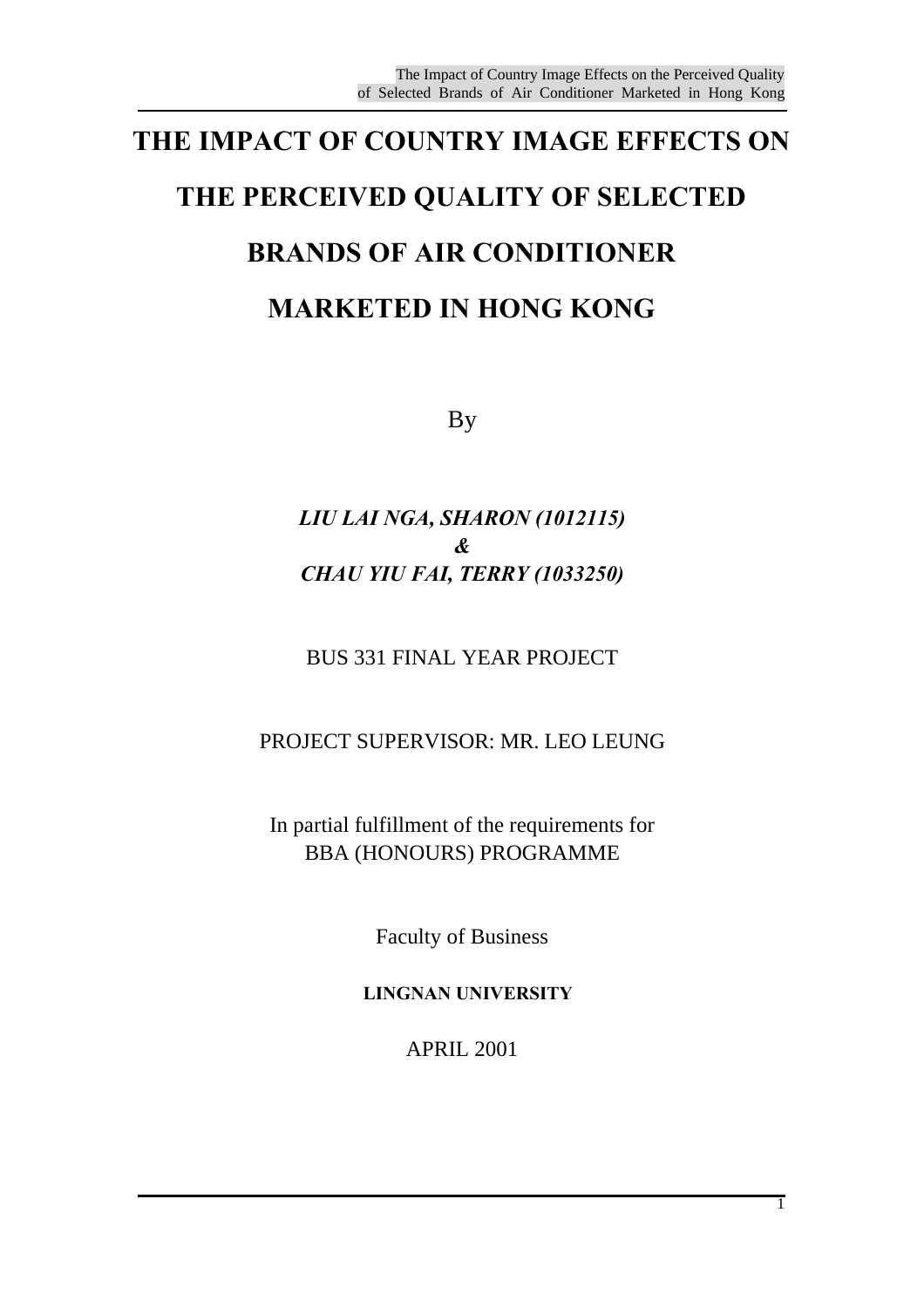## **ABSTRACT**

Country image and perceived quality are two research foci in the marketing literature. However, little research has been done to explicitly address the impact of country image on the perceived quality of a brand name. The present research attempts to synthesize the two streams of research by developing a conceptual model to analyze the relationship among country image, perceived quality, perceived values and purchase intention.

China has been an underdeveloped country and the products from China are perceived as of lower quality. The lower quality perception may be improved in recent years due to the economic development of China. A research on two brand names of air-conditioner from China and two other brand names from Japan (served as the control group) was designed to test our conceptual model.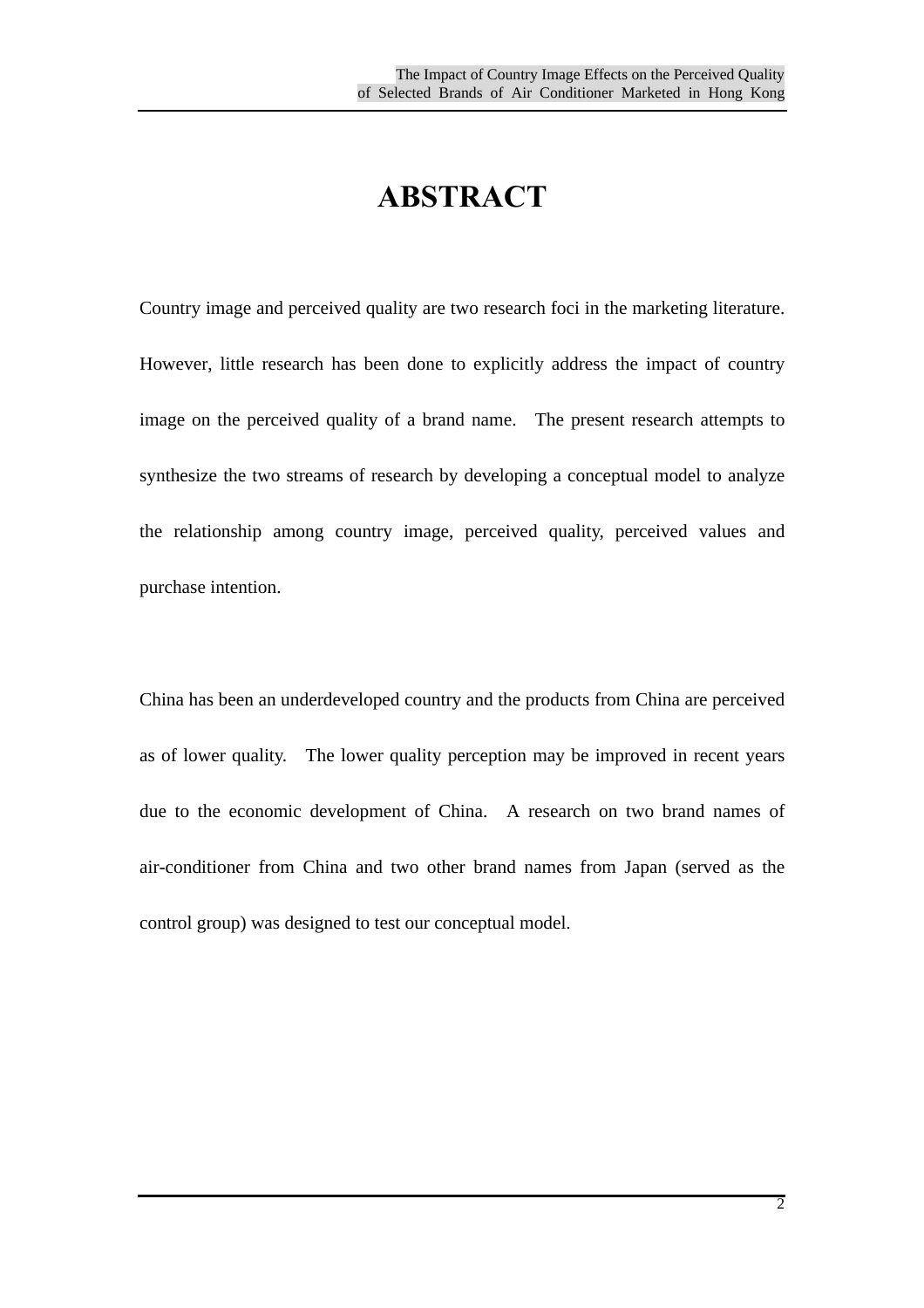The country image is conceived as consisting of two major dimensions: country perception and product perception. The perceived quality is hypothesized to be related to four independent variables: country perception, product perception, brand reputation and perceived price.

A survey was conducted on 300 respondents randomly selected from three shopping malls in Hong Kong. The results show that brand reputation and product perception have significant impact on perceived quality of a brand name. The positive impact on quality will lead to a higher perceived value and a higher purchase intention. Recommendations based on our research findings are given at the end of this report.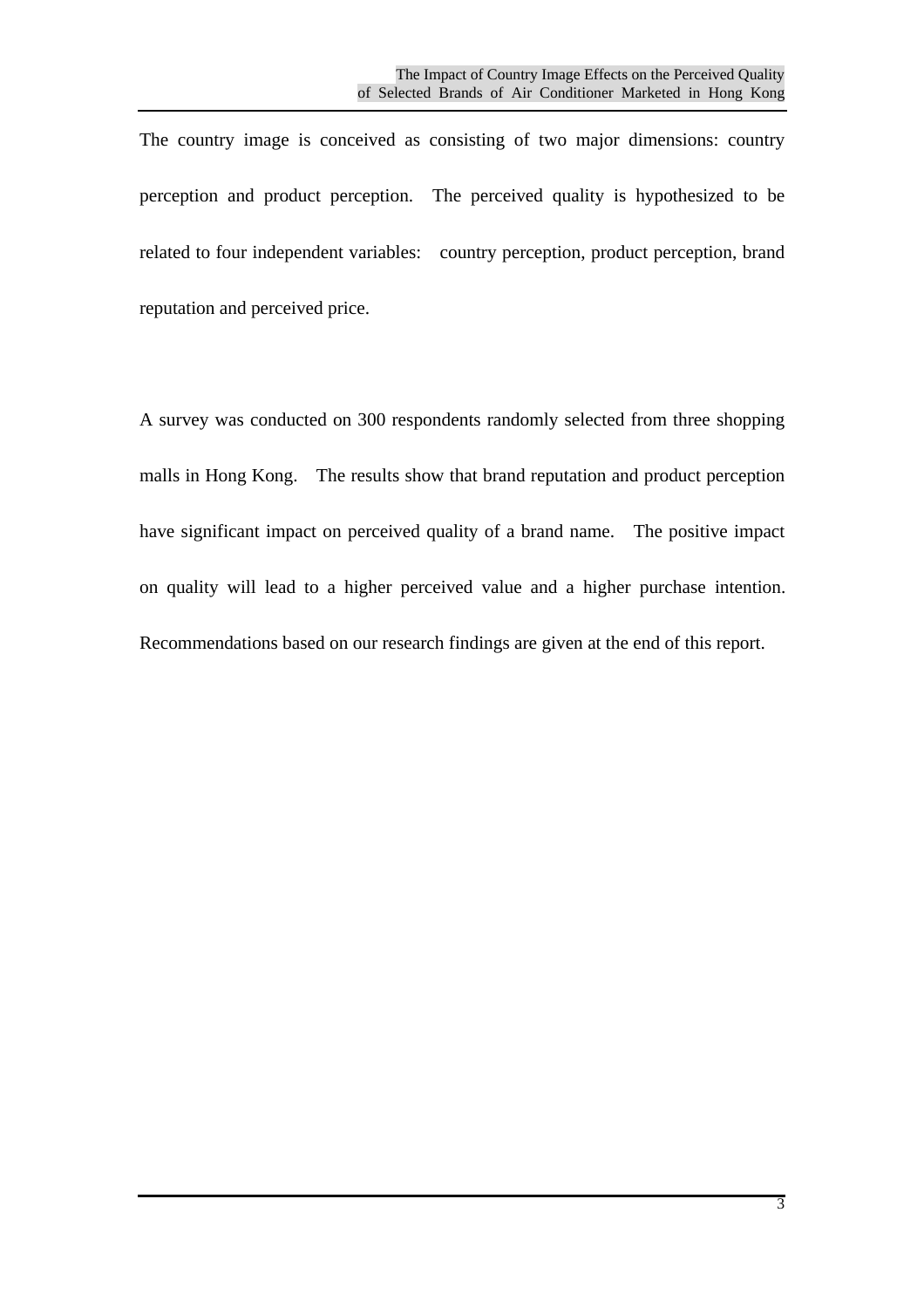## **ACKNOWLEDGEMENTS**

The accomplishment of this Final Year Project ought to be attributed to the help of various parties. Otherwise, our study would not be completed so smooth. We would like to take this opportunity to thank them sincerely despite this may not be sufficient for their generosity and kindness.

The person we should thank without hesitation is our project supervisor, Mr. Leo Leung. He has provided valuable advice and materials to help us in completing the project. Besides, in order to cultivate our individual thinking, he has endeavored not to interfere too much in our work. His friendly attitude and helpfulness contribute a lot to the successful completion of this project. Here, we would like to thank the time and idea he has devoted to us. We appreciate the things we learnt in this project, and we believe that they will be useful to help us to search for knowledge in the future.

Finally, our whole-hearted appreciation would also be extended to our friends and all respondents for helping us to complete this study.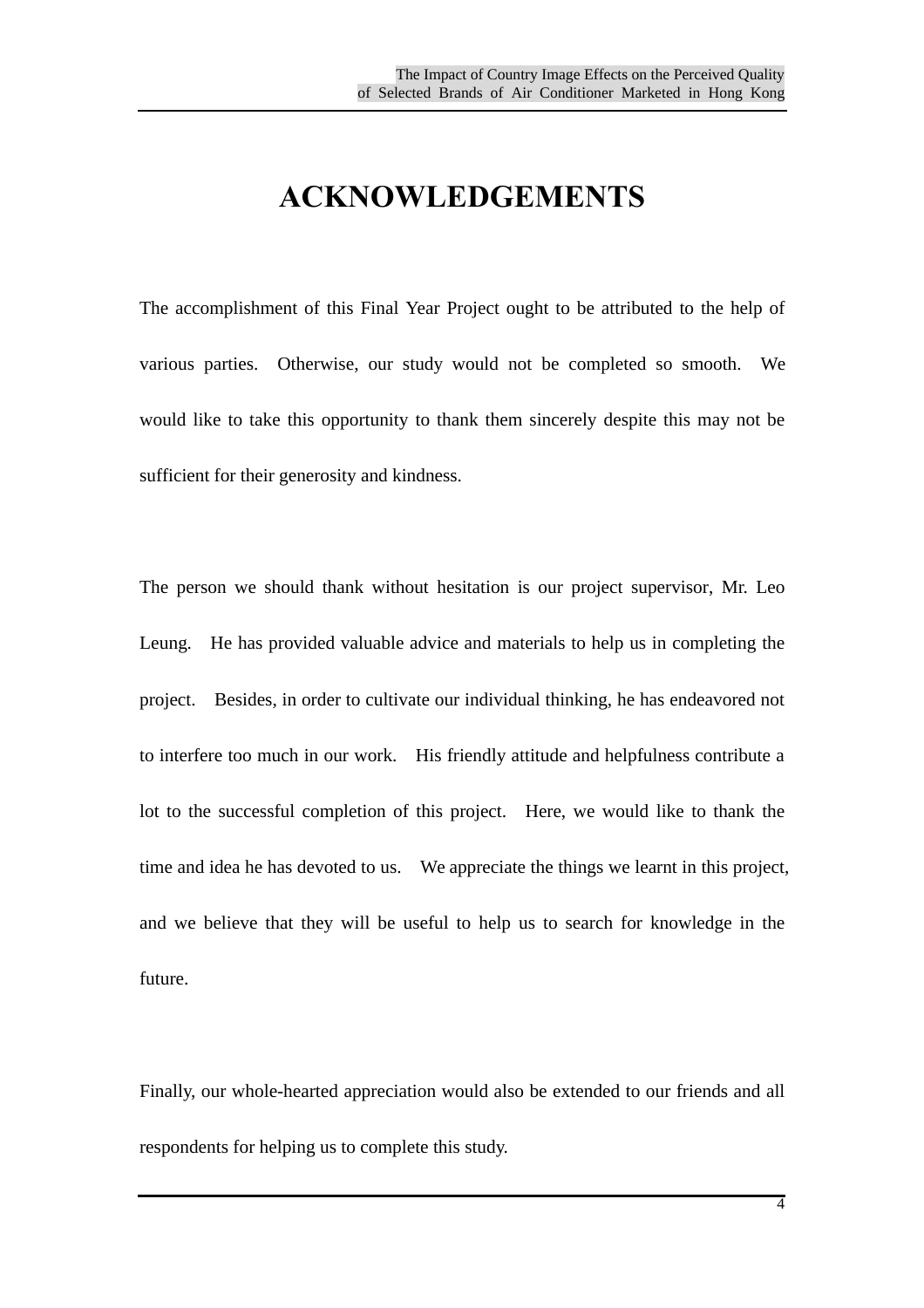## **Contents Page**

| <b>Abstract</b>               |                                    |                                                 | $\mathbf{2}$ |
|-------------------------------|------------------------------------|-------------------------------------------------|--------------|
| <b>Acknowledgments</b>        |                                    |                                                 | 4            |
| <b>Contents Page</b>          |                                    |                                                 | 5            |
| <b>List of Tables</b>         |                                    |                                                 | 9            |
| <b>List of Figures</b>        |                                    |                                                 | 11           |
| <b>Chapter 1 Introduction</b> |                                    |                                                 |              |
|                               |                                    | 1.1 Background                                  | 13           |
|                               |                                    | 1.2 Research Objectives and Scope               | 15           |
|                               | <b>Chapter 2</b> Literature Review |                                                 |              |
|                               | 2.1.1                              | Conceptual meaning of country image             | 17           |
|                               | 2.1.2                              | <b>Country Image's influences on purchase</b>   | 18           |
|                               | 2.1.3                              | <b>Measurement of country image</b>             | 20           |
|                               | 2.2.1                              | Conceptual meaning of perceived quality         | 22           |
|                               | 2.2.2                              | The influences of perceived quality on purchase | 25           |
|                               | 2.2.3                              | <b>Measurement of perceived quality</b>         | 26           |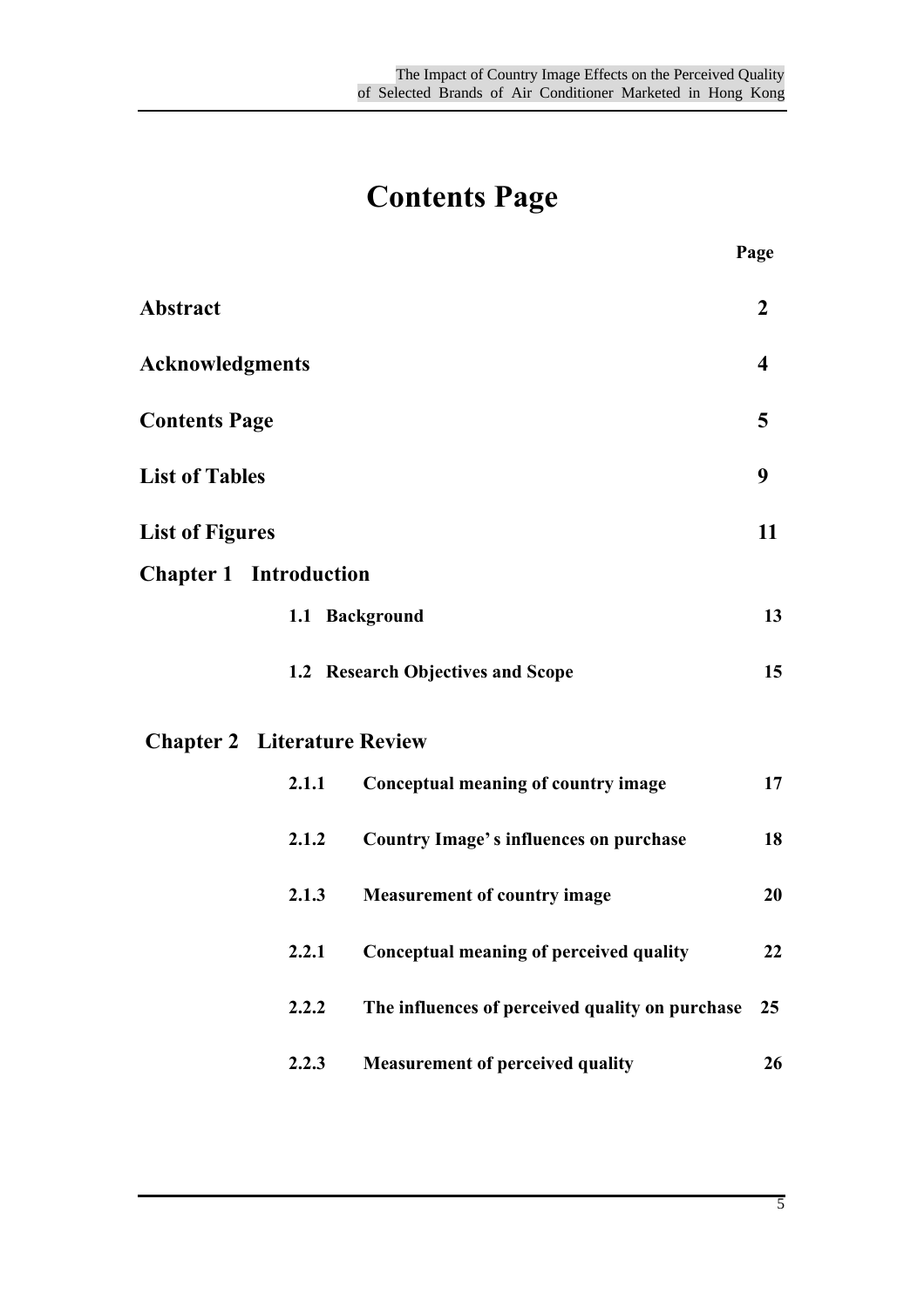| <b>Chapter 3 Conceptual Framework</b>    | Page |
|------------------------------------------|------|
| <b>3.1 The Framework</b>                 | 28   |
| 3.2 Hypotheses                           | 31   |
| <b>Chapter 4 Research Methodology</b>    |      |
| 4.1 Research Design                      | 33   |
| <b>4.2 Data Sampling Method</b>          | 34   |
| 4.3 Questionnaire Design and Measurement | 34   |
| 4.4 Field Work and response rate         | 36   |
| 4.5 Details of Field Work                | 37   |
|                                          |      |

## **Chapter 5 Findings**

| 5.1   | <b>Demographic Summaries</b>                  | 39 |
|-------|-----------------------------------------------|----|
| 5.2.1 | <b>Reliability Coefficients</b>               | 46 |
| 5.2.2 | <b>Comparison of Country Perception and</b>   | 47 |
|       | <b>Product Perception</b>                     |    |
| 5.2.3 | <b>Comparison of Brand Reputation, Price,</b> | 50 |
|       | <b>Quality, Value and Purchase Intention</b>  |    |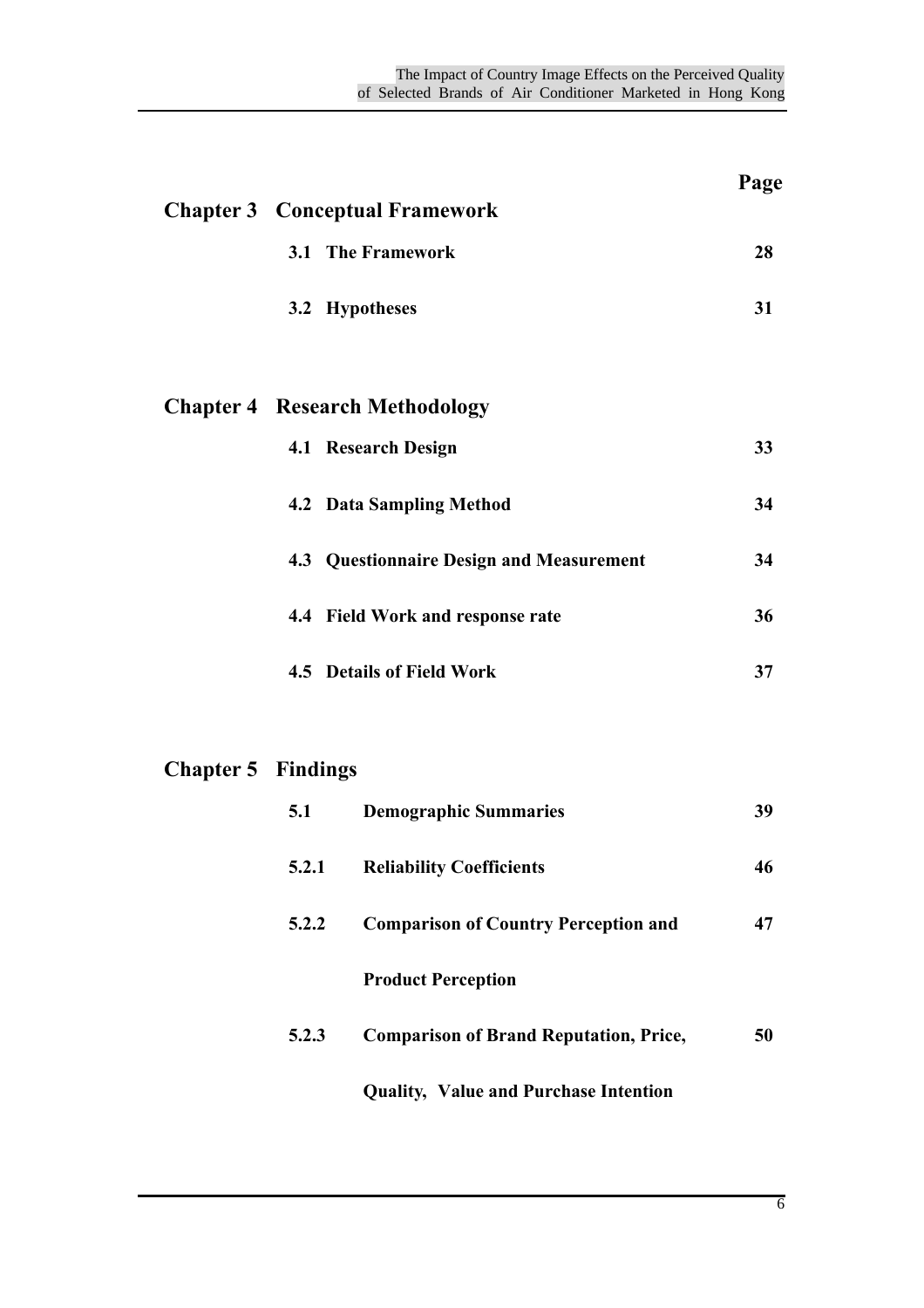### **Page**

| 5.2.4              | <b>Regression Analysis for the Four Selected</b>  | 52 |
|--------------------|---------------------------------------------------|----|
|                    | brands as Perceived Quality being dependent       |    |
|                    | variable                                          |    |
| 5.2.5a             | <b>Regression Analysis for Japanese brands as</b> | 54 |
|                    | Perceived value being the dependent variable      |    |
| 5.2.5 <sub>b</sub> | <b>Regression Analysis for Chinese brands as</b>  | 56 |
|                    | Perceived value being the dependent variable      |    |
| 5.2.6a             | <b>Regression Analysis for Japanese brands as</b> | 58 |
|                    | <b>Purchase Intention being the dependent</b>     |    |
|                    | Variable                                          |    |
| 5.2.6b             | <b>Regression Analysis for Chinese brands as</b>  | 60 |
|                    | <b>Purchase Intention being the dependent</b>     |    |
|                    | Variable                                          |    |
| 5.2.7a             | <b>Regression Analysis for Japanese brands as</b> | 62 |
|                    | <b>Perceived Quality being dependent variable</b> |    |
| 5.2.7 <sub>b</sub> | <b>Regression Analysis for Chinese brands as</b>  | 64 |
|                    | <b>Perceived Quality being dependent variable</b> |    |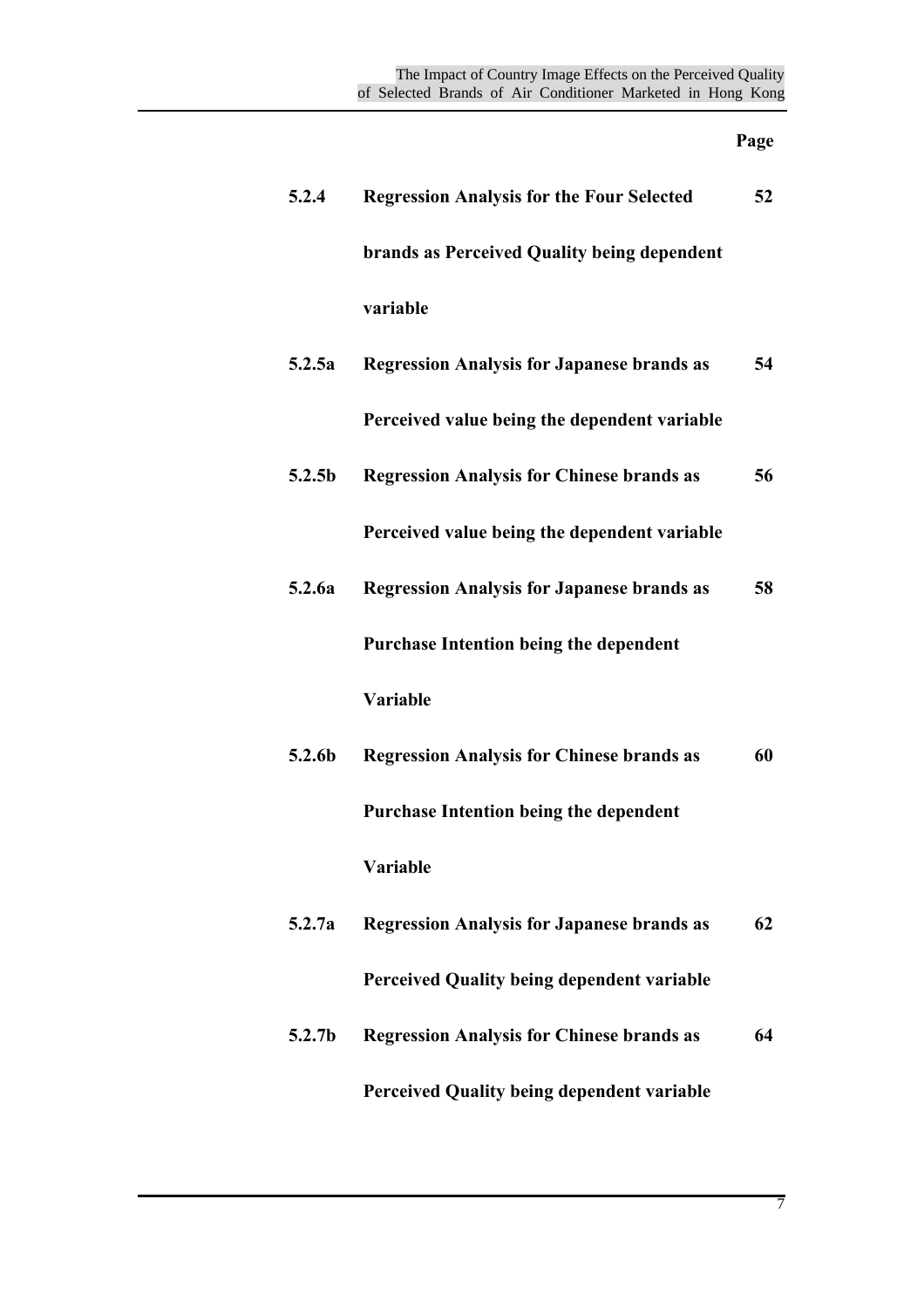## **Page**

|                   | 5.3                              | <b>Hypothesis testing</b>                    | 66 |
|-------------------|----------------------------------|----------------------------------------------|----|
|                   | 5.3.1                            | <b>Hypothesis One</b>                        | 66 |
|                   | 5.3.2                            | <b>Hypothesis Two</b>                        | 68 |
|                   | 5.3.3                            | <b>Hypothesis Three</b>                      | 70 |
|                   | 5.3.4                            | <b>Hypothesis Four</b>                       | 71 |
|                   | 5.4                              | <b>Summary of hypotheses</b>                 | 72 |
|                   |                                  |                                              |    |
|                   | <b>Chapter 6 Recommendations</b> |                                              | 75 |
|                   | <b>Chapter 7 Limitations</b>     |                                              | 79 |
|                   |                                  | <b>Chapter 8 Further Research Directions</b> | 82 |
|                   | <b>Chapter 9 Conclusions</b>     |                                              | 84 |
| <b>References</b> |                                  |                                              | 86 |
|                   |                                  |                                              |    |

**Appendices**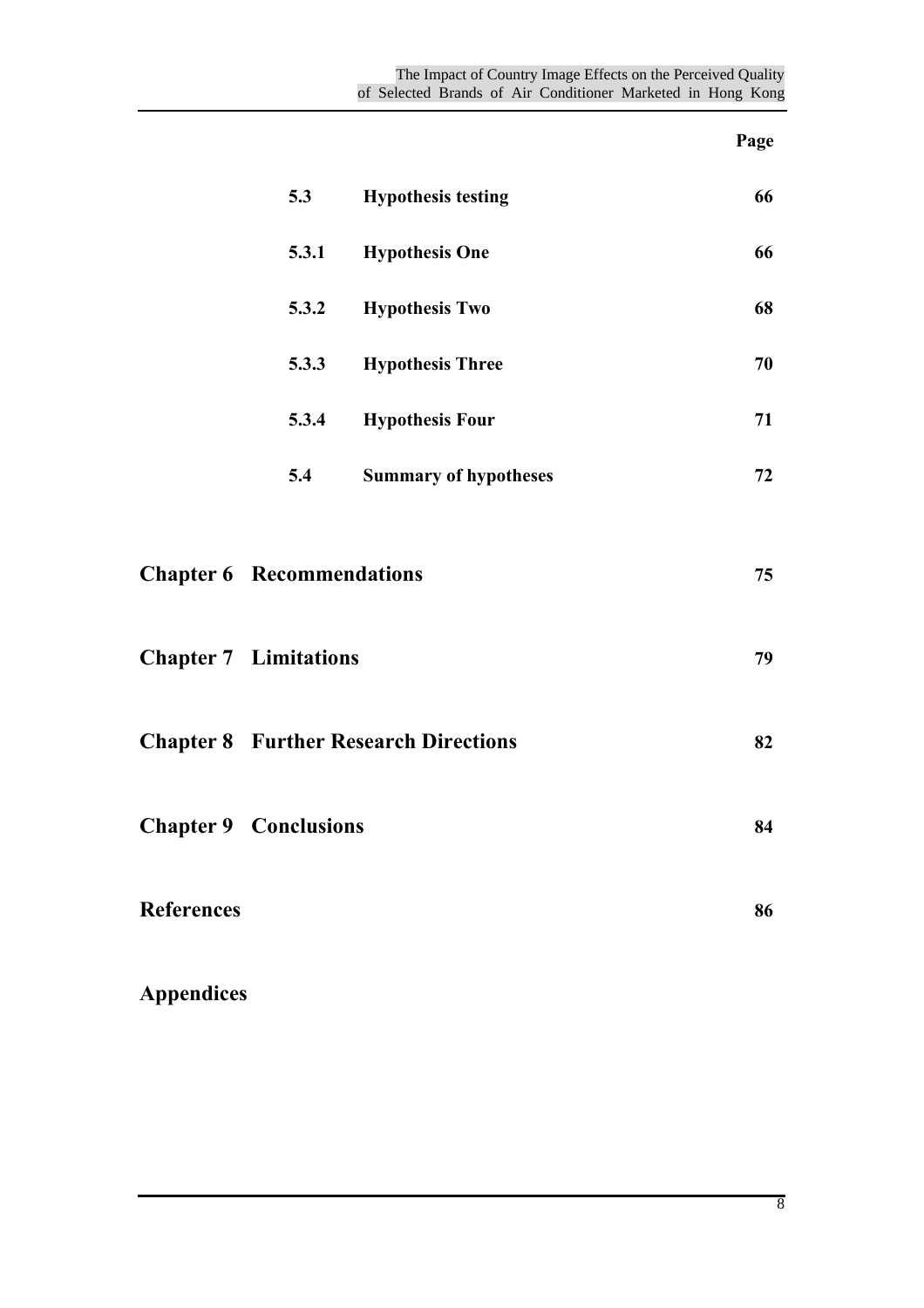## **LIST OF TABLES**

| Table 1: | Demographic profile of the respondents                                    | 23 |
|----------|---------------------------------------------------------------------------|----|
| Table 2: | Reliability Coefficients for the Multi-item Measures                      | 30 |
| Table 3: | <b>Comparison of Generic Country Image and Country of Origin</b>          | 31 |
|          | of the product between Japan & China                                      |    |
| Table 4: | <b>Comparison of Brand Reputation, Price, Quality, Value and Purchase</b> | 34 |
|          | Intention across the two brands selected for each sample                  |    |
| Table 5: | Regression Analysis for the Four Selected brands of Air-conditioner-      | 36 |
|          | Perceived Quality as the dependent variable                               |    |
| Table 6: | Regression Analysis for Japanese Brands-Perceived value as                | 38 |
|          | the dependent variable                                                    |    |
| Table 7: | <b>Regression Analysis for Chinese Brands-Perceived value as</b>          | 39 |
|          | the dependent variable                                                    |    |
| Table 8: | <b>Regression Analysis for Japanese Brands-Purchase Intention as</b>      | 42 |
|          | the dependent variable                                                    |    |
| Table 9: | <b>Regression Analysis for Chinese Brands-Purchase Intention as</b>       | 44 |
|          | the dependent value                                                       |    |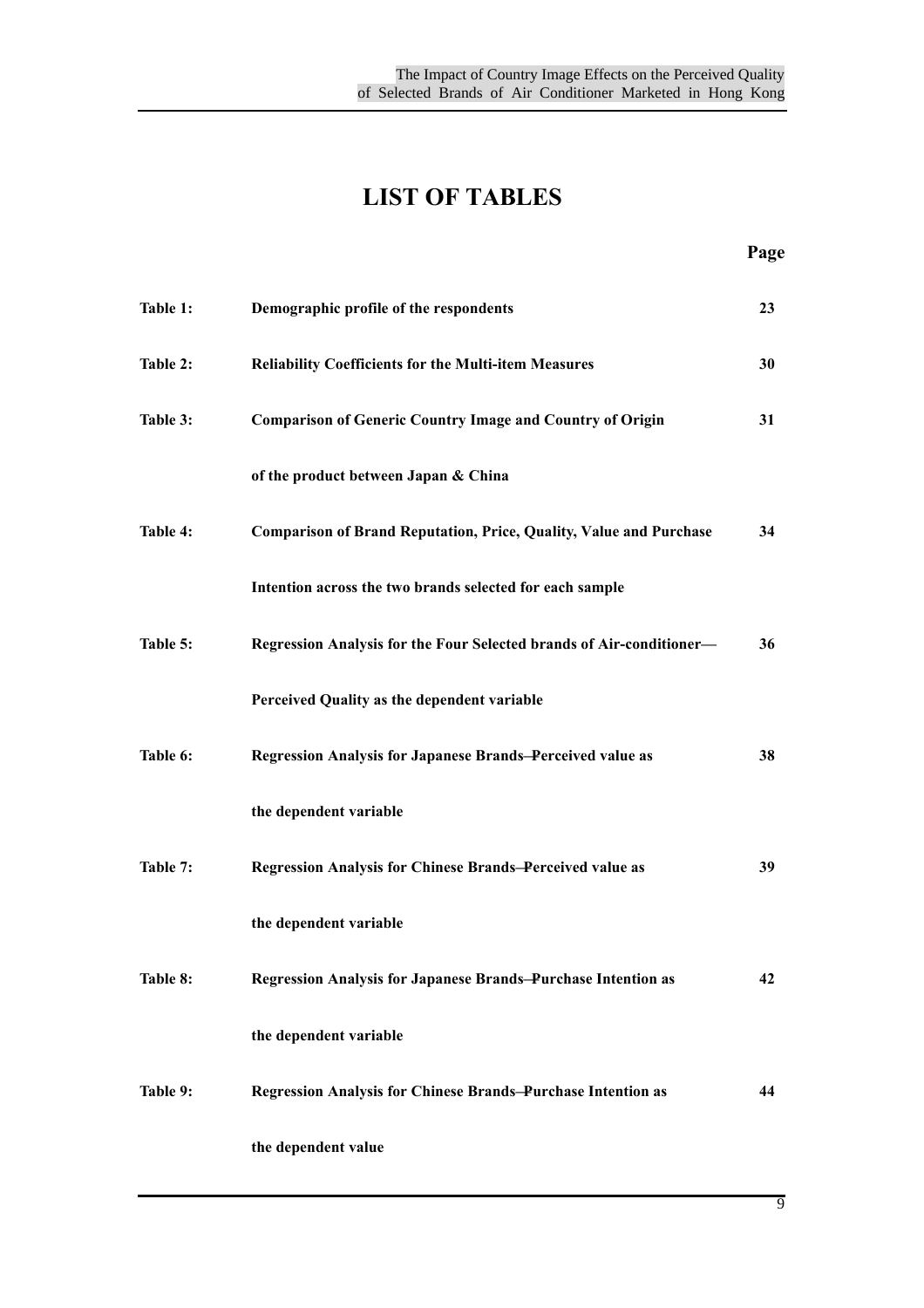### **Page**

| Table 10: | <b>Regression Analysis for Japanese Brands-Perceived Quality</b> | 46 |
|-----------|------------------------------------------------------------------|----|
|           | as the dependent value                                           |    |
| Table 11: | <b>Regression Analysis for Chinese Brands–Perceived Quality</b>  | 48 |
|           | as the dependent value                                           |    |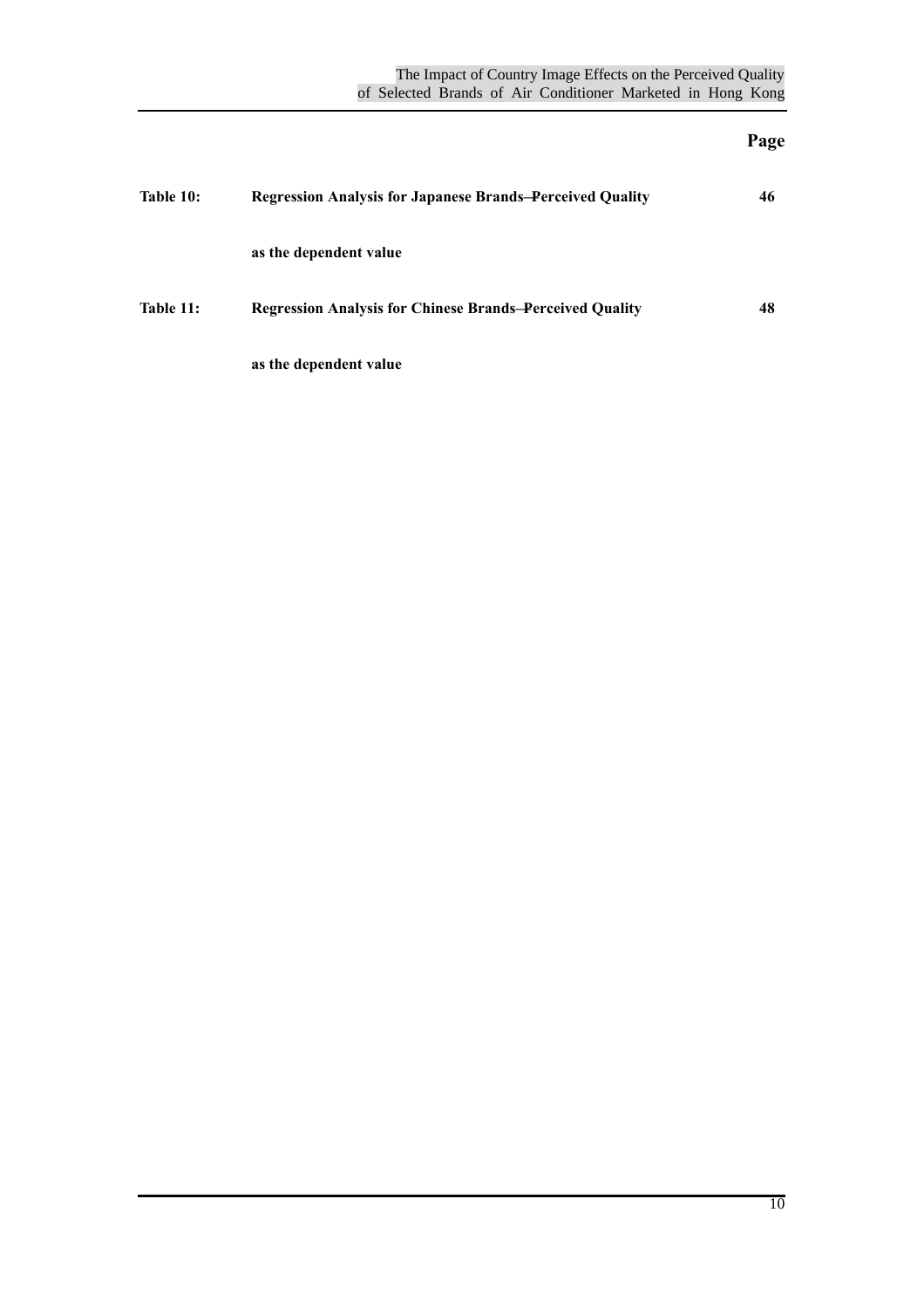### **LIST OF FIGURES**

| Figure 1: The conceptual model for the impact of country image on the perceived | 14 |
|---------------------------------------------------------------------------------|----|
| quality of the selected brand names of air-conditioners                         |    |
| Figure 2: Sex distribution in Japanese sample                                   | 24 |
| Figure 3: Sex distribution in Chinese sample                                    | 24 |
| Figure 4: Marital status in Japanese sample                                     | 25 |
| Figure 5: Marital status in Chinese sample                                      | 25 |
| Figure 6: Income distribution in Japanese sample                                | 26 |
| Figure 7: Income distribution in Chinese sample                                 | 26 |
| Figure 8: Educational level in Japanese sample                                  | 27 |
| Figure 9: Educational level in Chinese sample                                   | 27 |
| Figure 10: Occupation distribution of Japanese sample                           | 28 |
| Figure 11: Occupation distribution of Chinese sample                            | 28 |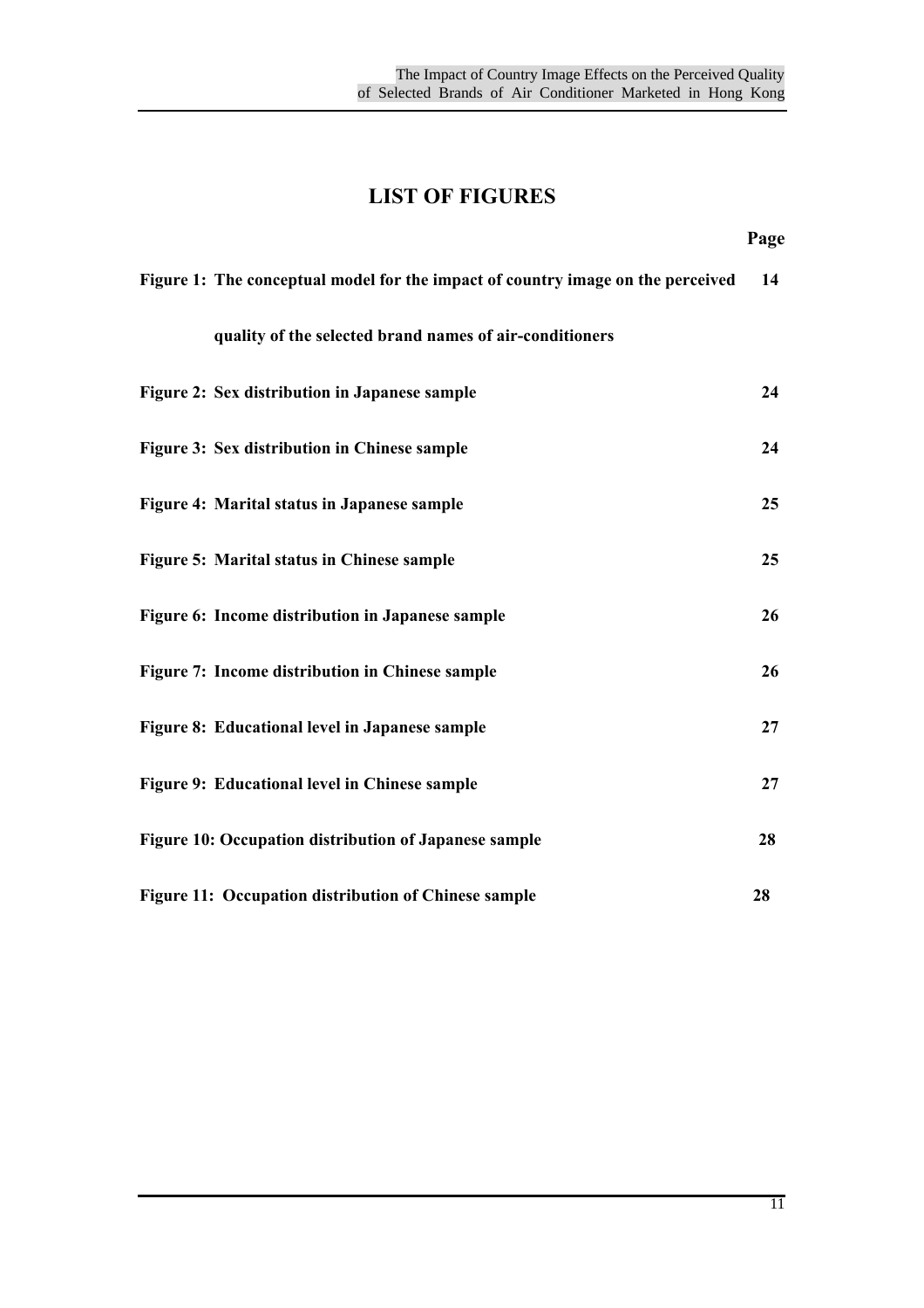# **CHAPTER 1**

# **INTRODUCTION**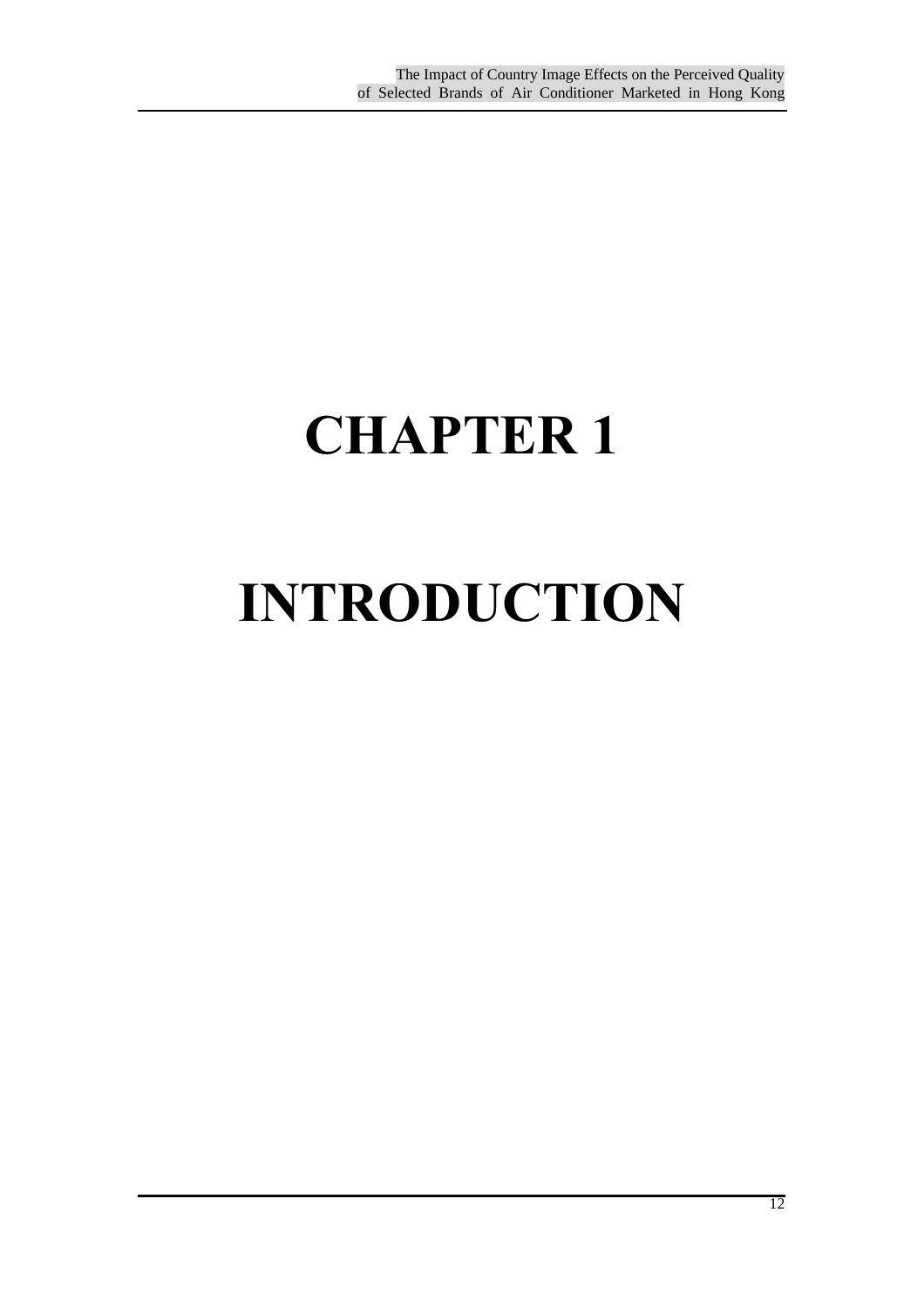## **CHAPTER 1 INTRODUCTION**

#### **1.1 Background**

Country Image has been one main stream of research focus in the past thirty-five years. Research in this period showed that country image has affected peoples' buying decisions on specific brands in the absence of other information cues. (Schooler 1965; Bildy and Nes 1982; Yaprak 1987; Hooley, Shipley and Krieger 1988). Papadopoulous, Johansson and Nebenzahl (1987) and Yaprak and Liefeld(1986) extensively reviewed the influence of country image on buyers' reactions to products. The research by Nagashima (1970, 1977) was a pioneer study to explore the relationship between country image and product preferences.

Another mainstream of research focus was on perceived product quality. Many researches have found that extrinsic cues (e.g. price, brand name and advertising) and intrinsic cues (e.g. product's characteristics) have influences on product quality (Nelson 1970, 1974; Olson 1977; Schmalensee 1978; Milgrom and Roberts 1986).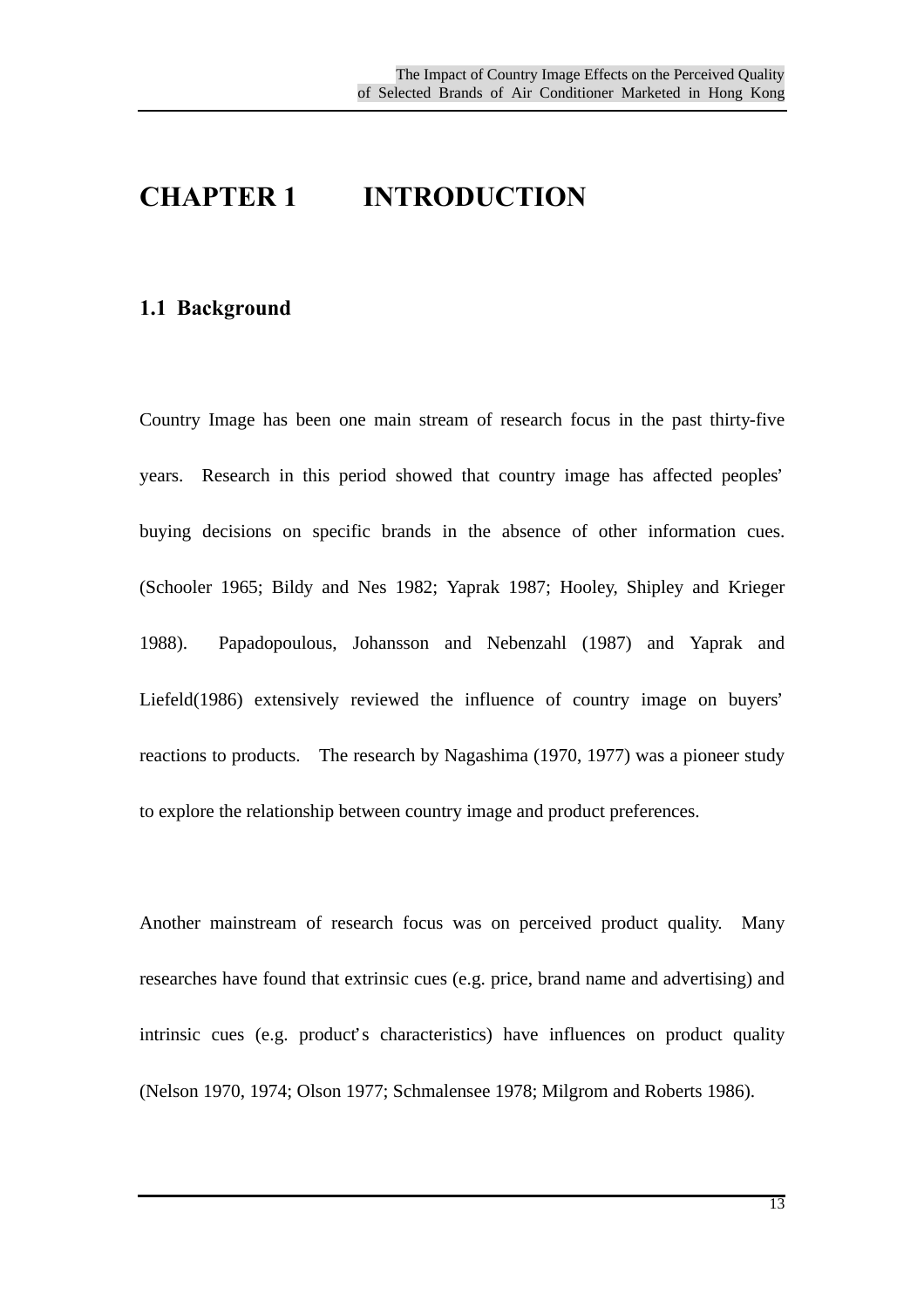Previous researches have also showed the correlation between perceived quality and the perceived value (Young and Feigin 1975, Rokach 1973, Olson and Reynolds 1983). As country image can be regarded as one of the extrinsic cues, we would expect that country image would affect the perceived quality of a product and hence affect the purchase behavior.

However, it seems to the present authors that no research has explicitly addressed this issue. The present research attempts to synthesize the two streams of research and investigate how country image may affect the perceived quality of selected brands of product. In analyzing the impact of country image on perceived quality of products, the information obtained may also provide insights to the government to enhance country image in stimulating tourism. Foreign investors can evaluate the value of investing in particular countries in case the country-of-origin of their products may have positive or negative images as perceived by the local consumers.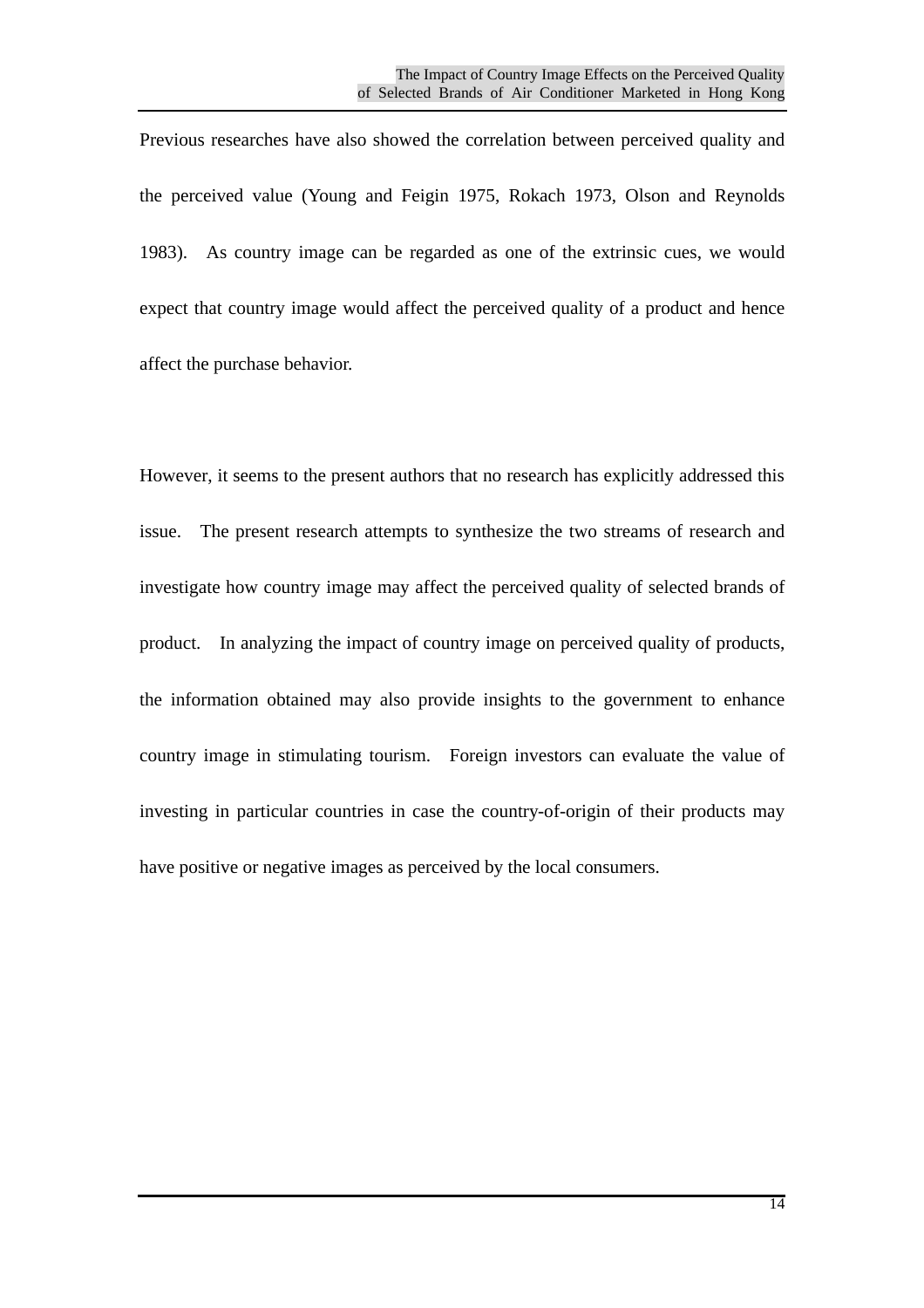#### **1.2 Research Objective and Scope**

The objective of this research is to investigate the effects of Chinese and Japanese country image on the perceived quality of a selected high involvement product: air-conditioner. Four brands of air conditioner will be selected for our investigation. As the volume of the world trade is enormous and global product competition is intense, any factor that may affect consumers' evaluation of a product should not be neglected by the marketers. We hope that the present research could provide some insights to marketers on how product brands should be managed.

Japanese brand product are selected because Japan is a developed country and has good reputations for most branded products; China is a developing country and many brands are perceived as lower quality. The contrast between the two countries may provide useful insights to marketers. Furthermore, people in Hong Kong are familiar with or at least have heard of the brands from these two countries. Finally, we are only interested in the country of design effects (or country-of-origin) effects in the research. We set aside the country of production or assembly effects for the time being.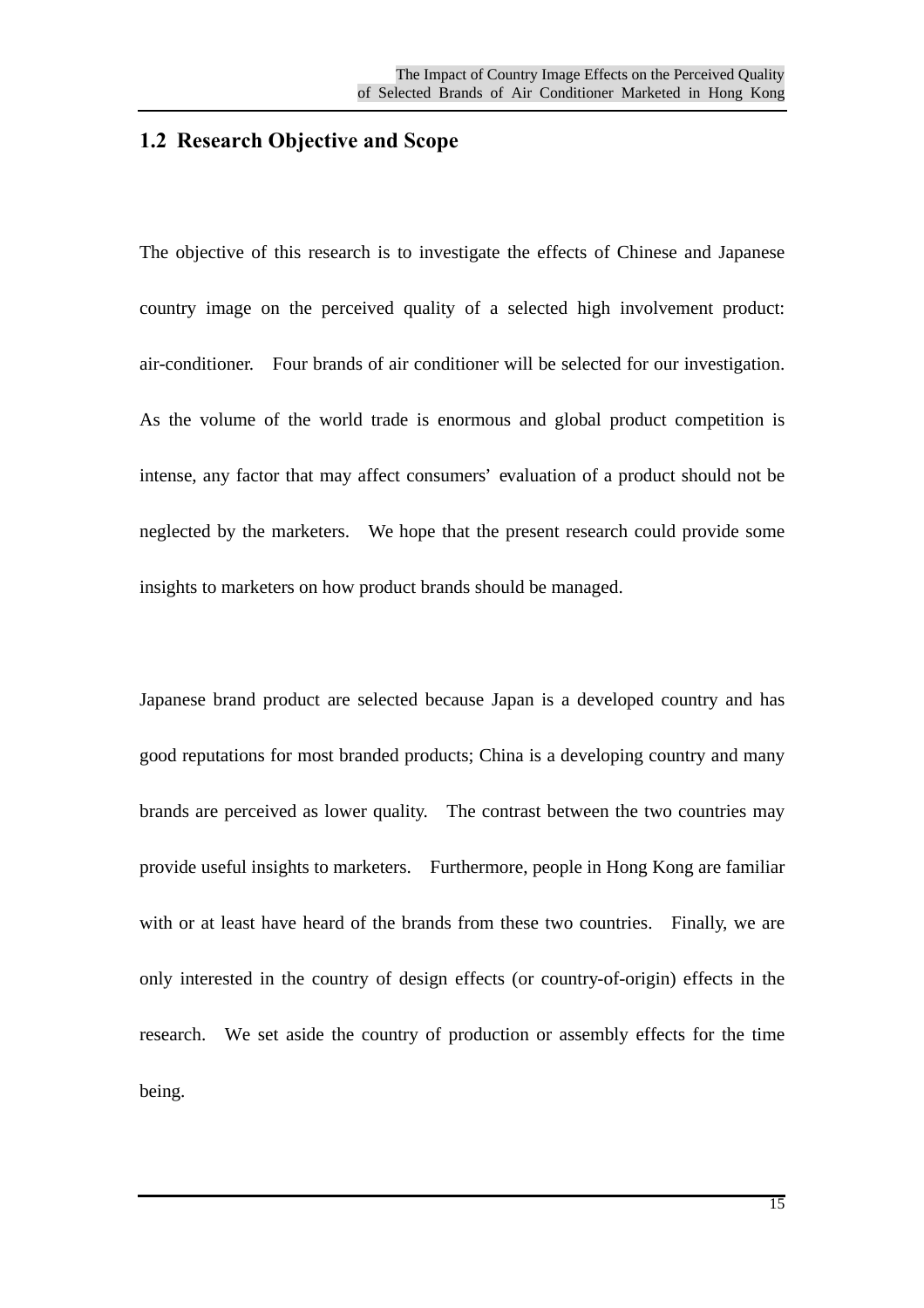## **CHAPTER 2**

## **LITERATURE REVIEW**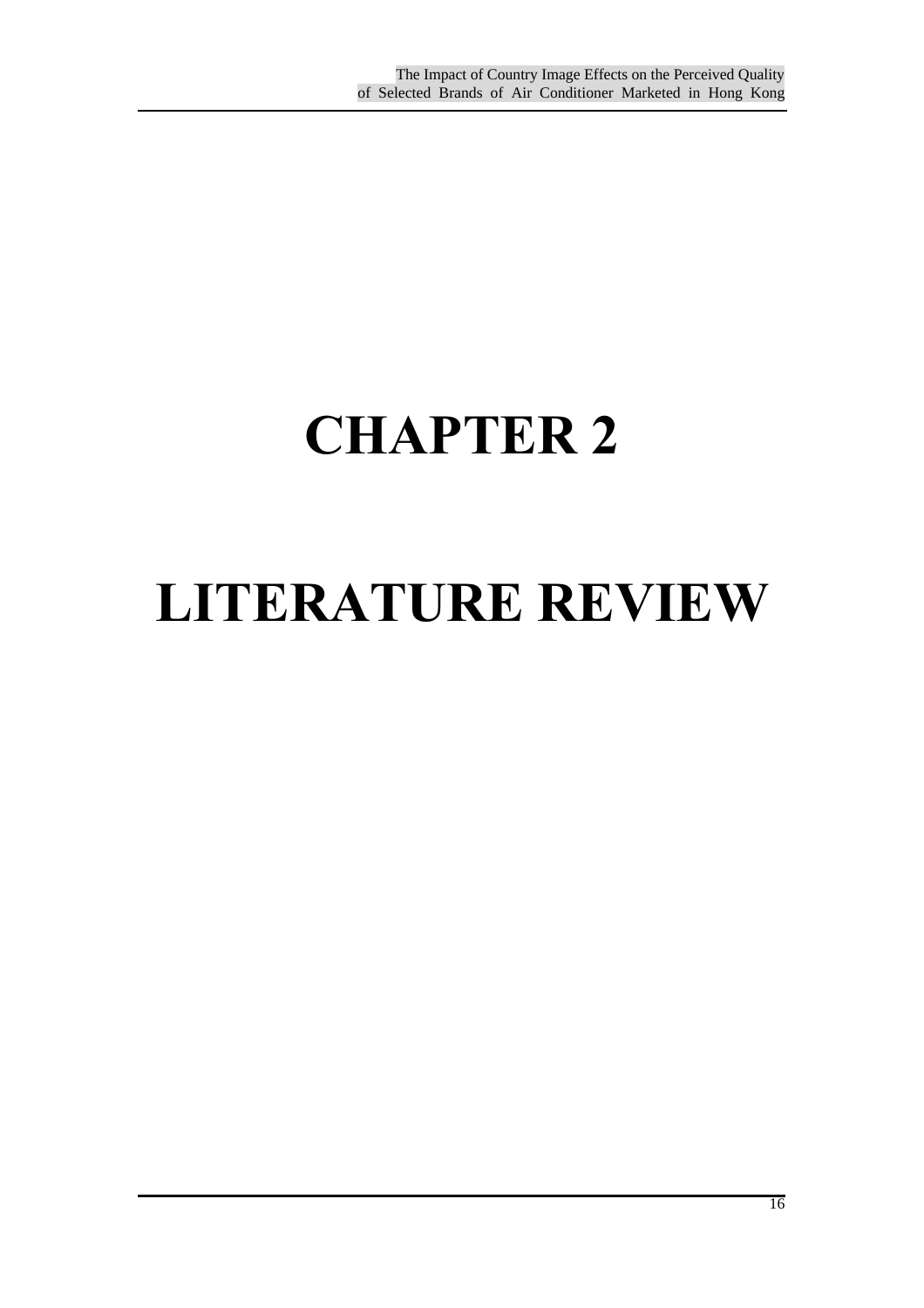### **CHAPTER 2 LITERATURE REVIEW**

#### **2.1.1 Conceptual meaning of country image**

Country image is the perception including picture, reputation as well as stereotype that businessmen and consumers attach to products of a certain country. Nagashimas (1970) mentioned that image is constituted by different factors such as representative products, national characteristics, economics, and political background, history and traditions. It is frequently used as a screening device by consumers to decide whether a product is included in the consideration set or not (Cordell 1992).

According to many researches on country image, we may ascertain that country image is an important factor that affects the purchasing intention (Ahmed, d'Astous and Mathieu 1995). When people buy the goods such as electronic appliances, they may first consider the country-of-origin of the product (Cordell 1992). In other words, country image may affect the evaluations of product directly or indirectly through personal beliefs (Nebenzah, Jaffe and Lampert 1997).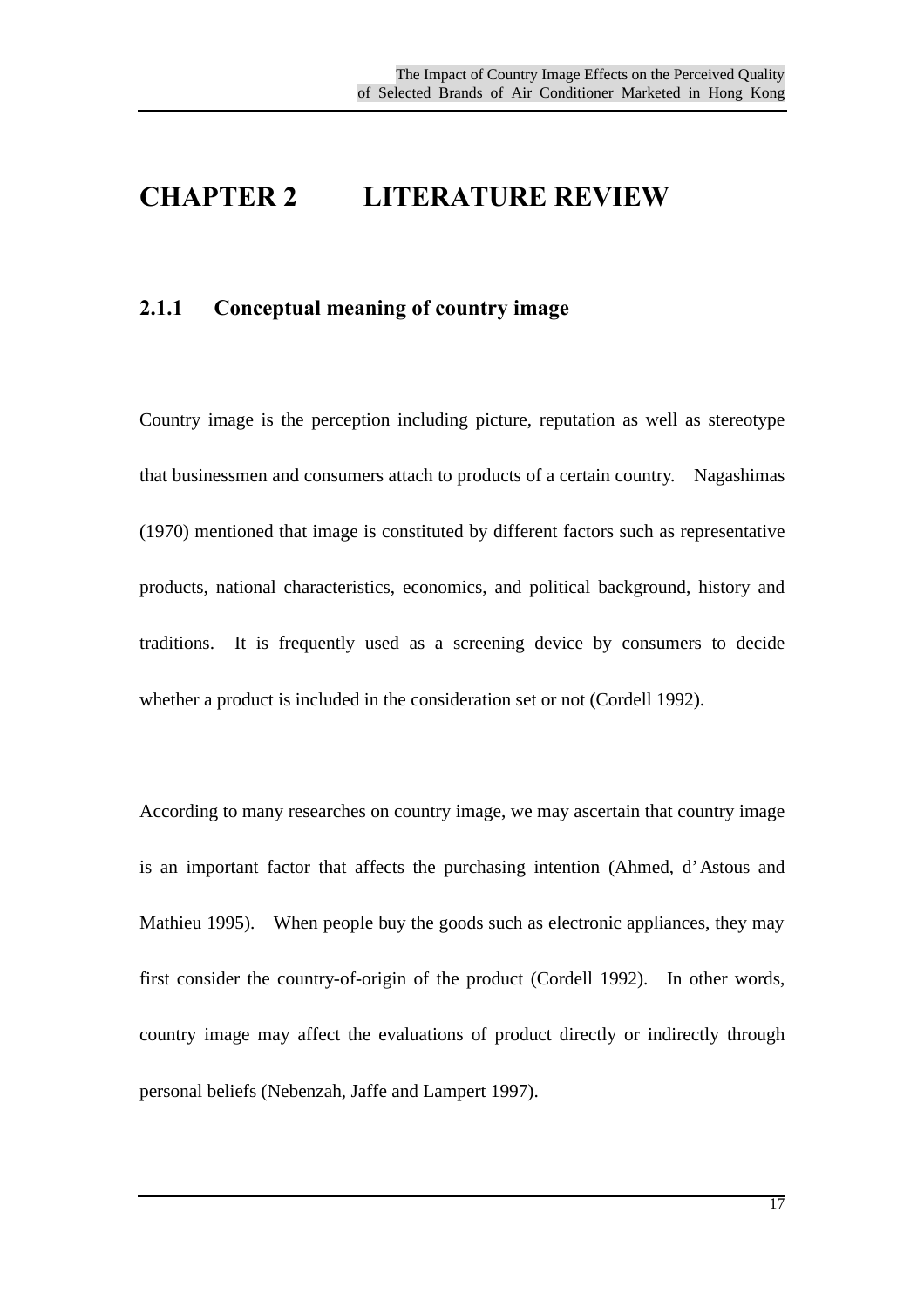Besides, Bilkey and Nes (1982) and Han (1989) mentioned that some researchers have attempted to define country image as consumers' general perceptions of quality for products made in a given country. Generally speaking, country image information is important for consumers to evaluate a product from a specific country.

#### **2.1.2 Country Image's influences on purchase**

As country image is important to consumers when they want to get some products; they may first consider the country-of-origin of the product (Ahmed, d'Astous and Mathieu 1995). Furthermore, country image will influence product consideration and rejection processes (Papadopoulos and Heslop 1993). On the other hand, some researches have indicated the consumers' country image may be moderated by their familiarity with the countries and the products.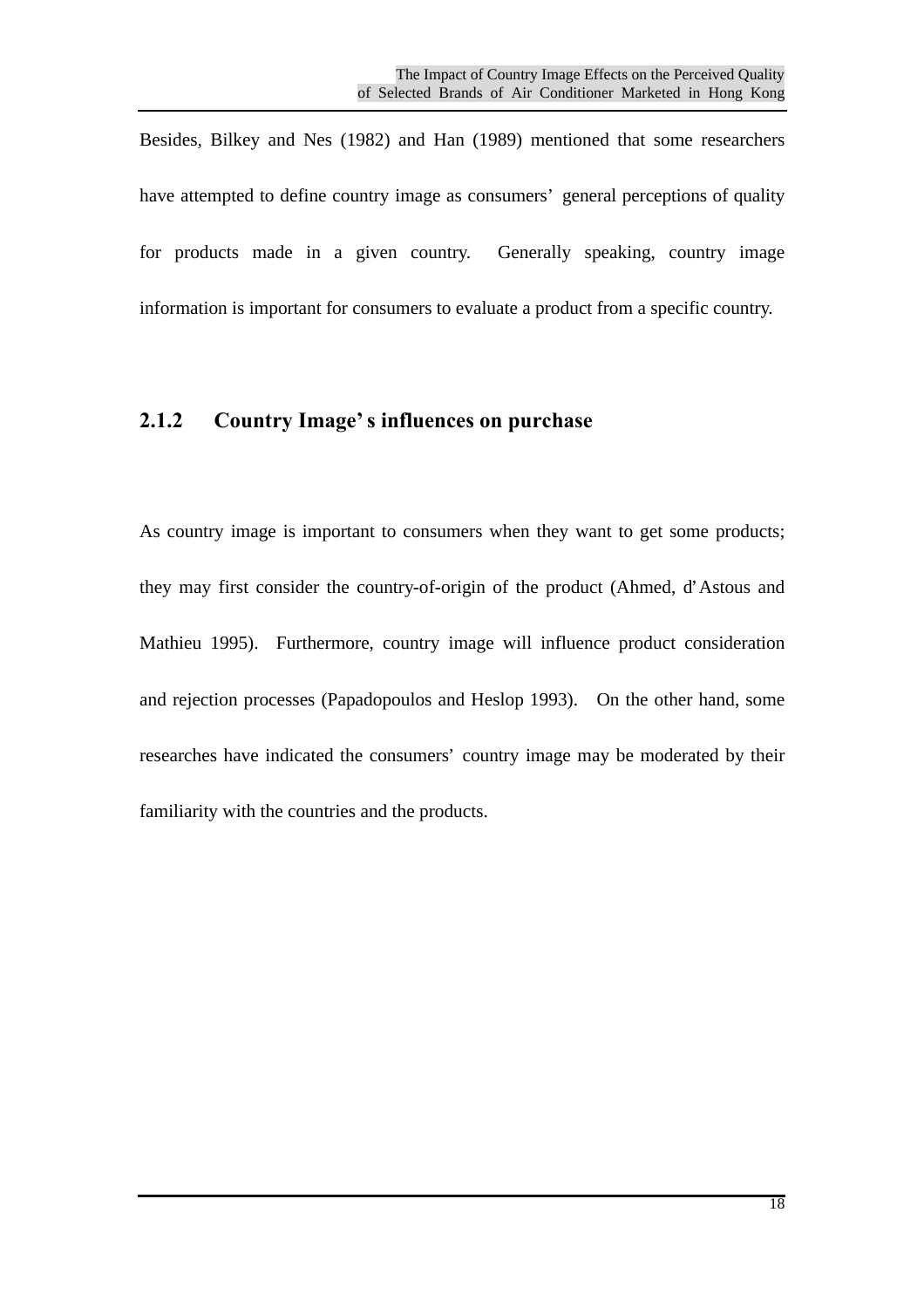The household or industrial buyers' evaluation are based on their assessment of product cues, which include intrinsic (taste, design, performance) or extrinsic (brand name, country of origin) attributes. Buyers often make judgments about product quality and purchase value on the basis of extrinsic cues, particularly when it is not easy to assess the intrinsic value of a product (Ahmed, Astous and Adraoui 1994). Research indicates that knowledge of country of origin indeed influence buyer's perceptions of products (Ahmed, Astous and Adraoui 1994).

There is a lot of product information available in the market, and consumers will use country image information as a summary statistic. It would, therefore, be more efficient to use country image as a surrogate to represent or summarize a set product attributes (Johansson 1989). Besides, consumers will also use country image in product evaluation during the pre-purchase stage (Shapiro 1982; Han 1989).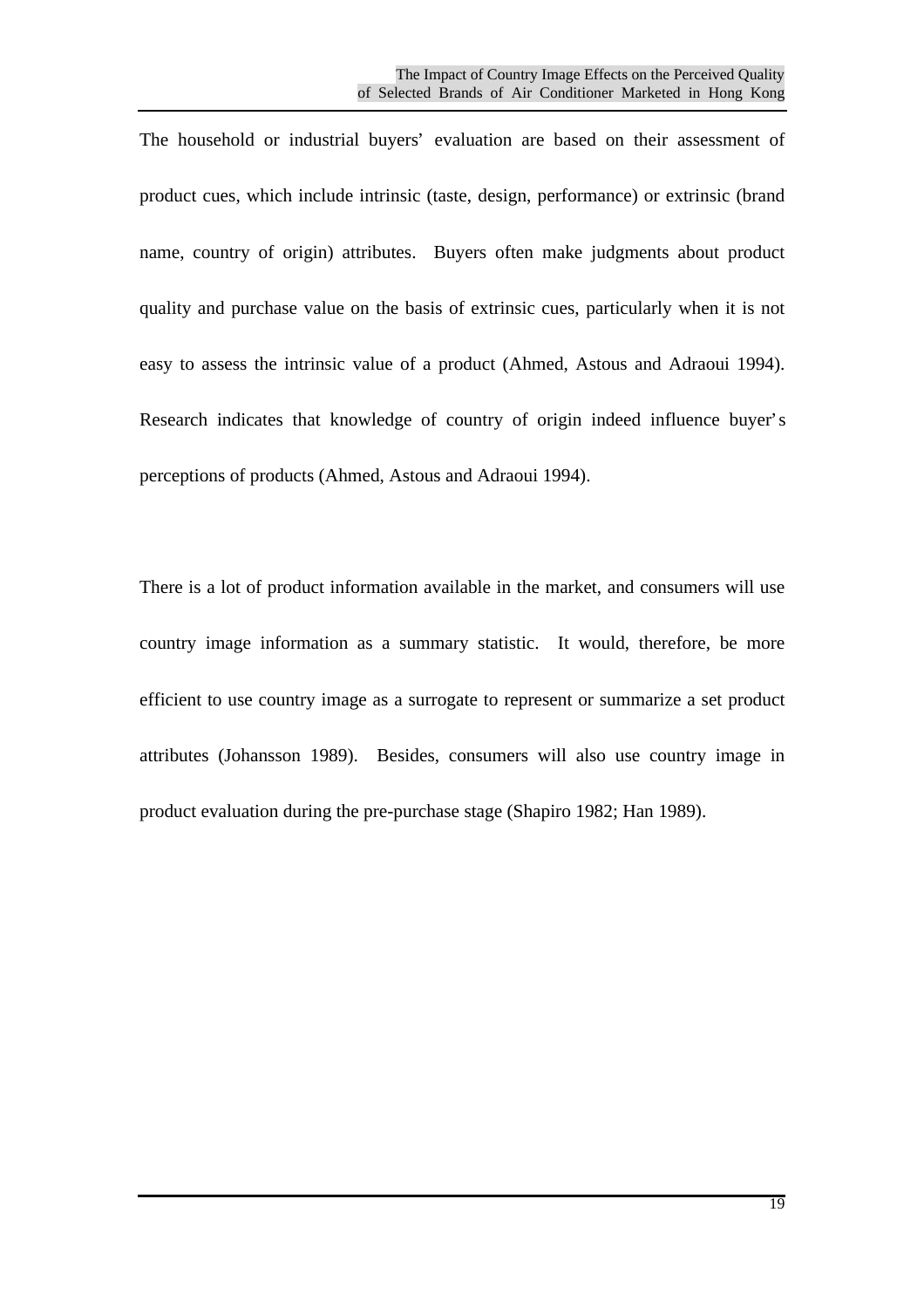Liefeld and Heslop (1991) had found that country-of-origin information was more important in affecting product quality assessments than price and brand information. However, Alamen and d'Aston (1995) have found that brand name is a more important cue than the country image. The notion of brand consideration was first introduced into marketing as an integral component in Howard and Sheth's (1969) theory of buyer behavior.

Later, Ahmed and d'Astons (1995) has supported that brand name is a more important cue than country-of-origin. The ideas of Liefeld and Heslop(1991) and Alamen and d'Aston(1995) have concluded that both country image and brand should be viewed as important inputs to consumers' decision making (Ahmed and Astous 1999). In this research, we would like to focus on how the purchasing intention may be affected by country image, brand name as well as perceived brand image.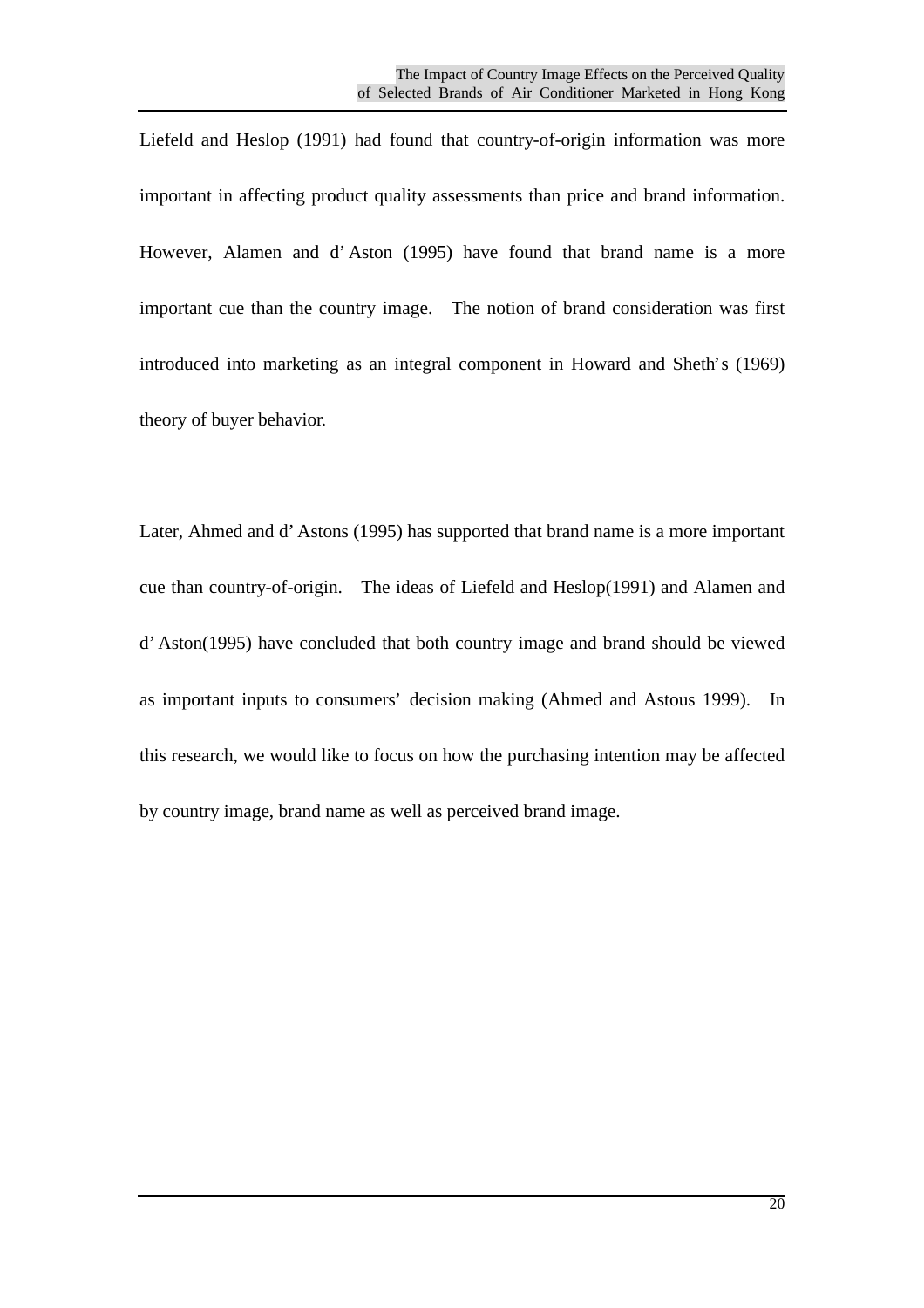#### **2.1.3 Measurement of country image**

Aire (1974), Bannister and Sounder (1978), Agbonifoh (1985) and Michael (1995) have suggested that the differences in the image of products from different countries may be affected by some factors, such as, economic, political reputation and degree of technology. Furthermore, Wang and Lamb (1983) and Baugh and Yaprak (1993) have found that consumers' willingness to purchase products is related to cultural characteristic, ethnicity, industrialization, consumption acculturation as well as historical events and relationships.

Actually, Nebentahl (1984) concluded that all the current scales not only had low reliability but also were not tested for internal consistency and stability. However, some researchers such as Martin and Eroglu(1993) had found that country image perceptions might vary depending on the level of economic development of the country in 1990. For examples, a low per capita income and inefficient marketing system (Papadopoulos, Heslop and Bamossy 1990). An advantage of identifying country image dimensions is to generate consistency for conceptualizing and operationalizing country image in the future studies.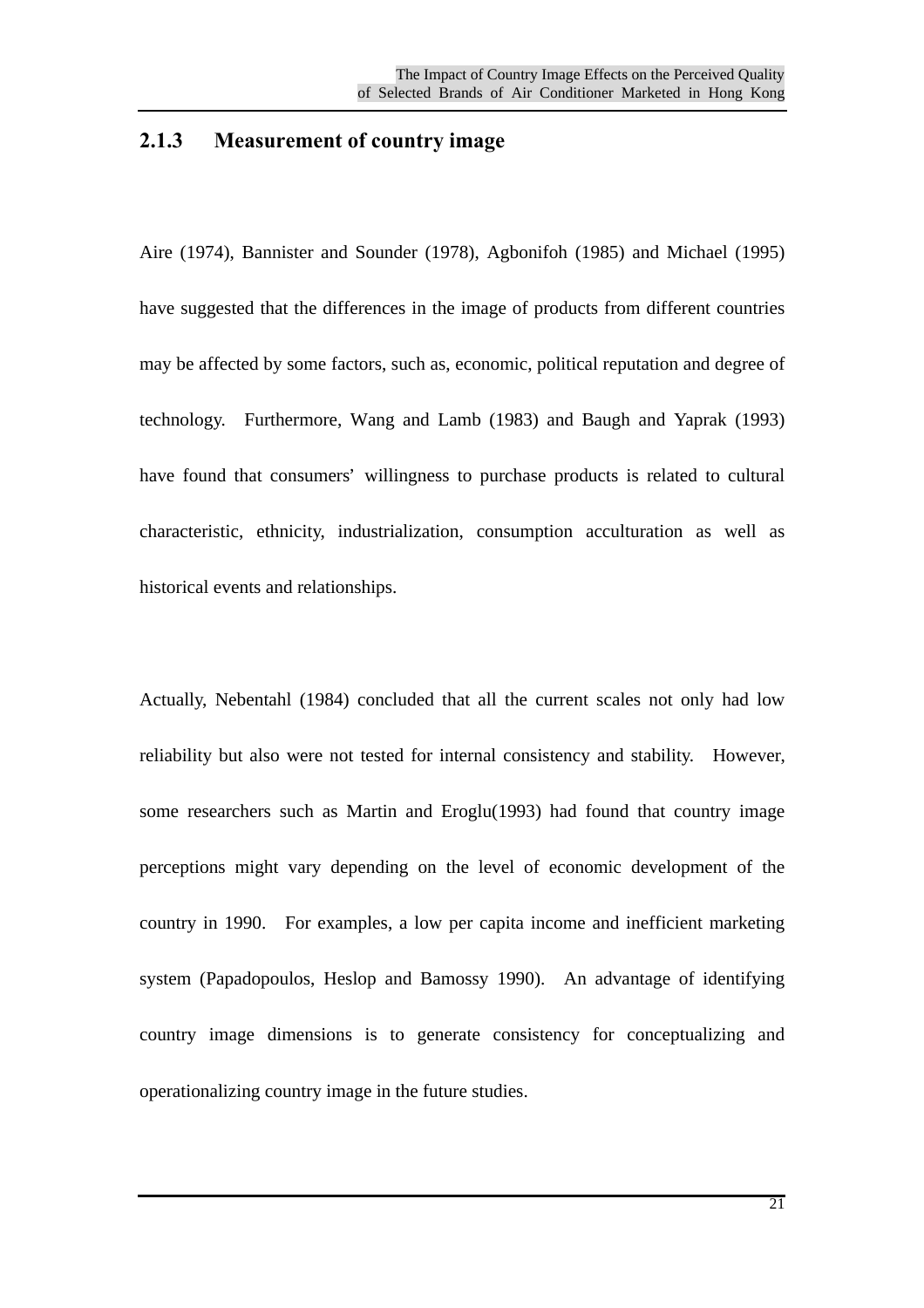The country image dimensions were defined by Roth and Romeo (1992) as the followings:

| 1) Innovationess | : Use of new technology and engineering advances                |
|------------------|-----------------------------------------------------------------|
| 2) Design        | : Appearance, style, colours, variety                           |
| 3) Prestige      | : Exclusivity, status, brand name, reputation                   |
| 4) Workmanship   | : Reliability, durability, craftsmanship, manufacturing quality |

After reviewing the literature, it seems that country image may be measured in terms of two major dimensions: Country Perception and Product Perception. Country perception is the perception to the country that perceived by consumers, and the consumers will use the country perception to determine the product made in those countries. Product perception is the perception of the consumers on the product.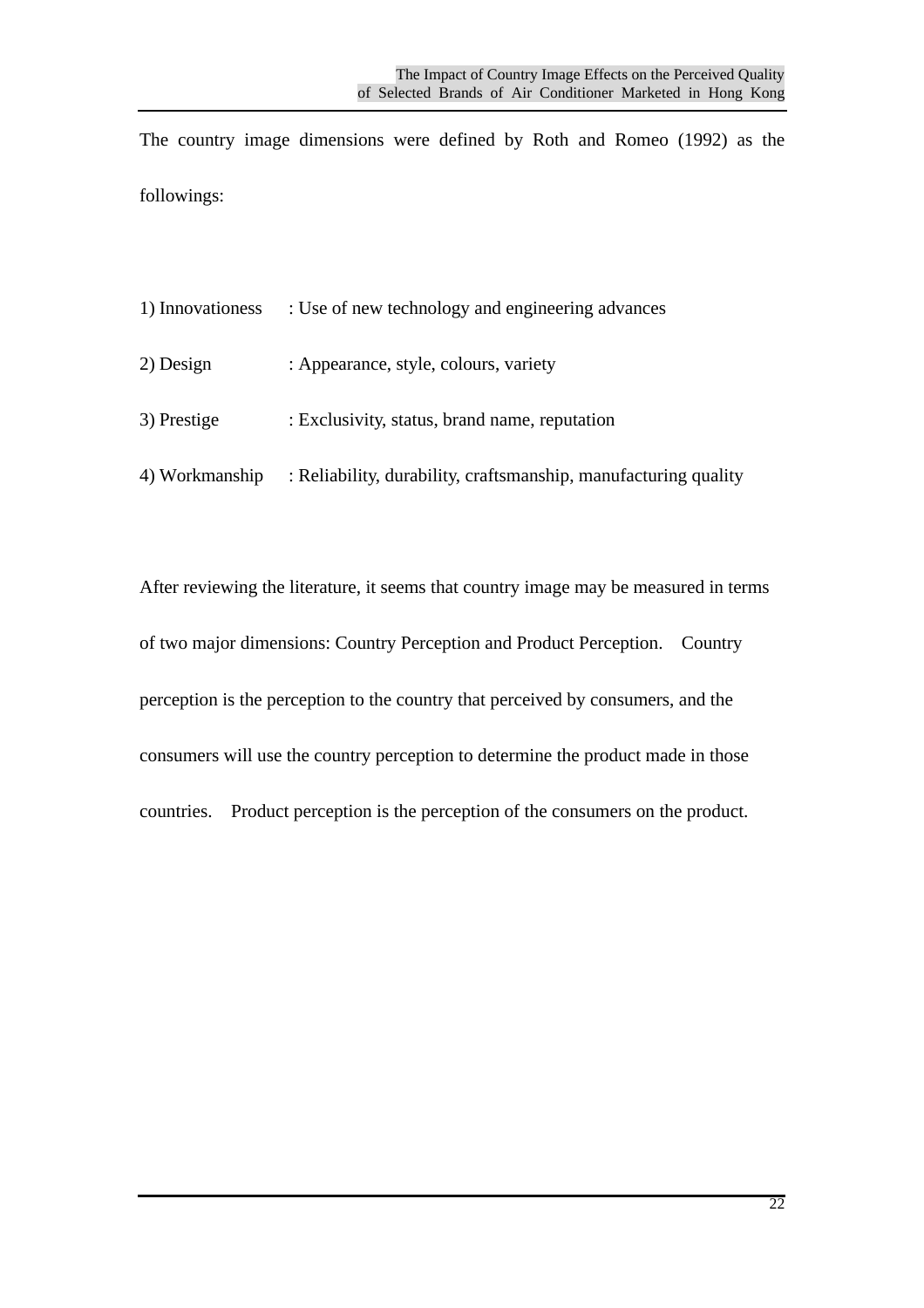#### **2.2.1 Conceptual meaning of perceived quality**

Quality is subjective and ambiguous (Zeithaml 1988). The ISO current definition of quality is "The totality of features and characteristics of a product or service that bear on its ability to satisfy stated or implied needs." Perceived quality is different from objective or actual quality. It is an abstraction rather than a specific attribute of a product. It is a global assessment on the superiority of products or services and a judgment usually made within a consumer's evoked set (Lewin 1936).

Moreover, it is the discrepancy between consumers' perceptions and expectations (Parasuraman, Zeithaml, Berry 1988). Perceived quality arises because people possess imperfect information about product/service (Smallwood and Conlisk 1979). In different product categories that come from the same country, the perceived quality may be different (Han and Terpstra 1988). Regarding perceived quality, consumers not only consider the functional, objective benefits of products, but also the subjective, psychological and emotional benefits (Caminal and Vives 1996;Smallwood and Conlisk 1979).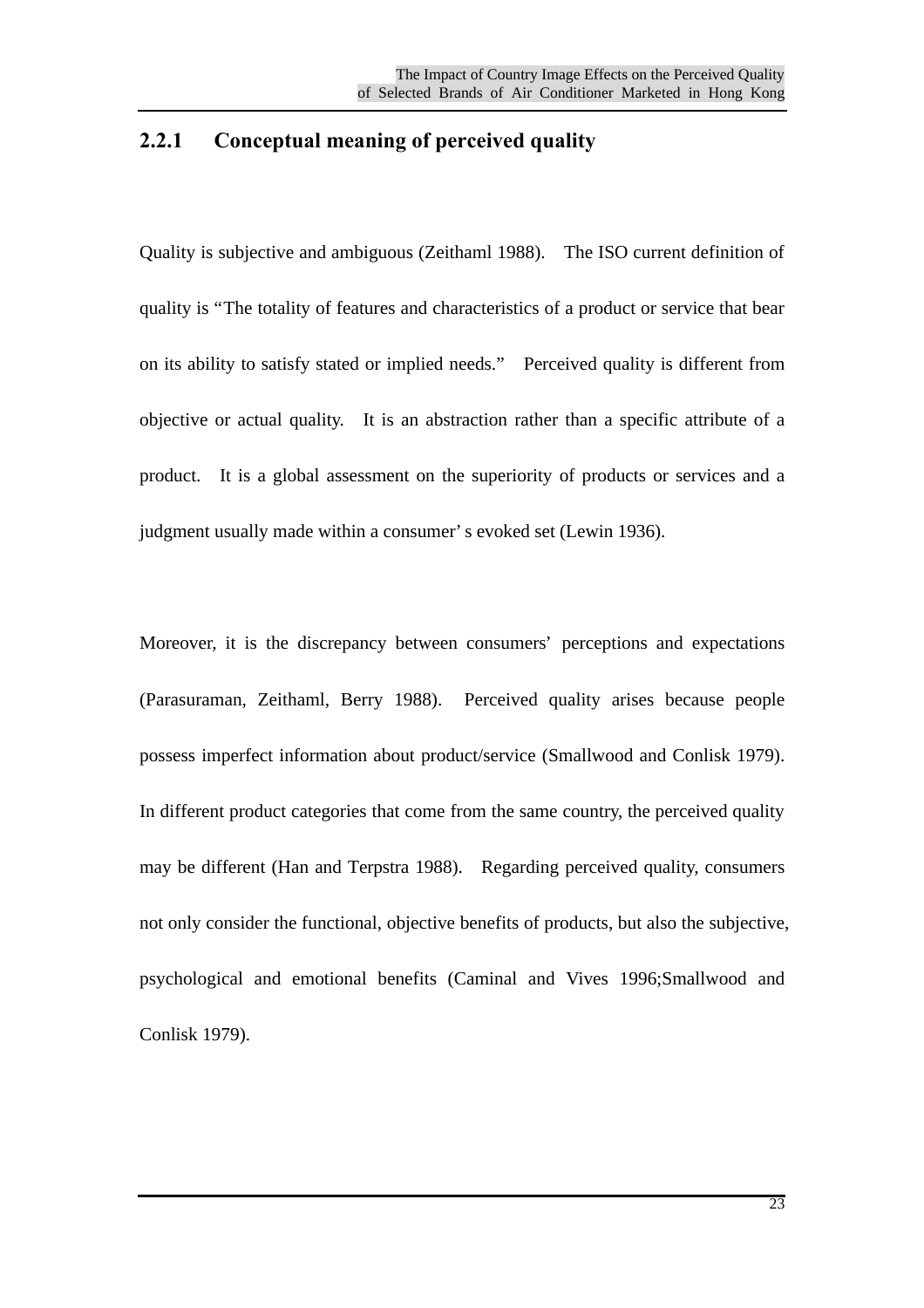Extrinsic cues and intrinsic cues have influences on perceived quality. Extrinsic cues include price, store image, brand image, country image, promotional message and reputation of manufacturer. Intrinsic cues are specific product characteristics, for example, products' size, color, flavor and aroma (Szybillo and Jacoby 1974).

Perceived quality was most strongly affected by the country image of the products/services when there was no sufficient information about the brands considered (Lim et al.1994). Another study found that country-of-origin information was more important in affecting perceived quality than price and brand information (Liefeld and Heslop 1991). However, a study commented that brand information was more important than country-of-origin (Ahmed and d'Astons1995).

For the price attribute, price can be a surrogate indicator of perceived quality when consumers have little information and confidence to make a choice (Peterson 1977). But price becomes less important as a quality indicator when other product cues, such as brand name or store image are provided (Olson 1977).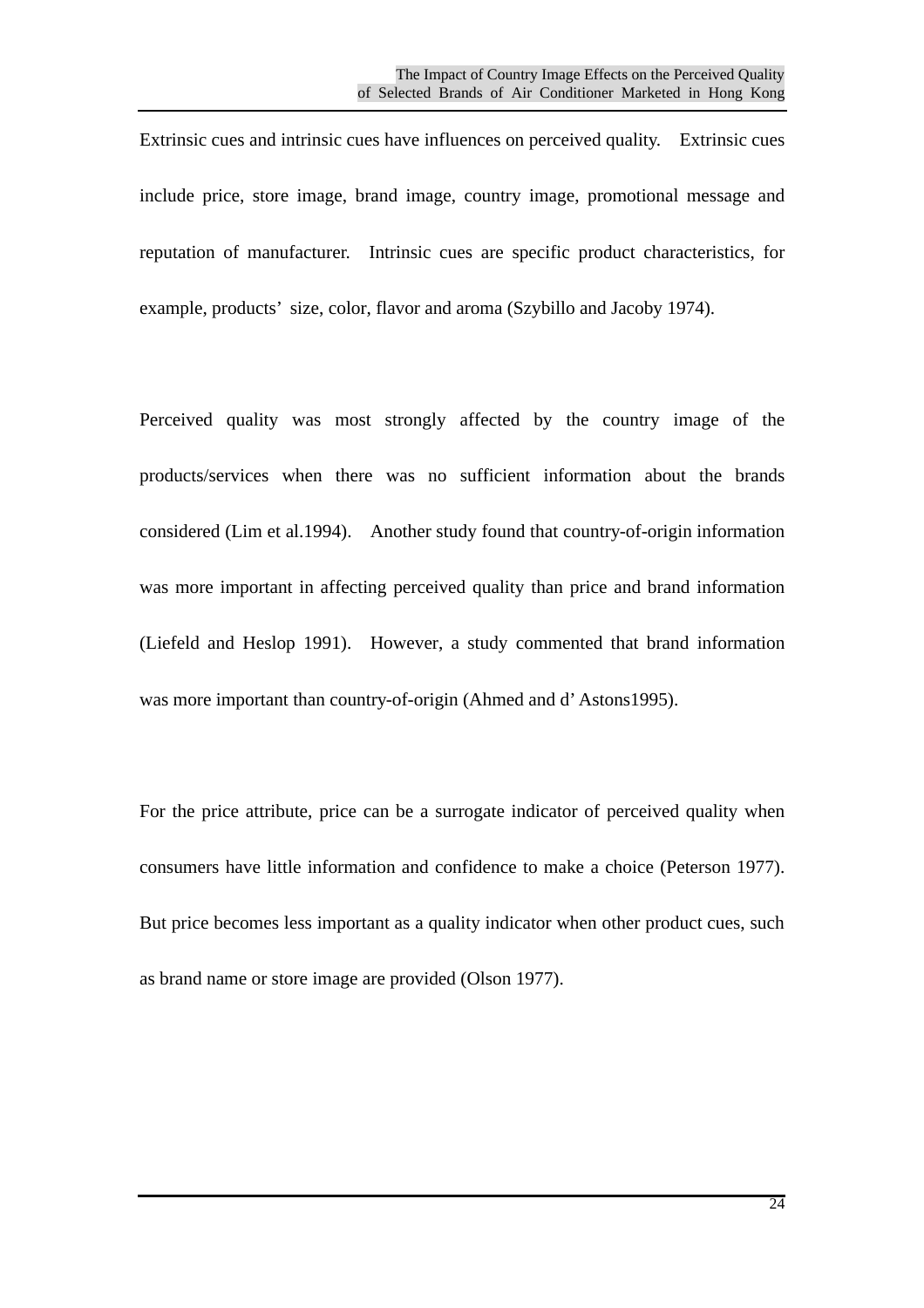Another study indicated that price is the least important attributes that consumers associate with quality (Bonner and Nelson 1985; Parasuraman, Zeithaml, and Berry 1985). One of the notions is "the higher price; the higher perceived quality" (Scitorsky 1945). However, the direction of price-quality relationship may not always be positive (Peterson and Wilson1985).

For the brand attribute, when brands are unfamiliar, price will be more important as a quality cue (Smith and Broome 1996). Brand can serve as shorthand for perceived quality when consumers had a bundle of information about the products (Jacoby et al. 1978).

#### **2.2.2 The influences of perceived quality on purchase**

The perceived quality has direct impact on the perceived value and perceived value induces the purchase (Dodds and Monroe 1985). Perceived value may be taken as "The quality I get for the price I pay". Hence, when the perceived quality of a products/service is high, the perceived value is also high given the perceived price and hence a higher likelihood for purchase (Bishop 1984; Dodds and Monroe 1984; Doyle 1984: Shapiro and Associates 1985).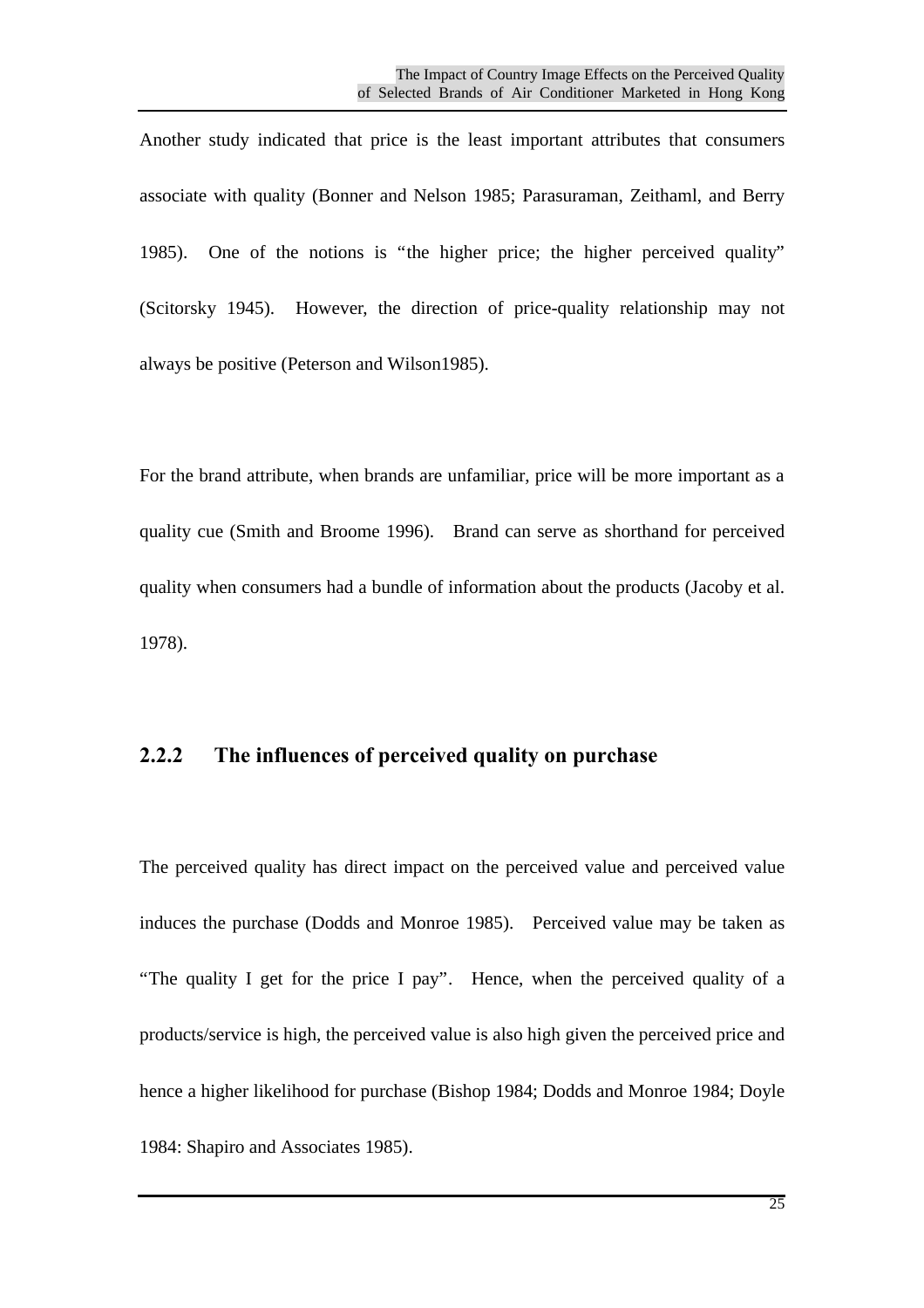### **2.2.3 Measurement of perceived quality**

Perceived quality can be measured in terms of a number of product attributes, such as performance, features, reliability, conformance, durability, conformance, durability, serviceability, aesthetics (Garvin 1987). Zeithaml (1988) identified reliability, empathy, assurance, responsiveness and tangible as attributes to measure perceived service quality. These dimensions are also useful to measure the quality of packaged goods, industrial products and durable goods. Besides, Brucks and Zeithaml (1987) used six dimensions, namely, ease of use, functionality, performance, durability, serviceability and prestige, to measure the perceived quality of durable goods.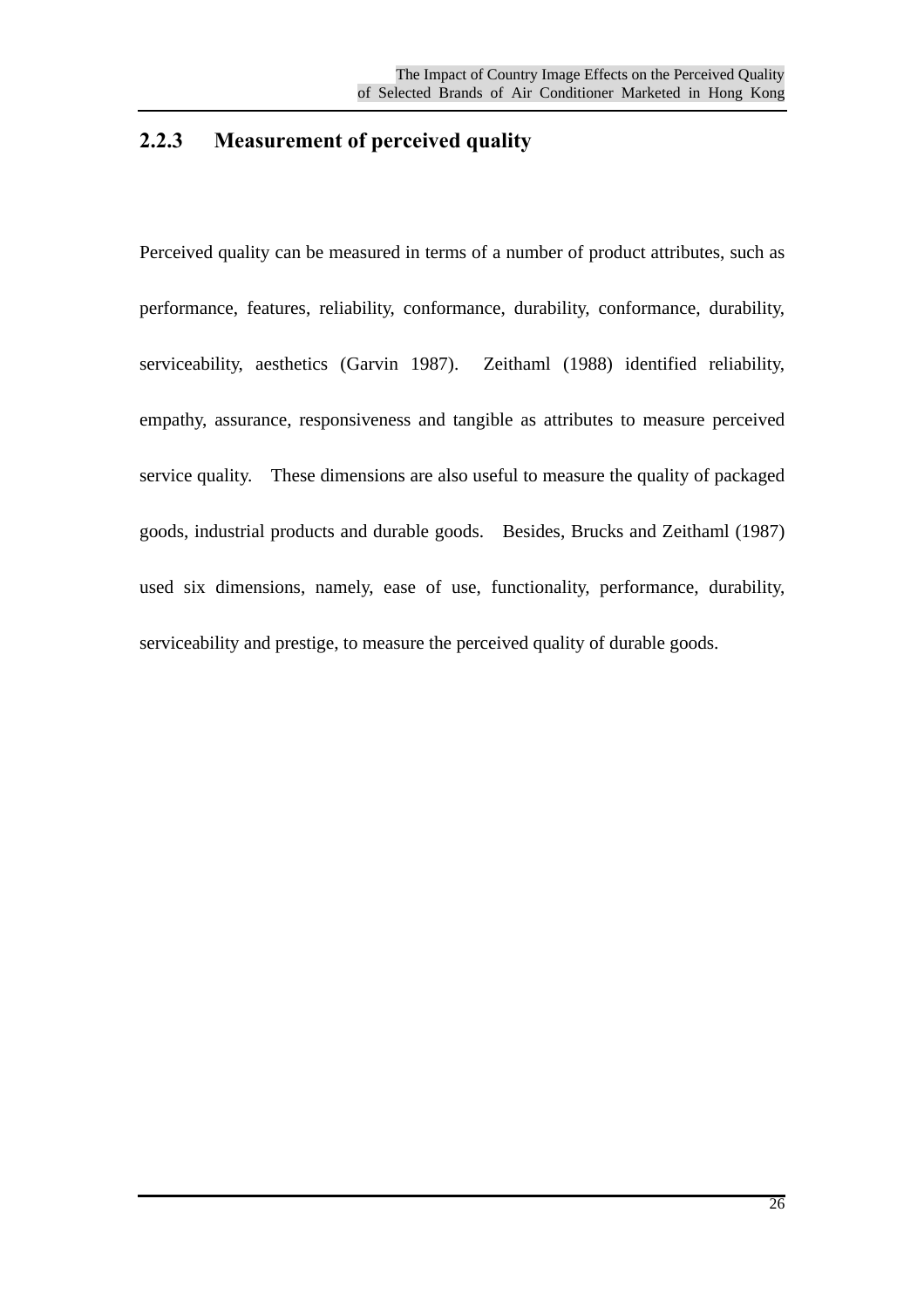# **CHAPTER 3**

# **CONCEPTUAL FRAMEWORK**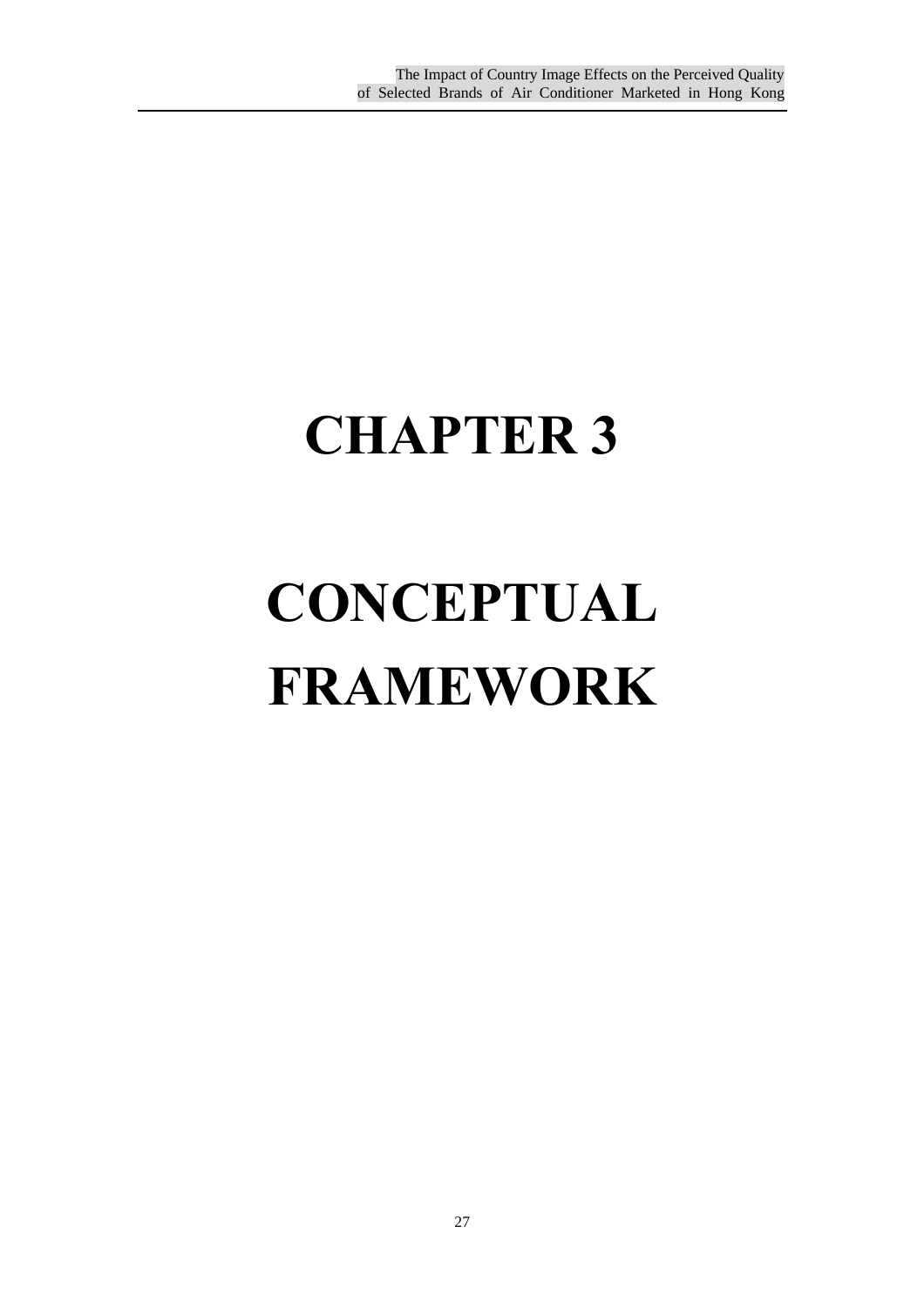## **CHAPTER 3 CONCEPTUAL FRAMEWORK**

#### **3.1 The Framework**



**Figure 1: The conceptual model for the impact of country image on the perceived quality of the selected brand names of air-conditioners**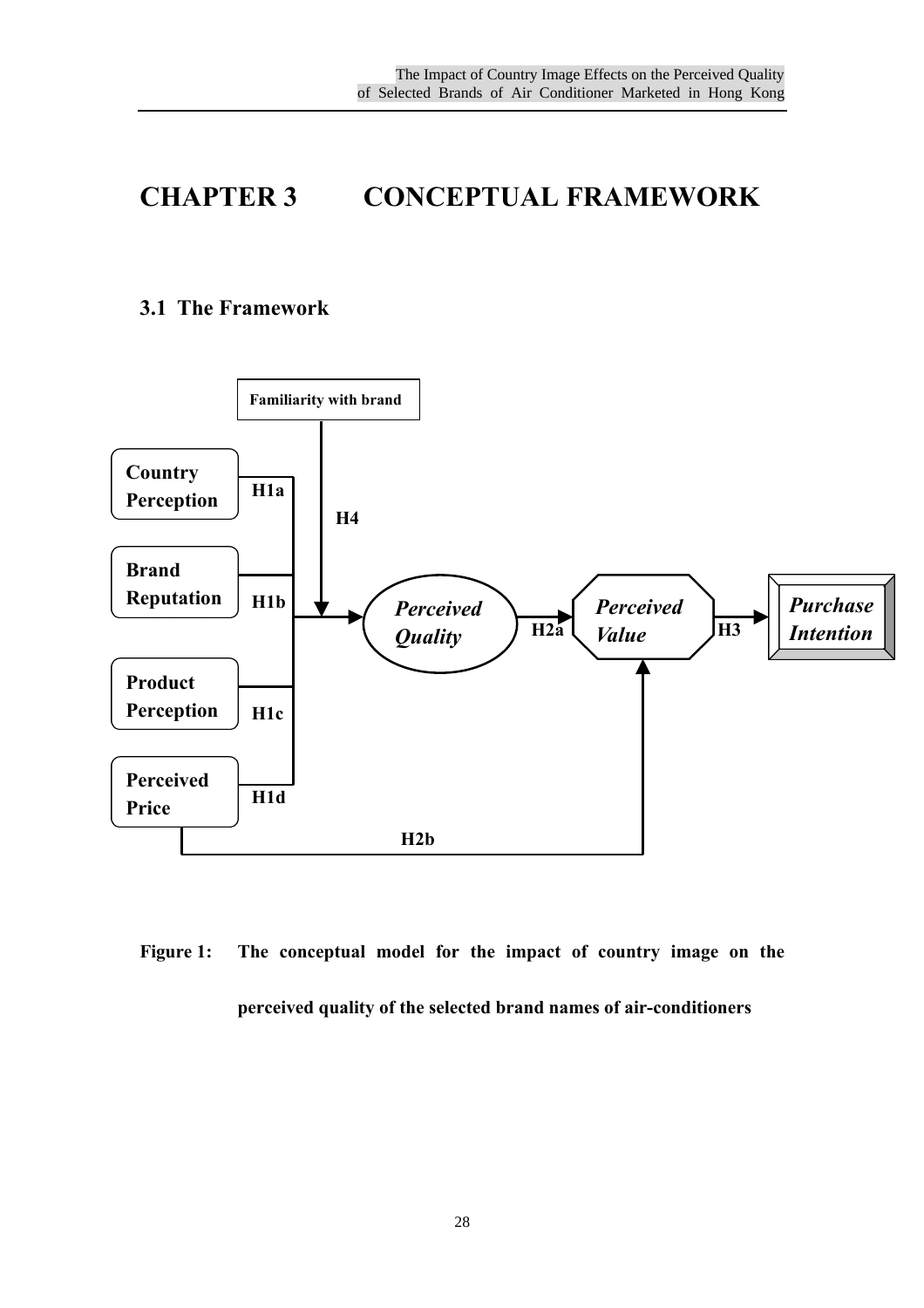Figure 1 depicts the conceptual model for our present research. The country image is conceived as composed of two major dimensions: the Country Perception and the Product Perception. The Perceived Quality of a brand name is hypothesized to be influenced by four independent variables: Country Perception, Product Perception, Brand Reputation and Perceived Price. Better perceived value will then lead to high perceive value by the consumers, which then will lead to higher purchase intention.

As the Hong Kong respondents should have some knowledge on Japan and China. We think there is no need to incorporate the influence of country familiarity in this research.

We will focus on investigating the relationship between country perception (measured by country perception and product perception) and perceived quality as previous research has not explicitly addressed this issue. Those respondents who are more familiar with a brand name will be less likely to use country perception to evaluate the perceived quality (Jacoby et al.1978).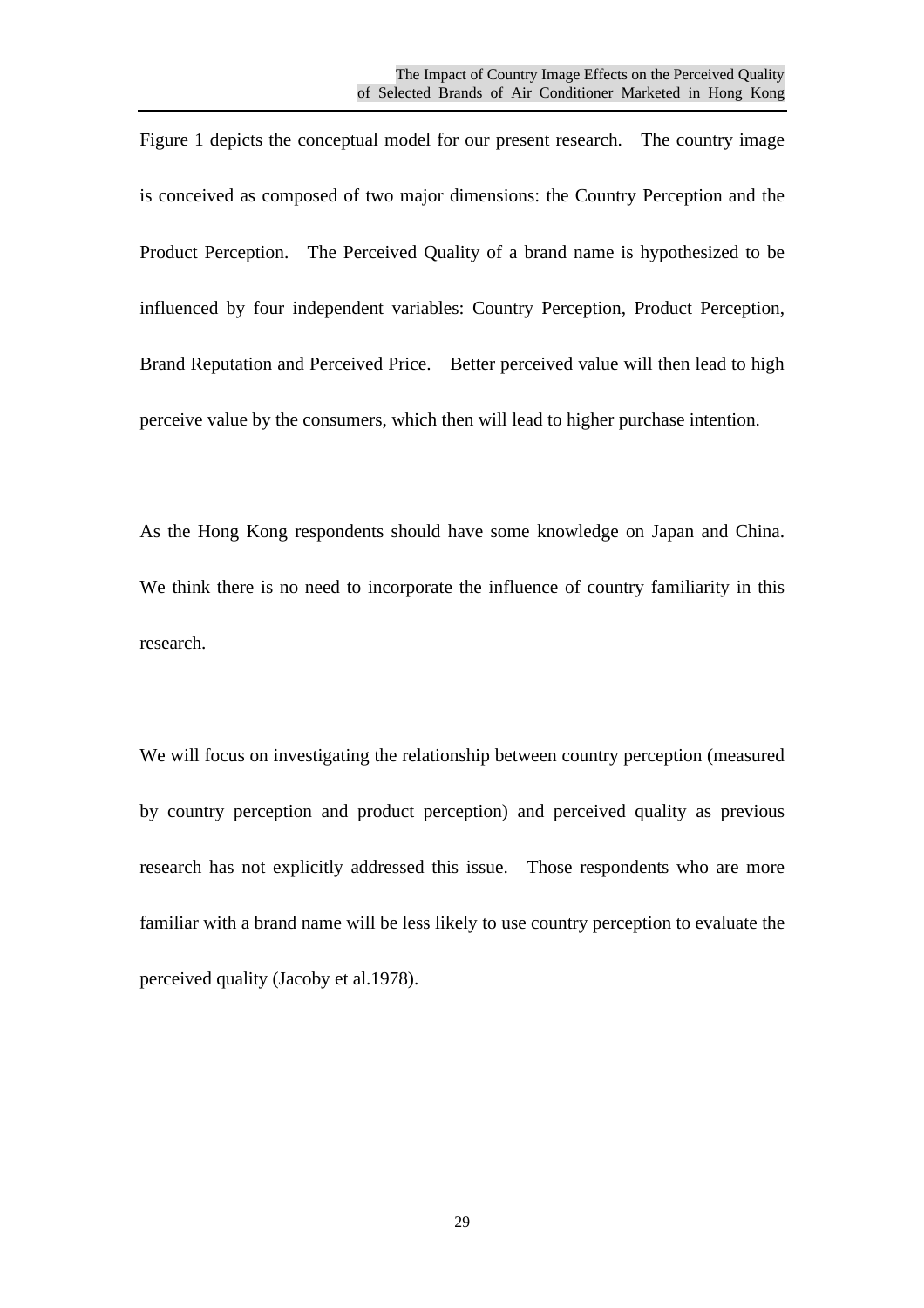Brand reputation is the estimation of the consistency over time of an attribute of an entity (Jacoby et al.1978). When respondents perceive a brand's reputation is high, they will have more trust and confidence on the brand, hence a better perceived quality. Besides, when the respondents have favourable product perception, they will infer a higher perceived quality.

Perceived price is based on the consumers' subjective judgments whereas the objective price is the actual price of a product (Jacoby and Olson 1977). Perceived price is therefore the consumers' encoded prices in the ways that are meaningful to them (Dickson and Sawyer 1985; Zeithaml 1982, 1983). The perceived price should have negative relationship with perceived value (Bishop 1984; Dodds and Monroe 1984; Shapiro and Associates 1985).

Besides, Perceived value also affects the relationship between quality and purchase (Olshavsky 1985). Finally, the perceived quality has direct impact on the perceived value and perceived value induces the purchase (Dodds and Monroe 1985).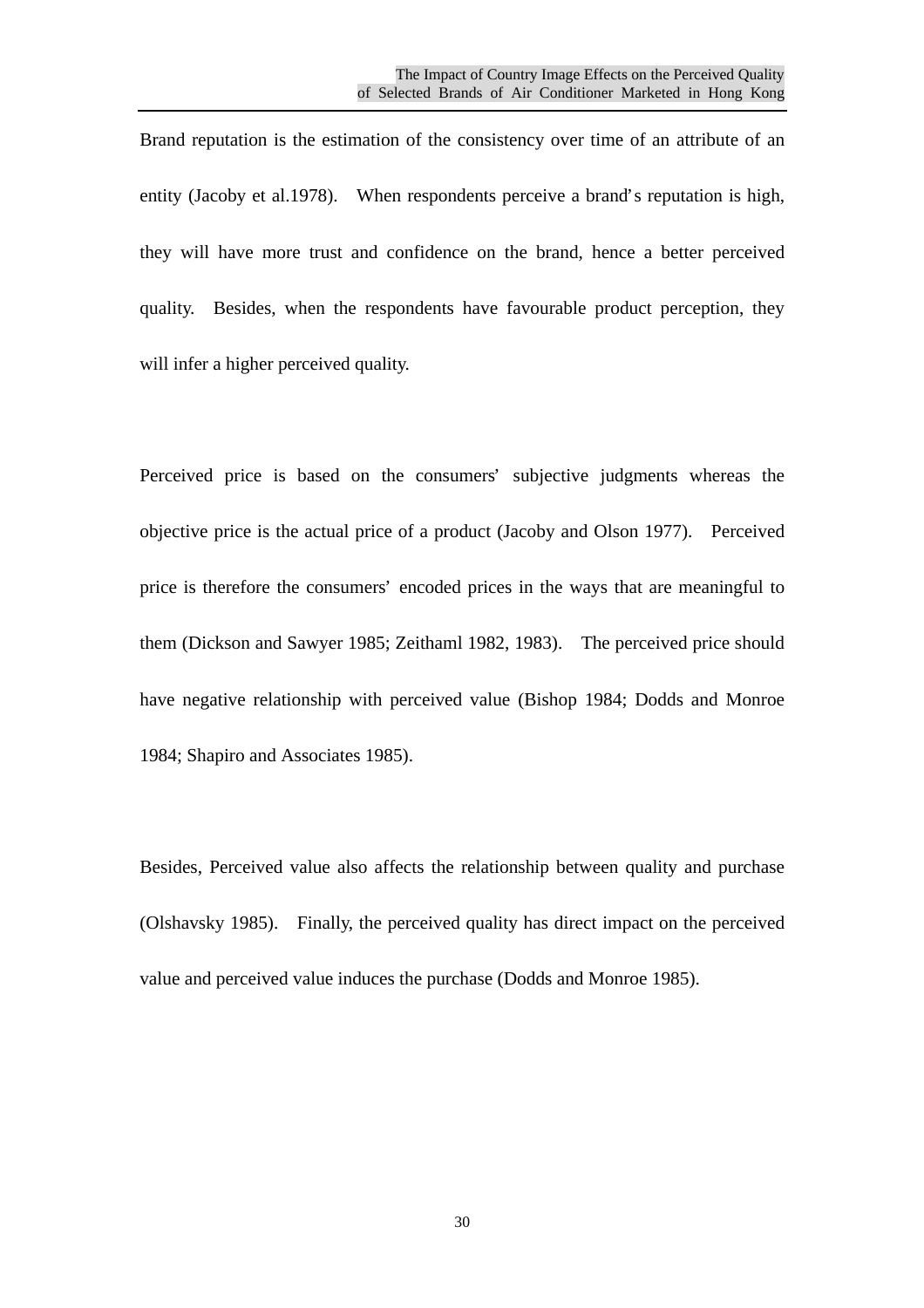#### **3.2 Hypotheses**

- H1: Perceived quality is positively correlated with Country perception (H1a), Brand reputation (H1b), Product perception (H1c) and Price (H1d).
- H2: Perceived Value is positively correlated with Perceived Quality (H2a) and is negatively correlated with Price (H2b).
- H3: Perceived Value will positively affect Purchase Intention (H3).
- H4: Familiarity with a brand (H4) may modify the relationship between Perceived Quality and the 4 independent variables: Country perception (H1a), Brand reputation (H1b), Product perception (H1c) and Price (H1d).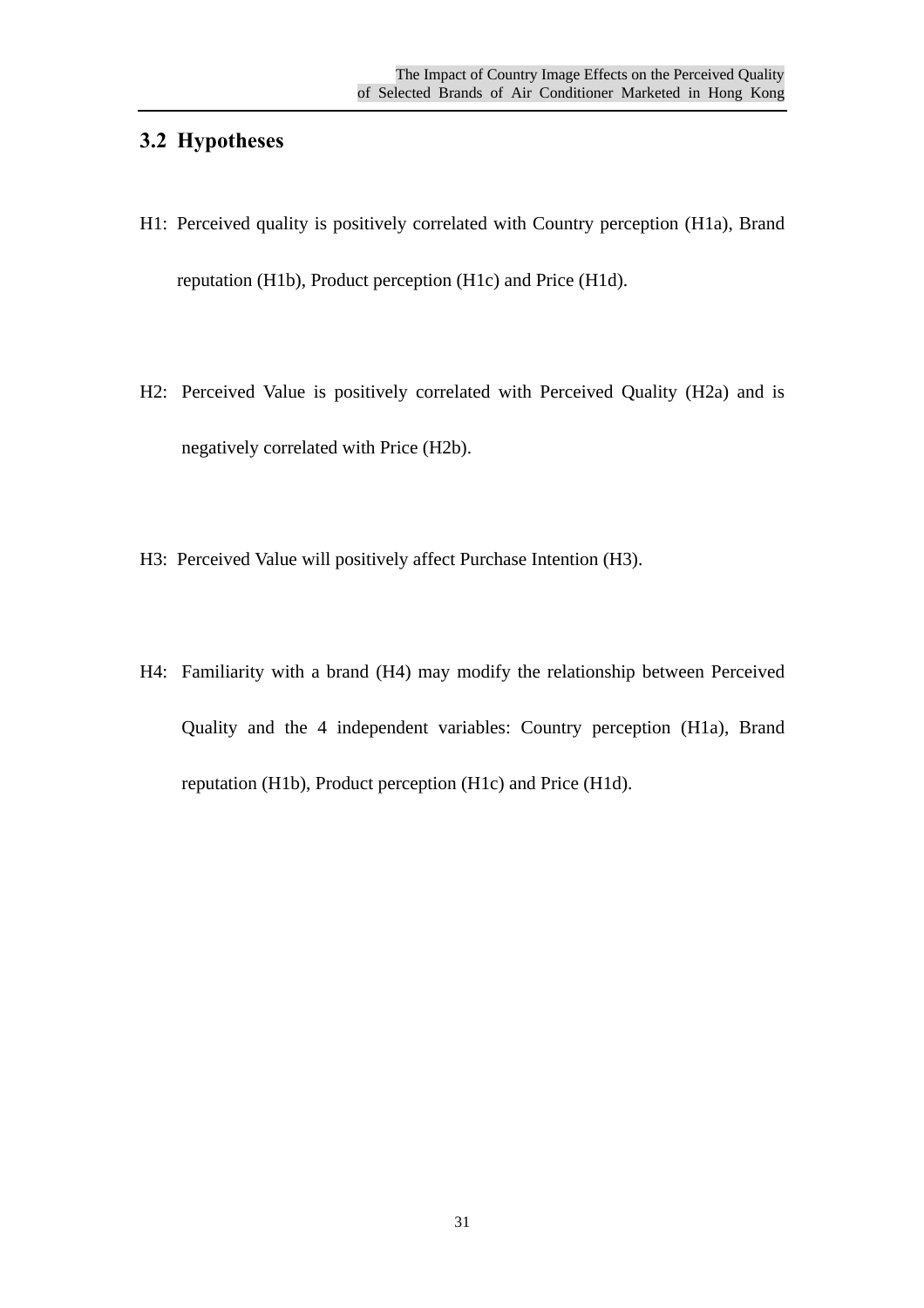## **CHAPTER 4**

# **RESEARCH METHODOLOGY**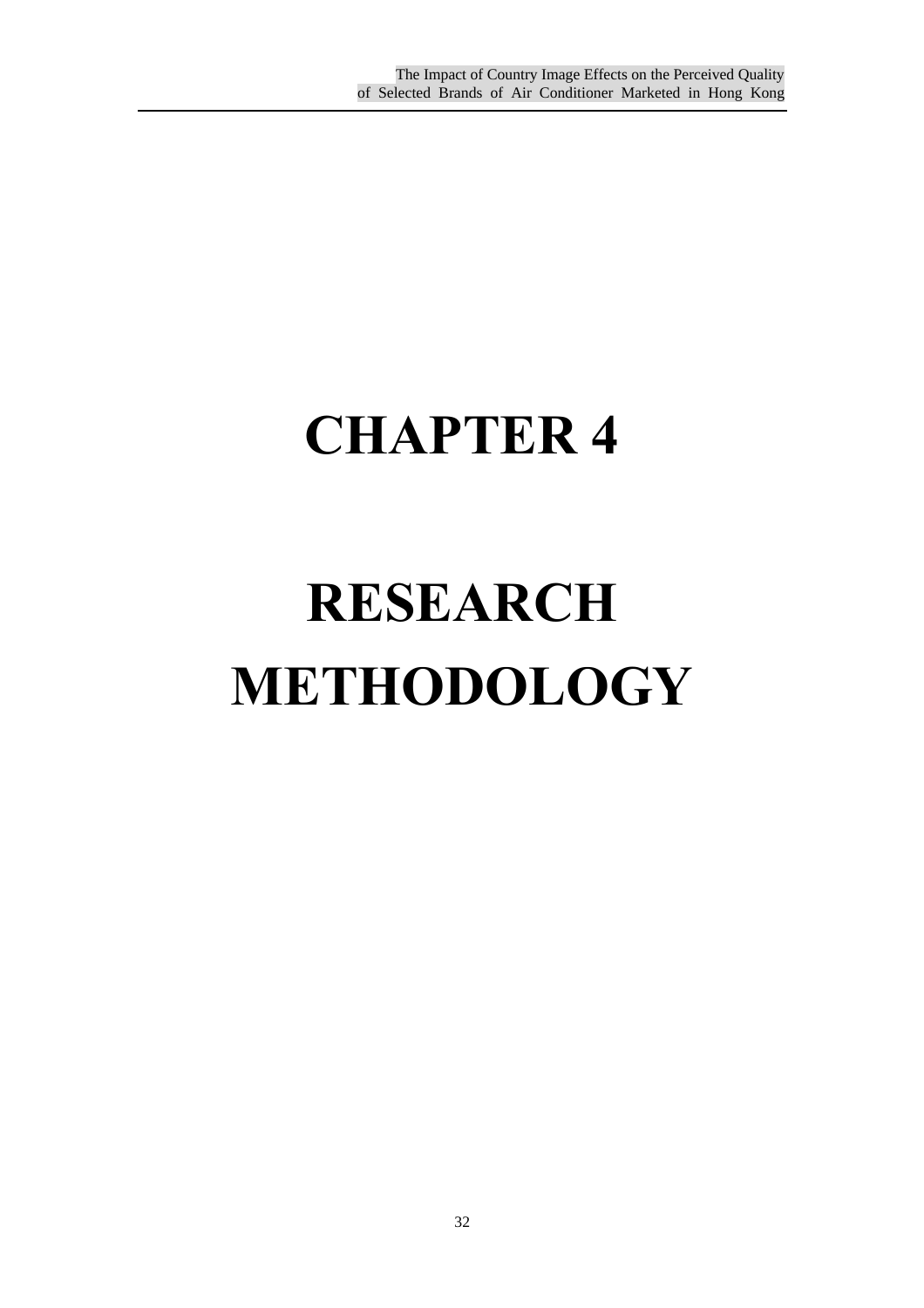### **CHAPTER 4 RESEARCH METHODOLOGY**

#### **4.1 Research Design**

The research design is determined by first considering the research objective stated previously.

A literature review was first conducted to understand the concepts and definitions of country perception, product perception as well as perceived quality, and formulate our conceptual framework for the present study. We obtained the required information from periodicals, journals, articles, magazines and books. In literature review, we have clarified what and how those concepts like country perception, product perception and perceived quality are measured.

To study the effects of country image and product perception on perceived quality, a descriptive research is adopted. We propose to conduct an undisguised and structured questionnaires survey on a selected sample of people in Hong Kong.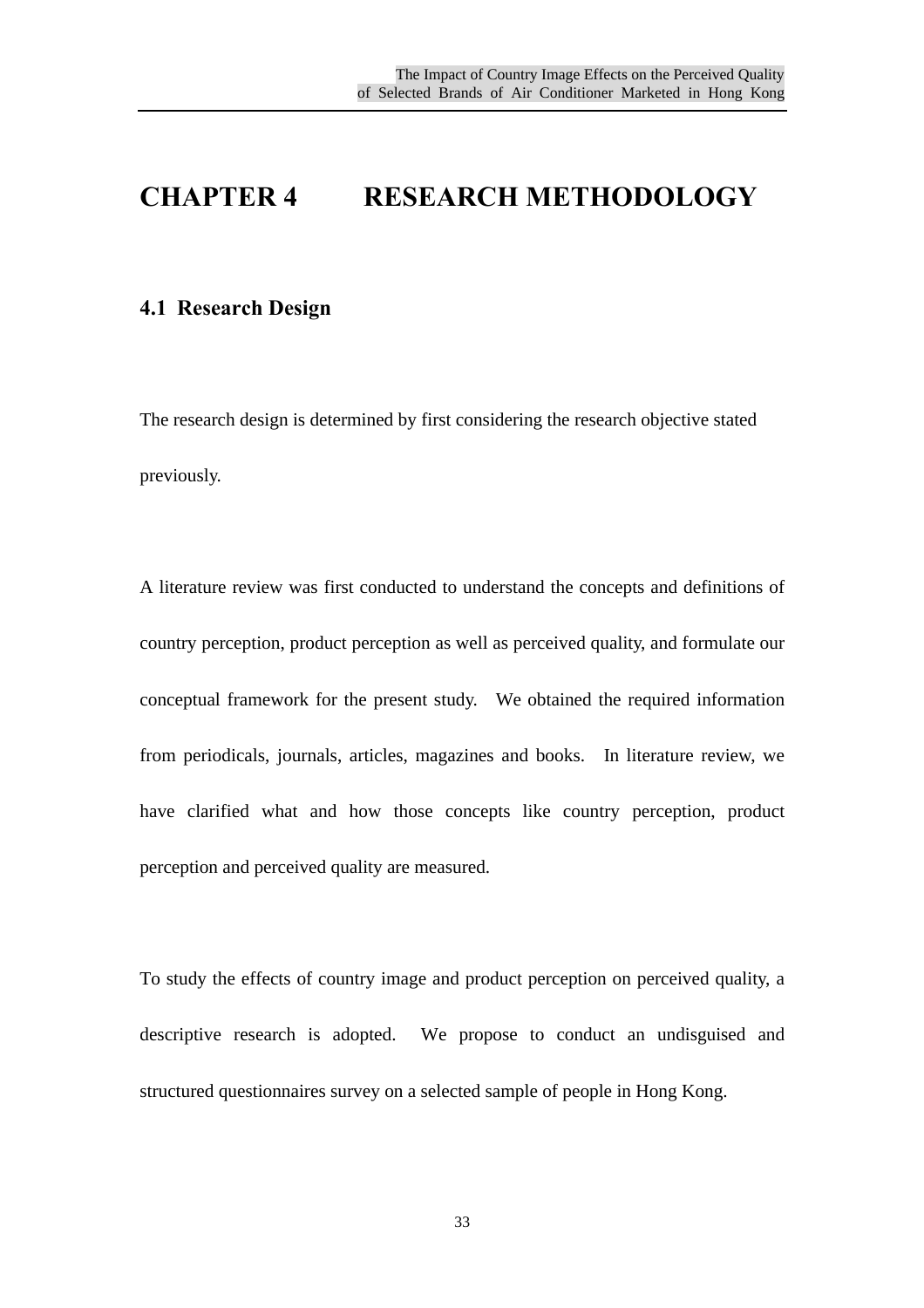#### **4.2 Data Sampling Method**

Since air-conditioner is a shopping item, shopping mall-intercept interview was adopted. Besides, judgmental sampling will be used as probability sampling is not feasible and expensive, judgmental sampling (Shopping center sampling) is legitimately and effectively.

### **4.3 Questionnaire Design and Measurement**

Two sets of questionnaires were set. One was asking about the Chinese country image and two brand names of China-made air-conditioner (Midea and Kelon); the other one was on Japanese country image and two brand names of Japanese air-conditioner (Hitachi and Rasonic).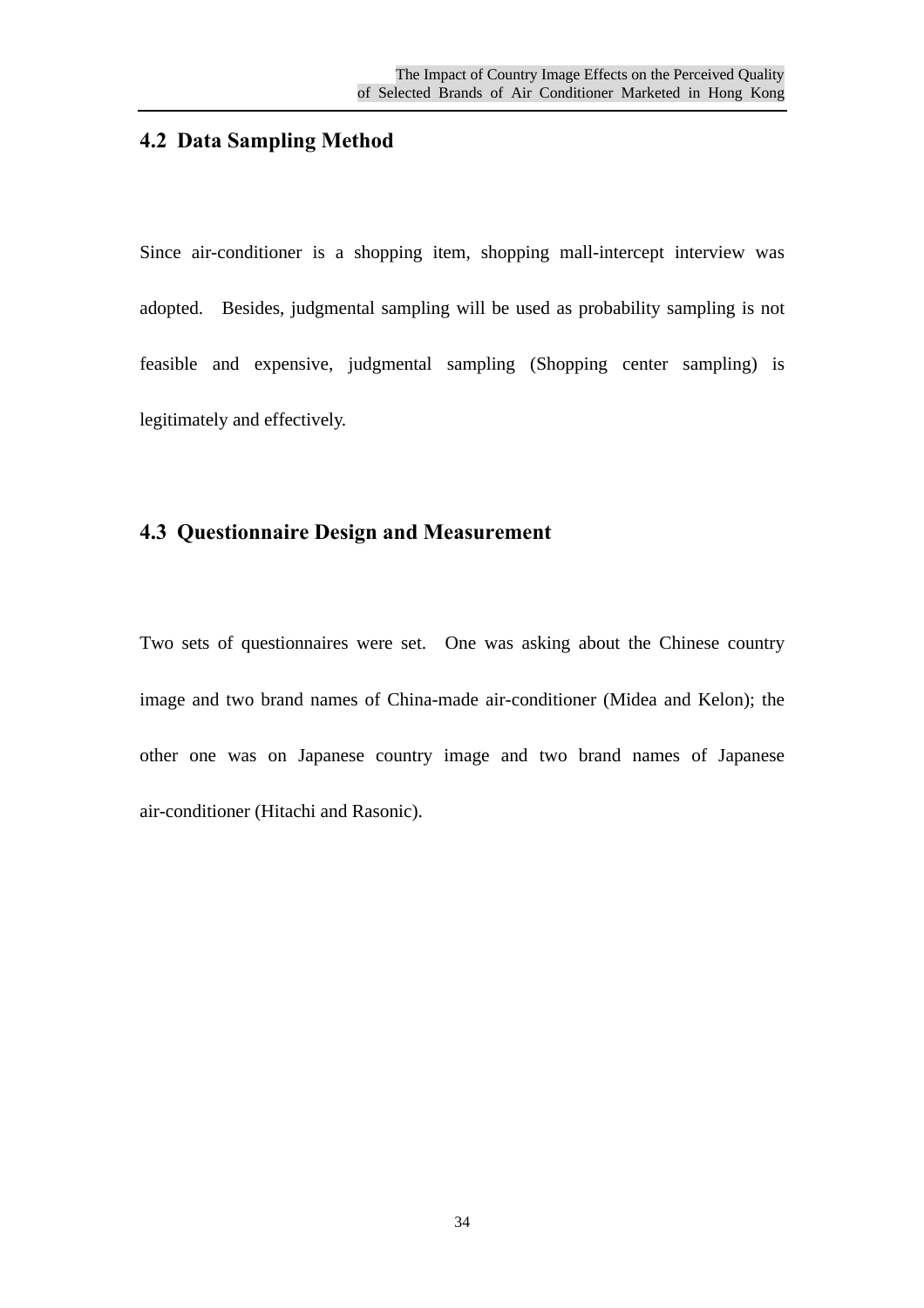The questionnaire was divided into four parts. The first part is talking about the respondents' opinions toward different brands of air-conditioner from China or Japan. The second part is measuring the country image. Product perception will be measured in the third part, and the last part is about personal information. Every selected respondent was randomly assigned to one set of questionnaire. Then they were asked to indicate their preferences and opinions on each questionnaire assigned.

Finally, demographic information was collected. The English questionnaire is translated into Chinese to assist the respondents to comprehend the questions asked. The country image was measured by different attributes, such as economic development, economic environment, democratic system, types of products, quality of product, civilization of government, level of industrialization, labor cost, literacy rate, market system, welfare system, standard of living and the level of technological research.

The perceived quality of country brand products was measured by the familiarity with brand, brand reputation, ease of use, durability, specific functions, performance of products and customer service provided.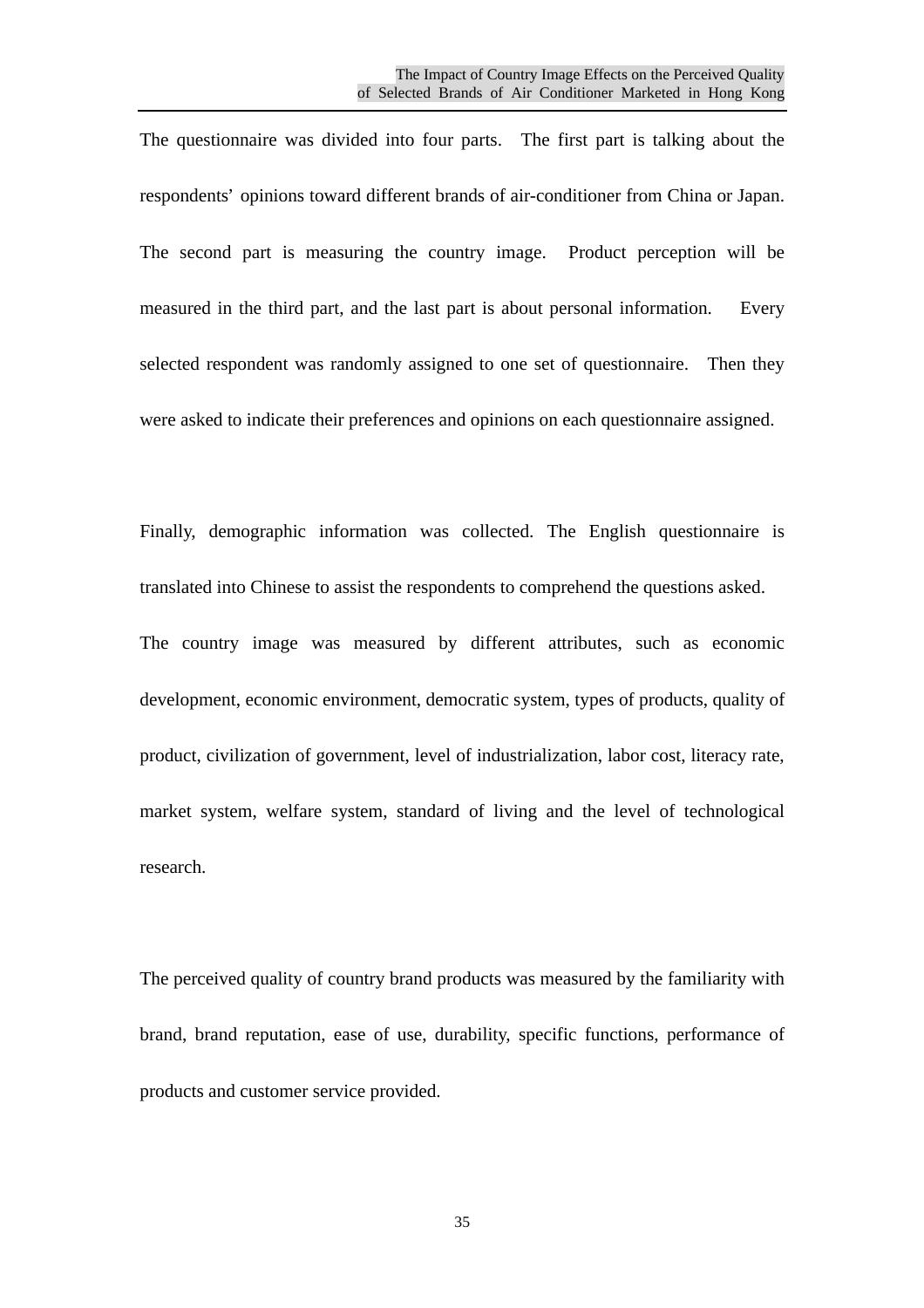The product perception was measured by the advancement of the country's production process, the innovativeness of the country's products, the quality of the country's product, the reliability, performance county's products and the customer service of the country's product. Since air-conditioner is a shopping item, shopping mall intercept interview was adopted. About 300 respondents would be intercepted in 3 selected shopping malls for interview.

#### **4.4 Field Work and response rate**

We have used 9 days for approaching suitable respondents in the shopping mall, only the person who is over 18 years old, has known and used the specific brands of air-conditioners will be selected as respondents. We have totally asked 1352 people, only 300 people are suitable candidates; the response rate is 22.2 %. Three shopping malls were selected for conducting the questionnaires, which are City Plaza, Hollywood Plaza and Nan Fung Center as these centers are randomly selected from the Hong Kong Shopping Center List.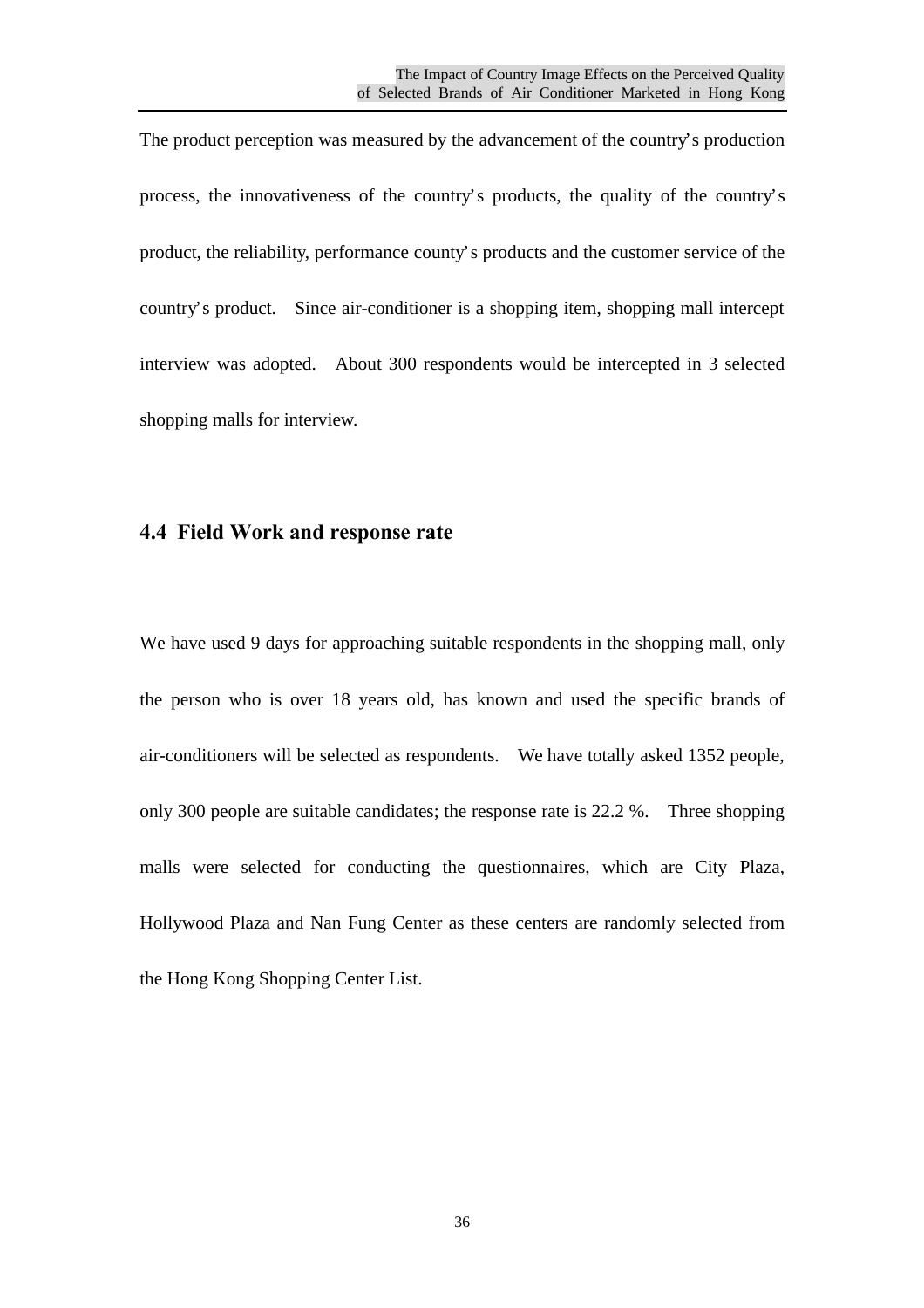# **4.5 Details of Field Work**

| <b>Date</b>      | <b>Time</b>    | <b>Place</b>      | No. of successful |
|------------------|----------------|-------------------|-------------------|
|                  |                |                   | Questionnaires    |
|                  |                |                   | received          |
| 17-2-2001 (Sat)  | 12 a.m.-8 p.m. | Hollywood Plaza   | 48                |
| 18-2-2001 (Sun)  | 12 a.m.-8 p.m. | Nan Fung Center   | 50                |
| 19-2-2001 (Mon)  | 6 p.m.-9 p.m.  | City Plaza        | 19                |
| 20-2-2001 (Tue)  | 6 p.m.-9 p.m.  | Hollywood Plaza   | 25                |
| 21-2-2001 (Wed)  | 12 a.m.-8 p.m. | Nan Fung Center   | 23                |
| 22-2-2001 (Thur) | 4 p.m.-8 p.m.  | <b>City Plaza</b> | 21                |
| 23-2-2001 (Fri)  | 12 a.m.-8 p.m. | Hollywood Plaza   | 39                |
| 24-2-2001 (Sat)  | 12 a.m.-8 p.m. | Nan Fung Center   | 45                |
| 25-2-2001 (Sun)  | 4 p.m.-8 p.m.  | <b>City Plaza</b> | 30                |
|                  |                |                   | Total:<br>300     |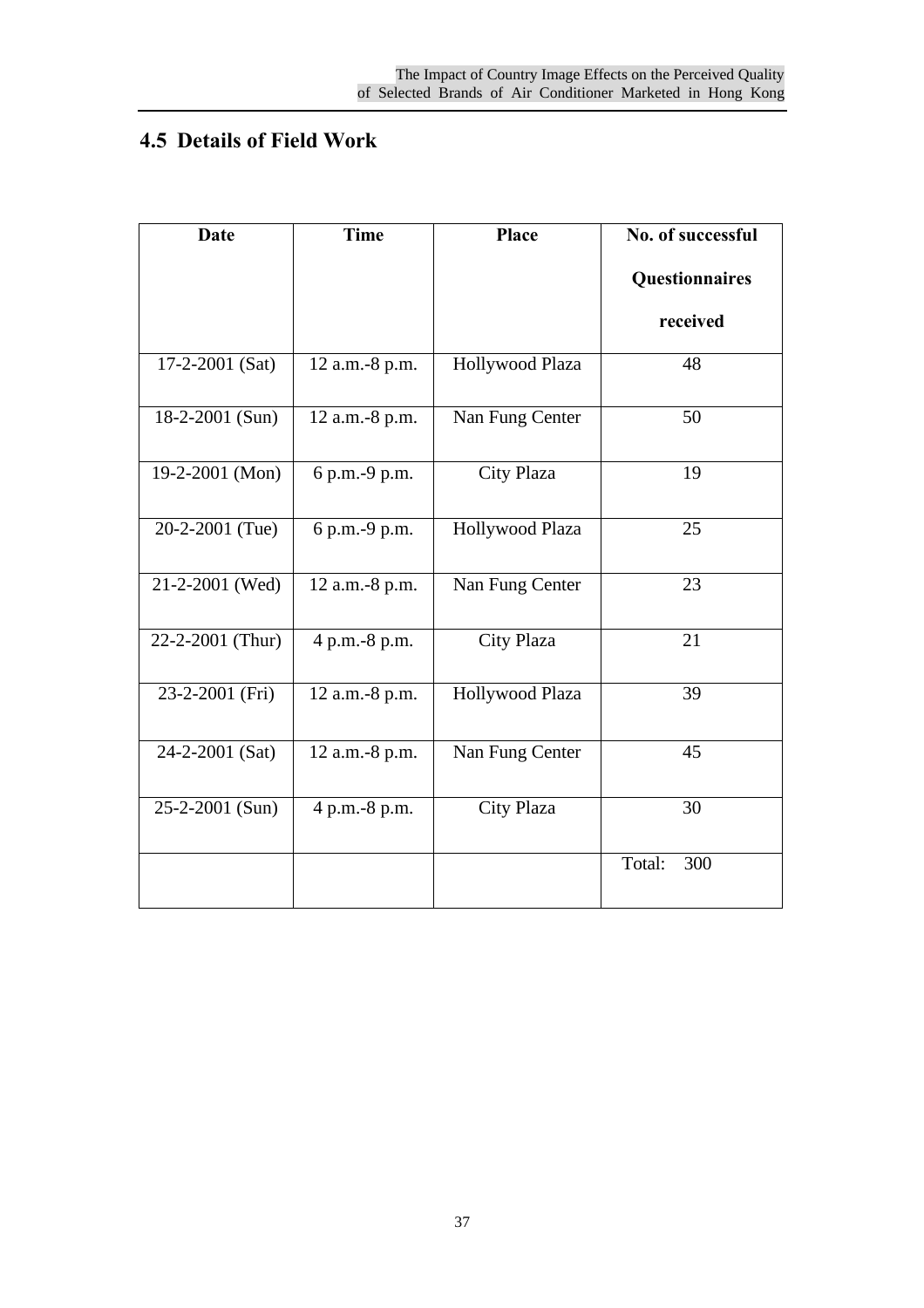# **CHAPTER 5**

# **FINDINGS**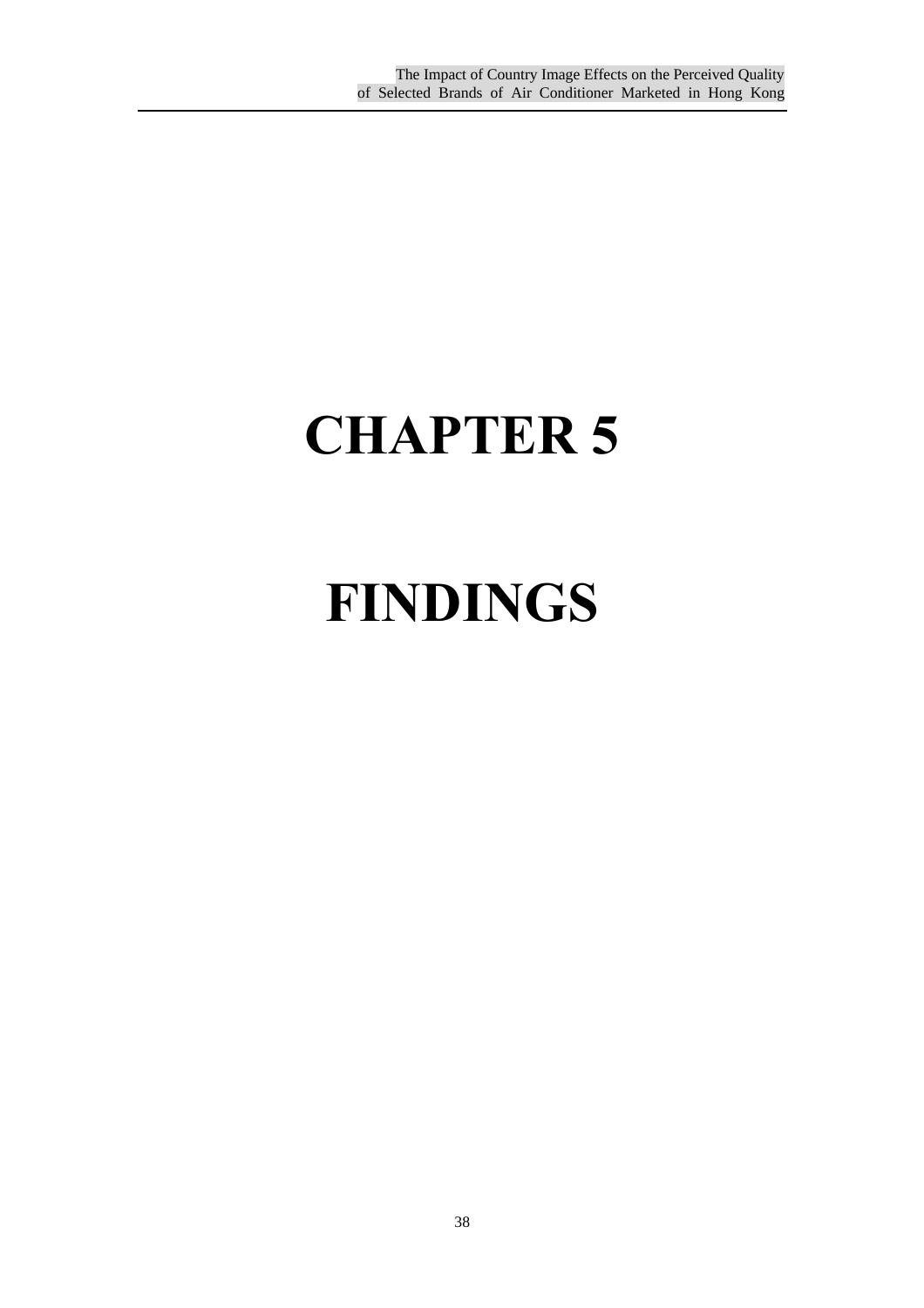# **CHAPTER 5 FINDINGS**

# **5.1 Demographic Summaries**

| Demographic<br><b>Variables</b> |                                         | Japan<br>(Sample 1)<br>$n=150$ | China<br>(Sample 2)<br>$n = 150$ | <b>Statistical</b><br>Significance |
|---------------------------------|-----------------------------------------|--------------------------------|----------------------------------|------------------------------------|
|                                 |                                         |                                |                                  |                                    |
| <b>Sex</b>                      | Male                                    | 47.7%                          | 56%                              |                                    |
|                                 | Female                                  | 52.3%                          | 44%                              | 0.17                               |
| <b>Marital status</b>           | Unmarried                               | 67.8%                          | 71.7%                            |                                    |
|                                 | Married                                 | 32.2%                          | 28.3%                            | 0.52                               |
| <b>Income</b>                   | Below \$15,000                          | 62%                            | 68.1%                            |                                    |
|                                 | $$15,001 - $30,000$                     | 28.9%                          | 22%                              |                                    |
|                                 | $$30,001 - $45,000$                     | 5.6%                           | 6.4%                             |                                    |
|                                 | \$45,001 or above                       | 3.5%                           | 3.5%                             | 0.62                               |
| <b>Education</b>                | Primary school                          | 7.3%                           | 7.3%                             |                                    |
|                                 | Secondary 1 to 5                        | 27.7%                          | 27%                              |                                    |
|                                 | Secondary 6 to 7                        | 21.2%                          | 17.5%                            |                                    |
|                                 | <b>Tertiary and Postgraduate</b>        | 43.8%                          | 48.2%                            | 0.86                               |
| Occupation                      | Professional/Manager/<br>Proprietor     | 19.3%                          | 16.8%                            |                                    |
|                                 | Associated Professional/<br>Supervisor/ | 18.5%                          | 18.5%                            |                                    |
|                                 | Administrator                           |                                |                                  |                                    |
|                                 | Clerical/ Unskilled                     | 33.6%                          | 31.1%                            |                                    |
|                                 | Student                                 | 21.8%                          | 27.7%                            |                                    |
|                                 | Housewife                               | 6.7%                           | 5.9%                             | 0.87                               |

# **Table 1: Demographic profile of the respondents**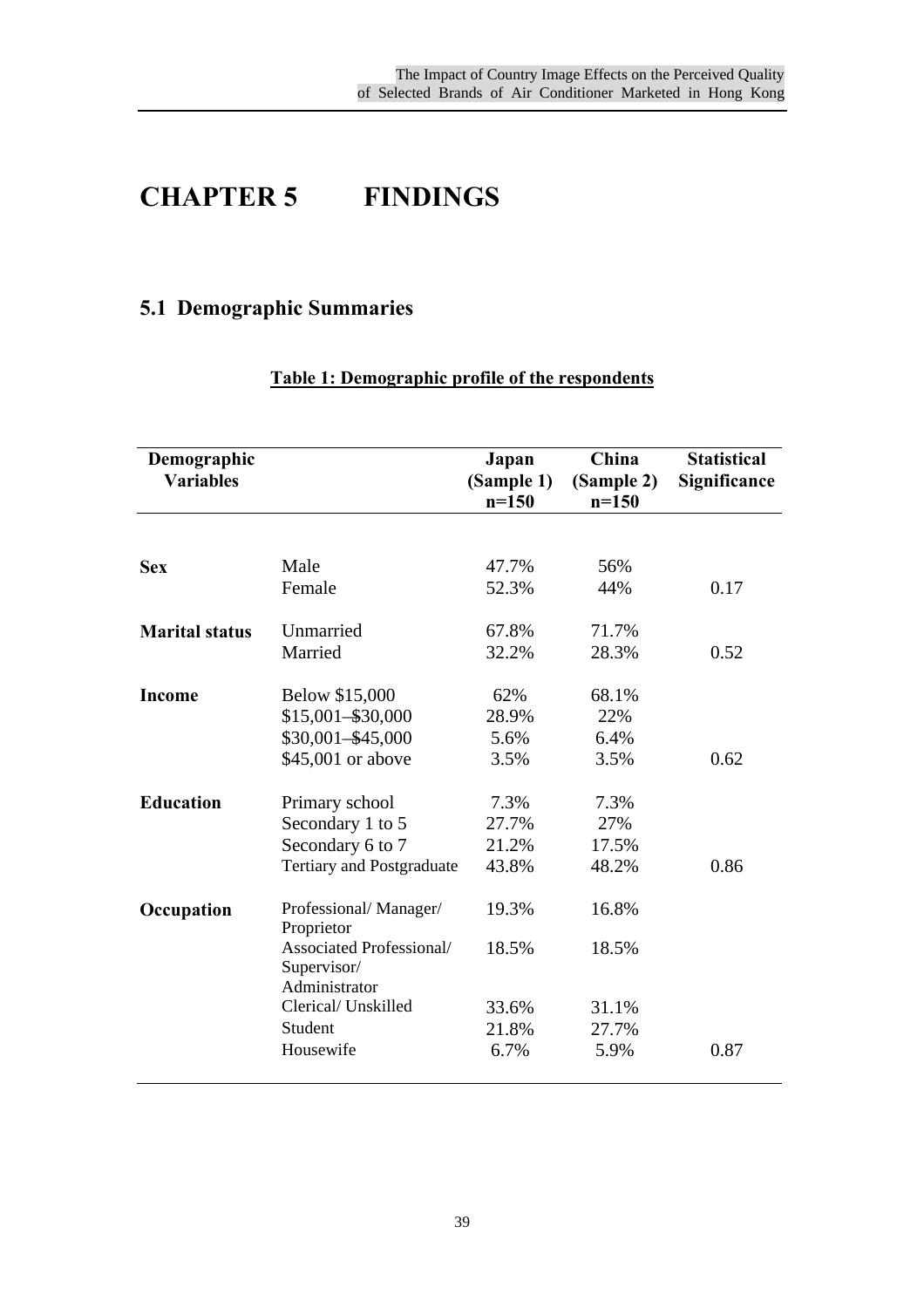Among the 300 respondents, 150 were selected to complete the questionnaire on the Japanese brand and the other 150 were selected to complete the questionnaire on the Chinese brand. In the Japanese group, there were about 48% male respondents and 52% were female (Figure 2). In the Chinese Group, there were 56% of respondents that were males and 44% were females (Figure 3). Under the analysis of Crosstabs from the Descriptive Statistics, we have gotten the statistical significance with 0.17, because the statistical significance is greater than 0.05 between these two samples, we can claim that the two samples are practically similar to each other.



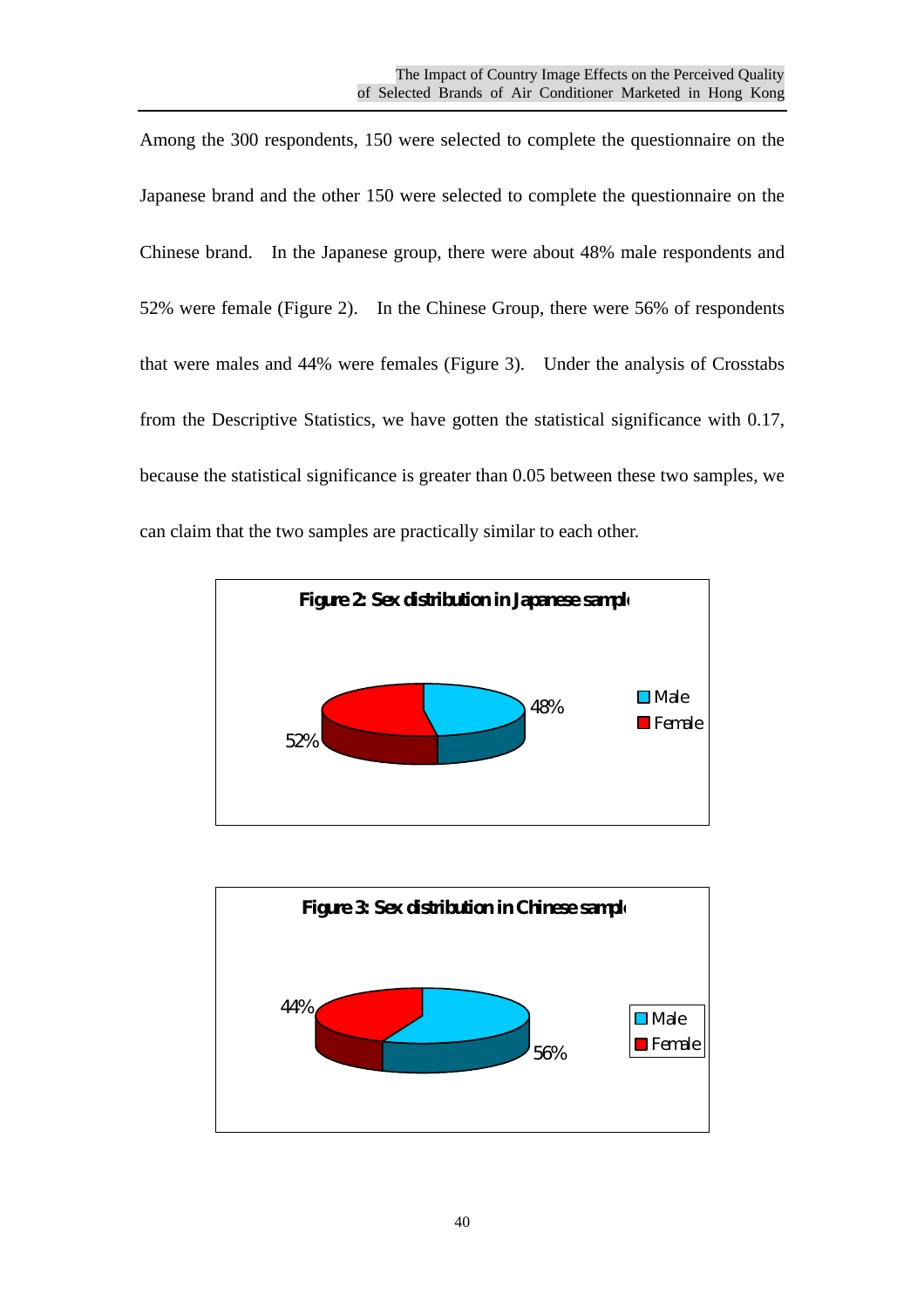In accordance with the Figure 4 and 5, it shows the marital status of the respondents.

There were about 70% of respondents that were married in both Japanese and Chinese samples and the rest respondents were single.



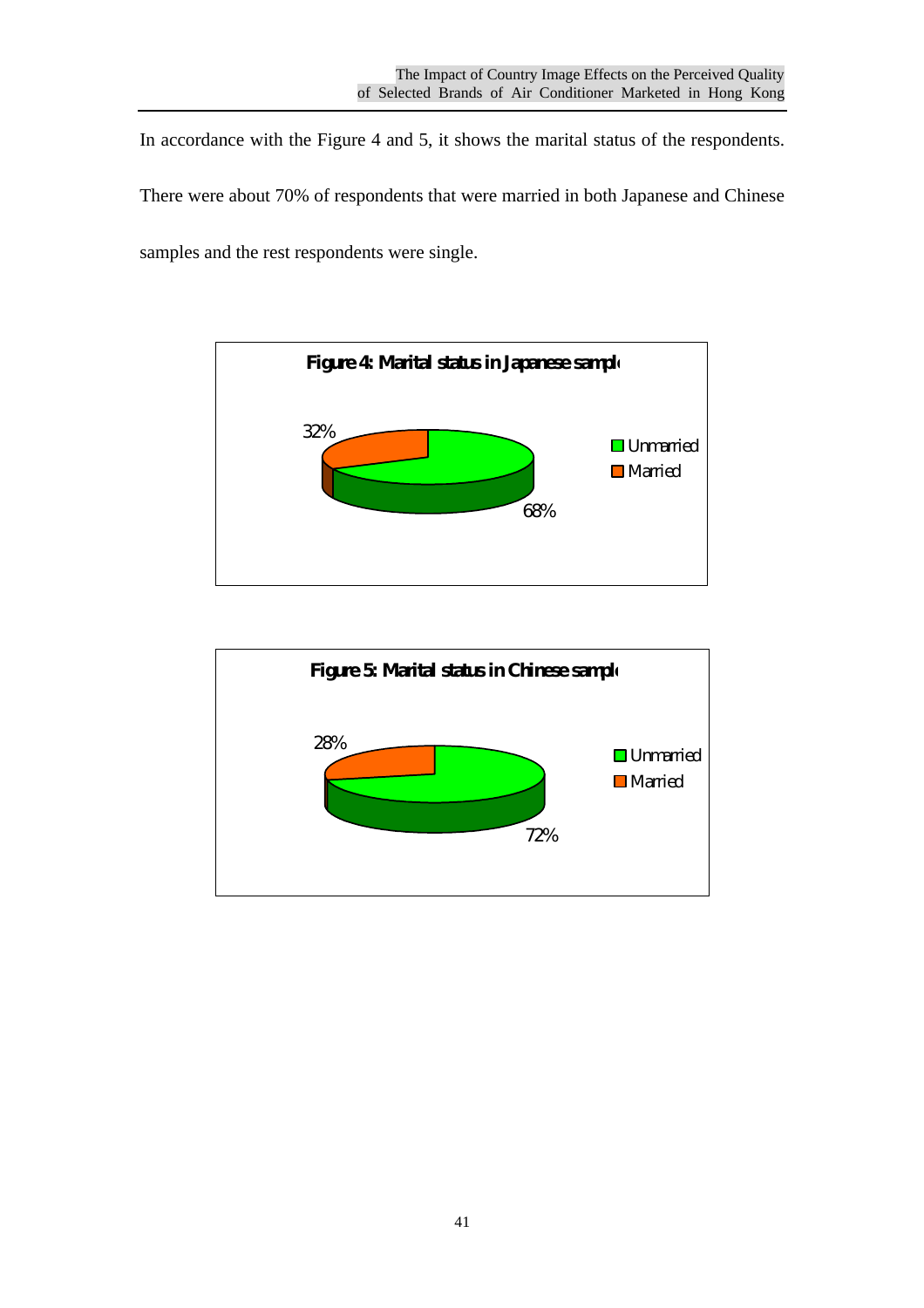Refer to the income level of the respondents showed in Figure 6 and Figure 7, almost two third of our respondents earned less that \$ 15,000 per month in both Japanese and Chinese samples. The reason may be that most of our respondents were clerical and unskilled workers. There were about 30% of respondents in the Japanese group that earned between \$ 15,001 and \$ 30,000 and about one fifth of respondents in the Chinese group earned in this level.



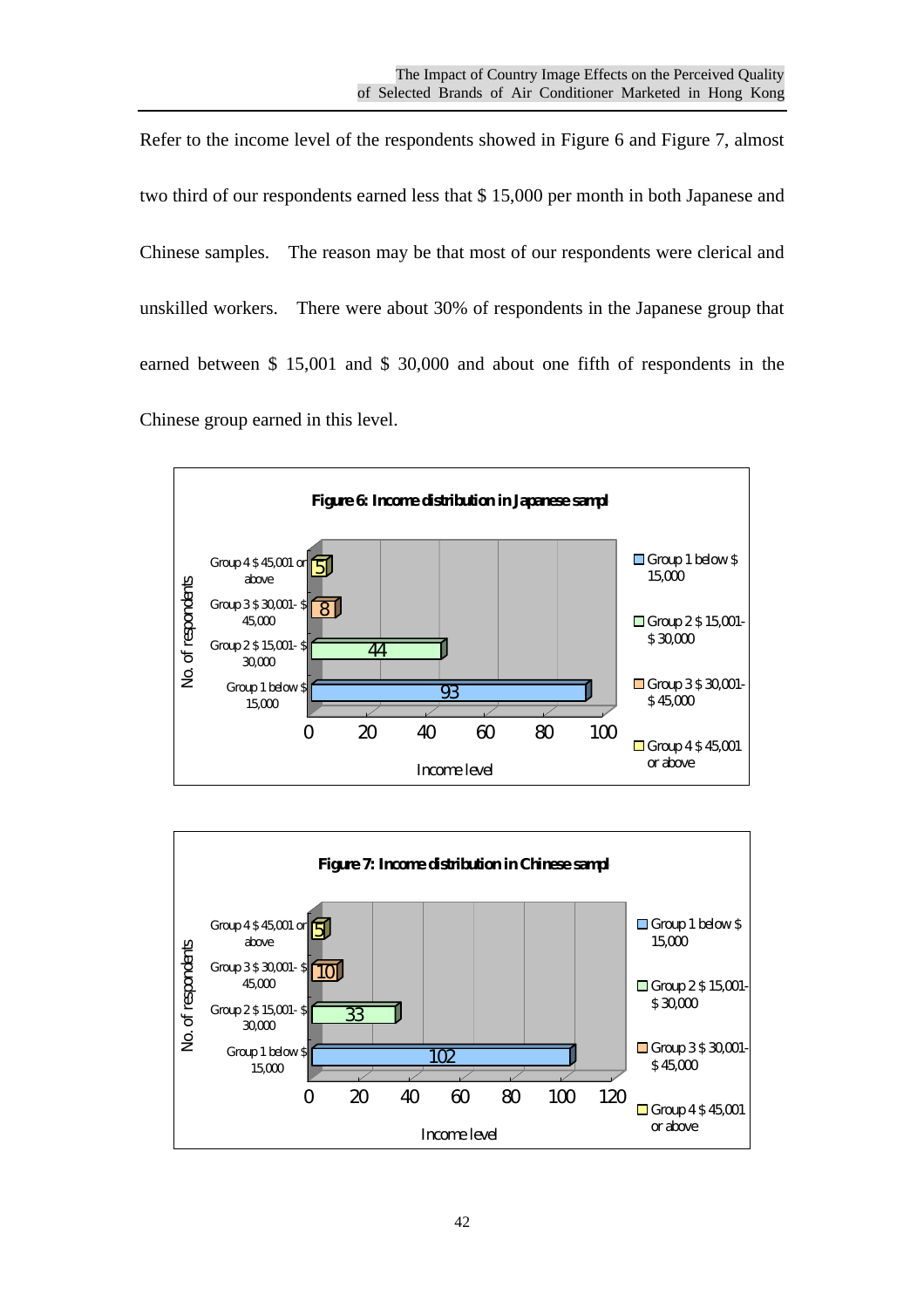In Figure 8 and 9, they show us the education level of the respondents, two fifth of the respondents' education level were at tertiary or above in both samples. Also, two fifth of the respondents' education level were at secondary school. So, over 80% of our respondents in both Japanese and Chinese samples had at least secondary education level.



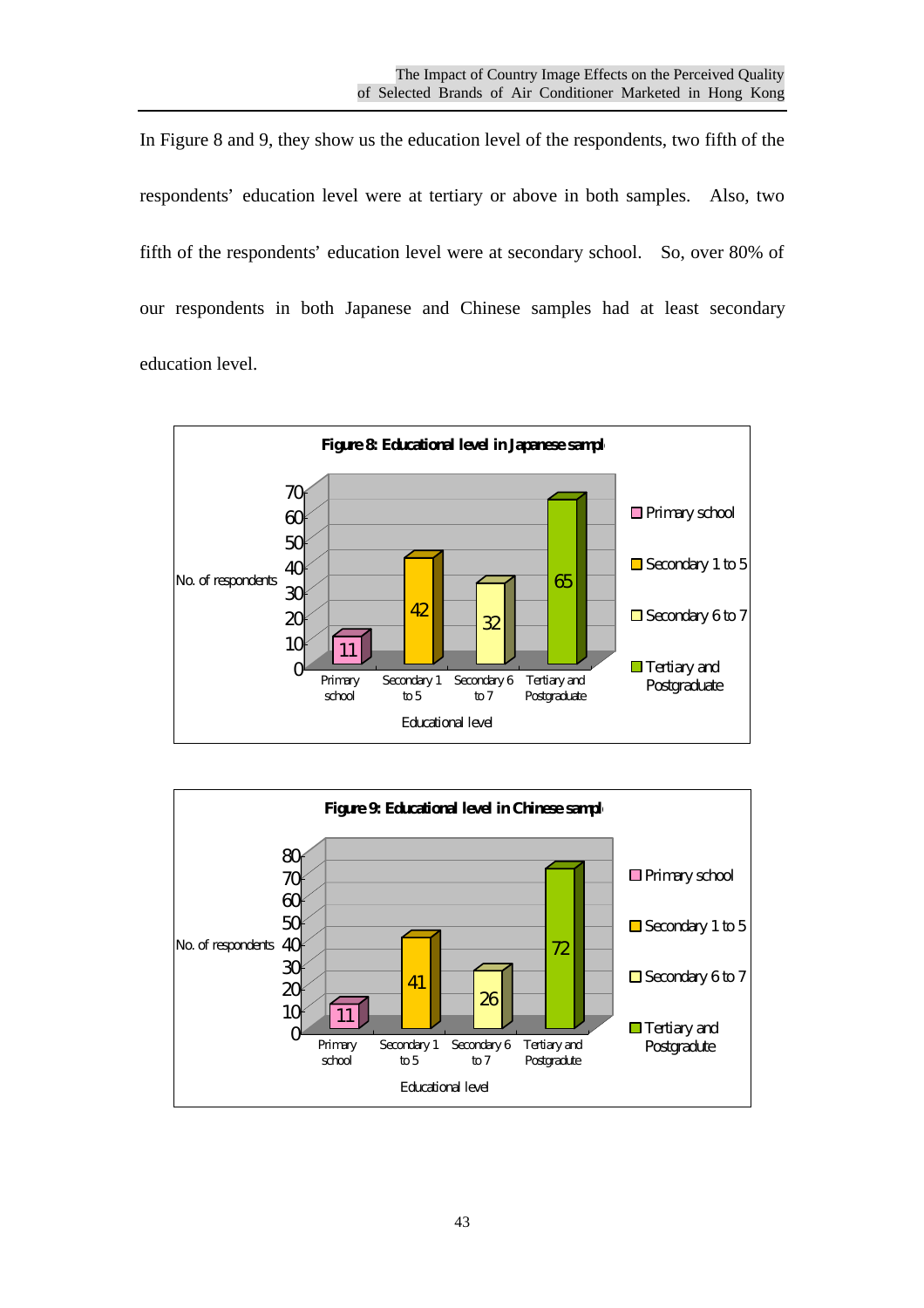For the occupation distribution of the respondents referring to the Figure 10 and 11, about one third of the respondents were students and housewives in both two samples. The rest of the respondents in both two samples were working class consisting of different nature of jobs such as professional, manager, proprietor, associated professional, supervisor, administrator, clerical and unskilled workers.



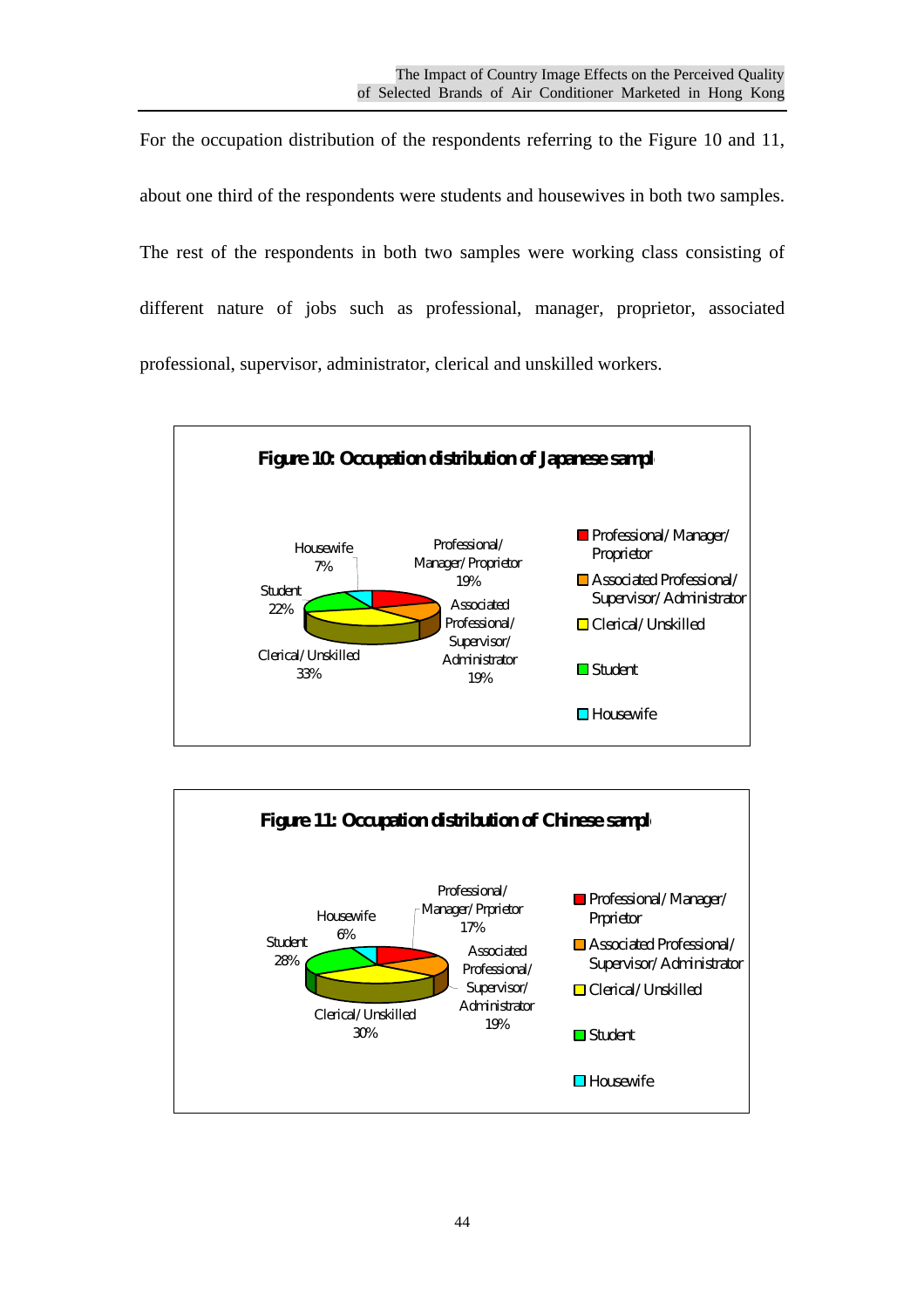In the demographic profile of respondents, all items including sex, marital status, income, education as well as occupation do not have significant differences because it is greater than 0.05 between Japan and China sample. Therefore, the two samples are equivalent samples.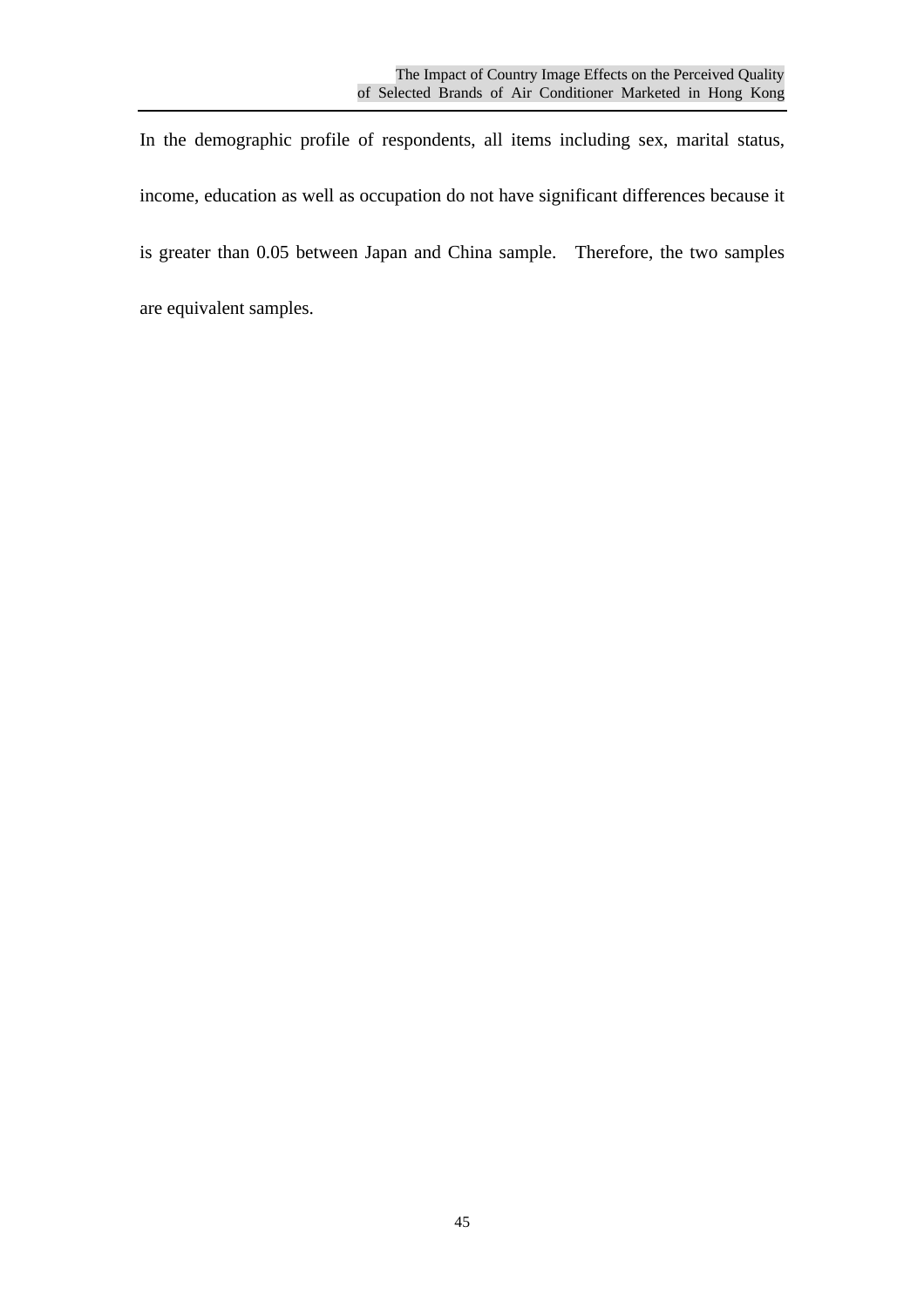#### **5.2.1 Reliability Coefficients**

|                           | Japan (Sample 1)<br>$n=150$ | <b>China</b> (Sample 2)<br>$n = 150$ |
|---------------------------|-----------------------------|--------------------------------------|
| <b>Country Perception</b> | 0.88                        | 0.77                                 |
| <b>Product Perception</b> | 0.88                        | 0.86                                 |
| <b>Brand Reputation</b>   | 0.72 (Hitachi)              | $0.69$ (Midea)                       |
|                           | $0.65$ (Rasonic)            | $0.71$ (Kelon)                       |

#### **Table 2: Reliability Coefficients for the Multi-item Measures**

Table 2, shows reliability coefficient for the multi-item measures in this study. Nunnally (1978) suggests that the coefficients should be 0.7 or above. Coefficient between 0.6 and 0.7 are marginally acceptable.

Besides, table 2 shows that for both country perception and product perception, the reliability coefficients of country perception for Japan and China are 0.88 and 0.77 respectively, while the coefficients of product perception for Japan is 0.88 and for China is 0.86.

For perceived quality, although the reliability coefficients of Rasonic (Japan) and Midea (China) do not exceed the threshold of 0.7 (0.65 and 0.69 respectively), they are still acceptable.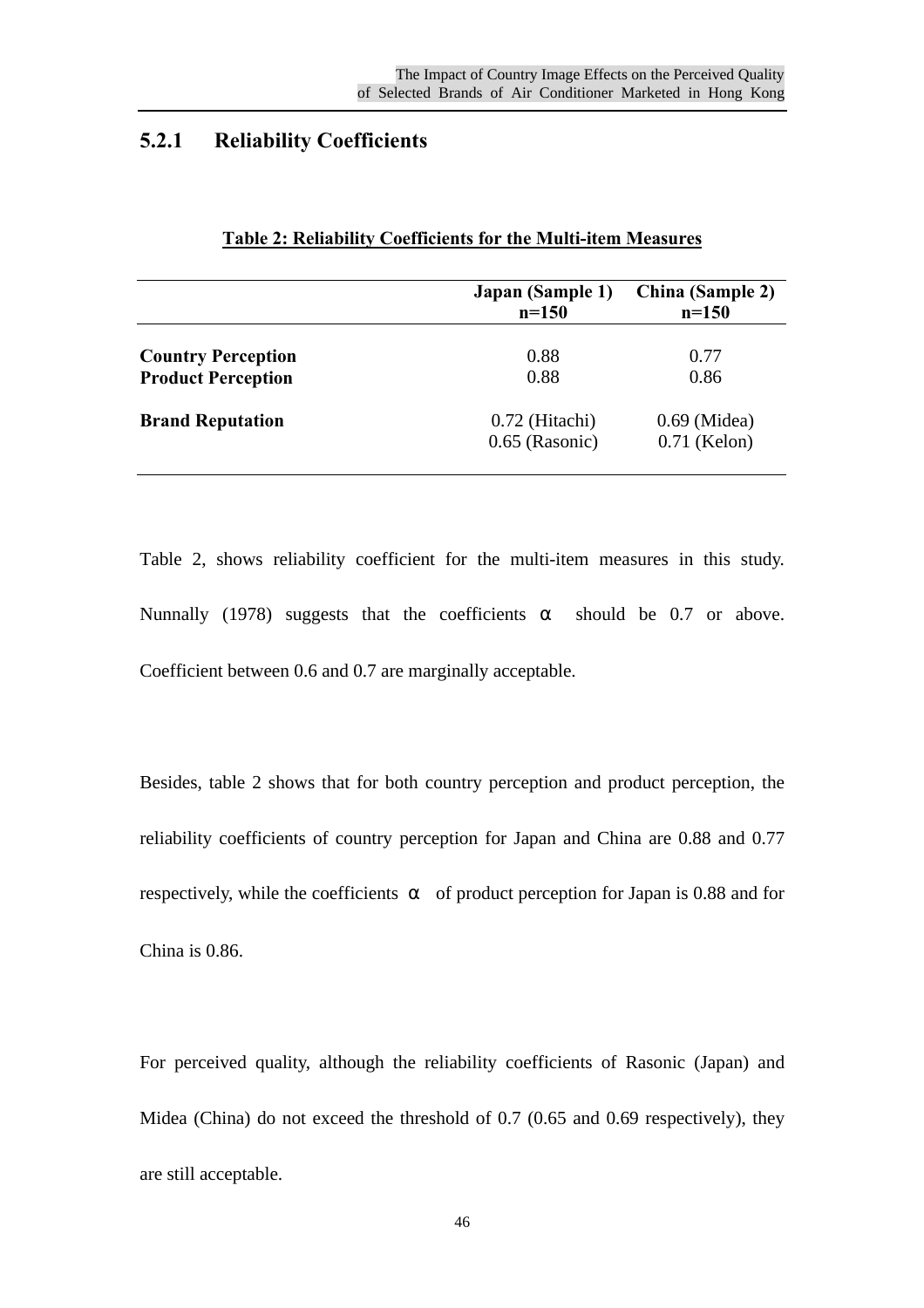# **5.2.2 Comparison of Country Perception and Product Perception**

# **Table 3: Comparison of Country Perception and Product perception between Japan & China**

|                           | Japan<br>$n=150$ | China<br>(Sample 1) (Sample 2)<br>$n=150$ | <b>Statistical</b><br>Significance |
|---------------------------|------------------|-------------------------------------------|------------------------------------|
| <b>Country Perception</b> |                  |                                           |                                    |
| Political (5 items)       | $2.86*$          | $5.20*$                                   | 0.00                               |
| Economic (2 items)        | 2.03             | 5.10                                      | 0.00                               |
| Technological (4 items)   | 2.32             | 4.25                                      | 0.00                               |
| Overall (11 items)        | 2.51             | 4.84                                      | 0.00                               |
| <b>Product Perception</b> |                  |                                           |                                    |
| Technically advance       | $5.77**$         | $3.61**$                                  | 0.00                               |
| Innovative                | 5.49             | 3.19                                      | 0.00                               |
| Quality of products       | 5.49             | 3.33                                      | 0.00                               |
| Reliability               | 5.08             | 3.27                                      | 0.00                               |
| Performance               | 5.18             | 3.33                                      | 0.00                               |
| <b>Services</b>           | 5.03             | 3.15                                      | 0.00                               |
| Overall (6 items)         | 5.34             | 3.31                                      | 0.00                               |

**\* scale ranged from 1 to 7, 1=most favorable, 7=most unfavorable**

\*\* **scale ranged from 1 to 7, 1=most unfavorable, 7=most favorable**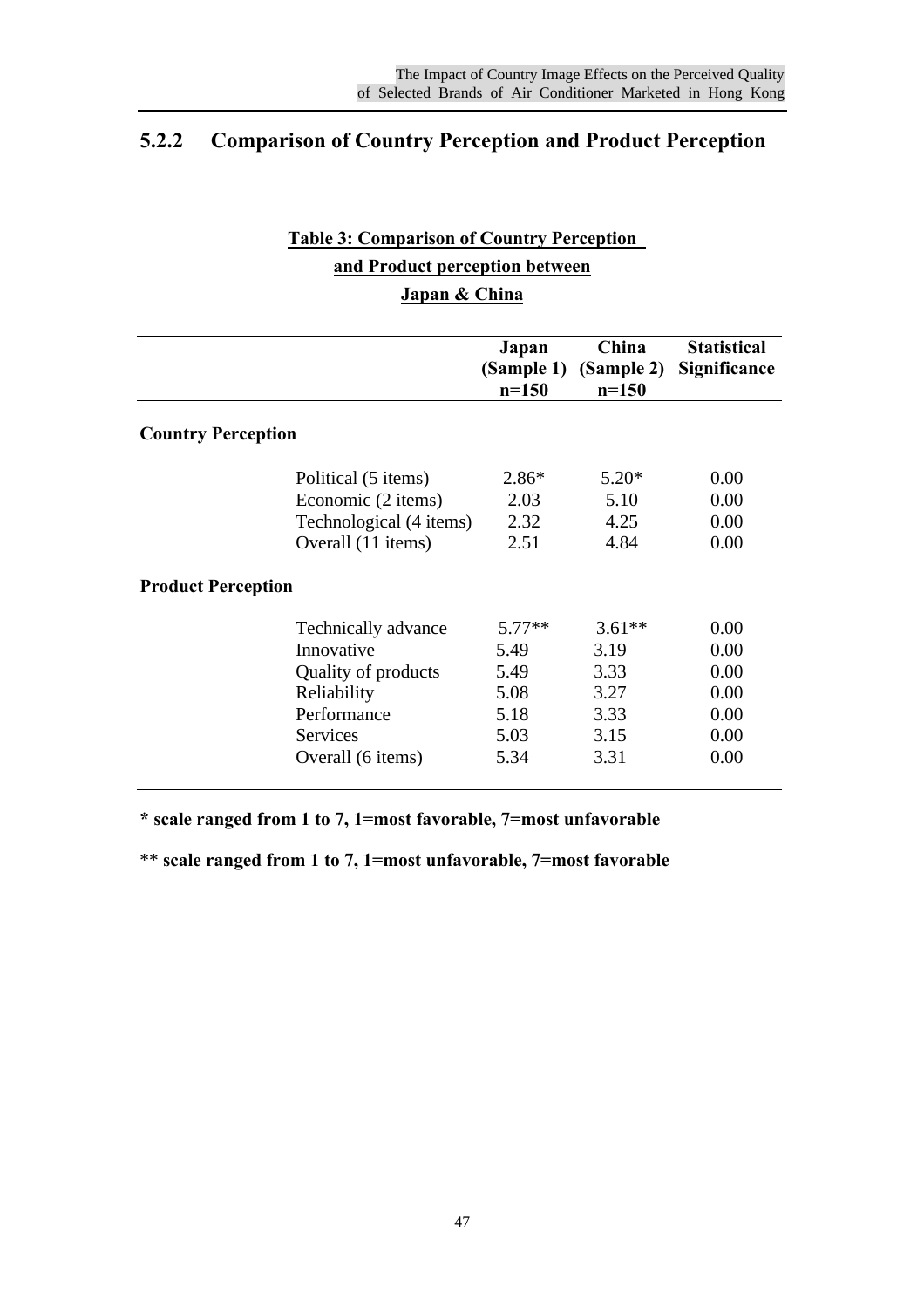In this part, we are using the independent samples t-test to analyze the country perception and product perception between the two samples. Factor analysis shows that the country perception consists of 3 sub-dimensions. Political (democratic system, civilian government, market system, welfare system and economic environment), economic (quality of products and standard of living), and technological (economic development, mass produced product, industrialization and level of technological research).

According to table 3, Japan has more favorable country perception than China. The respondents report that Japan has more stable political environment, more developed economy, more technological innovation than China has.

The product perception is measured by 6 items which are technically advance, innovative, quality of products, reliability, performance and services. Referring to table 3, the results are similar to that found for country perception. Japanese products have more favorable product perception than the Chinese products. The respondents think that Japanese products are more innovative, more reliable, with higher quality, have better performance and better services than Chinese products.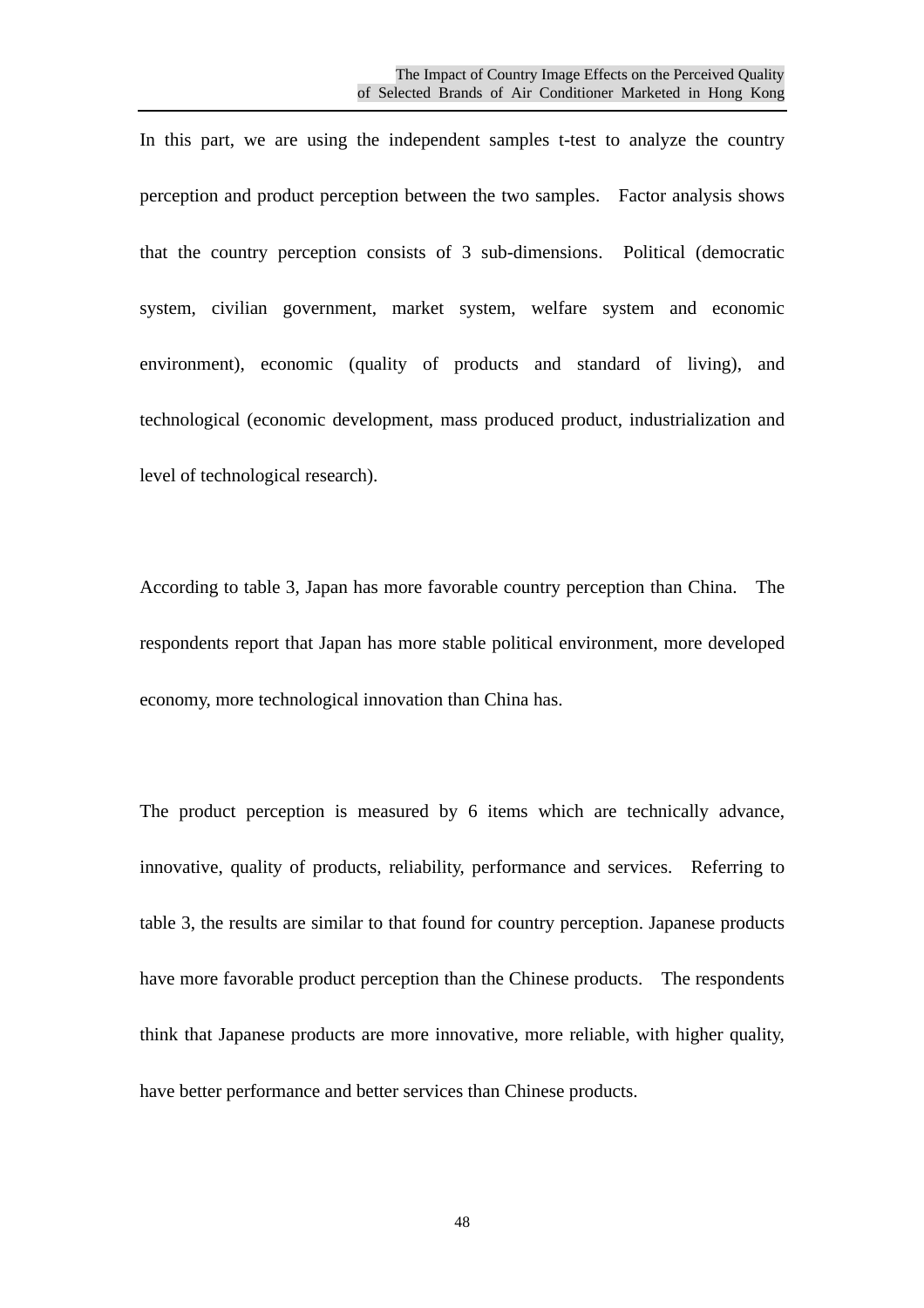Therefore, we may conclude that the Japanese products have a more favorable country perception (in terms of country and product perception) than the Chinese brand products have.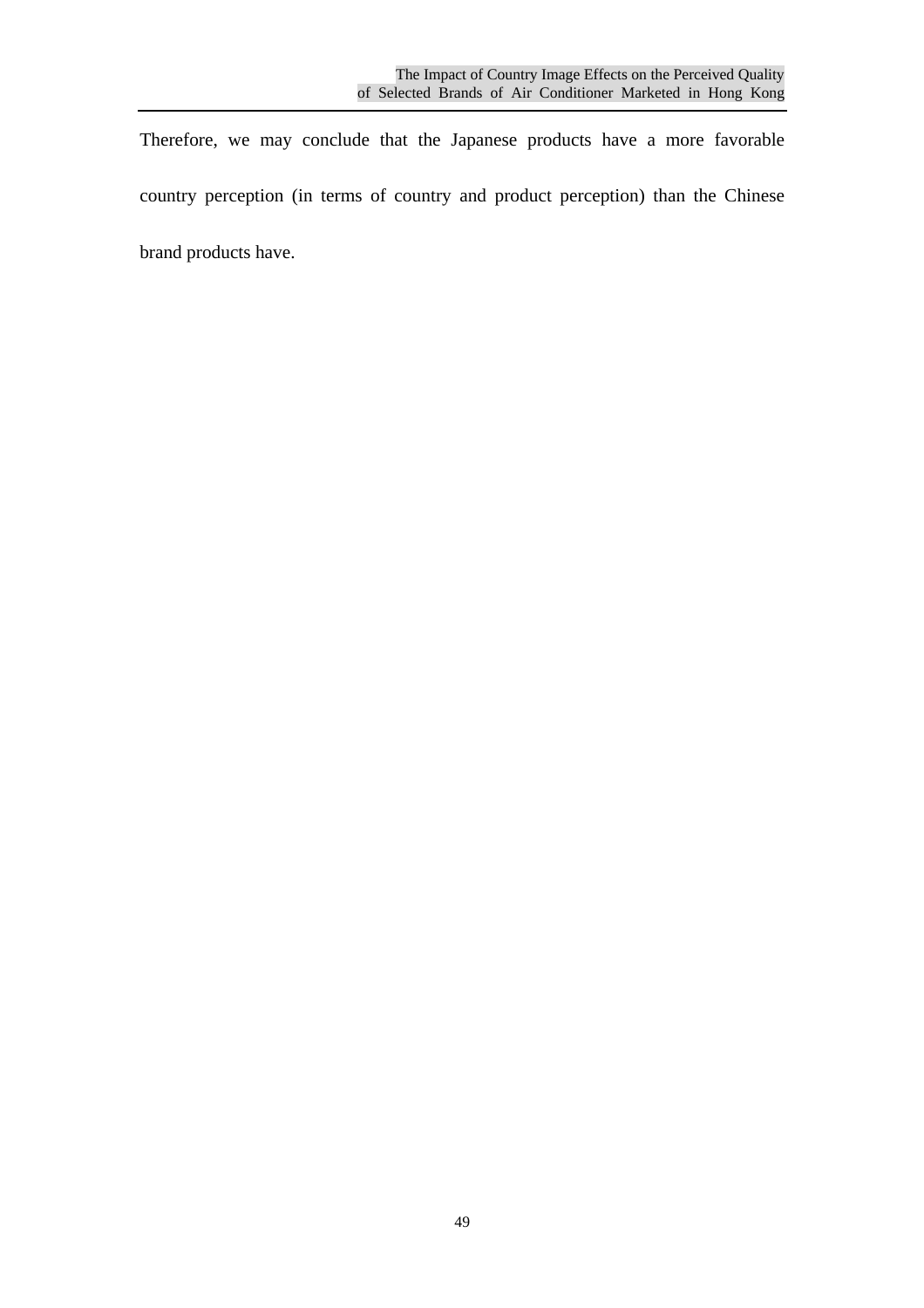# **5.2.3 Comparison of Brand Reputation, Price, Quality, Value and**

## **Purchase Intention**

# **Table 4: Comparison of Brand Reputation, Price, Quality, Value and Purchase Intention across the two brands selected for each sample**

|                           |         | Japan<br>(Sample)<br>$n=150$ |                                           |              | China<br>(Sample)<br>$n=150$ |                                           |
|---------------------------|---------|------------------------------|-------------------------------------------|--------------|------------------------------|-------------------------------------------|
|                           | Hitachi | <b>Rasonic</b>               | <b>Statistical</b><br><b>Significance</b> | <b>Midea</b> | Kelon                        | <b>Statistical</b><br><b>Significance</b> |
| <b>Brand Reputation</b>   | 5.25    | 4.14                         | 0.00                                      | 3.85         | 3.15                         | 0.00                                      |
| Price                     | 4.84    | 4.29                         | 0.00                                      | 3.25         | 3.13                         | 0.16                                      |
| Quality                   | 4.79    | 4.22                         | 0.00                                      | 3.90         | 3.65                         | 0.00                                      |
| Value                     | 4.65    | 4.27                         | 0.00                                      | 4.03         | 3.84                         | 0.03                                      |
| <b>Purchase Intention</b> | 5.14    | 4.06                         | 0.00                                      | 3.77         | 2.93                         | 0.00                                      |

**Scale ranged from 1 to 7, 1=more unfavorable, 7=more favorable**

In comparison between brand reputation, price, quality, value and purchase intention across four brands selected from Japan and China, it has showed that Hitachi has a more favorable brand reputation, price, quality, value and purchase intention than Rasonic has among the Japanese brand category. All items' statistical significances of Japanese brand products are 0.00, it means that they are statistically significant.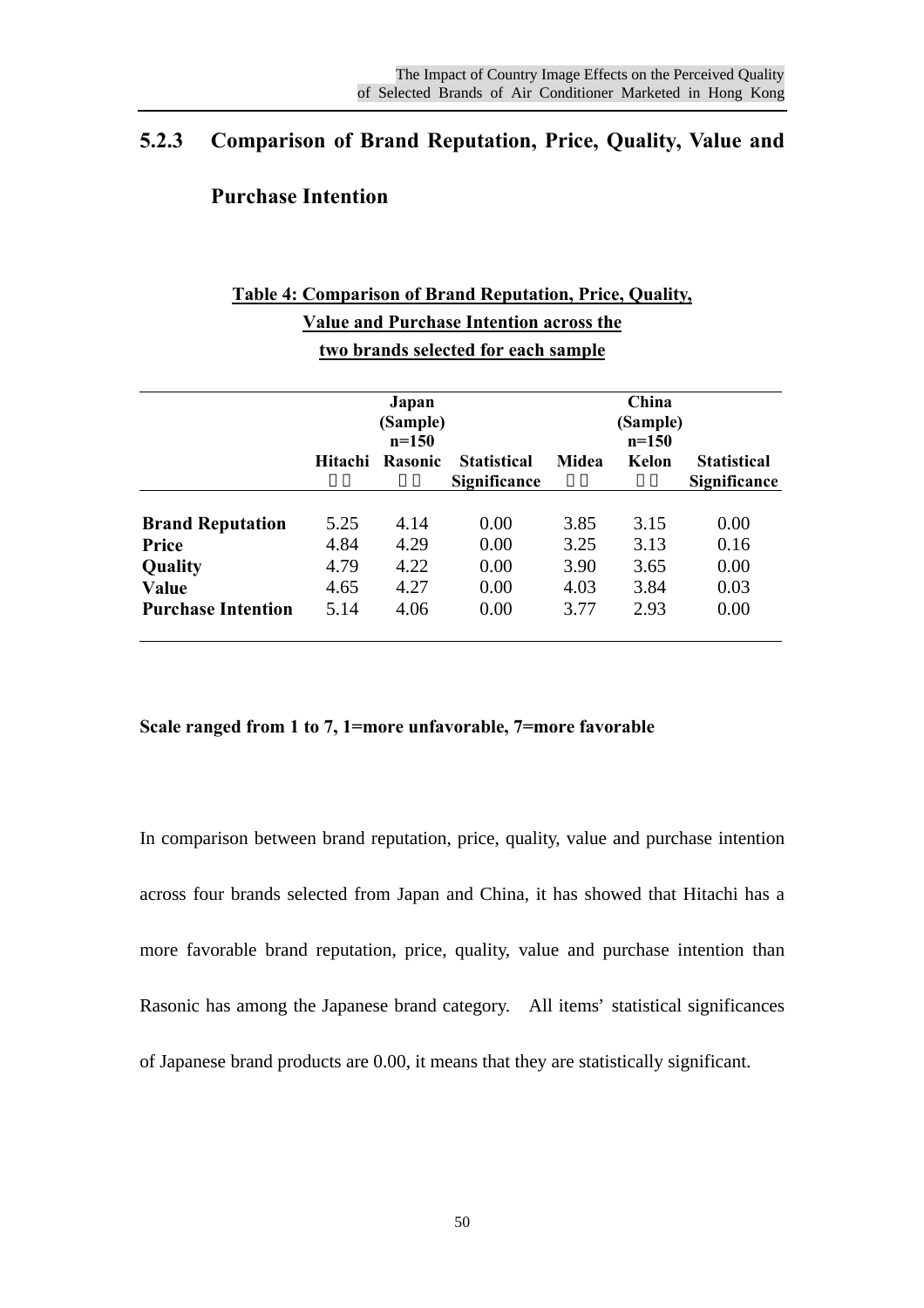Meanwhile, Media has a more favorable brand reputation, quality, value and purchase intention than Kelon has in the Chinese brand category, and almost all items are statistically significant except price. It means that price is not a factor that affects consumers' purchase intention when they have a choice between Midea and Kelon.

However, the data in table 4 has showed that Japanese brand products have a more favorable brand reputation, quality, value and purchase intention when they are compared with Chinese brand products.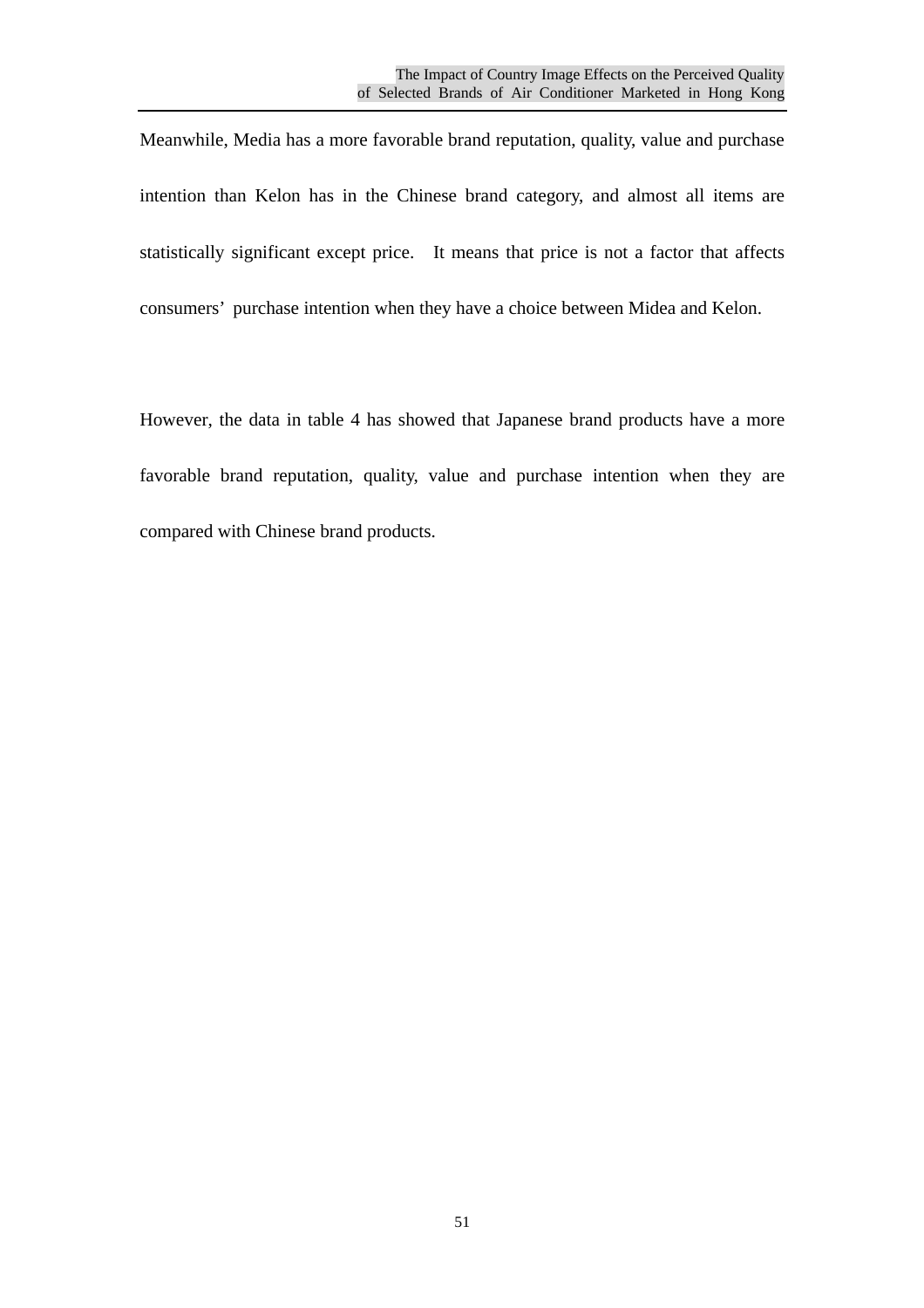# **5.2.4 Regression Analysis for the Four Selected brands as Perceived Quality being dependent variable**

| Table 5: Regression Analysis for the Four Selected brands of |                    |                    |                         |                  |  |  |  |
|--------------------------------------------------------------|--------------------|--------------------|-------------------------|------------------|--|--|--|
| <b>Air-conditioner-Perceived Quality</b>                     |                    |                    |                         |                  |  |  |  |
| as the dependent variable                                    |                    |                    |                         |                  |  |  |  |
|                                                              | Hitachi<br>$n=150$ | Rasonic<br>$n=150$ | <b>Midea</b><br>$n=150$ | Kelon<br>$n=150$ |  |  |  |
|                                                              |                    |                    |                         |                  |  |  |  |
| <b>Country Perception</b>                                    | $-0.013$           | $-0.031$           | $-0.018$                | $-0.119$         |  |  |  |
| <b>Reputation</b>                                            | $0.454**$          | $0.399**$          | $0.383**$               | $0.213**$        |  |  |  |
| <b>Product perception</b>                                    | $0.197*$           | 0.127              | $0.260**$               | 0.137            |  |  |  |
| Price                                                        | $-0.040$           | 0.111              | $0.164*$                | $0.266**$        |  |  |  |
| $\mathbf{R}^2$                                               | 0.309              | 0.263              | 0.326                   | 0.263            |  |  |  |

**\*= p<0.05 \*\*= p<0.01**

The results of the regression analysis for Japanese brands when perceived quality is treated as the dependent variable will be illustrated in the following. According to table 5, you can see that reputation is the most important factor in the mind of customers due to the significance in the four brands. In other words, reputation may be an important factor affects consumers' choices on air-conditioners no matter Chinese brands or Japanese brands products.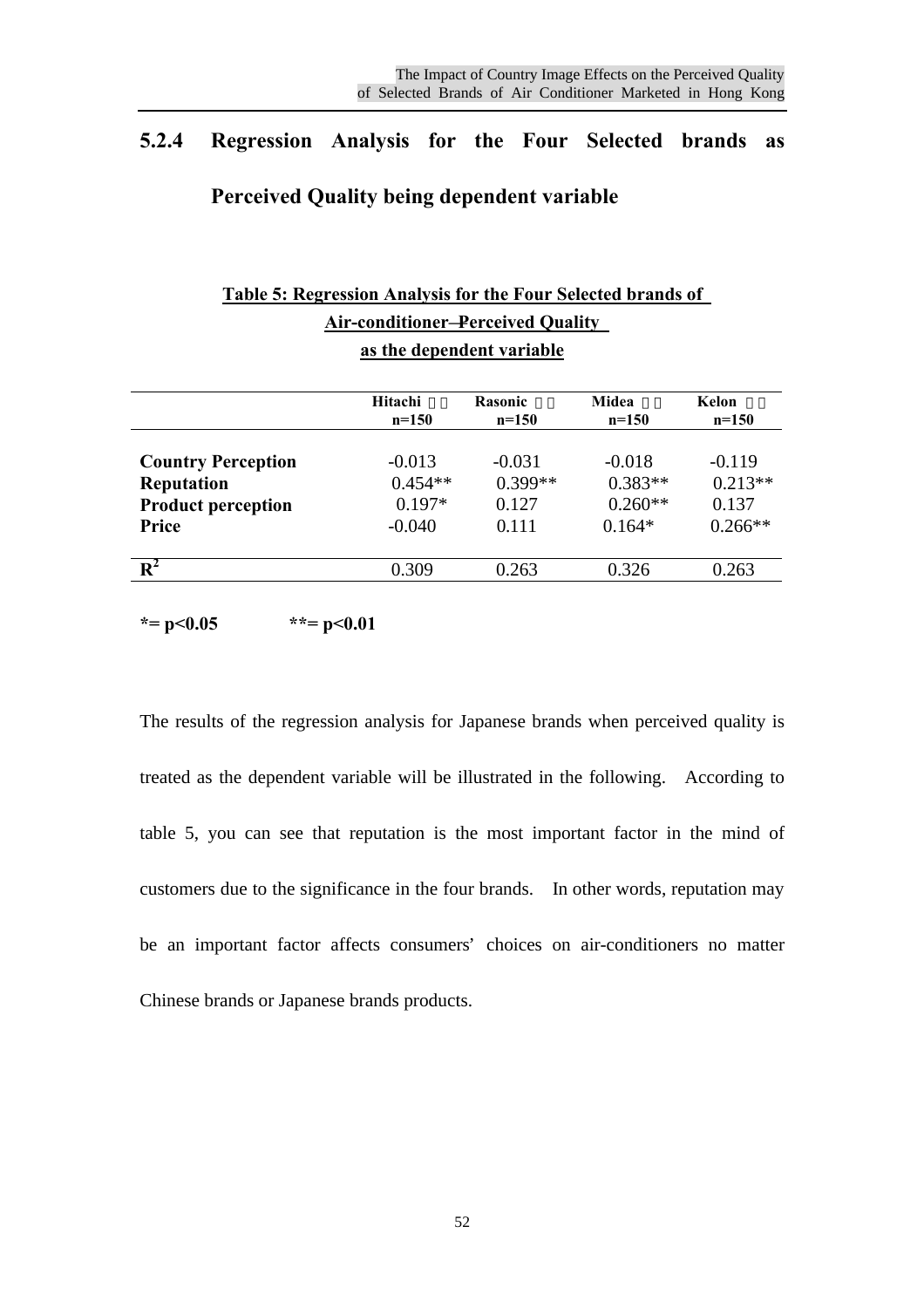On the other hand, the results show the product perception is also important to those customers. As we mentioned in the beginning of this proposal, we have assumed that country perception and product perception are vital to affect the perceived quality. In this regression test, we have obtained a result that product perception is more important than the country perception. It is because there are no significant values on country perception in the analysis.

However, we can find out that the Hitachi of Japan and Midea of China have significant values in this regression analysis. So, it shows that product perception has a greater influence to those customers than country perception has.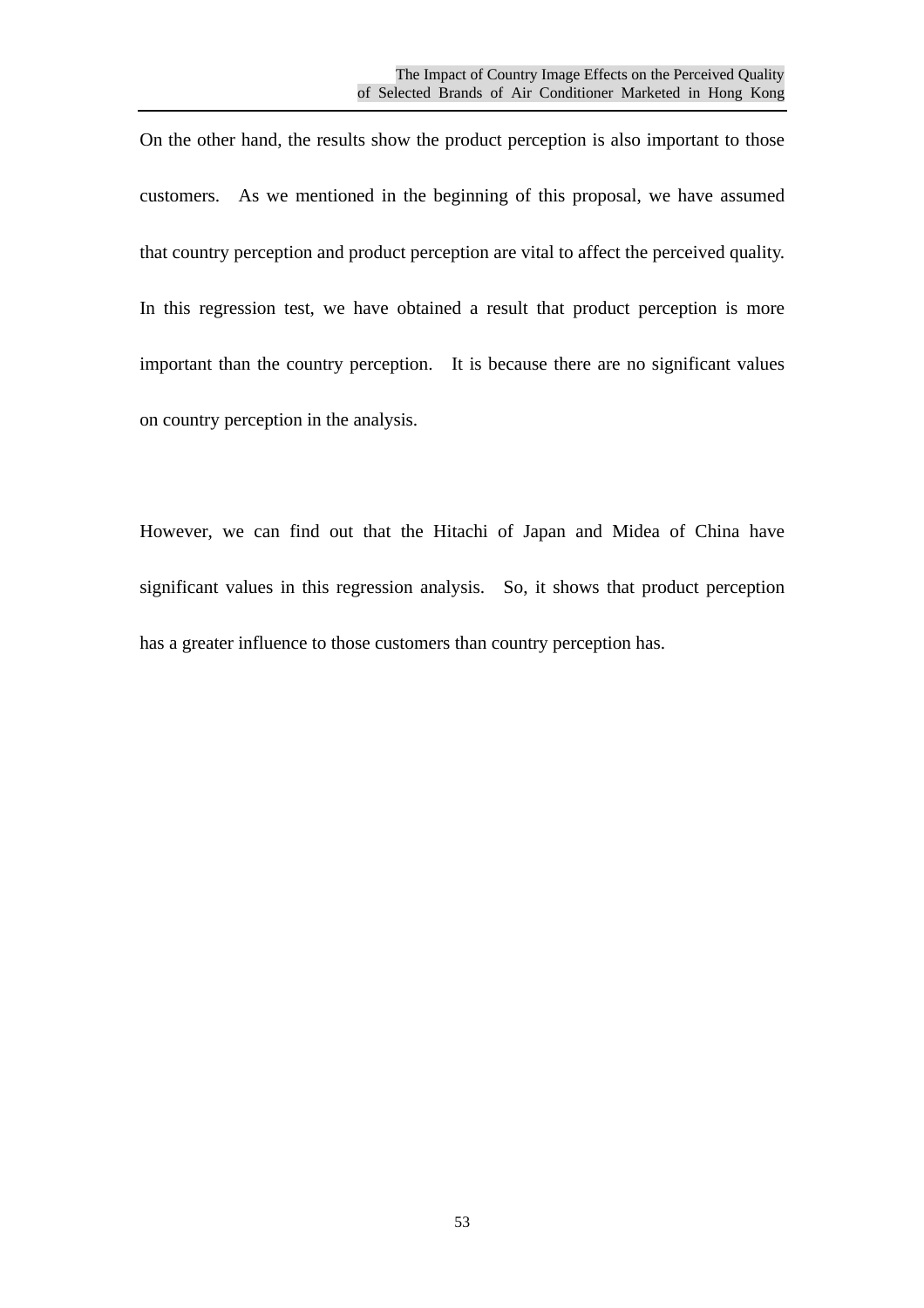# **5.2.5a Regression Analysis for Japanese brands as Perceived value**

# **being the dependent variable**

# **Table 6: Regression Analysis for Japanese Brands— Perceived value as the dependent variable**

|                           | Hitachi<br>$n=150$<br><b>Standardized coefficients</b> |                   | Rasonic<br>$n=150$<br><b>Standardized coefficients</b> |                   |
|---------------------------|--------------------------------------------------------|-------------------|--------------------------------------------------------|-------------------|
|                           | Scenario 1                                             | <b>Scenario 2</b> | <b>Scenario 1</b>                                      | <b>Scenario 2</b> |
| <b>Country Perception</b> | 0.083                                                  | 0.087             | $-0.012$                                               | 0.003             |
| <b>Reputation</b>         | $0.205*$                                               | 0.071             | $0.352**$                                              | 0.150             |
| <b>Product Perception</b> | 0.166                                                  | 0.108             | 0.100                                                  | 0.036             |
| Price                     | 0.058                                                  | 0.070             | 0.032                                                  | $-0.025$          |
| Quality                   |                                                        | $0.297**$         |                                                        | $0.507**$         |
| $\overline{\mathbf{R}^2}$ | 0.110                                                  | 0.170             | 0.167                                                  | 0.356             |

**\*= p<0.05 \*\*= p<0.01**

In table 6, it shows the results of regression analysis for Japanese brands when perceived value as the dependent variable, the implications will be illustrated in the following parts.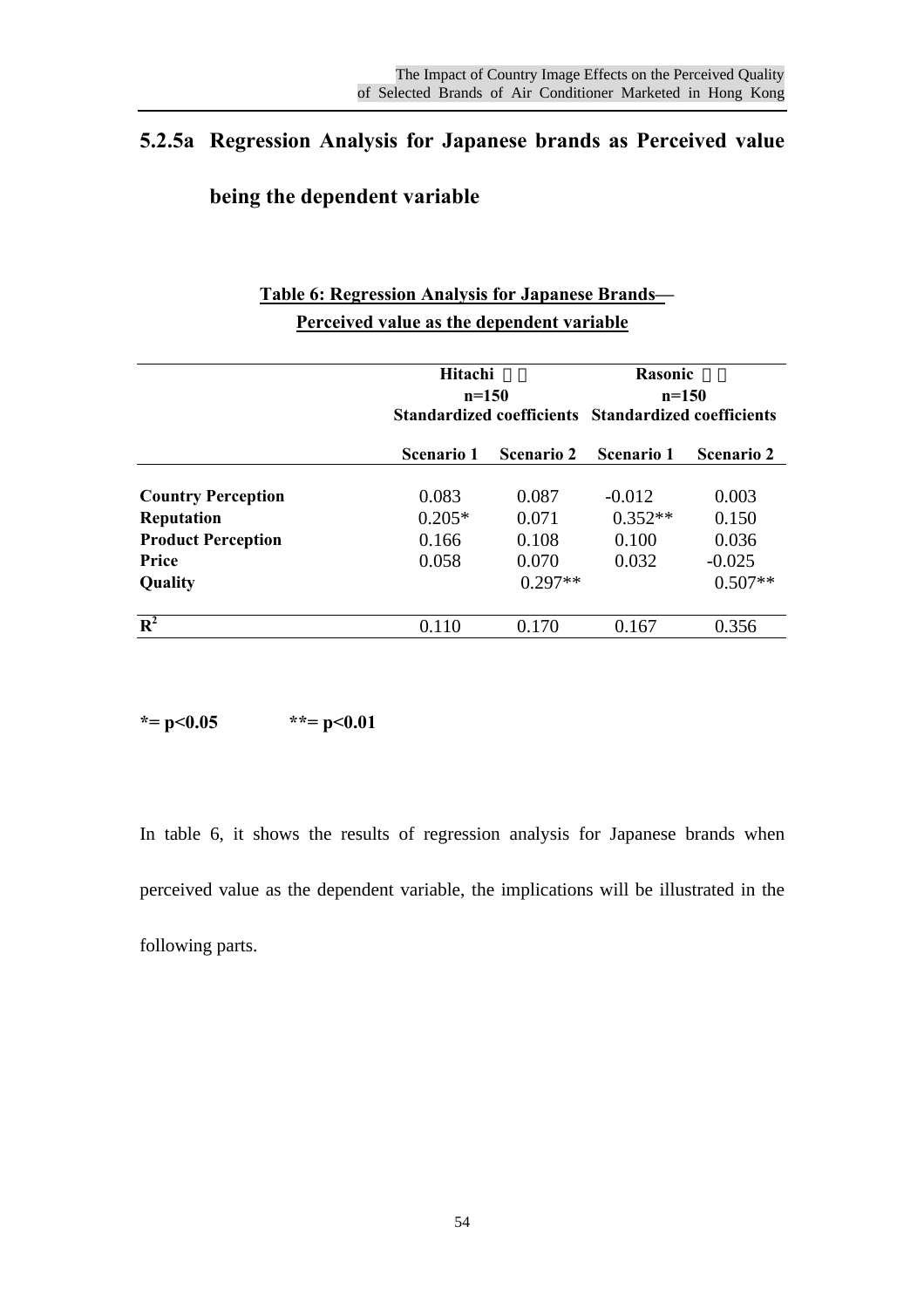In Scenario 1 of Hitachi, only reputation has significant influences on perceived value. However, after adding quality as independent variable in Scenario 2, quality has replaced all other items and has become the only factor that has significant influences on perceived value. Besides, as the R² has increased from 0.110 in Scenario 1 to 0.17 in Scenario 2, it can be proved that perceived quality is the intervening variable between country perception, reputation, product perception, price and perceived value.

In Scenario 1 of Rasonic, reputation also has significant influences on perceived value. However, when adding quality as independent variable in Scenario 2, quality has replaced all the others and has become the only factor that has significant influences on perceived value. Besides, R² is increased from 0.167 in Scenario 1 to 0.356 in Scenario 2; it can be proved that perceived quality is the intervening variable between country perception, reputation, product perception, price and perceived value.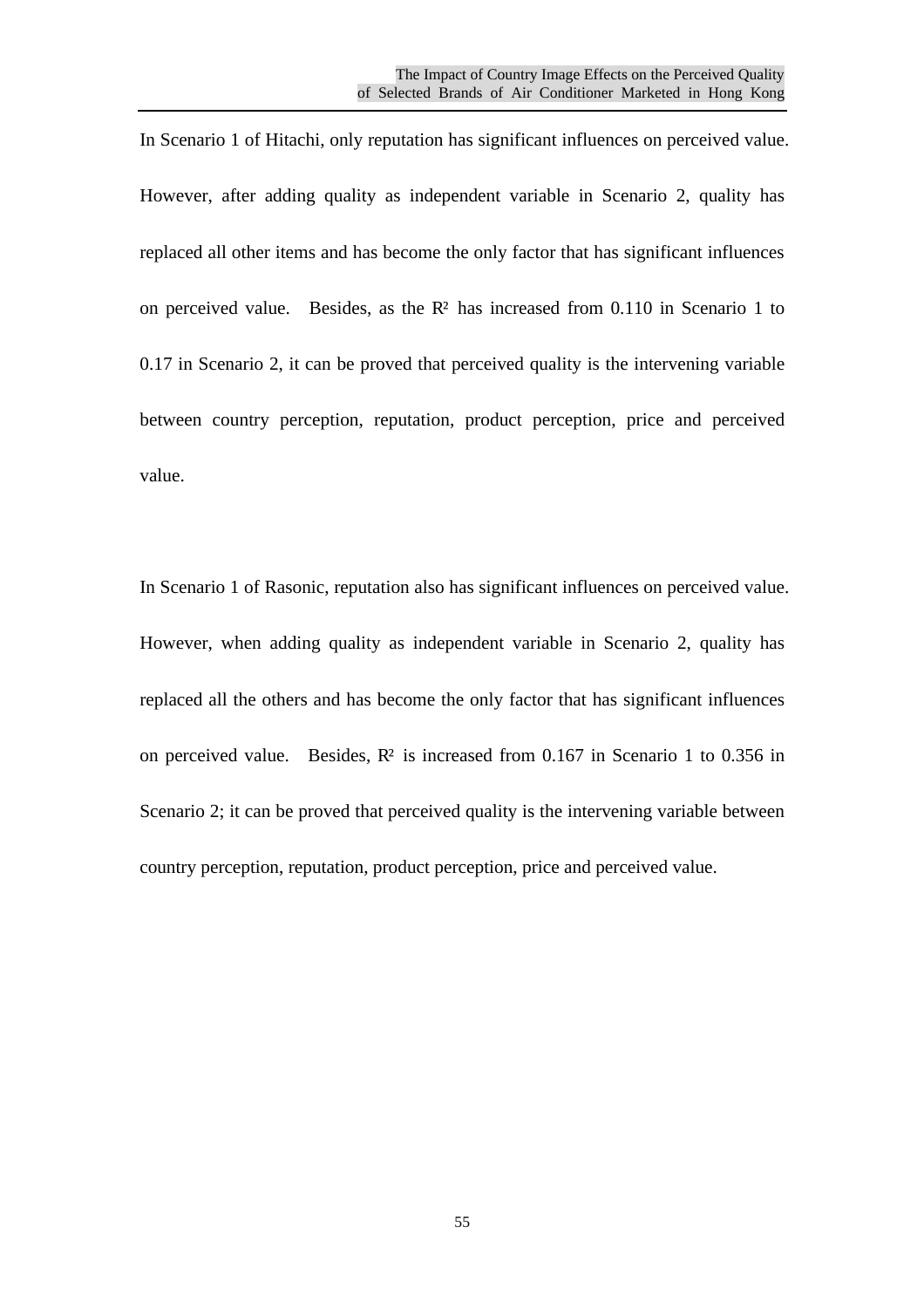# **5.2.5b Regression Analysis for Chinese brands as Perceived value**

#### **being the dependent variable**

# **Table 7: Regression Analysis for Chinese Brands— Perceived value as the dependent variable**

|                           |                   | Midea<br>$n=150$<br><b>Standardized coefficients</b> |                   | Kelon<br>$n=150$<br><b>Standardized coefficients</b> |
|---------------------------|-------------------|------------------------------------------------------|-------------------|------------------------------------------------------|
|                           | <b>Scenario 1</b> | <b>Scenario 2</b>                                    | <b>Scenario 1</b> | <b>Scenario 2</b>                                    |
| <b>Country Perception</b> | $-0.100$          | $-0.093$                                             | $-0.006$          | 0.055                                                |
| <b>Reputation</b>         | $0.440**$         | $0.276**$                                            | $0.247**$         | 0.139                                                |
| <b>Product perception</b> | $-0.006$          | $-0.117$                                             | 0.175             | 0.106                                                |
| Price                     | $-0.039$          | $-0.109$                                             | 0.039             | $-0.096$                                             |
| Quality                   |                   | $0.429**$                                            |                   | $0.507**$                                            |
| $\mathbf{R}^2$            | 0.221             | 0.345                                                | 0.136             | 0.326                                                |

**\*= p<0.05 \*\*= p<0.01**

In table 7, it shows the results of regression analysis for Chinese Brands when Perceived Value as the dependent variable, the implications will be illustrated in the following parts.

In Scenario 1 of Midea, Reputation has significant influences on Perceived Value. However, after adding Quality as intervening variable, both Reputation and Quality have influences on Perceived Value. Besides, the R<sup>2</sup> is increased from 0.221 to 0.345; it can be proved that Perceived Quality is the intervening variable.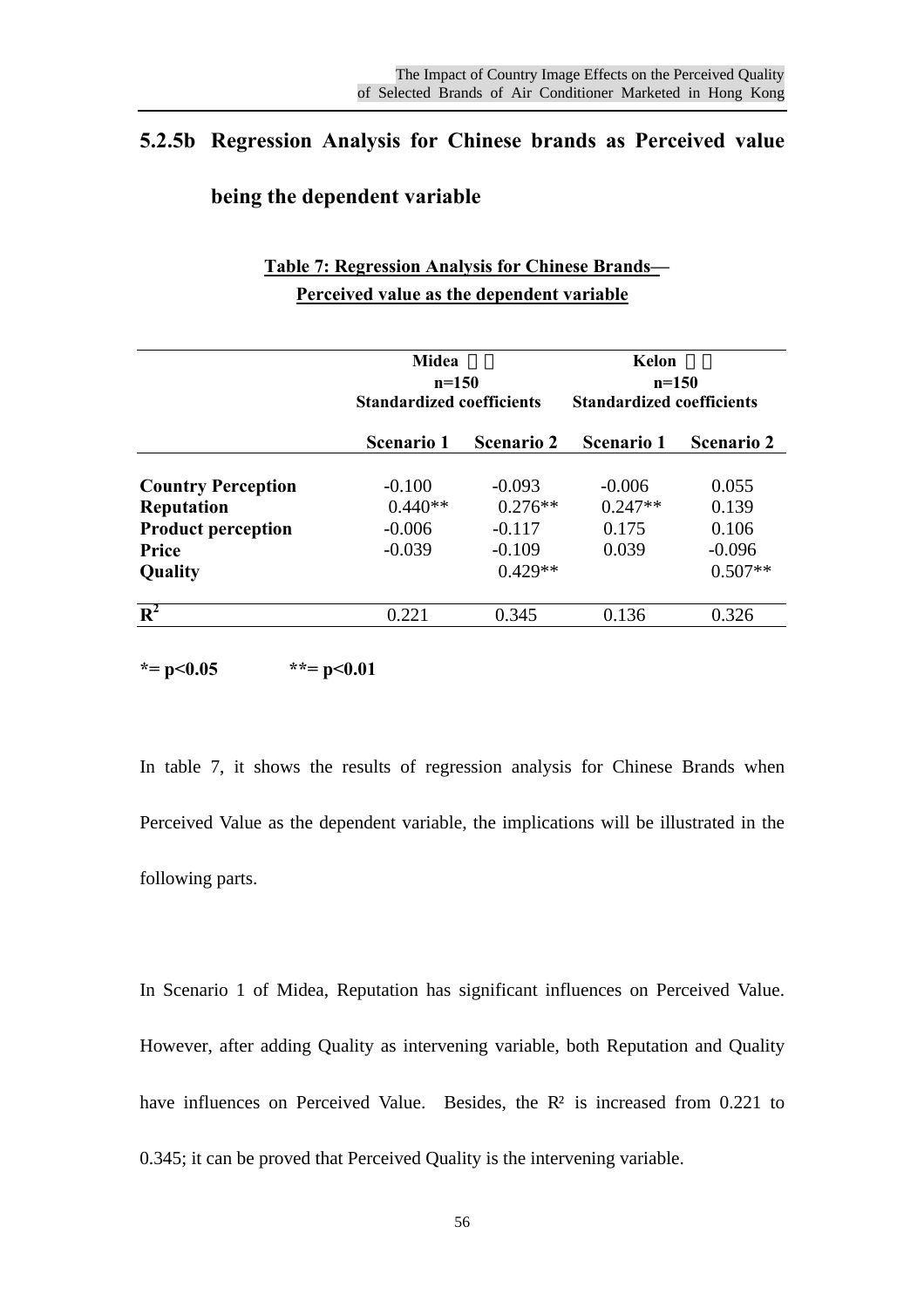In Scenario 1 of Kelon, Reputation has significant influences on Perceived Value. However, when adding Quality as independent variable in Scenario 2, Quality has replaced all other items and has become the only factor that has significant influences on Perceived Value. Besides, R² is increased from 0.136 in Scenario 1 to 0.326 in Scenario 2; it can be proved that Perceived Quality is the intervening variable between Country perception, Reputation, Product perception, Price and Perceived value.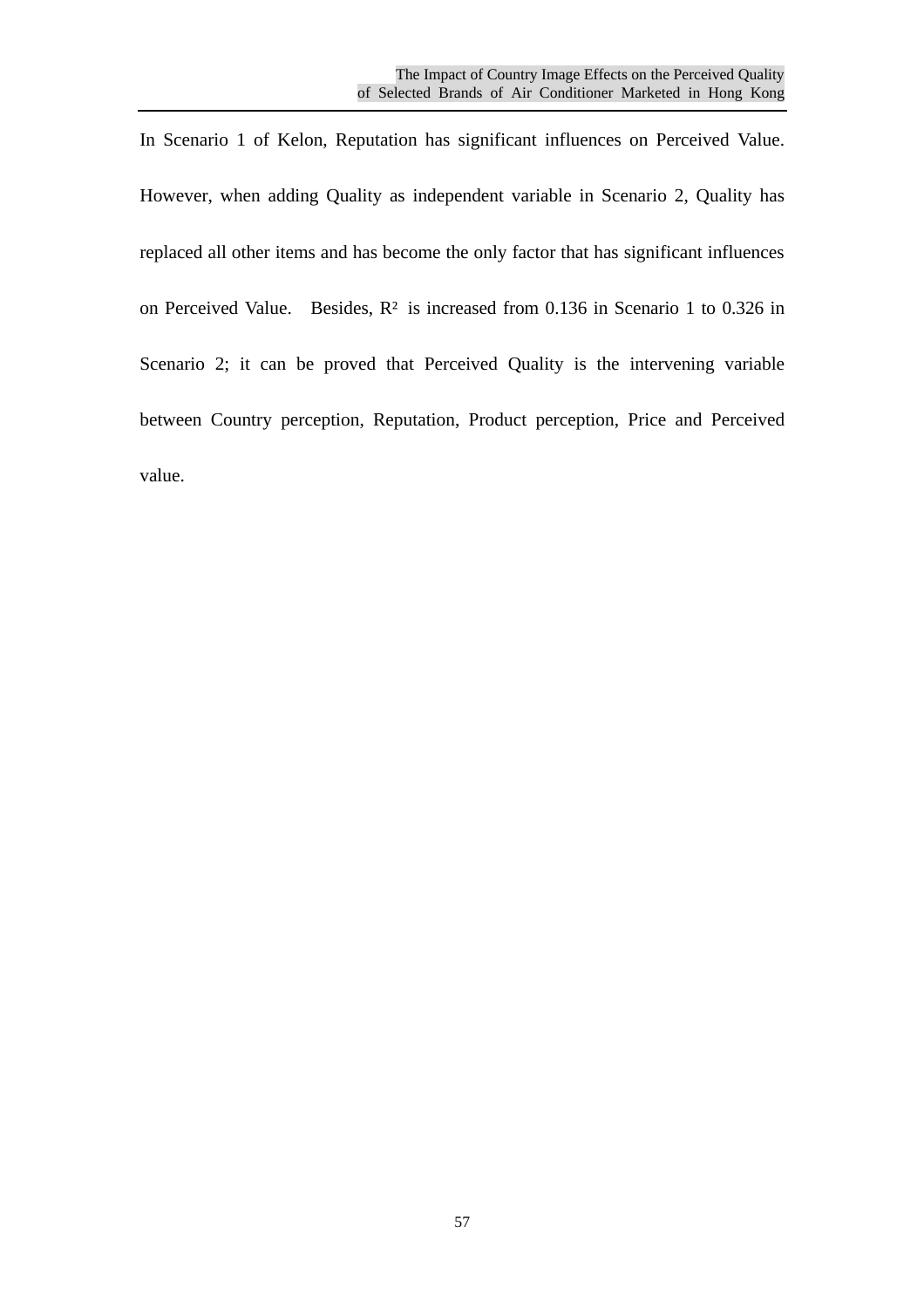0.229 0.315 0.271 0.402

# **5.2.6a Regression Analysis for Japanese brands as Purchase**

## **Intention being the dependent variable**

|         | <b>Table 8: Regression Analysis for Japanese Brands—</b><br><b>Purchase Intention as the dependent variable</b> |                                                                |                   |                   |  |
|---------|-----------------------------------------------------------------------------------------------------------------|----------------------------------------------------------------|-------------------|-------------------|--|
|         | Hitachi                                                                                                         |                                                                | <b>Rasonic</b>    |                   |  |
|         |                                                                                                                 | $n=150$<br>Standardized coefficients Standardized coefficients |                   | $n=150$           |  |
|         | Scenario 1                                                                                                      | <b>Scenario 2</b>                                              | <b>Scenario 1</b> | <b>Scenario 2</b> |  |
| Price   | 0.057                                                                                                           | 0.027                                                          | 0.080             | 0.065             |  |
| Quality | $0.472**$                                                                                                       | $0.355**$                                                      | $0.490**$         | $0.236**$         |  |
| Value   |                                                                                                                 | $0.318**$                                                      |                   | $0.444**$         |  |

**\*= p<0.05 \*\*= p<0.01**

**R 2**

Refer to table 8, Price and Quality are used to test their influences on the Purchase Intention in Scenario 1 of Hitachi, but only Quality has significant influence on Purchase Intention. After the Perceived Value was added in Scenario 2, both Quality and Value have significant influence on Purchase Intention. As the  $\mathbb{R}^2$  is increased from 0.229 to 0.315, it shows that the Perceived Value is the intervening variable between Price, Quality and Purchase Intention.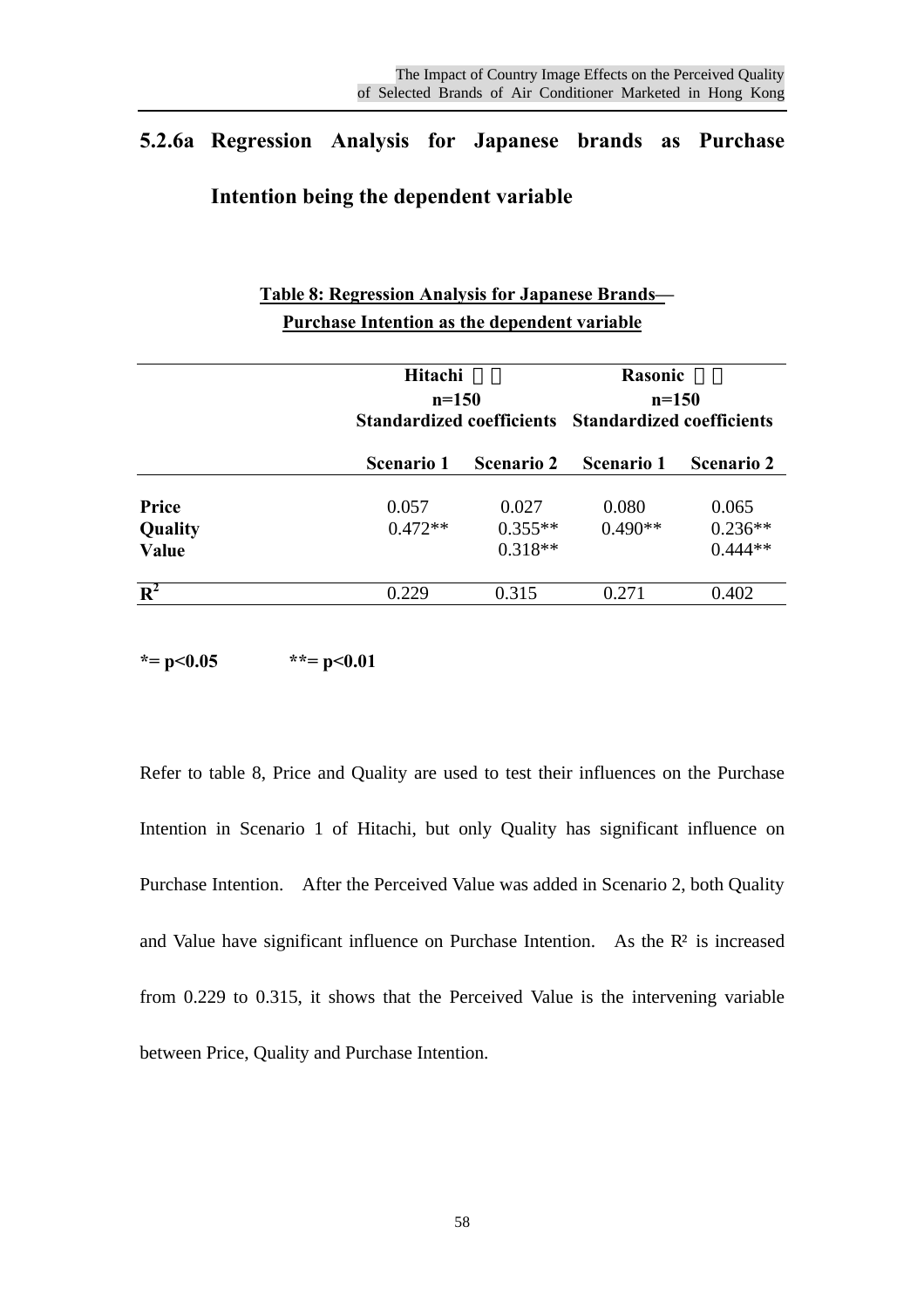In Scenario 1 of Rasonic, Quality has significant influence on Purchase Intention. However, adding the Perceived Value in Scenario 2, both Quality and Value have significant influence on Purchase Intention. Furthermore, the R² is increased from 0.271 to 0.402, so it shows that the perceived value is the intervening variable between Price, Quality and Purchase Intention.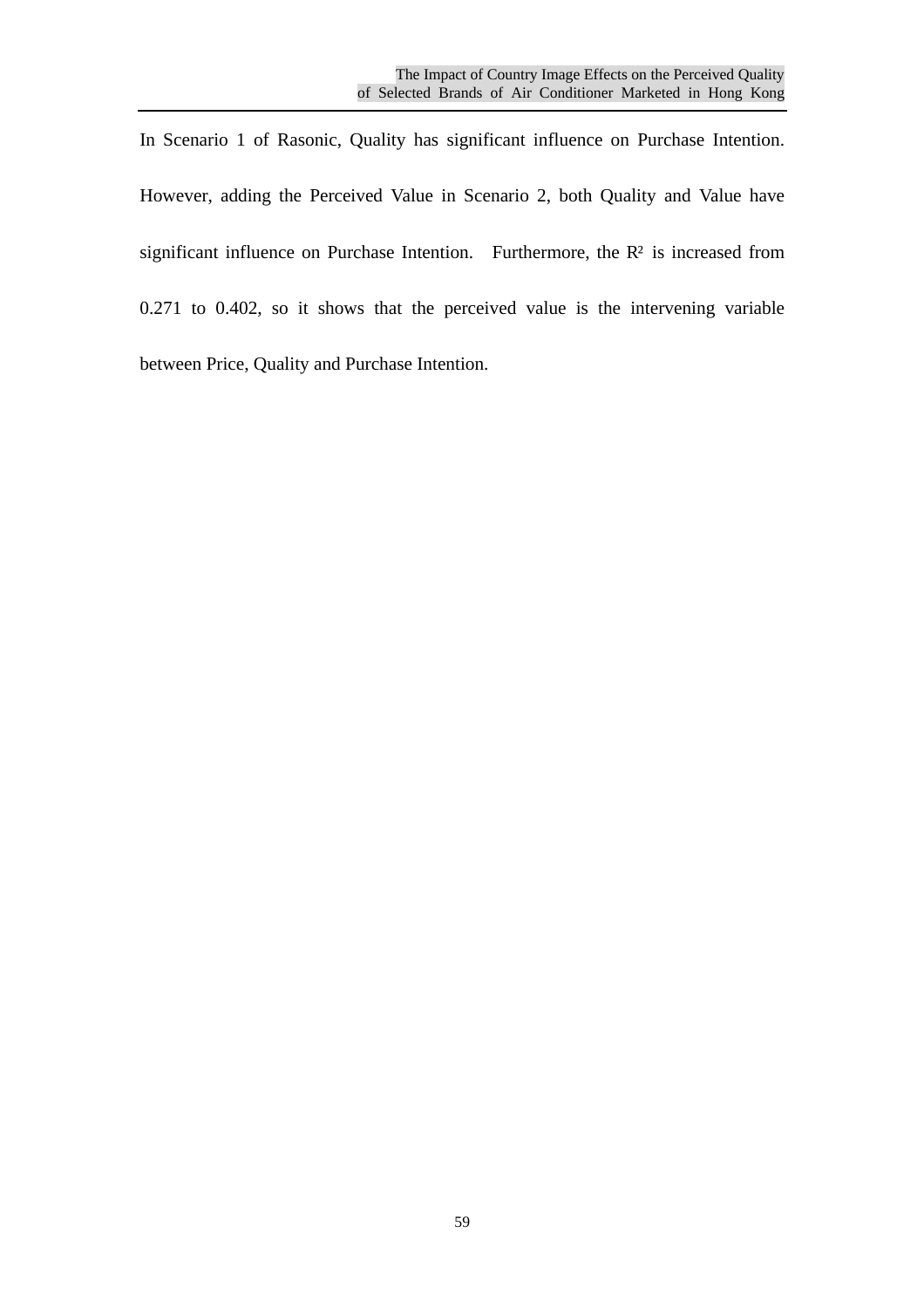# **5.2.6b Regression Analysis for Chinese brands as Purchase Intention being the dependent variable**

#### **Table 9: Regression Analysis for Chinese Brands—**

|                  |                   | <b>Midea</b><br>$n = 150$<br><b>Standardized coefficients</b> |                   | Kelon<br>$n=150$<br><b>Standardized coefficients</b> |
|------------------|-------------------|---------------------------------------------------------------|-------------------|------------------------------------------------------|
|                  | <b>Scenario 1</b> | <b>Scenario 2</b>                                             | <b>Scenario 1</b> | <b>Scenario 2</b>                                    |
| Price            | $0.200**$         | $0.213**$                                                     | 0.098             | 0.118                                                |
| Quality          | $0.510**$         | $0.422**$                                                     | $0.489**$         | $0.314**$                                            |
| Value            |                   | $0.166*$                                                      |                   | $0.309**$                                            |
| $\overline{R^2}$ | 0.355             | 0.375                                                         | 0.285             | 0.352                                                |

#### **Purchase Intention as the dependent value**

 $* = p < 0.05$   $* = p < 0.01$ 

Refer to table 9, Price and Quality are used to test their influences on the Purchase Intention in Scenario 1 of Midea, and both of them have significant influences on Purchase Intention. Moreover, after adding Value in Scenario 2, it shows that Price, Quality and Value have significant influences on Purchase Intention. As the R² increases from 0.355 to 0.375, we can determine that Value is the intervening variable between Price, Quality and Purchase Intention.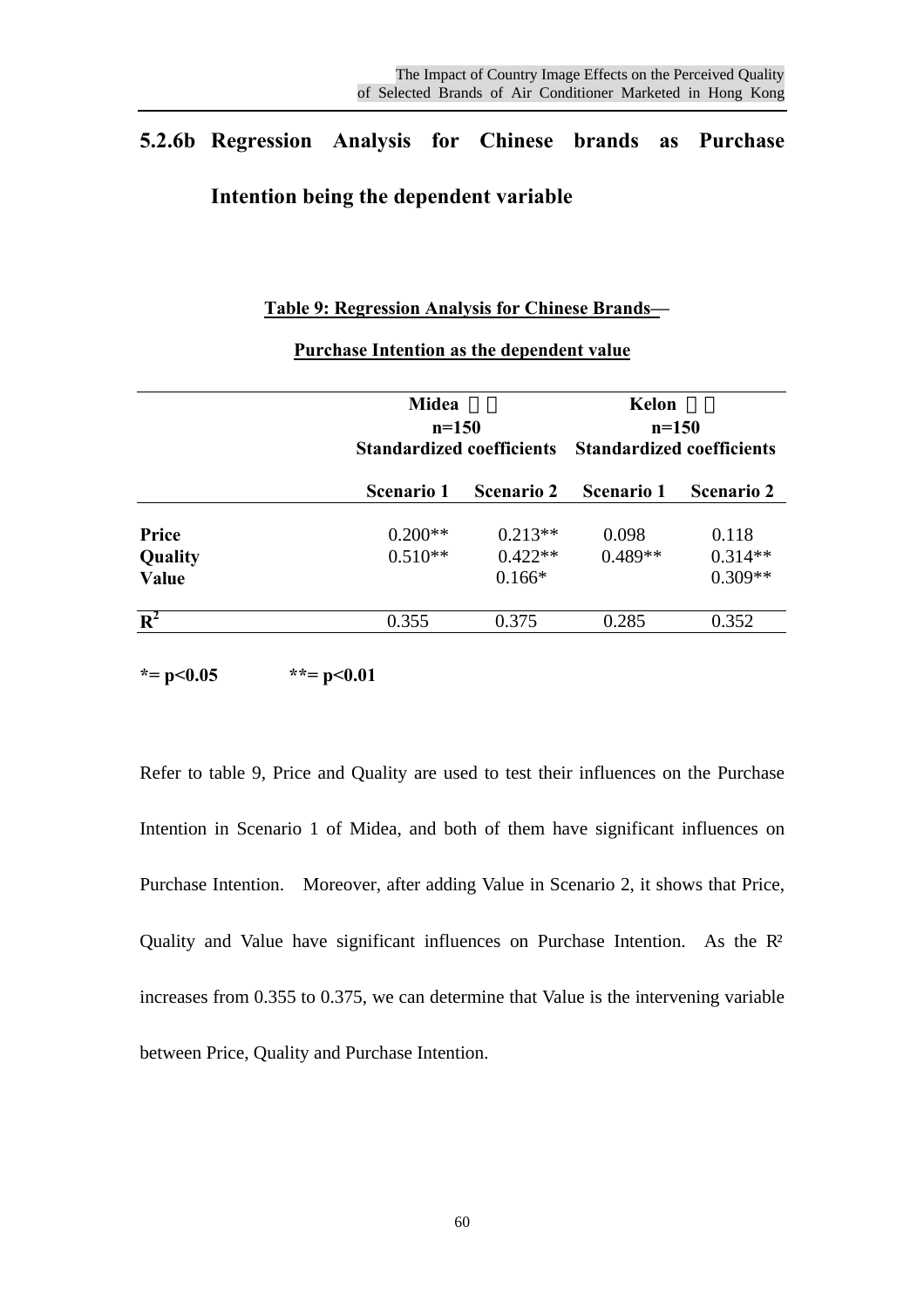On the other hand, only Quality has significant influences on purchase intention in Scenario 1 of Kelon. However, after adding Value in Scenario 2, both Quality and Value have significant influences on Purchase Intention. As the R<sup>2</sup> increases from 0.285 to 0.352, we can determine that Value is the intervening variable between Price, Quality and Purchase Intention.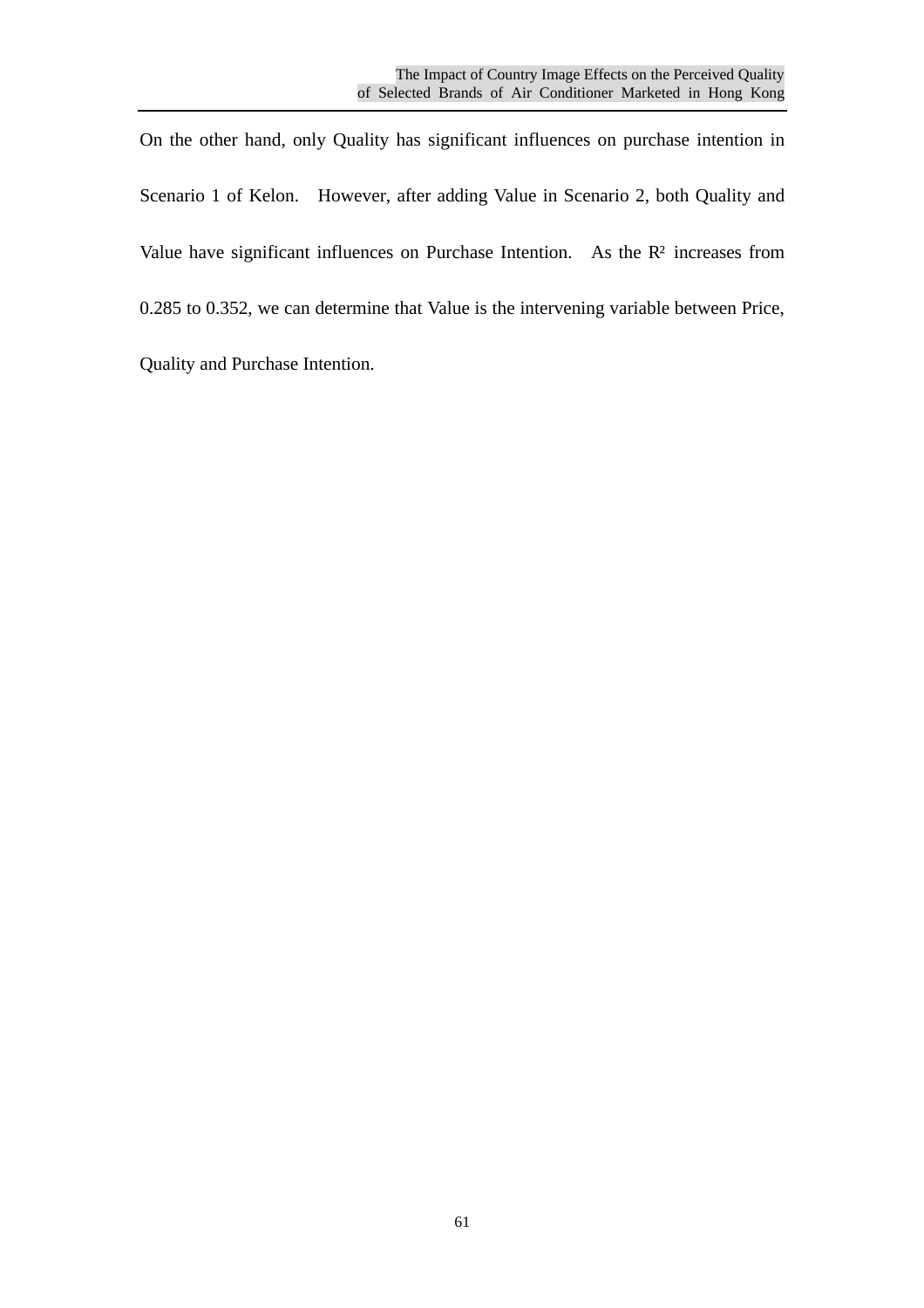# **5.2.7a Regression Analysis for Japanese brands as Perceived**

## **Quality being dependent variable**

# **Table 10: Regression Analysis for Japanese Brands— Perceived Quality as the dependent value**

|                           |          | Hitachi<br>$n=150$                                                                      |       | Rasonic<br>$n=150$                         |                                           |
|---------------------------|----------|-----------------------------------------------------------------------------------------|-------|--------------------------------------------|-------------------------------------------|
|                           |          | <b>Standardized</b><br><b>Statistical</b><br><b>Significance</b><br><b>Coefficients</b> |       | <b>Standardized</b><br><b>Coefficients</b> | <b>Statistical</b><br><b>Significance</b> |
| <b>Country Perception</b> | $(X1*F)$ | 0.135                                                                                   | 0.207 | $0.242*$                                   | 0.024                                     |
| <b>Brand Reputation</b>   | $(X2*F)$ | $0.388**$                                                                               | 0.001 | $0.354**$                                  | 0.003                                     |
| <b>Product Perception</b> | $(X3*F)$ | $0.250*$                                                                                | 0.014 | $0.253*$                                   | 0.012                                     |
| Price                     | $(X4*F)$ | $0.222*$                                                                                | 0.042 | $0.260*$                                   | 0.020                                     |

**\*= p<0.05 \*\*= p<0.01**

In table 10, it shows the results of regression analysis for Japanese Brands when Perceived Quality as the dependent variable. The aim of this test is determining whether the factor Familiarity with brand is an intervening variable or not. The implications will be illustrated in the following parts.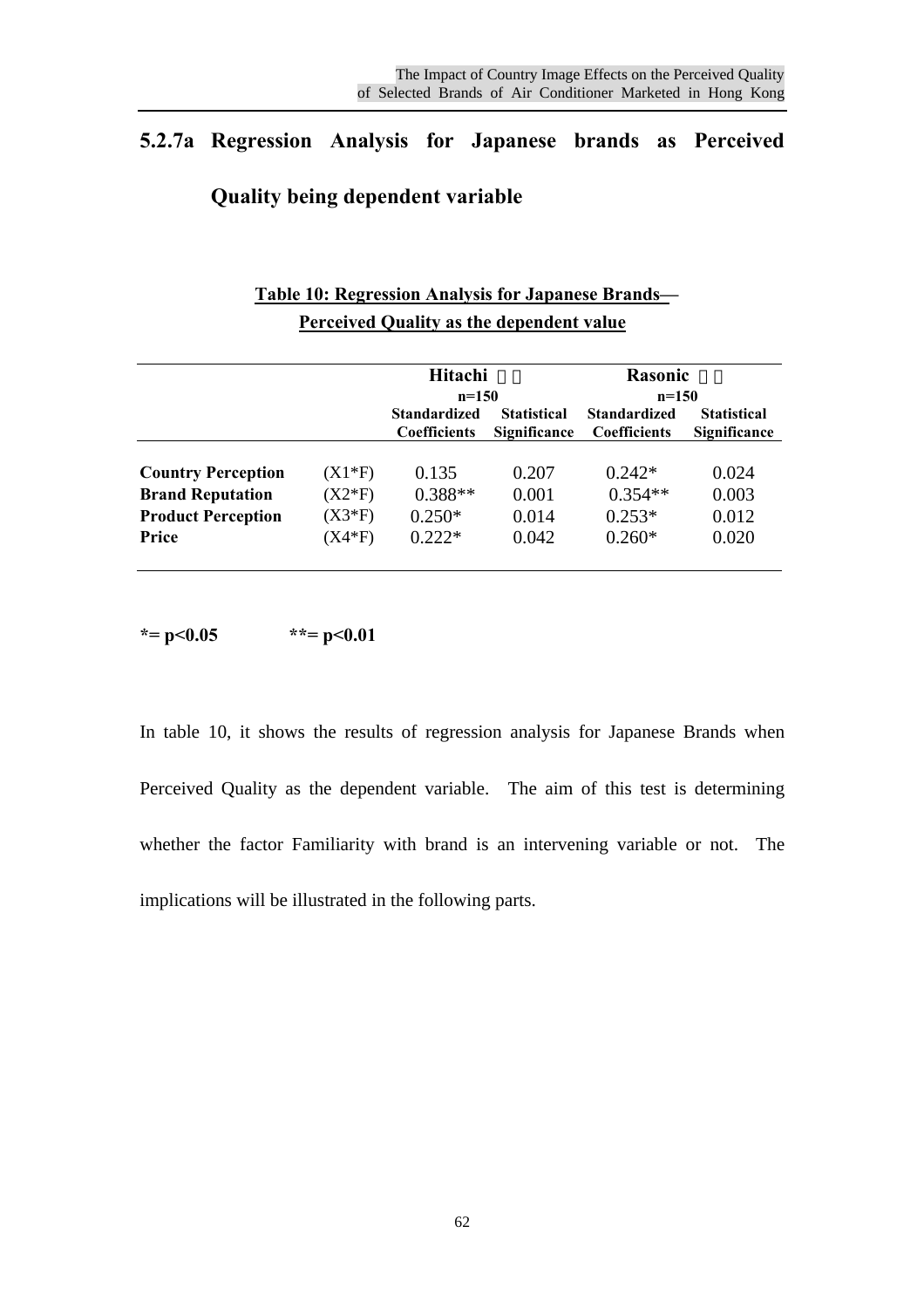In this part of analysis, we have added the component, Familiarity with brand, into the regression analysis with Country Perception, Brand Reputation, Product Perception and Price. The results show that apart from the Generic Country Image, Brand Reputation, Country of Origin of the product and Price all have statistical significance after adding the component, Familiarity with brand, into the analysis in the part of Hitachi. Then, Familiarity with brand has been proved to be the intervening variable in the model.

On the other hand, all the components have statistical significance after adding the component, Familiarity with brand, into the analysis in the part of Rasonic. So, the results show that Familiarity with brand is the intervening variable in the model, and it will affect those customers on all these four aspects when they want to buy Rasonic air-conditioners.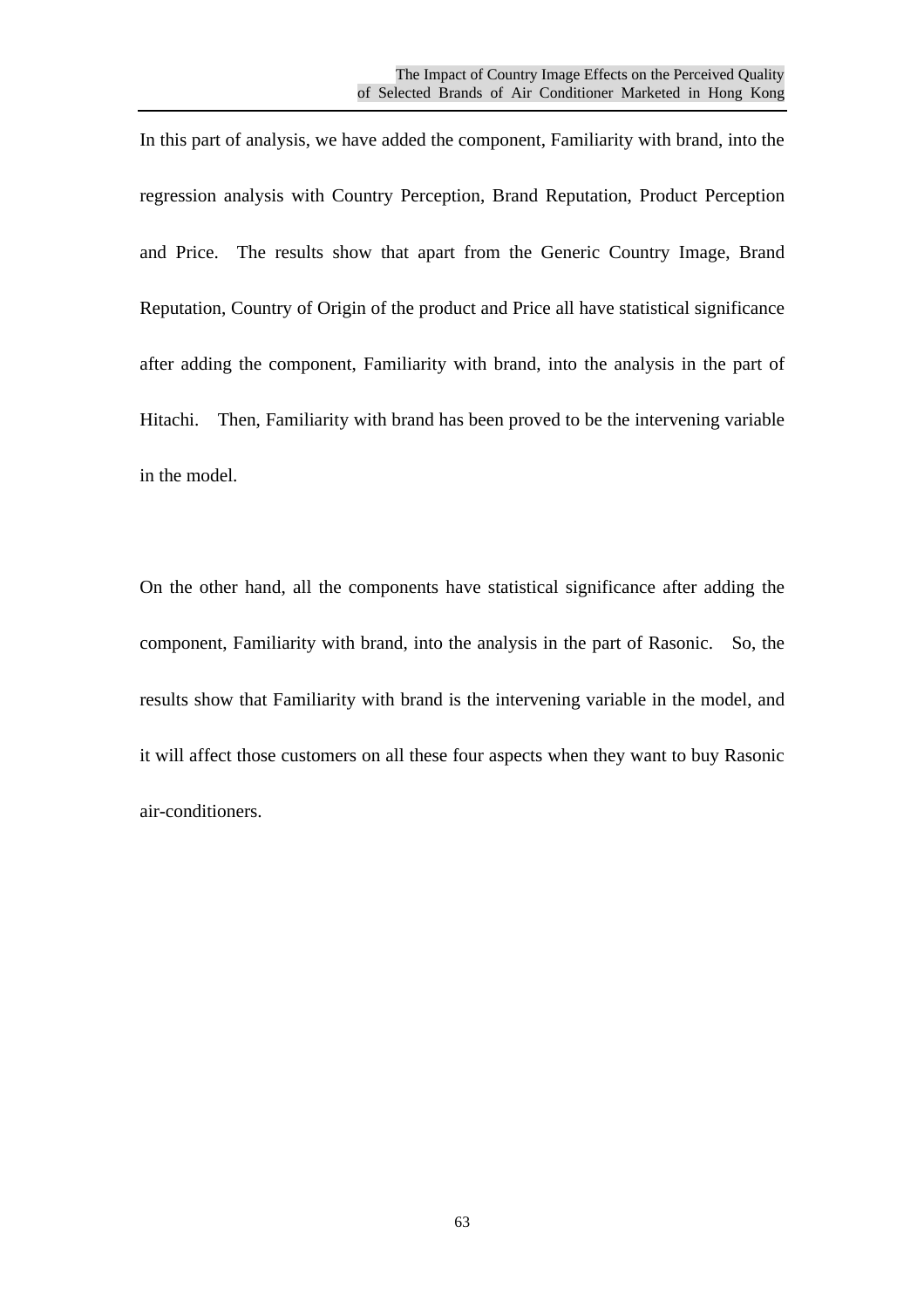# **5.2.7b Regression Analysis for Chinese brands as Perceived Quality**

#### **being dependent variable**

# **Table 11: Regression Analysis for Chinese Brands— Perceived Quality as the dependent value**

|                           |          | <b>Midea</b><br>$n=150$                                                   |       | Kelon<br>$n=150$                           |                                           |
|---------------------------|----------|---------------------------------------------------------------------------|-------|--------------------------------------------|-------------------------------------------|
|                           |          | <b>Standardized</b><br><b>Statistical</b><br>Significance<br>Coefficients |       | <b>Standardized</b><br><b>Coefficients</b> | <b>Statistical</b><br><b>Significance</b> |
| <b>Country Perception</b> | $(X1*F)$ | 0.103                                                                     | 0.196 | 0.096                                      | 0.222                                     |
| <b>Brand Reputation</b>   | $(X2*F)$ | $0.256*$                                                                  | 0.028 | 0.145                                      | 0.144                                     |
| <b>Product Perception</b> | $(X3*F)$ | $0.238*$                                                                  | 0.022 | 0.155                                      | 0.090                                     |
| Price                     | $(X4*F)$ | 0.182                                                                     | 0.090 | 0.124                                      | 0.191                                     |

**\*= p<0.05 \*\*= p<0.01**

In table 11, it shows the results of regression analysis for Chinese Brands when Perceived Quality as the dependent variable. The aim of this test is determining whether brand Familiarity is a moderating variable or not. The implications will be illustrated in the following parts.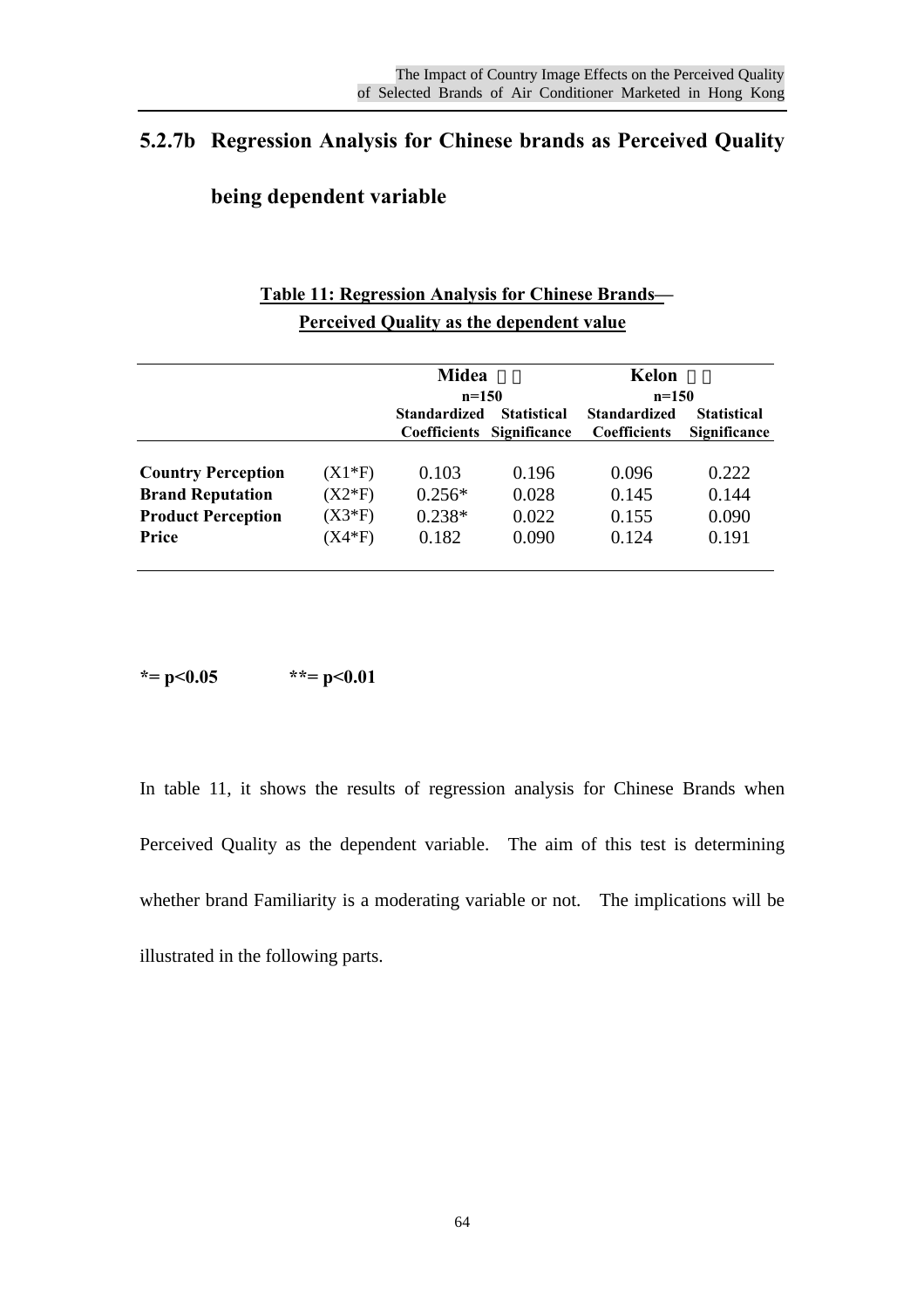There are only two components affected by adding Familiarity with brand in the analysis on Midea, those are Brand Reputation and product perception. Besides, there is no statistical significance in the part of Kelon. It means that the component, Familiarity with brand, may not have great influencing power on the Chinese brand products.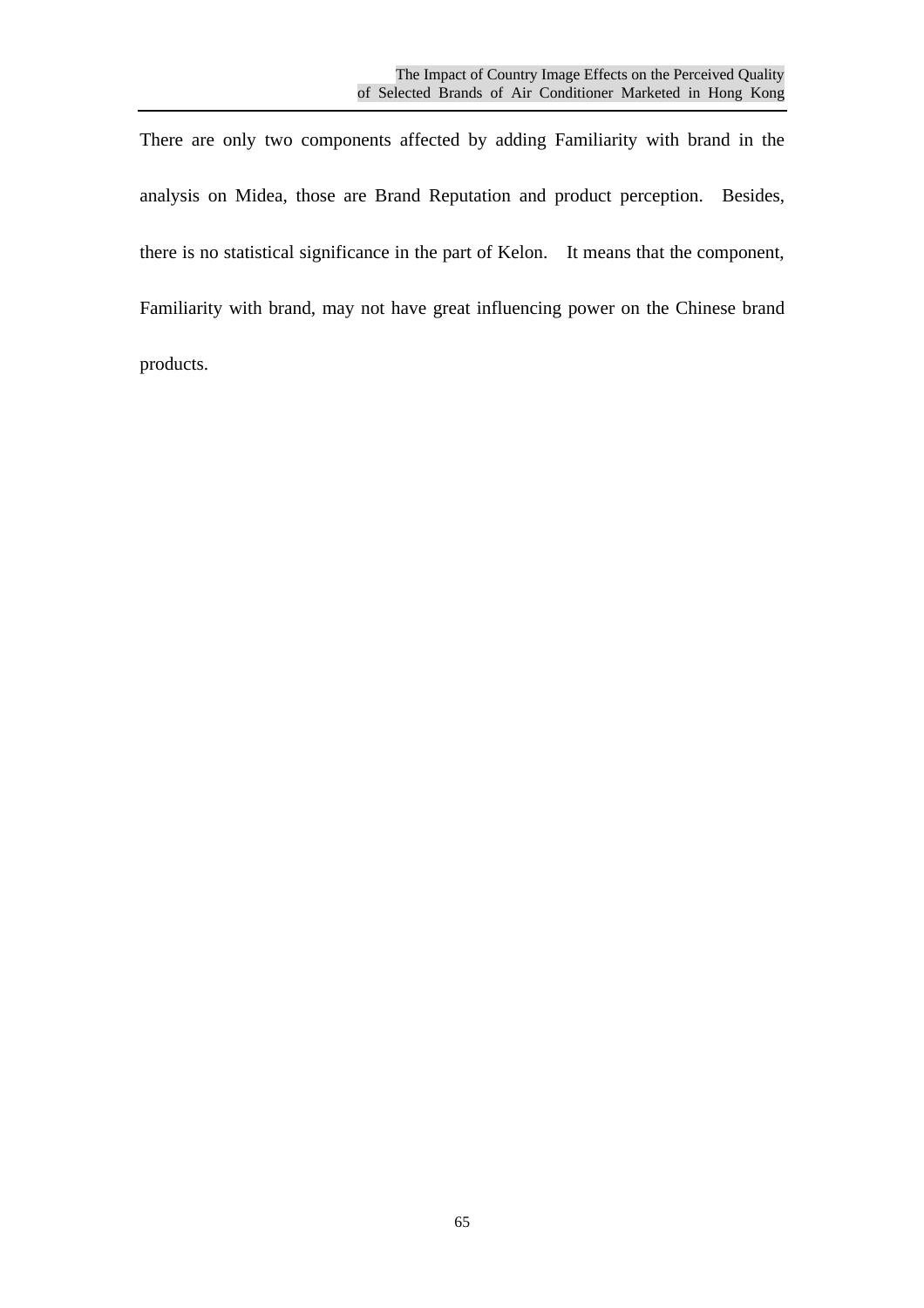# **5.3 Hypothesis testing**

## **5.3.1 Hypothesis One**

**Perceived quality is positively correlated with Country Perception, Brand Reputation, Product perception and Price.**

Referring to the table 5, regression analysis was employed to test if there is significant difference between Perceived Quality and those four factors. The significant difference can show that there are positively correlation between perceived quality and those four factors.

Since the results for hypothesis one were almost all significant, the hypothesis is confirmed except country perception and part of price.

The statistics obtained from the results were shown to be significant except country perception and part of price; it implies that almost all those factors will have significant effects on perceived quality. In other words, Perceived Quality is positively correlated with Country Perception, Brand Reputation and Product Perception.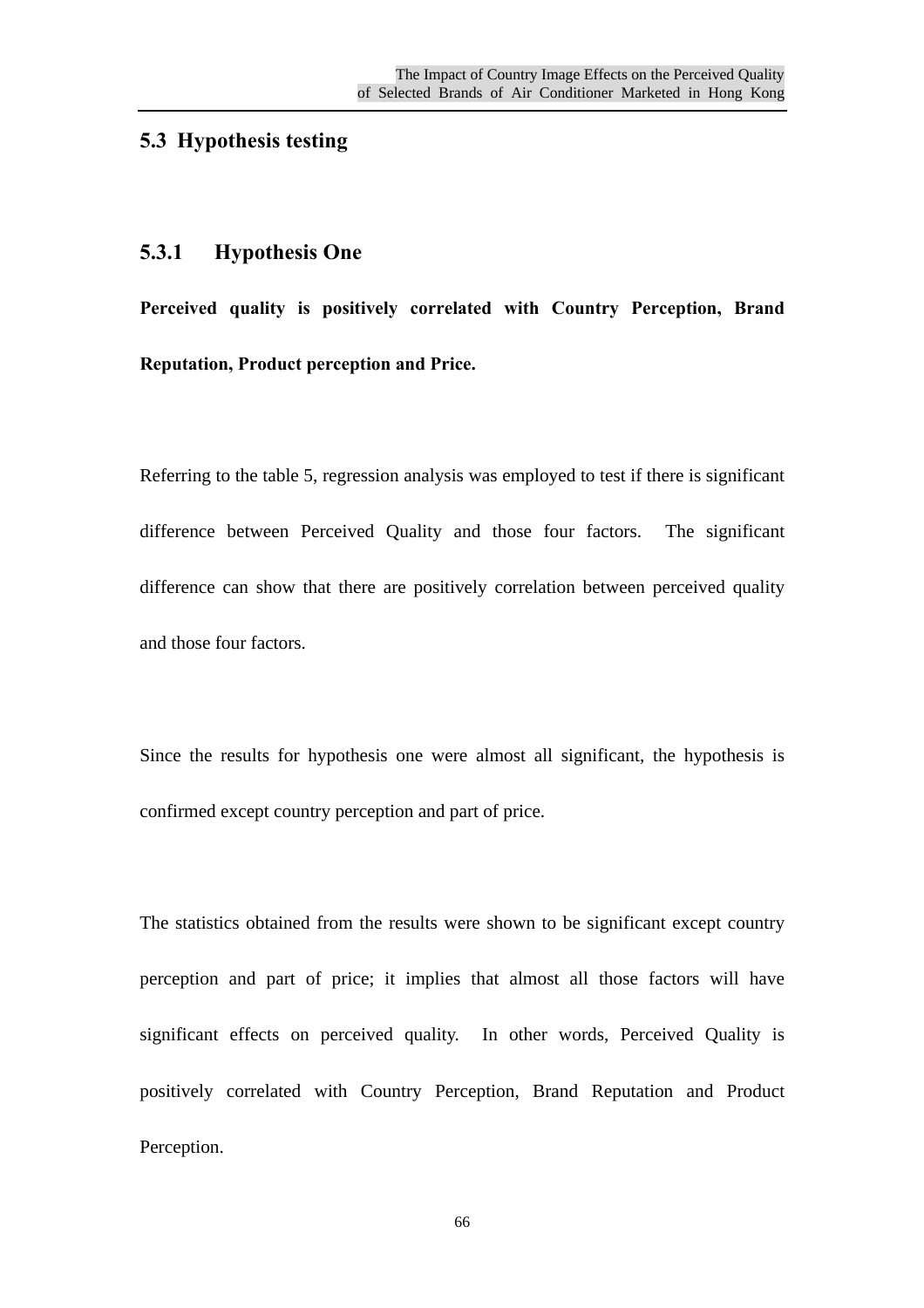According to the findings, Reputation is the only factor that has statistical significance on both Japanese and Chinese brand products. It means that the reputation of the products is an important factor in those customers' mind. In other words, Reputation will be considered when those customers want to buy a new air-conditioner no matter Japanese or Chinese brand products.

As mentioned above, we have assumed that both Country Perception and Product Perception will have a large effect on the Perceived Quality in those customers' mind. However, the results show us there is only Product Perception having the power to change those customers' mind. Therefore, we can perceive that the factor of Product Perception is more important than Country Perception.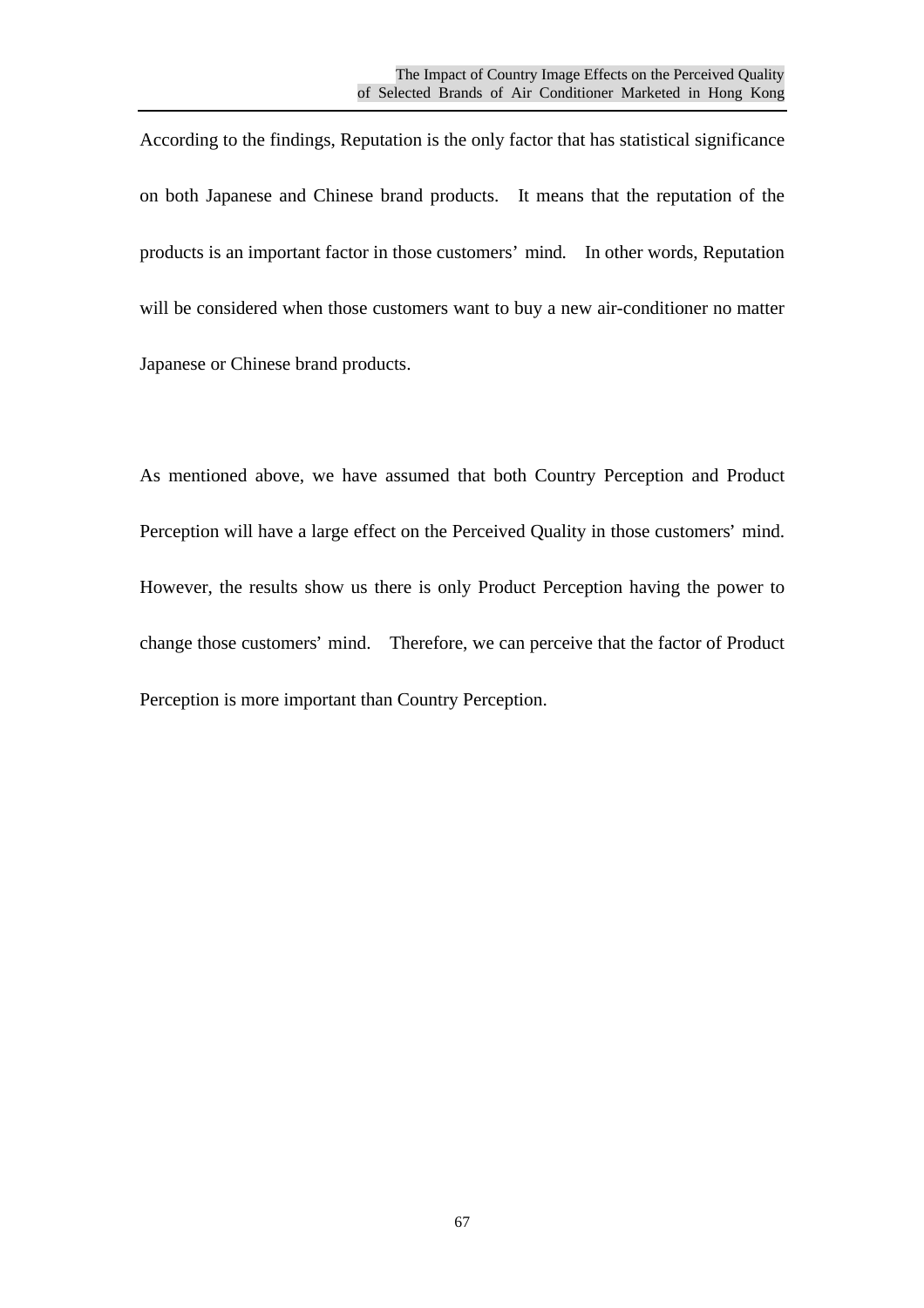# **5.3.2 Hypothesis Two**

**Perceived Value is positively correlated with Perceived Quality (H2a) and is negatively correlated with Price (H2b).**

Regression analysis was employed to test if there is significant difference between Perceived Quality, Perceived Value and Price. According to table 6 and 7, the significant difference shows that there are positively correlation between Perceived Quality and Perceived Value. And, the negative significant difference will also show that there are negative correlation between Perceived Value and Price.

Since the result for hypothesis H2a is significant and for hypothesis H2b is insignificant, it shows that the Perceived Value is positively correlated with Perceived Quality (H2a) and is negatively correlated with Price (H2b). Therefore, these two hypotheses are confirmed.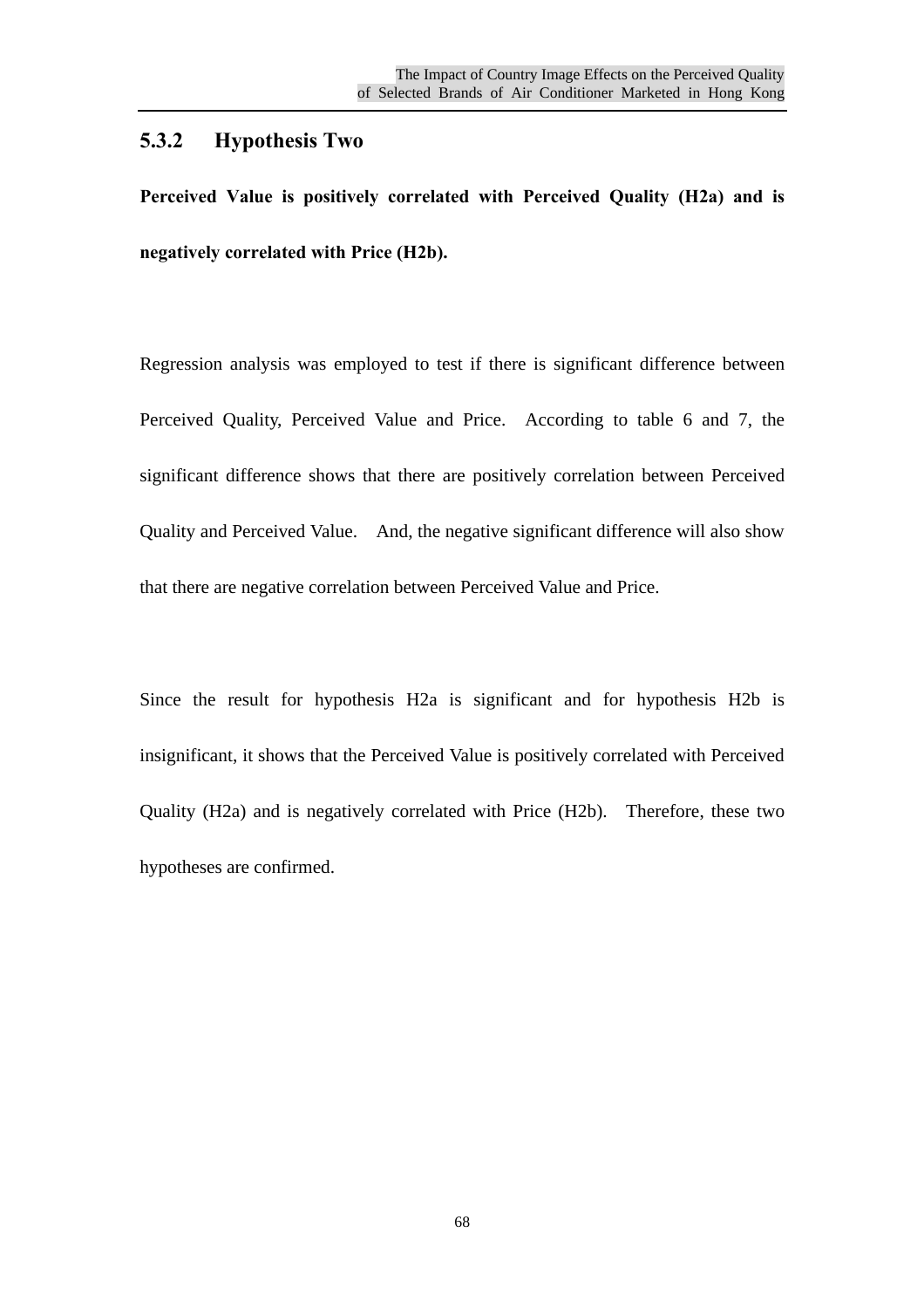According to the findings, we have known that those Country Perception, Brand Reputation, Product Perception and Perceived Price are important to the Perceived Quality in the customers' mind. Therefore, we can be easy to prove that the Perceived Quality is positively correlated with Perceived Value. That is, the higher the rating on Perceived Quality, the higher the rating on Perceived Value. For example, when those customers think the Japanese brand air-conditioners have high Perceived Quality, then high Perceived Value of Japanese brand air-conditioners will also stay in the customers' mind.

On the other hand, Perceived Value is negatively correlated with Price. That is, the lower the Price of the air-conditioners, the higher the Perceived Value on the Products. For instance, when a brand reduces the price of its air-conditioner, the Perceived Value on this brand's product will be increased in the customers' eyes.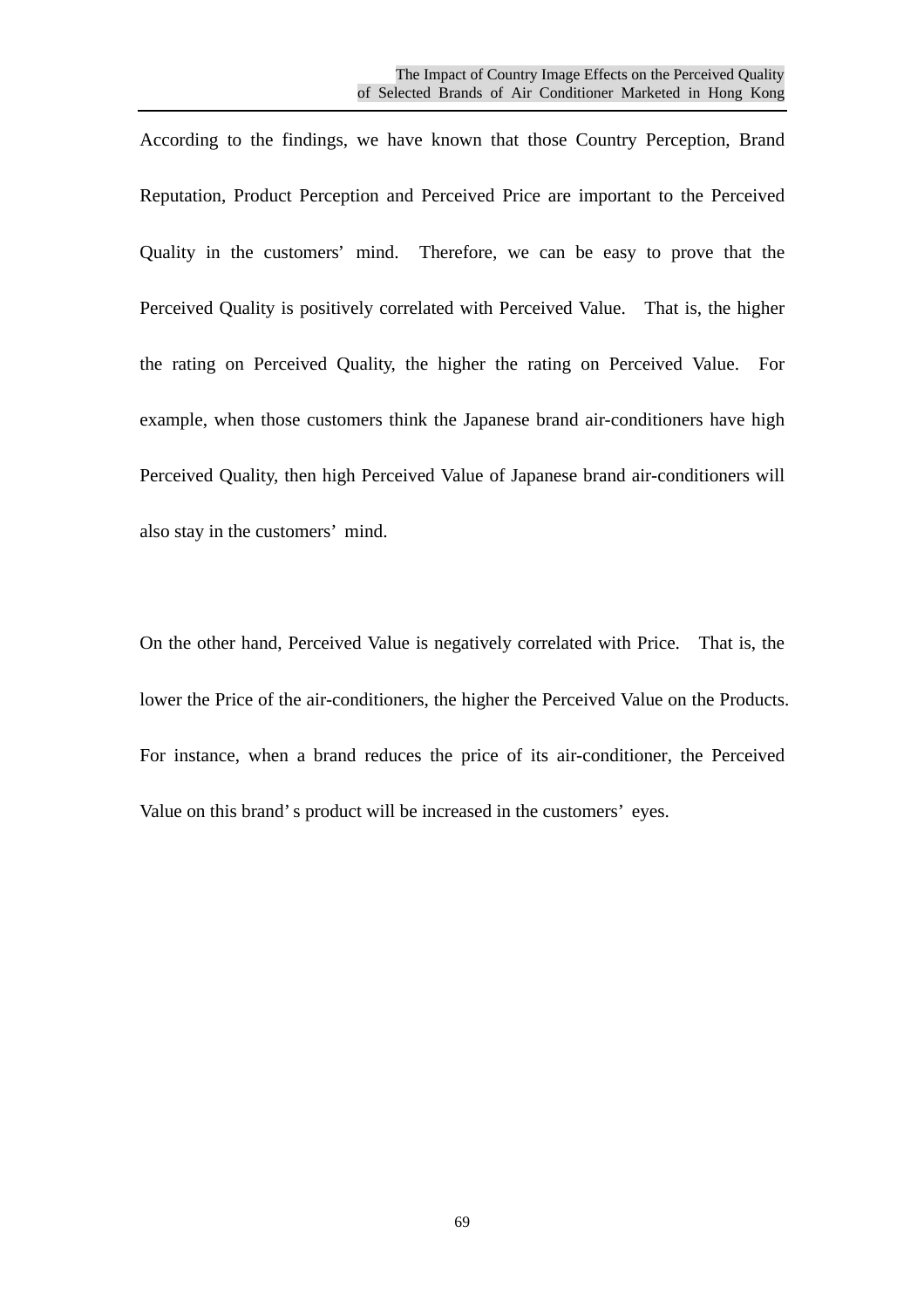#### **5.3.3 Hypothesis Three**

**Perceived Value will positively affect Purchase Intention.**

The statistics obtained on Perceived Value and Purchase Intention was shown to be significant. In table 8 and 9, there is significant difference between Perceived Value and Purchase Intention. That is, the higher the rating on Perceived Value, the higher the Purchase Intention. It implies that the higher Perceived Value in customers' mind will lead to increase their intention to purchase the product.

Since the results for hypothesis three were significant, the hypothesis is confirmed.

In accordance with the study of Wang and Lamb (1983) and Baugh and Yaprak (1993), they have found that consumers' willingness to purchase products is related to the Perceived Value. In this study, there is a significant difference between the Perceived Value and the Purchase Intention. In this sense, we believed the Perceived Value would play a very important role in affecting Purchase Intention.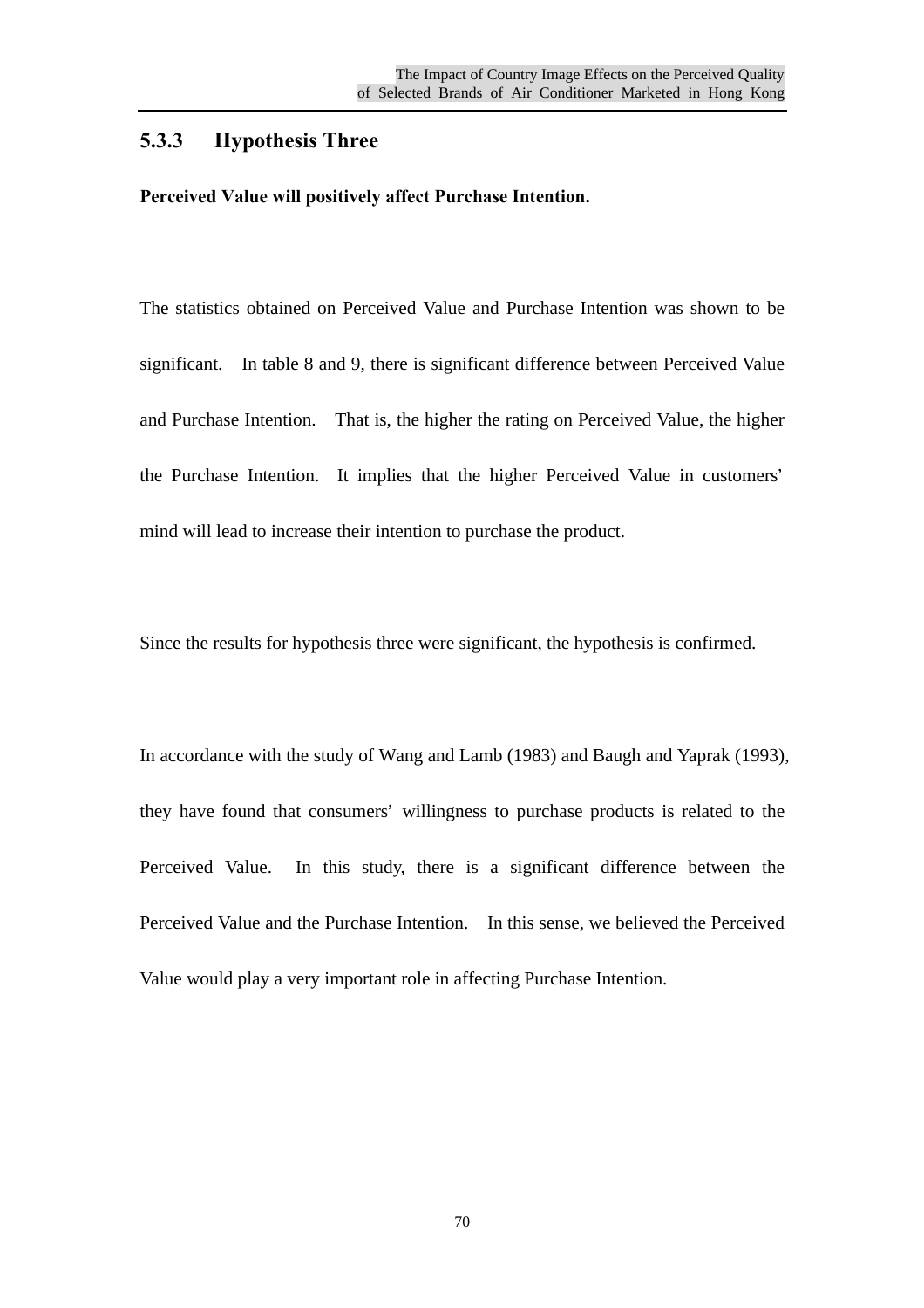# **5.3.4 Hypothesis Four**

**Familiarity with a brand (H4) may modify the relationship between Perceived Quality and the 4 independent variables: Country Perception (H1a), Brand Reputation (H1b), Product Perception (H1c) and Perceived Price (H1d).**

In table 10 and 11, the statistics obtained shown that Familiarity with a brand has significant effects on Country Perception, Brand Reputation, Product Perception and Perceived Price. A lot of items have significant difference after adding the component, Familiarity with a brand, into the analysis. It implies the component, Familiarity with a brand, having the intervening power to these factors except some products.

Since the results on Familiarity with a brand, Brand Reputation, Product Perception and Perceived Price were all significant except Country Perception, the hypothesis is confirmed except Country Perception.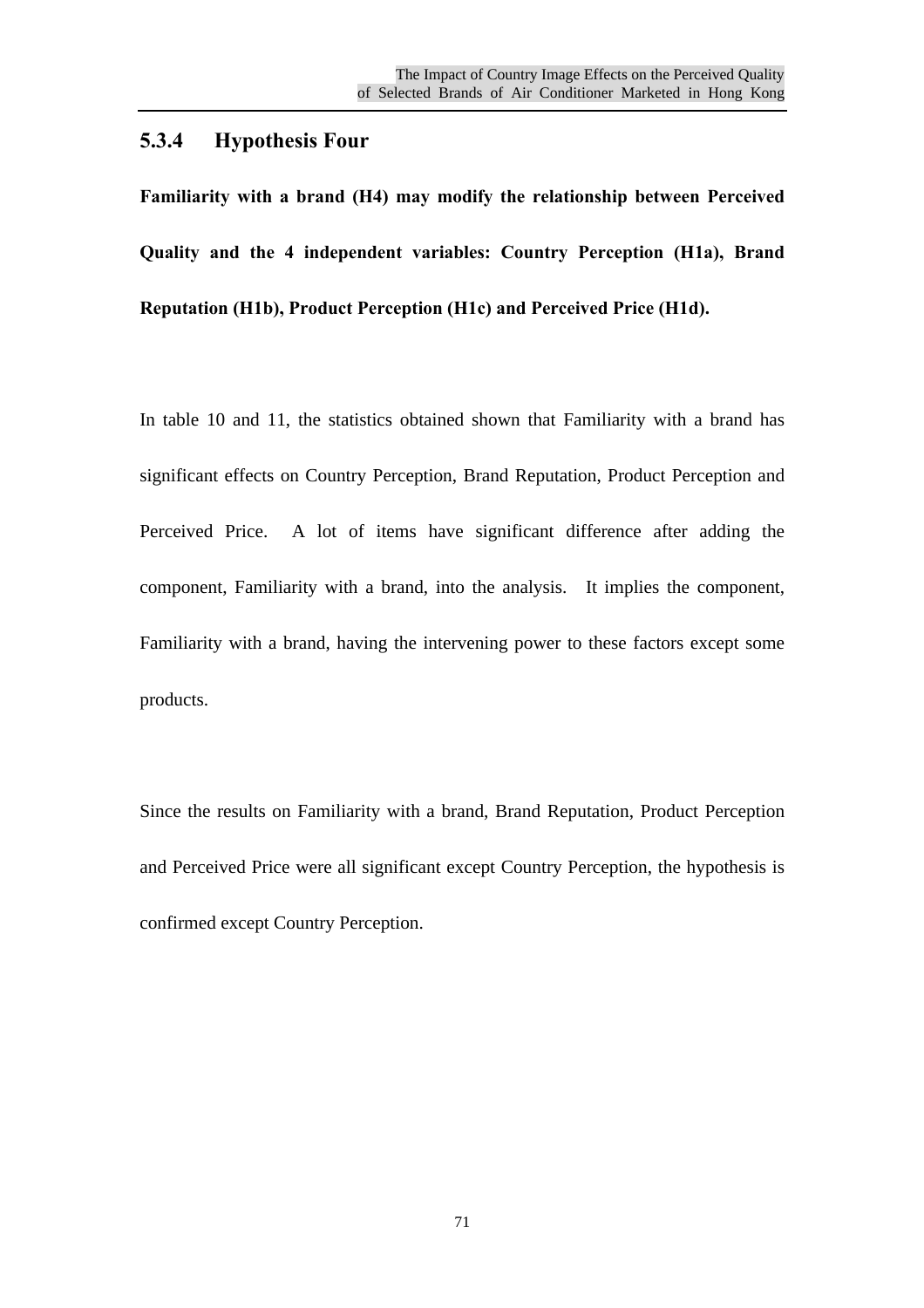In accordance with the statistic results, if consumers do not familiar with the brand, consumers would have insufficient information for determining the Perceived Quality. In this study, we can conclude that the higher the degree on familiarity with the brand, the image of Country Perception, Brand Reputation, Product Perception and Perceived Price will tend to be modified by this factor. Therefore, the customers may have a better Perceived Quality on the products.

### **5.4 Summary of hypotheses**

Most of the hypotheses are confirmed except H1a, Part of H1d and Part of H4. In hypothesis one, it was found that Country Perception does not have significant effect on Perceived Quality (H1a). It implies that the effect of Product Perception may be greater that the effect of Country Perception. In addition, we have also found that Part of the hypothesis of Price (H1d) does not have significant effect on Perceived Quality.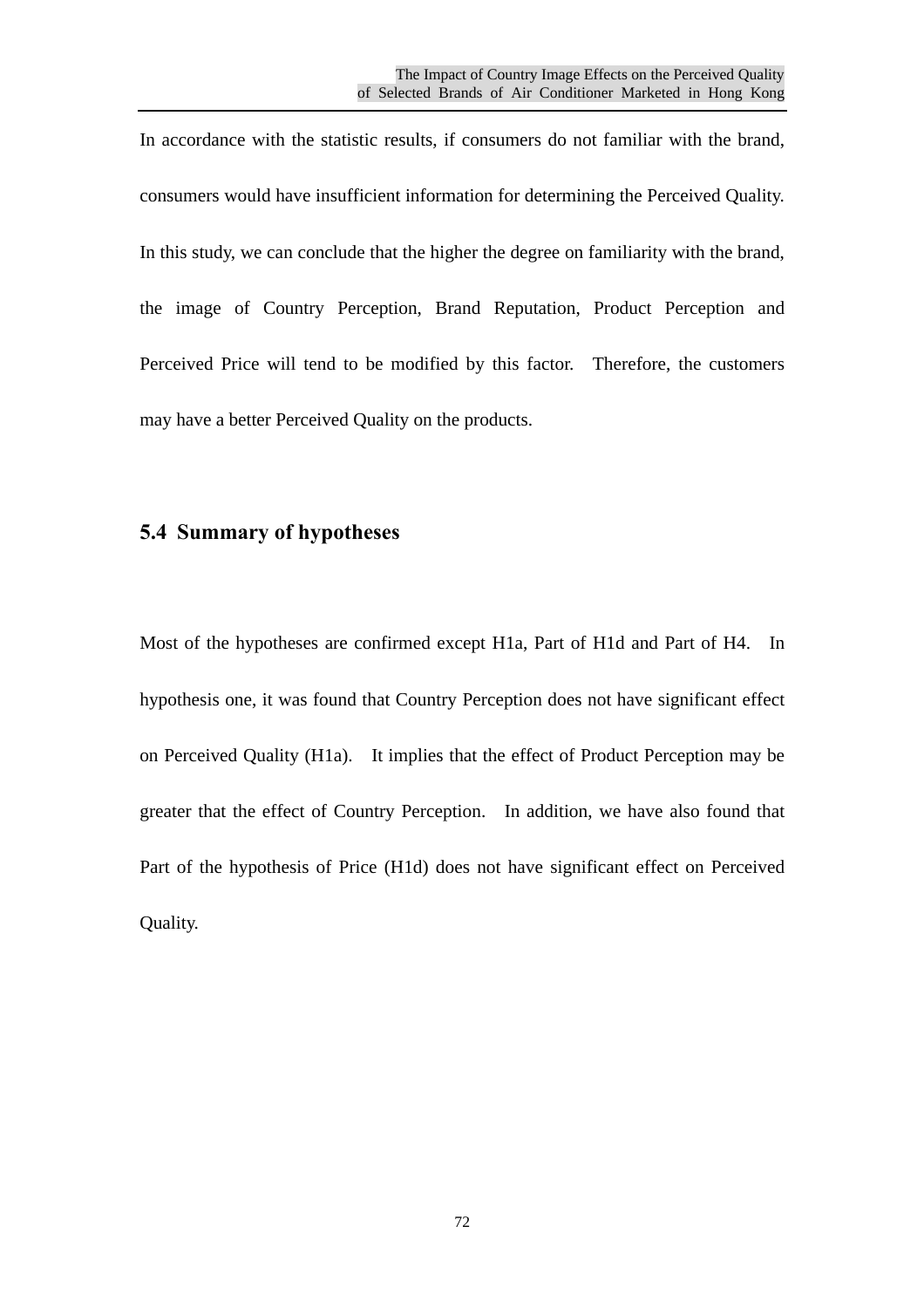In hypothesis four, it was proved that Product Perception has more powerful influence on the Perceived Quality than Country Perception has. Countries may use more resources to promote and improve the Product Perception to upgrade the Perceived Quality on the consumers' mind. Furthermore, all investors in the country may support the action to promote and improve the Product Perception. It is because there is a positive correlated relationship between the country, the perceive quality on the products of those investors and product perception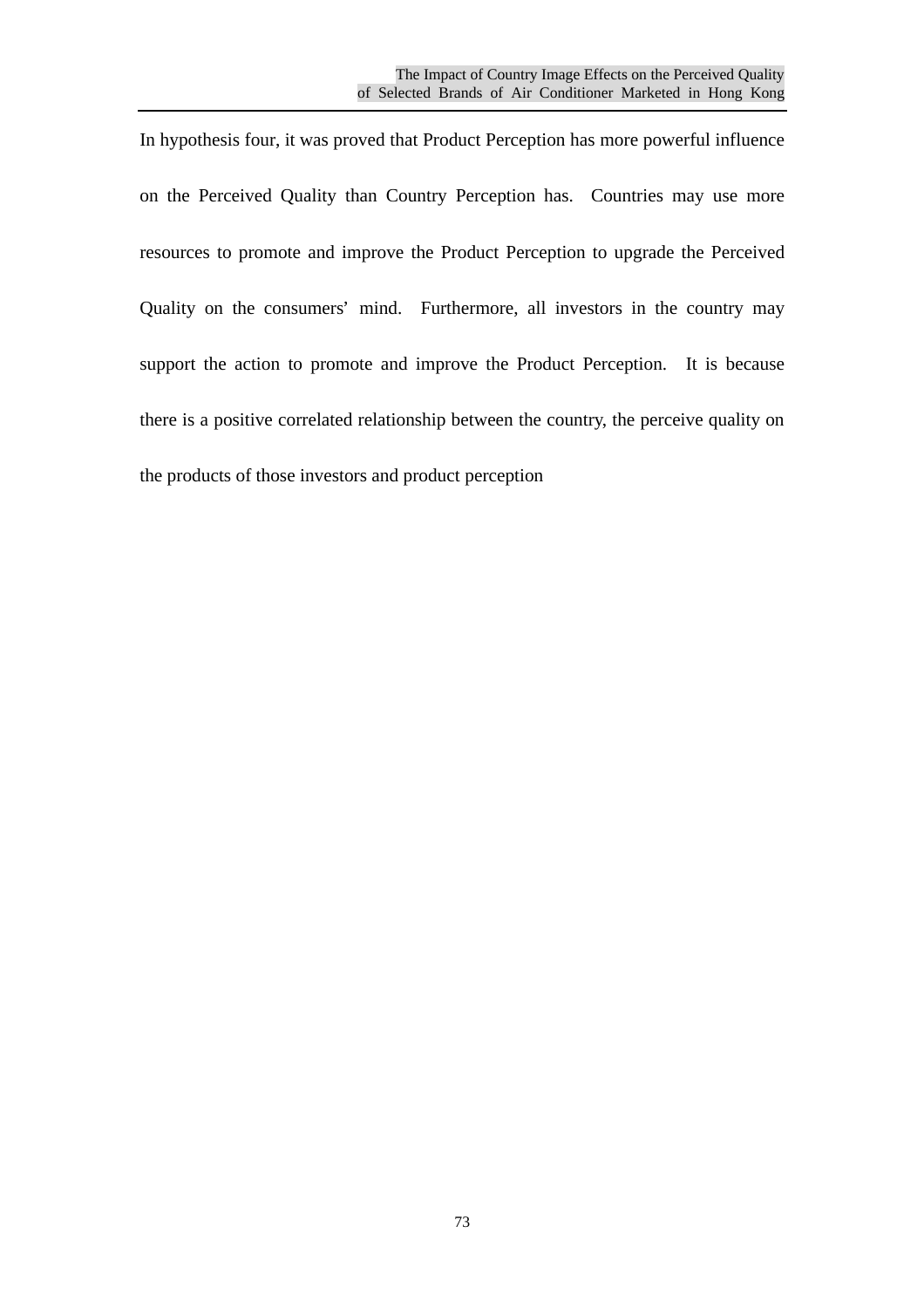## **CHAPTER 6**

## **RECOMMENDATIONS**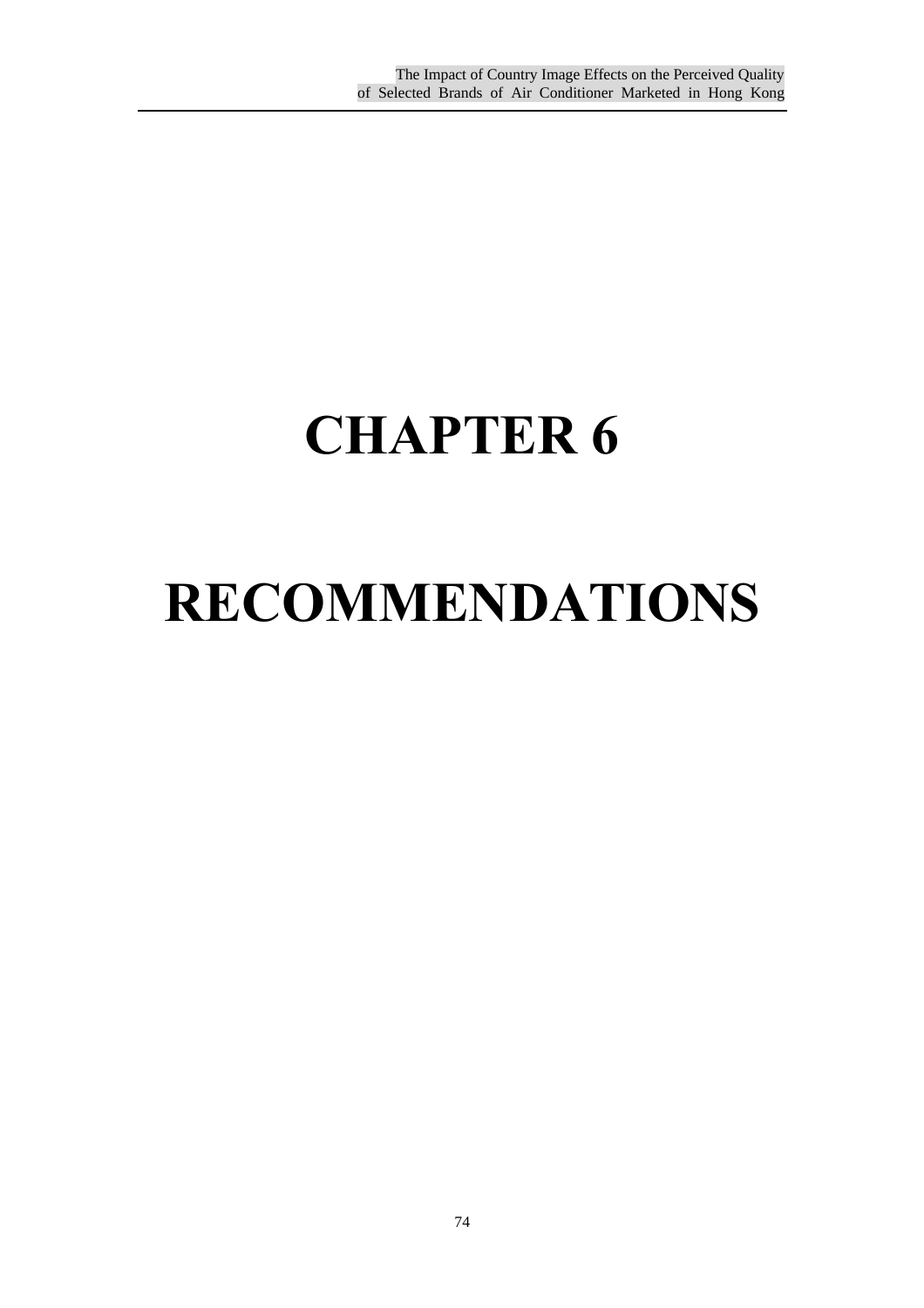### **CHAPTER 6 RECOMMENDATIONS**

Based on the results and findings obtained, some recommendations can be drawn. First of all, according to the findings, brand reputation is an important factor that has statistical significance on all Japanese and Chinese products. It means that the consumers will consider reputation as an important decision factor. That is, they will use the reputation to infer the quality, especially when they do not have any information on the actual quality of the products. In other words, the marketers may improve the brand reputation through improvement of quality of the product or may increase the brand recognition by heavy advertising to provide quality cues to the consumers so as to induce their purchase intention.

The positive correlation between Perceived Value and Perceived Quality will bring us an implication that marketers should put more efforts on enhancing the Perceived Quality to improve the Perceived Value. When the consumers have an impression that the products of Japanese air-conditioner have high quality, it means that they also think the perceived value is high.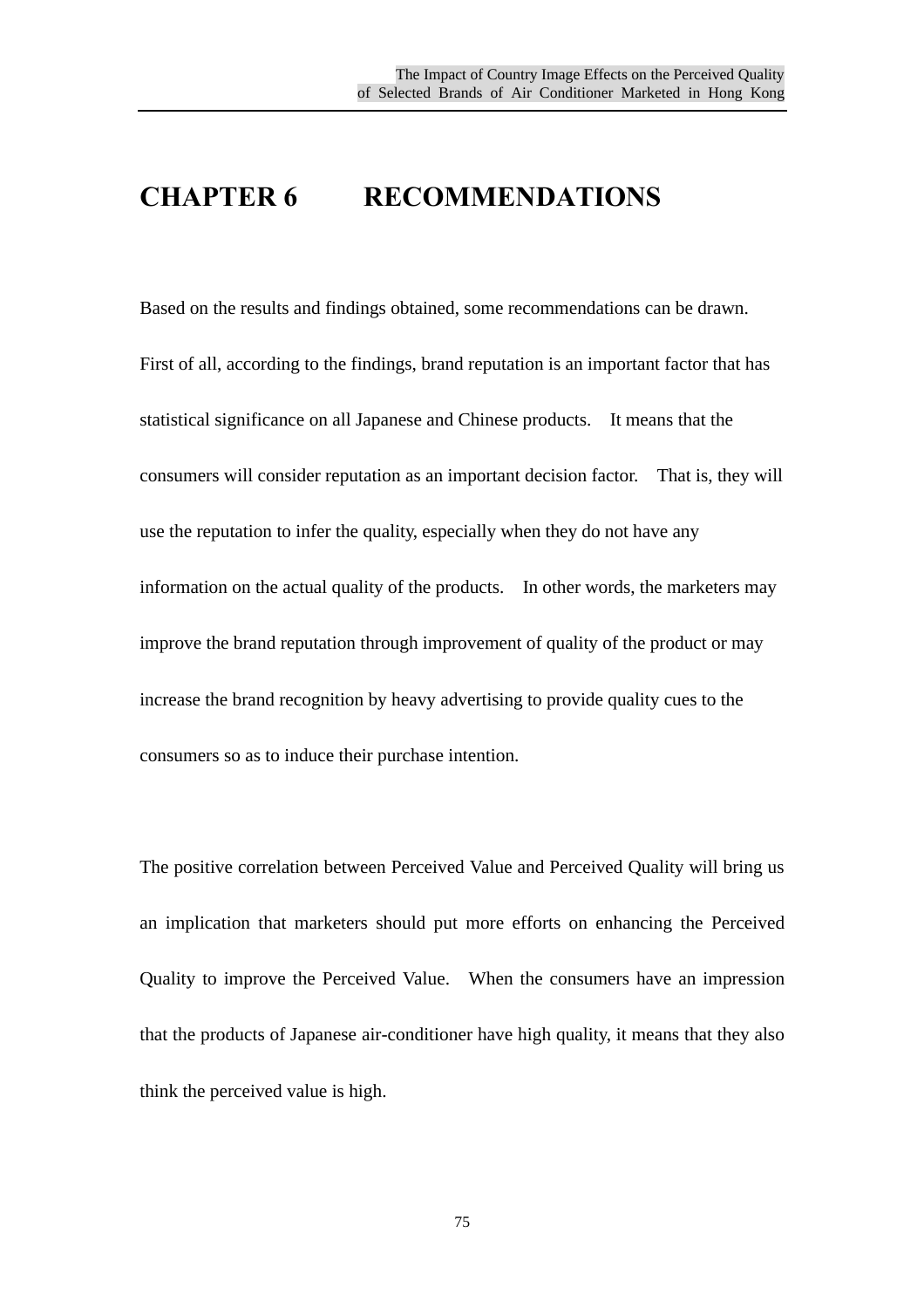In product perception, there are some effects on the perceived quality. We can see that the higher the image on product perception, the higher the perceived quality. So, it can lobby the government to have more promotion to the products of their countries, and help to increase the product perception.

As country perception has no effects on the purchase intention of consumers, marketers can change the production plants to other countries to reduce the production cost. It is because no effects of country perception mean that production location having no effects on consumers' mind. Therefore marketers can choose a place that helps them to achieve economies of scale.

Countries and investors may put more resources to promote and improve the Product Perception to upgrade the Perceived Quality to increase their competitive power. It is because there is a close relationship among the air-conditioner industry and other industries. So, if the Product Perception of one product has been deteriorated, the image of other industries among the country would be deteriorated. Therefore, countries such as Japan and China should consider on that phenomenon and cooperation of different industries should be advertised among the country.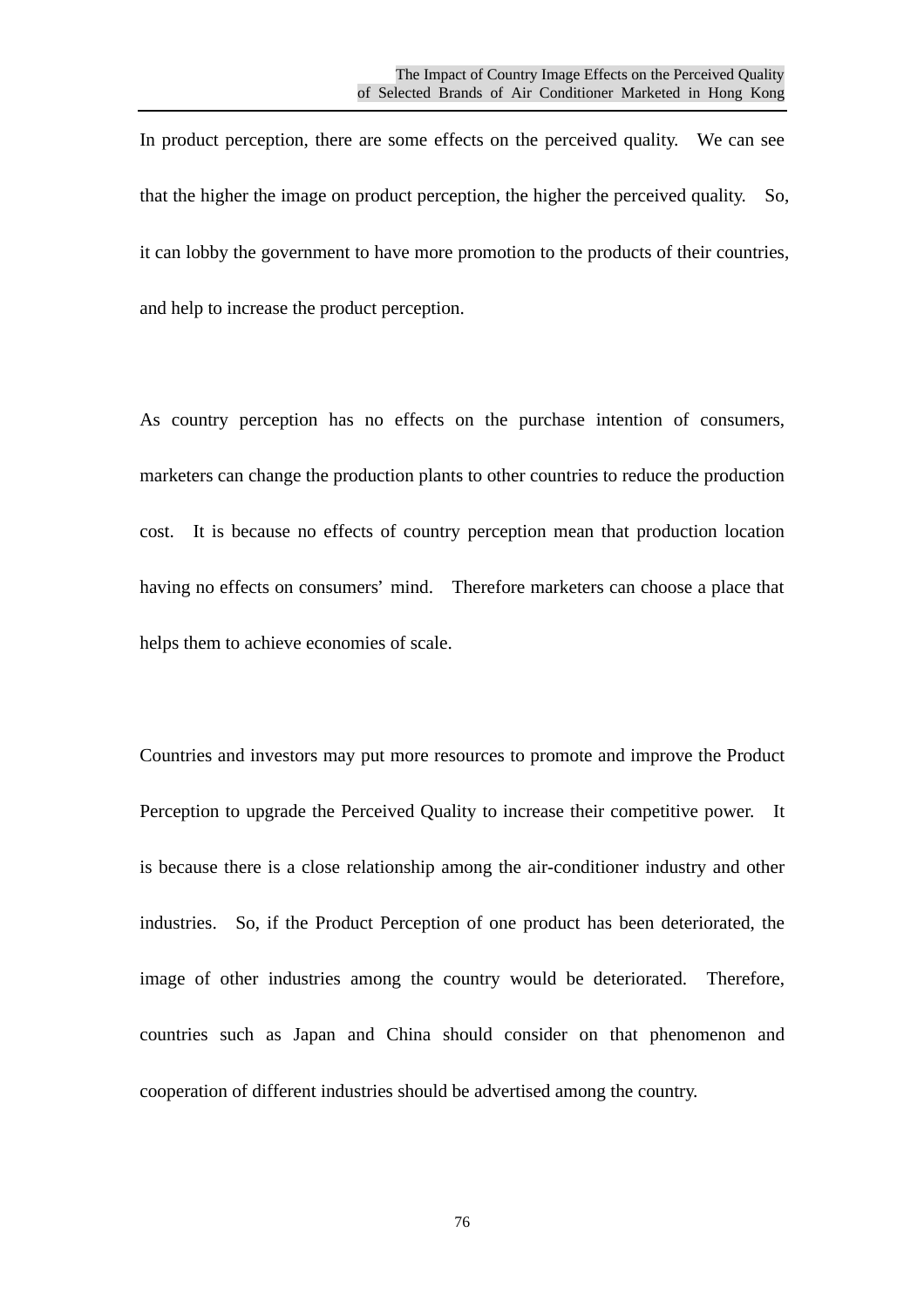Finally, we can also use price as an indicator of quality when respondents have no other information or cues in quality. In some Chinese brands, for example, consumers may not have sufficient information about the products; price would be an important quality indicator. If the marketers want to establish a high quality image, they should set up a high price to their products. Therefore, price will be a tool for positioning.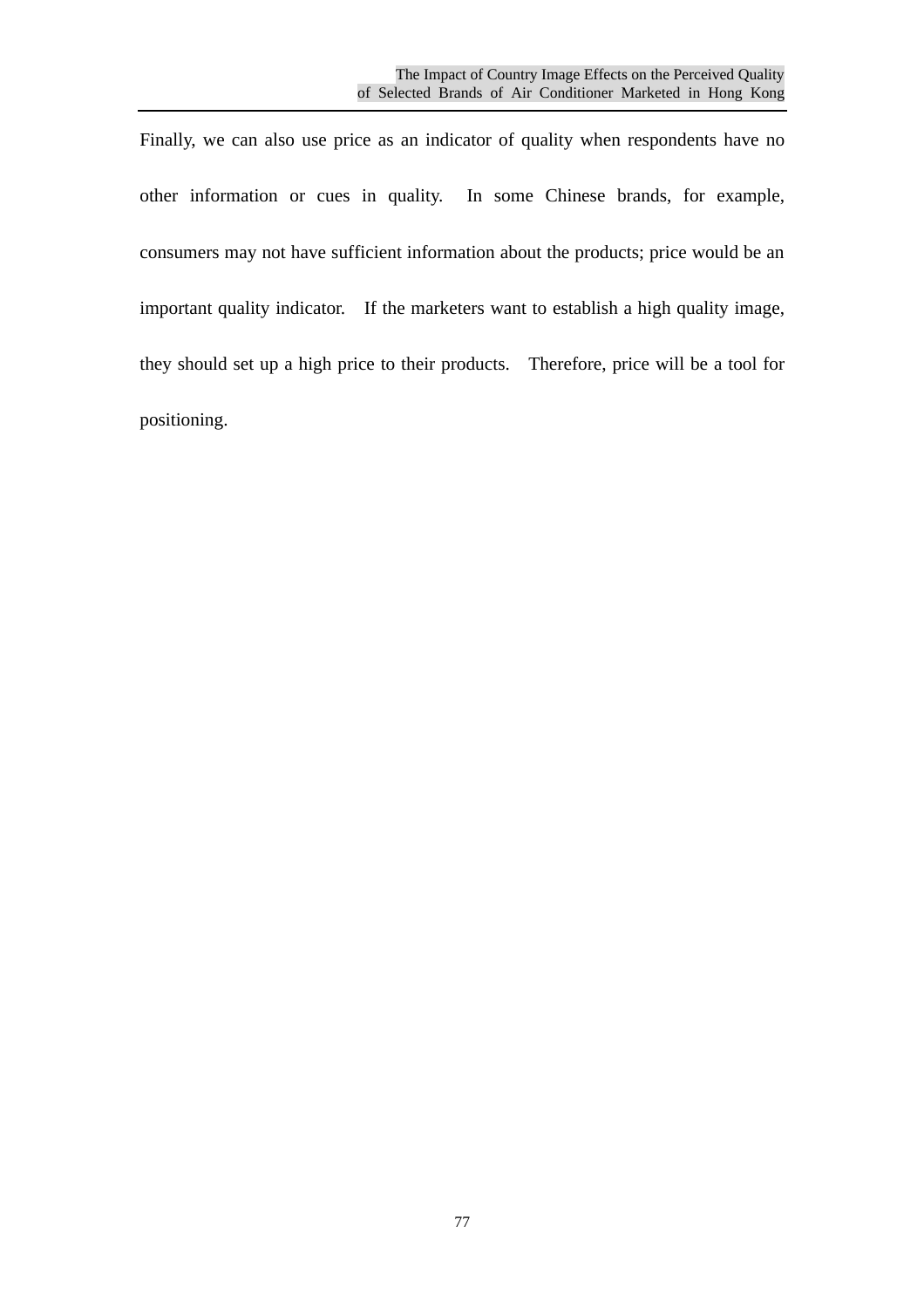# **CHAPTER 7**

## **LIMITATIONS**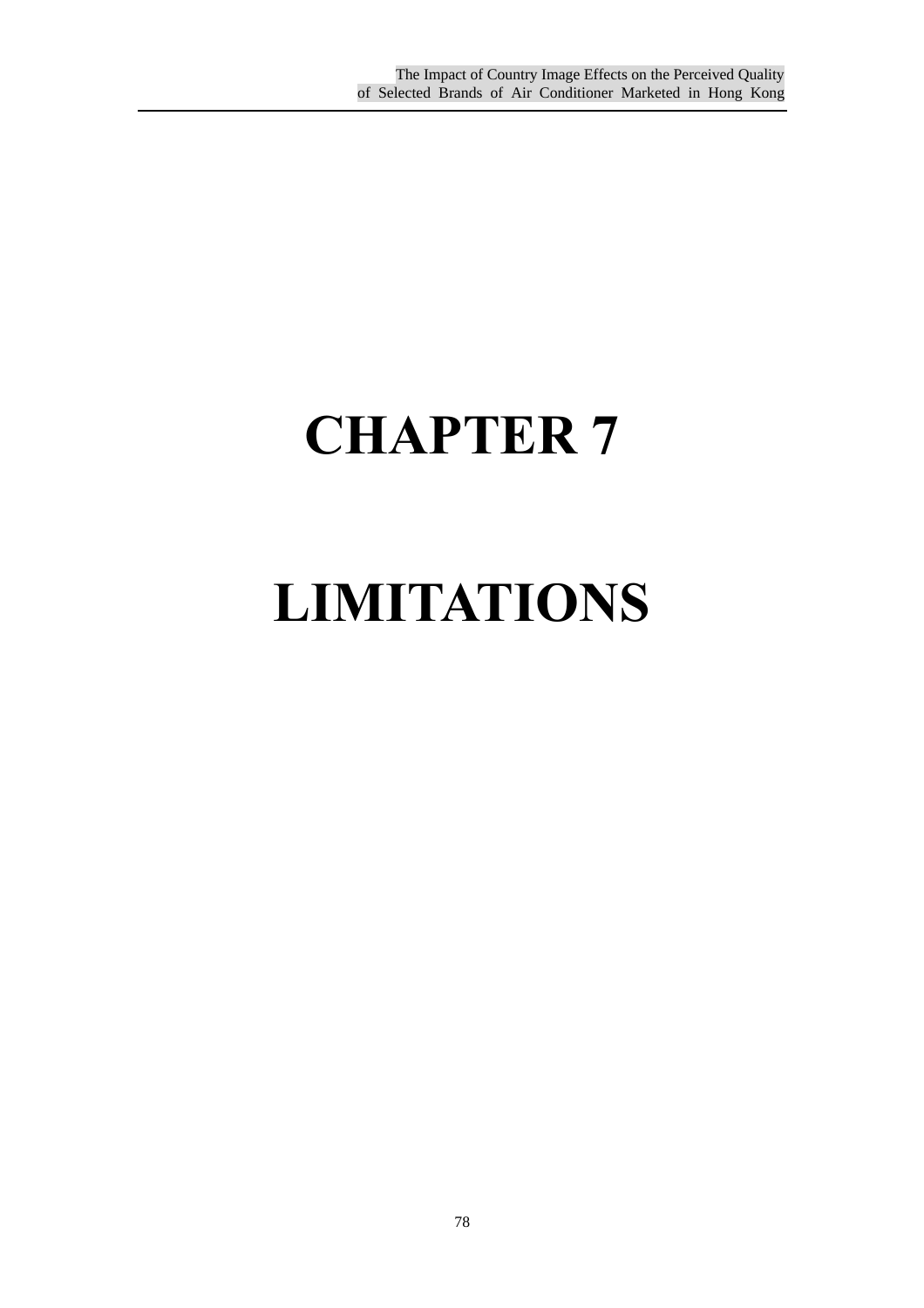### **CHAPTER 7 LIMITATIONS**

Although this research has served its objectives and generated some insights for the relationship between Generic Country Image, Country of Origin of Product, Perceived Quality and Purchase Intention, there are still some limitations.

Since product category affects quality perceptions under the influence of Country Perception, Product Perception, price and other extrinsic product cues, respondents' quality perceptions may be different. In this sense, this study cannot apply to all product categories on the effect of price level, brand name and source credibility on perceived quality. Also, because the majority of the respondents have not usually cared on the usage of air-conditioners, this study cannot represent quality perceptions of those who have used air-conditioners.

Furthermore, the implication of this study may not reflect the perceived quality of other products even perceptions of services; it is because there are discrepancies in quality perceptions. Hence, the influence of other extrinsic cues on quality perceptions may arise from the different nature of service and product.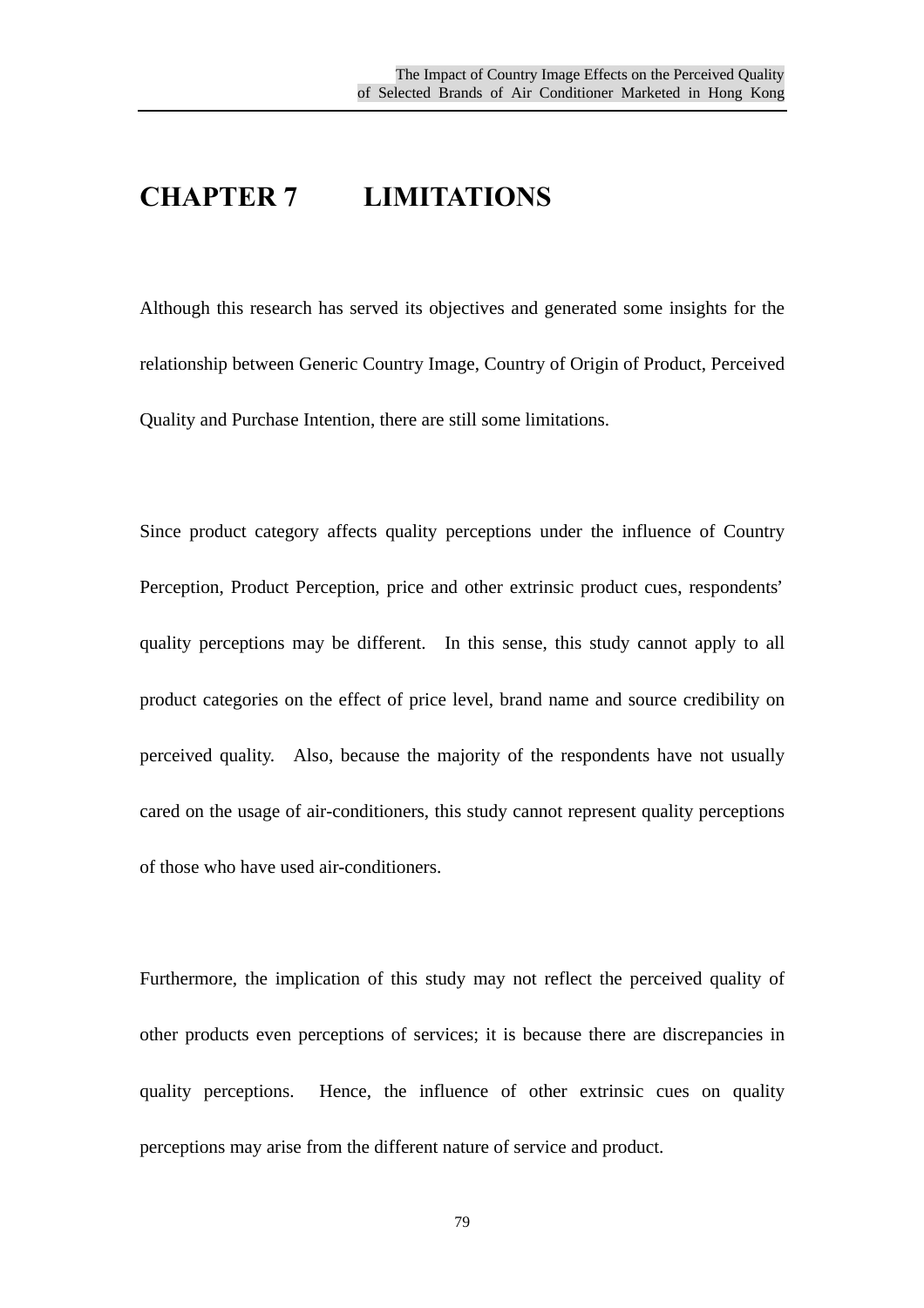In this survey, there are only 300 samples in the survey due to the time constraint and limited workforce. The sample size seems to be too small to represent the whole population of air-conditioner users in Hong Kong.

In the questionnaire, attitudes towards the perceived price, familiarity of brand, country image and others are collected on a scale anchored at seven positions. Such arrangement allowed us to test even a small change in perceived quality towards the products. However, respondents may have difficulty to judge the differences between adjacent ones.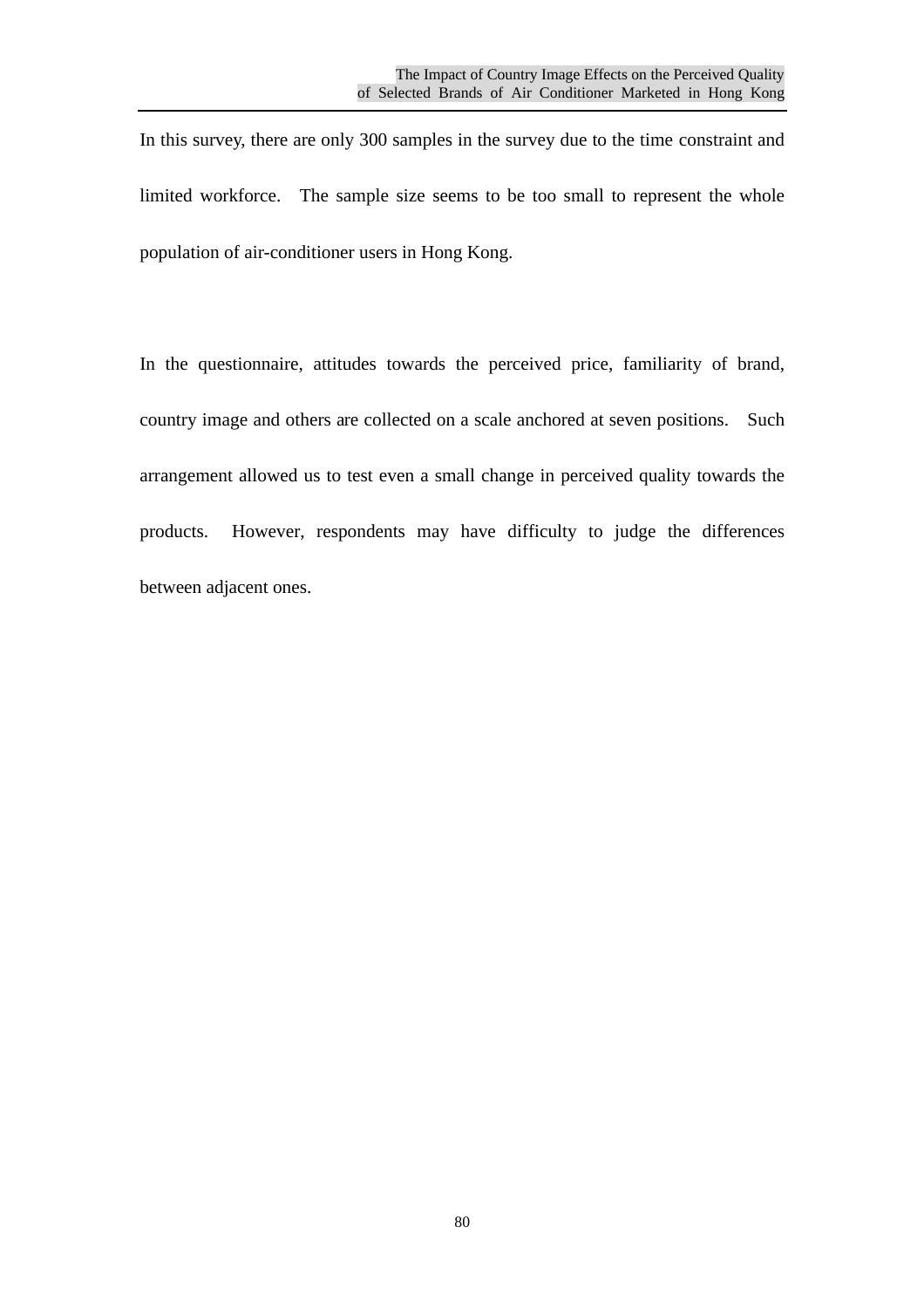# **CHAPTER 8**

# **FURTHER RESEARCH DIRECTIONS**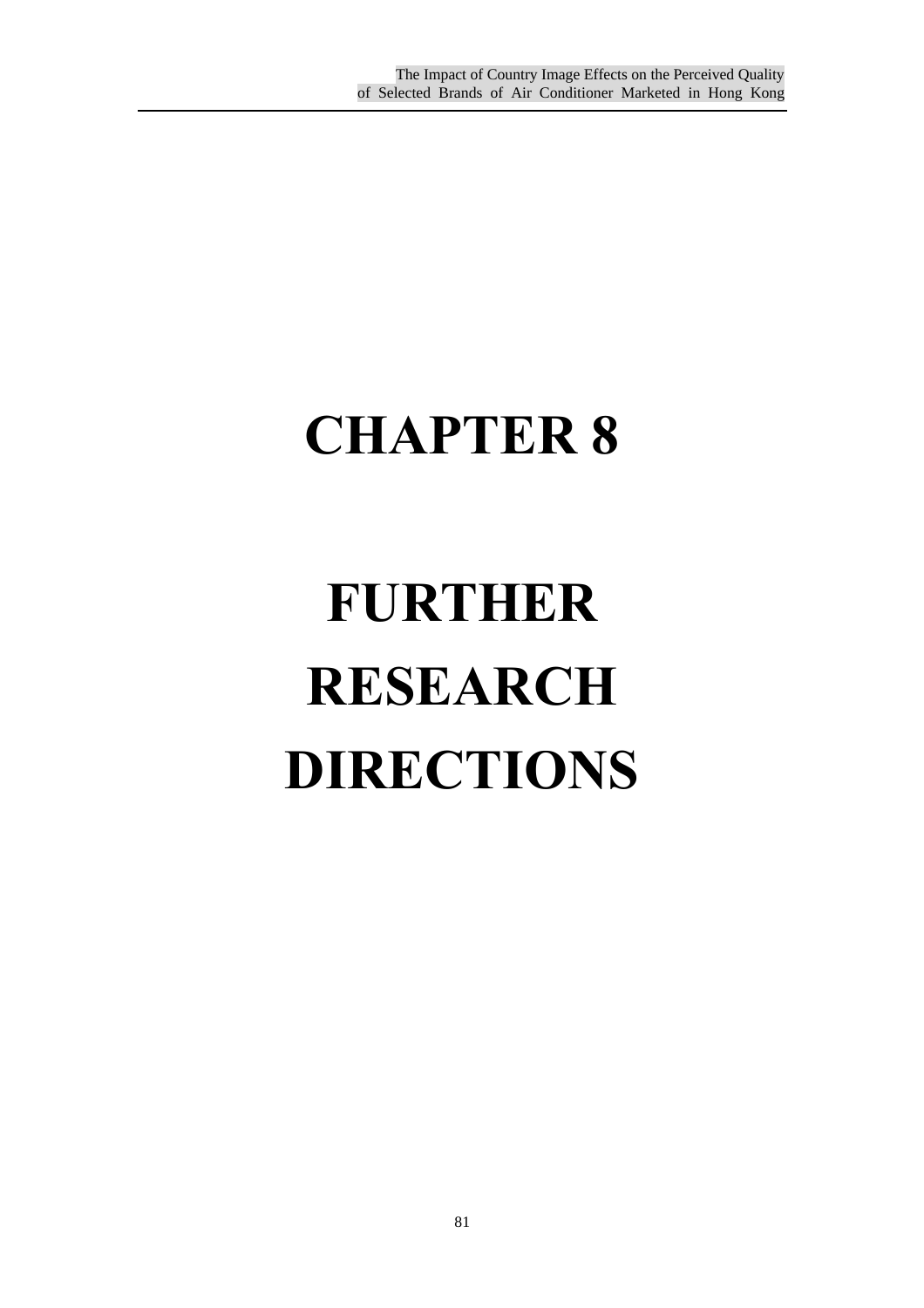### CHAPTER 8 FURTHER RESEARCH DIRECTIONS

There appear to have several areas in need of further research. This study have confirmed that the influential power of Product Perception is greater than the Country Perception, plus the component, Familiarity of brand, has acted as an important role to affect the mind of customers on the perceived quality. Therefore, we suggest that the future research may stress on the ways to explore how does the information of Product Perception affecting consumers' perceived quality regarding the results.

Research results on other product categories may be different as well. Responses to different priced durable products such as television or frequently purchase goods may be different. Future studies on these product categories are recommended. Finally, this research focuses on the air-conditioners with Japanese or Chinese brand. Future study can expand the scope of research from Japanese and Chinese brand to other countries' air-conditioners, in order to find out the relationship between factors affecting perceived quality and product perception effects.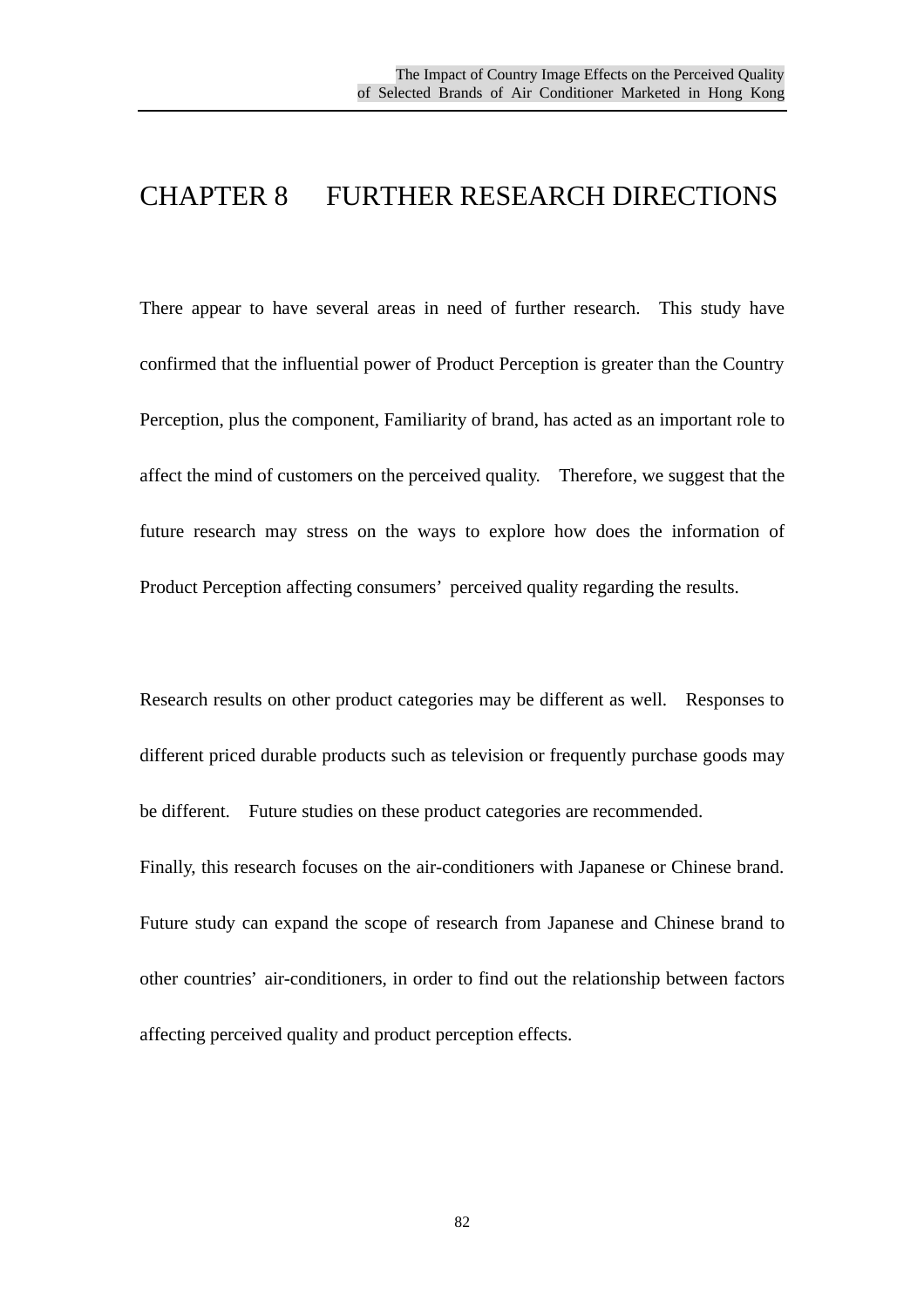## **CHAPTER 9**

## **CONCLUSIONS**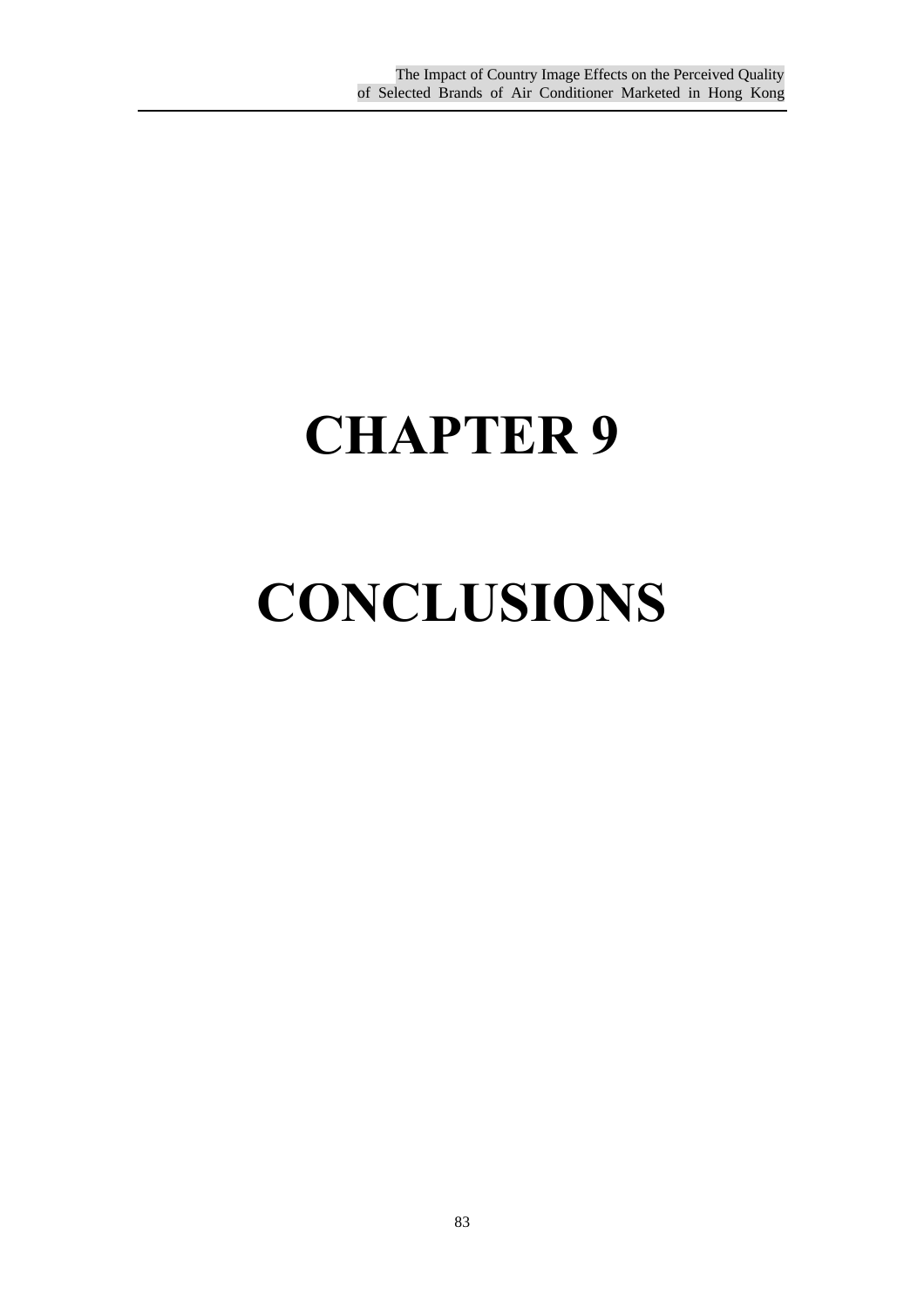### **CHAPTER 9 CONCLUSIONS**

This is a study on the assessment of Perceived Quality, Perceived Value and Purchase Intention under the four independent variables: Country Perception, Brand Reputation, Product Perception and Perceived Price, and the intervening variable: Familiarity with brand.

Major findings of this research include:

- a) Perceived quality is positively correlated with Country Perception, Brand Reputation, Product Perception and Price.
- b) Perceived Value is positively correlated with Perceived Quality, i.e. the higher the rating on Perceived Quality, the higher the rating on Perceived Value. In addition, Perceived Value is negatively correlated with Price, i.e. the lower the Price of the air-conditioners, the higher the Perceived Value on the Products.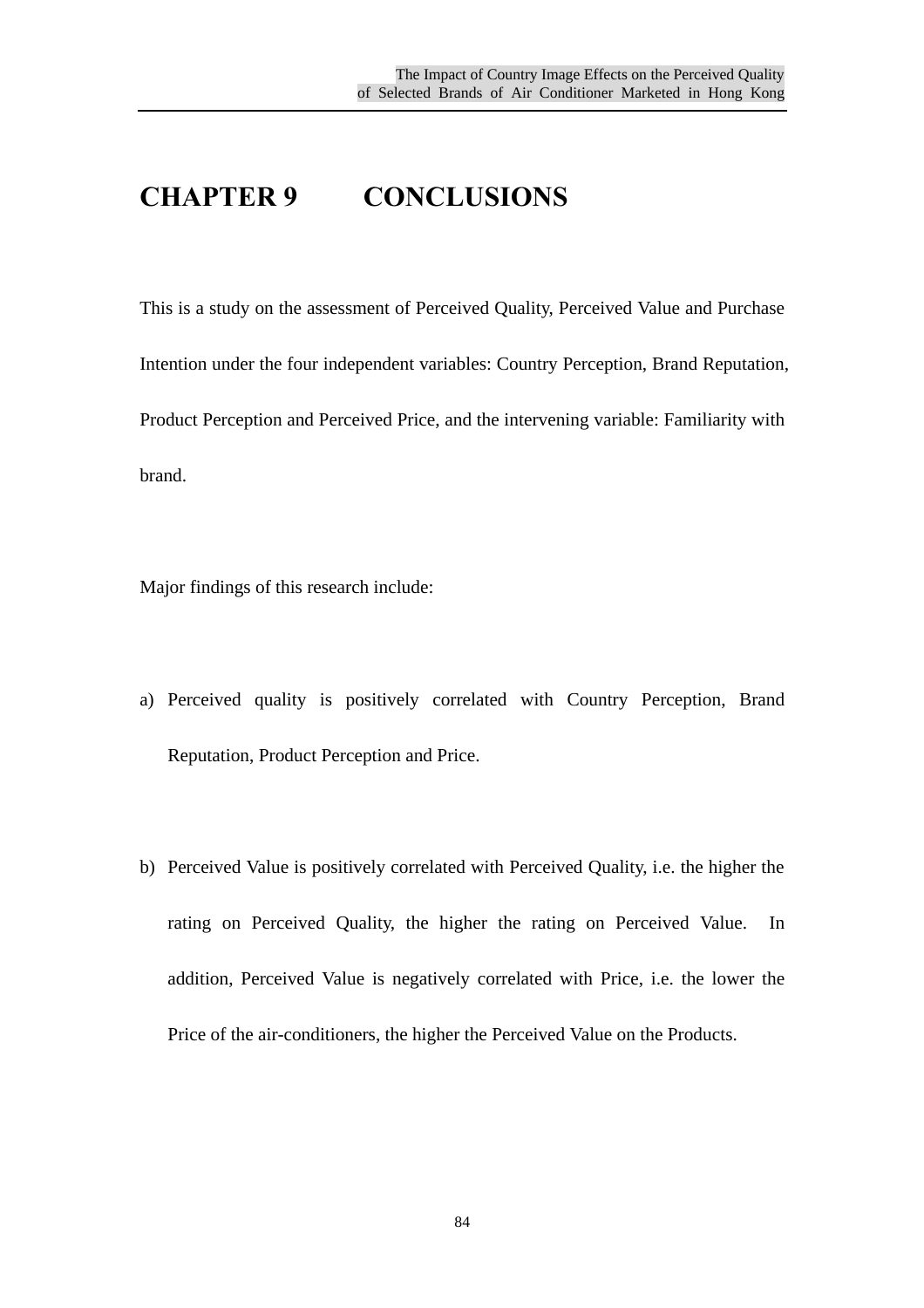- c) The higher Perceived Value in customers' mind will lead to increase their intention to purchase the product.
- d) Familiarity with a brand has the intervening power to Generic Country Image, Brand Reputation, Country of origin of the product and Perceived Price, and then extends to the Perceived Quality. It also implies that the influencing power of Country of Origin of the product is greater than the power of Generic Country Image.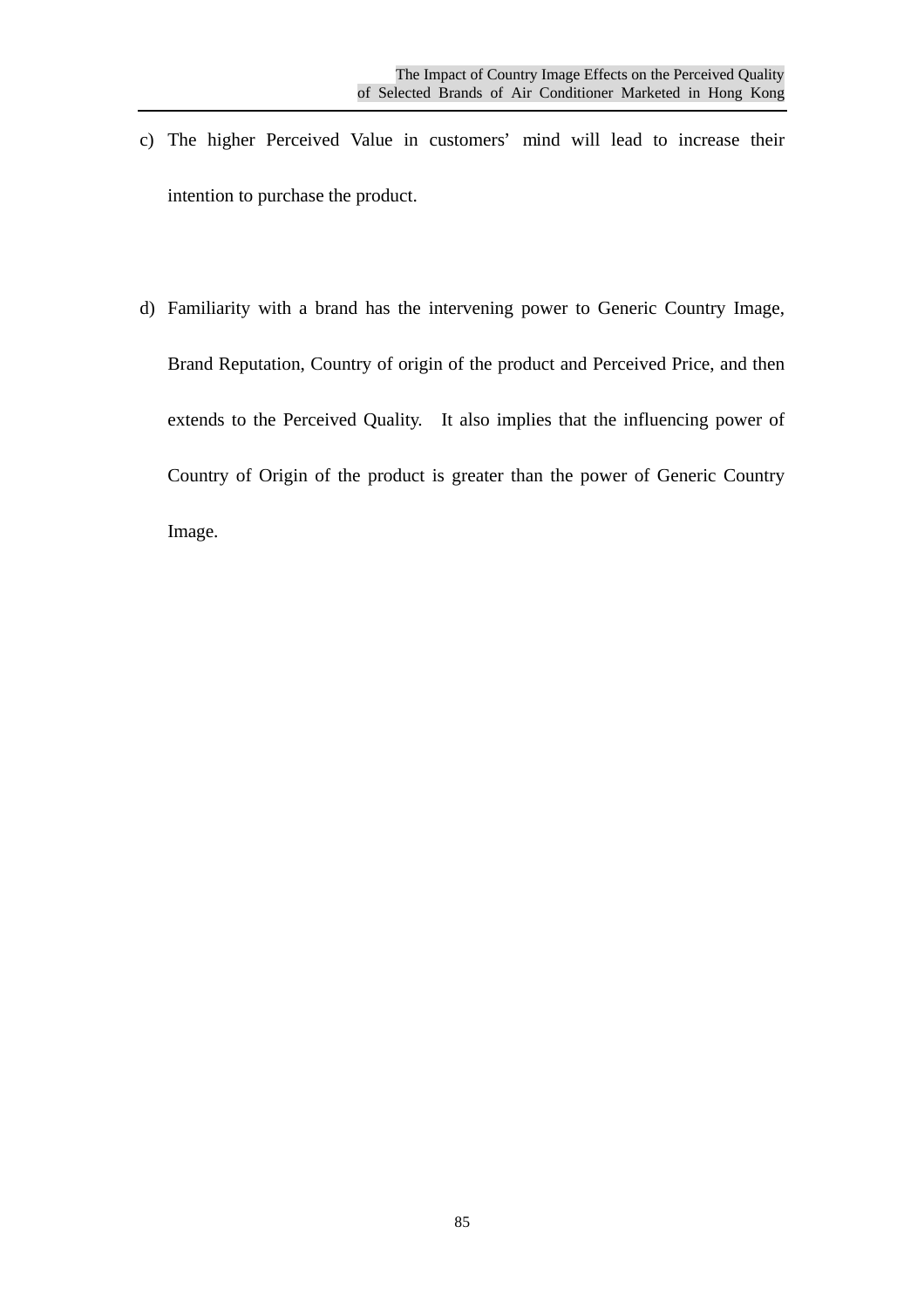## *References*

Ahmed, Astous, Adraoui (1994) 'Country-of-Origin Effects on Purchasing Managers'

Product Perceptions, *International Marketing Management,* Vol 23, 323-331.

- Ahmed and Astous (1999) 'Product-country images in Canada and in the People's Republic of China', *Journal of International Consumer Marketing*, Vol. 11, Iss. 1, 5-17.
- Han, C. M., Lee, B. W., Ro, K. K. (1994) 'The choice of a survey mode in country image studies', *Journal Of Business Research*, Vol. 29, Iss. 2, 151-12.
- Han, C. M. (1990) 'Testing the Role of Country Image in Consumer Choice Behaviour', *European Journal Of Marketing*, Vol. 24, Iss. 6, 24-17.
- Han C. M. (1989) 'Country Image: Halo Or Summary Construct?', *Journal Of Marketing Research*, Vol. 26, Iss. 2, 222-8.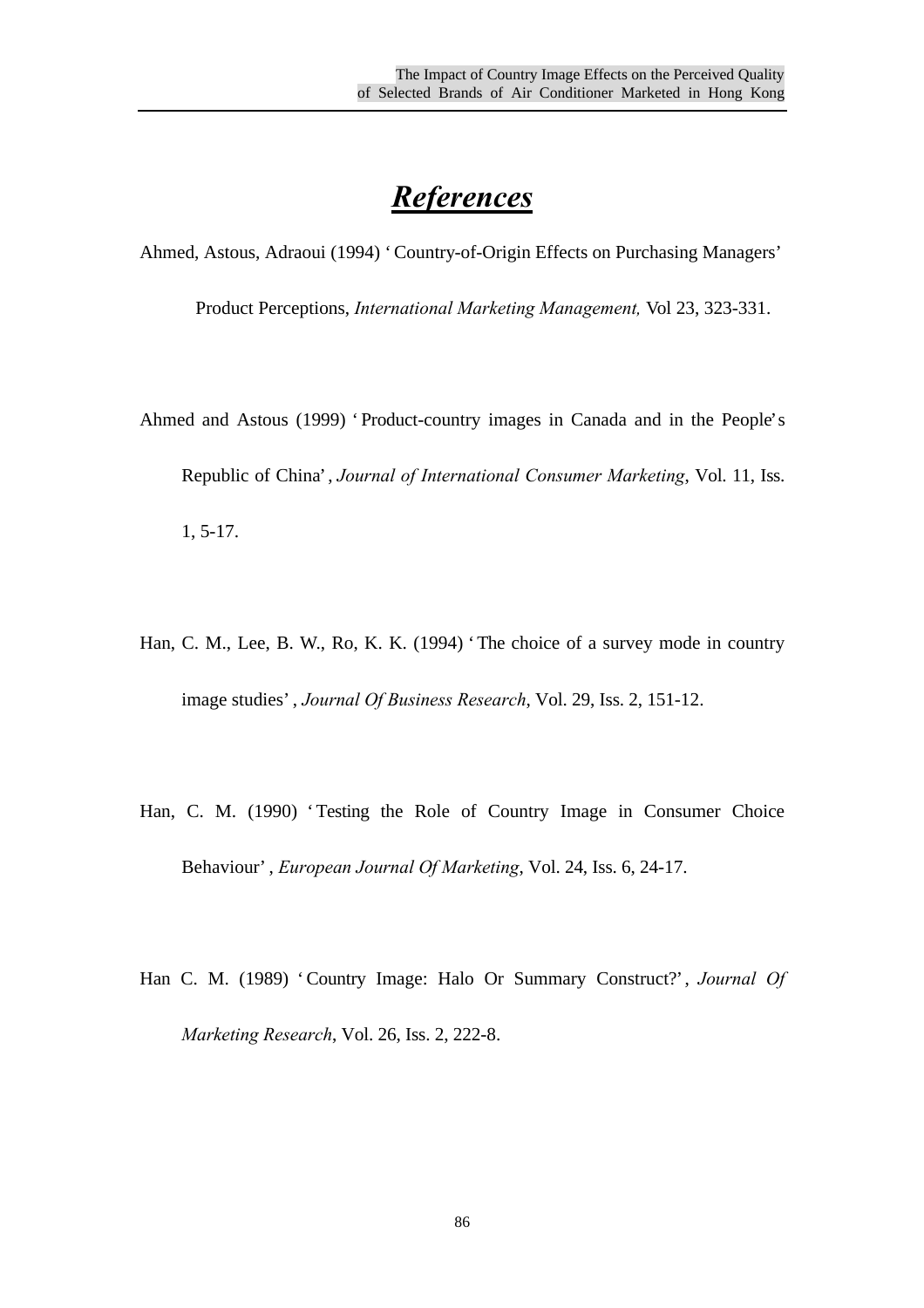Harold, H. K. and Thomas, S. R. (1991) *Perspectives in Consumer Behavior*, 4 Edition, New Jersey, Prentice-Hall, Inc

Israel, D. N. (1997) 'Towards a theory of country image effect on product evaluation',

*Management International Review*, Vol. 37, Iss. 1, 27-23.

Kaynak and Erdener (1998) 'Product-country images (PCI) in advanced developing country', *Journal of Euro-Marketing*, Vol. 7, Iss. 1, 51-15.

- Kochunny, C. M., Babakus, E., Berl, R., Marks, W. (1993) 'Schematic representation of country image: Its effects on product evaluations', *Journal Of International Consumer Marketing*, Vol. 5, Iss. 1, 5-21.
- Lee, D. H. (1996) 'Country of production/assembly as a new country image construct: A conceptual application to global transplant decisions', *Advances in International Marketing*, Vol. 7, 233-22.
- Martin, I. M. and Eroglu, S. (1993) 'Measuring a multi-dimensional construct: Country image', *Journal Of Business Research*, Vol. 28, Iss. 3, 191-20.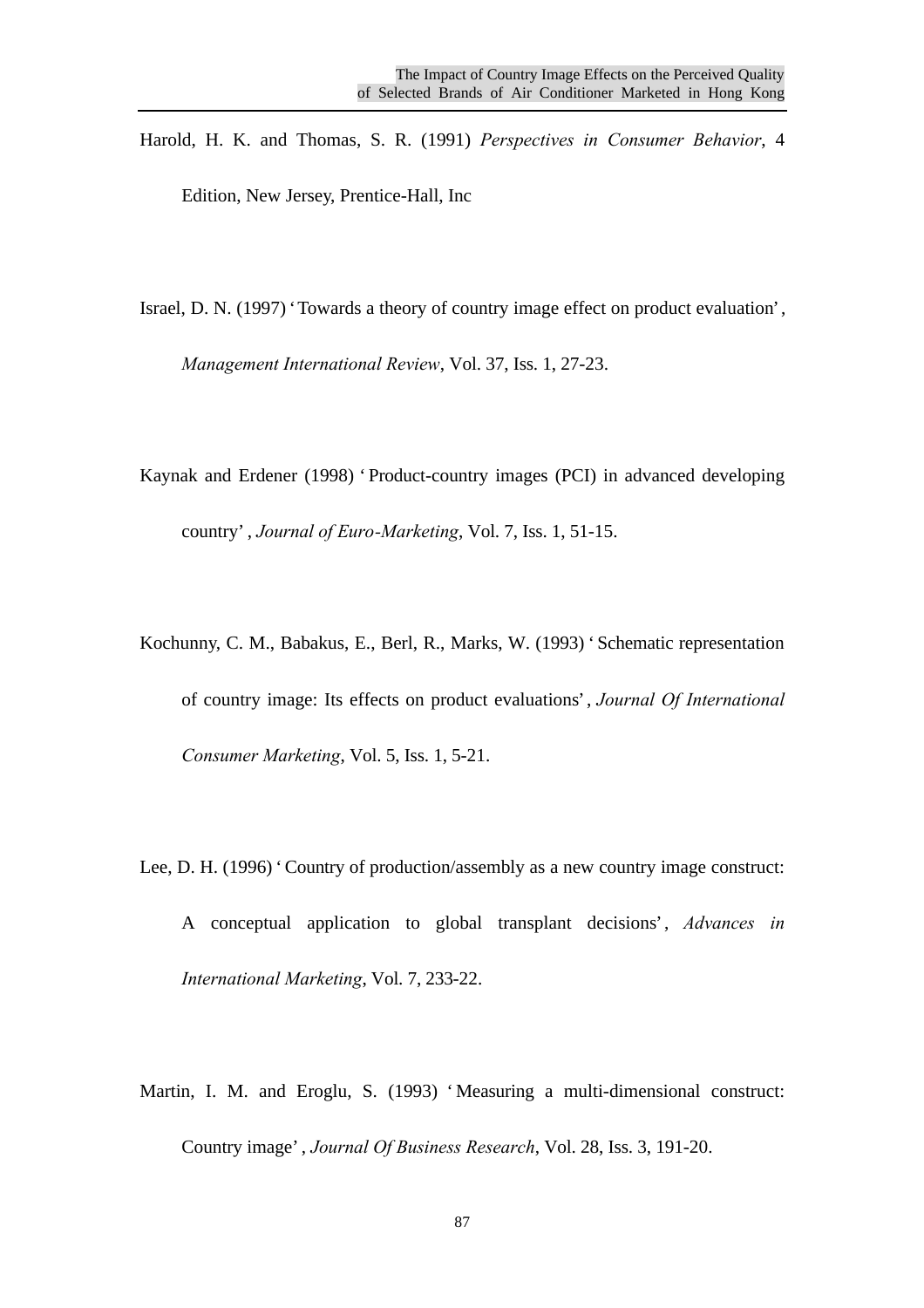Papadopoulos, N. G. (1993) *Product-country images: impact and role in international* 

*marketing*, New York, International Business Press

Roth, M. S., Romeo, J. B. (1992) 'Matching Product Category and Country Image

Perceptions: A Framework for Managing Country-of-Origin Effects', *Journal of International Business Studies*, Vol.23, Iss. 3, 477-21.

Tse, D. K. and Lee, W. N. (1993) 'Removing negative country images: Effects of decomposition, branding, and product experience', *Journal Of International Marketing*, Vol. 1, Iss. 4, 25-24.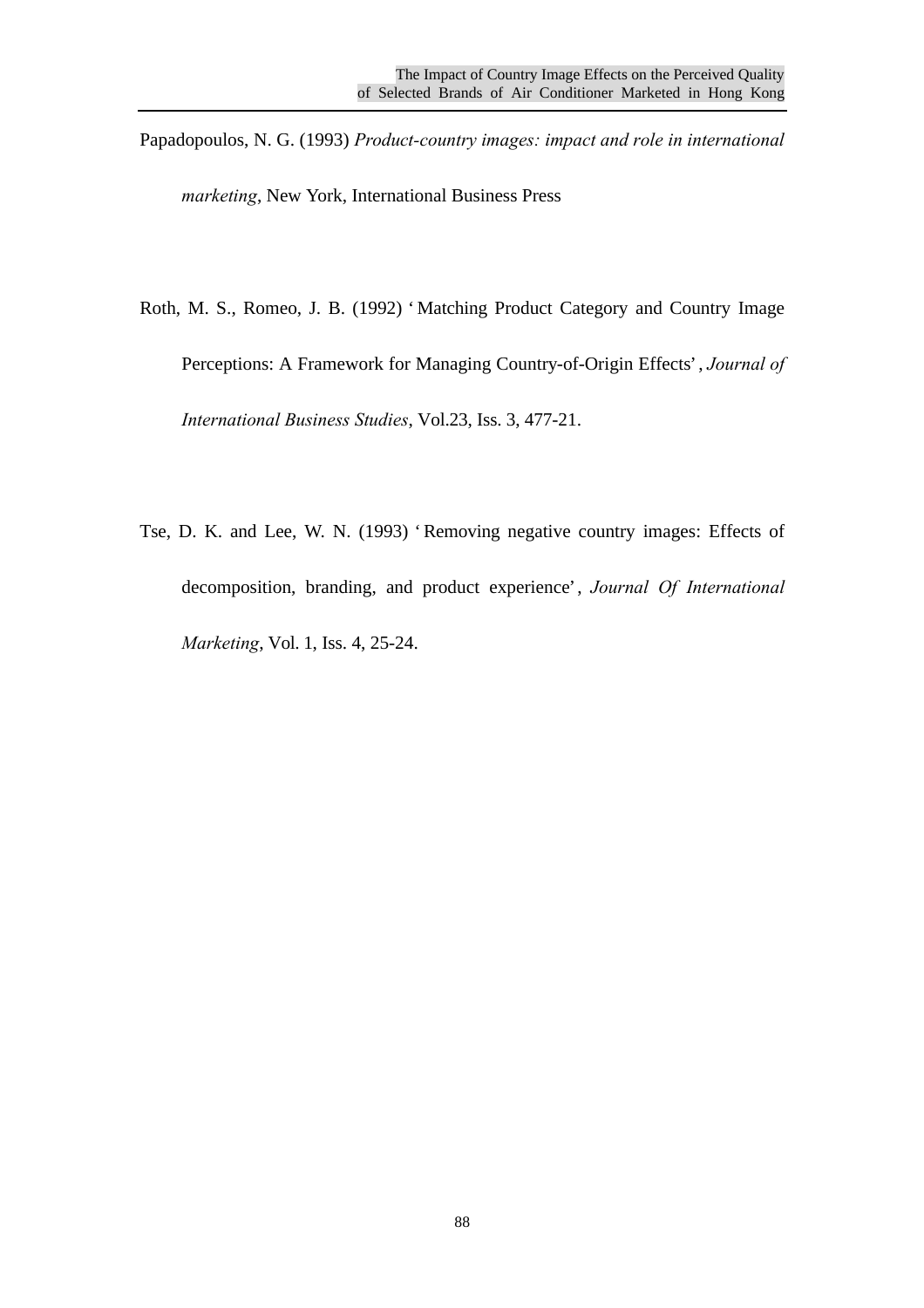## **APPENDIX A QUESTIONNAIRE (JAPANESE VERSION)**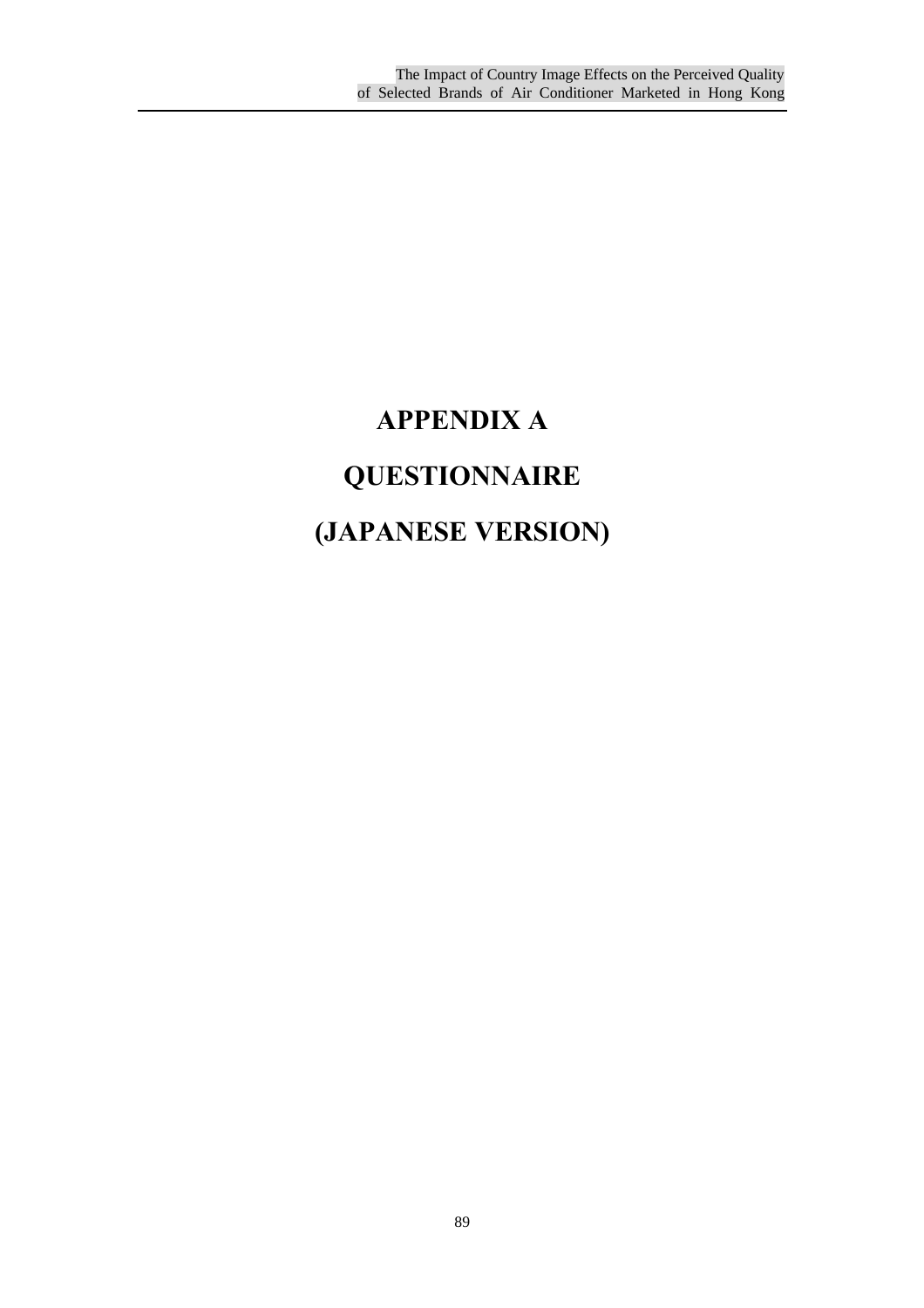We are final year students of **Lingnan University**. As a course requirement, we are going to conduct a survey on *"How country image may affect the perceived quality of air-conditioners"*. The information gathered is only used for academic purpose. All personal information will be kept confidential. Please spend a few minutes to complete the questionnaire below. Thank you in advance for your co-operation.

 $\mathbb{R}$  , and  $\mathbb{R}$  , and  $\mathbb{R}$  , and  $\mathbb{R}$  , and  $\mathbb{R}$  , and  $\mathbb{R}$  , and  $\mathbb{R}$  , and  $\mathbb{R}$  , and  $\mathbb{R}$  , and  $\mathbb{R}$  , and  $\mathbb{R}$  , and  $\mathbb{R}$  , and  $\mathbb{R}$  , and  $\mathbb{R}$  , and  $\mathbb{R}$  ,  $\mathcal{A}$  and  $\mathcal{B}$  are following for  $\mathcal{B}$  and  $\mathcal{B}$ 

指引:以 *1 7* 為標準,請圈出適當的數字以反映你的意見,你*/*妳的答案並沒有對錯之分。

第一部份:對日本不同冷氣機品牌的意見

 $/$ 

*Instruction: Please circle a number below from 1 to 7 that best reflects your opinion. There are no right or wrong answers.*

### *Part 1: Opinions toward different brands of air-conditioner in Japan*

**Suppose you will buy an air-conditioner in the coming year, and you can only choose from these two brands (Hitachi / Rasonic). Please answer the following questions according to your knowledge about these brands.**

 $\sqrt{2}$  and  $\sqrt{2}$  and  $\sqrt{2}$  and  $\sqrt{2}$  and  $\sqrt{2}$   $\sqrt{2}$   $\sqrt{2}$   $\sqrt{2}$   $\sqrt{2}$   $\sqrt{2}$   $\sqrt{2}$   $\sqrt{2}$   $\sqrt{2}$   $\sqrt{2}$   $\sqrt{2}$   $\sqrt{2}$   $\sqrt{2}$   $\sqrt{2}$   $\sqrt{2}$   $\sqrt{2}$   $\sqrt{2}$   $\sqrt{2}$   $\sqrt{2}$   $\sqrt{2}$   $\sqrt{2}$   $\sqrt{2$ 

1. a)  $/$ 

How well are you familiar with this "Hitachi Air-conditioner"?

1 2 3 4 5 6 7

Very unfamiliar Very familiar

b)  $/$ 

How well are you familiar with this "Rasonic Air-conditioner"?

1 2 3 4 5 6 7

Very unfamiliar Very familiar

2. a) /

Do you think "Hitachi Air-conditioner" has a good brand reputation?

1 2 3 4 5 6 7

Poor reputation Excellent reputation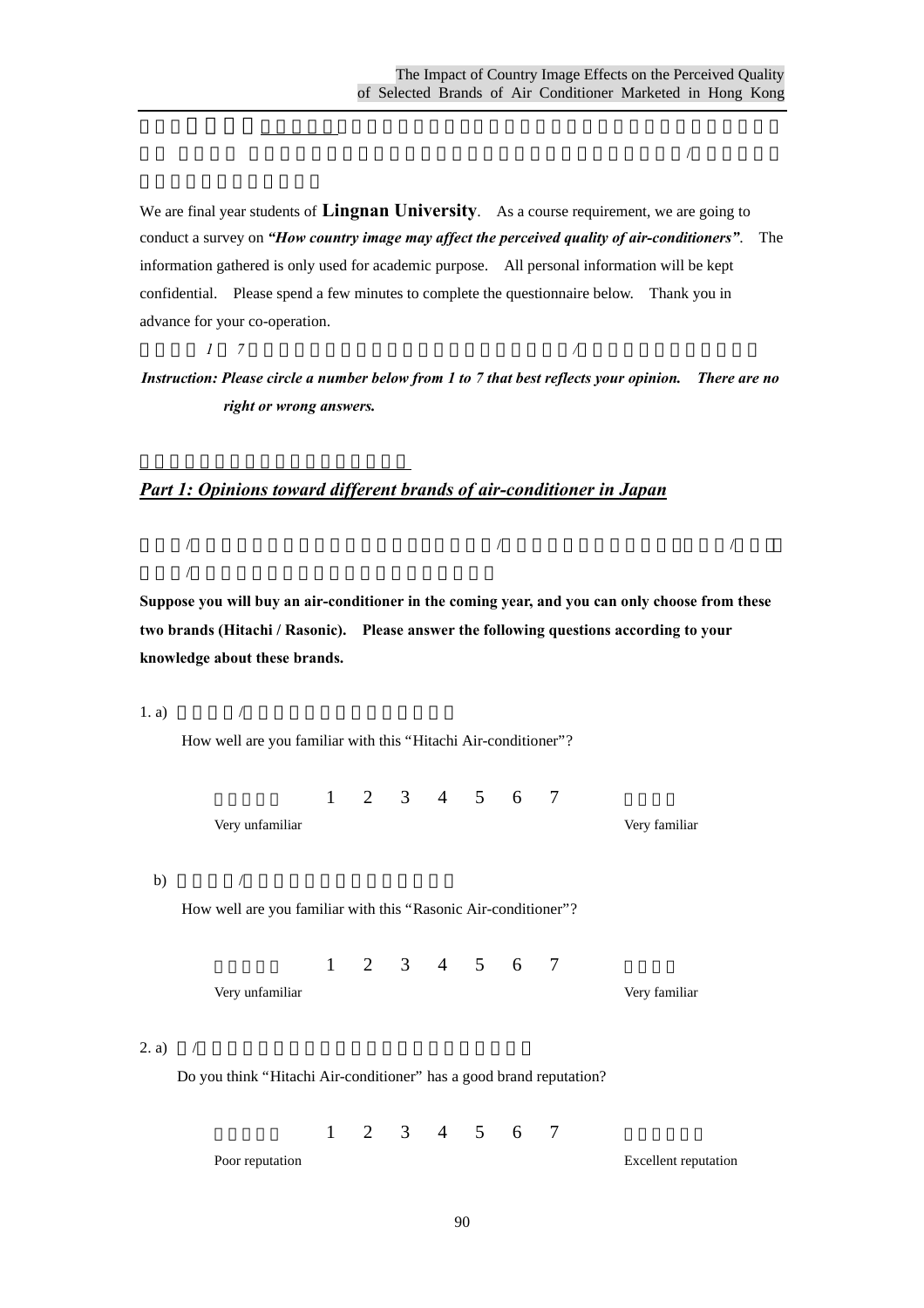Do you think "Rasonic Air-conditioner" has a good brand reputation? 1 2 3 4 5 6 7 Poor reputation Excellent reputation 3. a) /妳本人是否滿意日立這品牌的產品在以下各方面的表現呢? 請根據你**/**妳本人以往的有 Are you satisfied with the performance about the product of Hitachi on the following aspects? **Please refer to your past relevant experience to answer the following questions.** i. 該品牌產品的操作簡易程度 The ease of use of the product  $1 \t2 \t3 \t4 \t5 \t6 \t7$ Very simple Very complicated ii. 該品牌產品的特殊功能是否足夠,例如:自動恆溫

b) /  $/$ 

The sufficiency of the special functions (e.g. thermostatic system) of the product

 $1 \t2 \t3 \t4 \t5 \t6 \t7$ None Sufficient

iii. 該品牌產品的各項表現,例如:冷凍程度,寧靜程度

The performance (e.g. cold, silence) of the product

 $1 \t2 \t3 \t4 \t5 \t6 \t7$ 

Very Unsatisfactory Very Satisfactory

#### iv.

The durability of the product

1 2 3 4 5 6 7

Non - durable Durable

 $V.$ 

The service (e.g. after sale service) of the product

 $1 \t2 \t3 \t4 \t5 \t6 \t7$ 

None Enough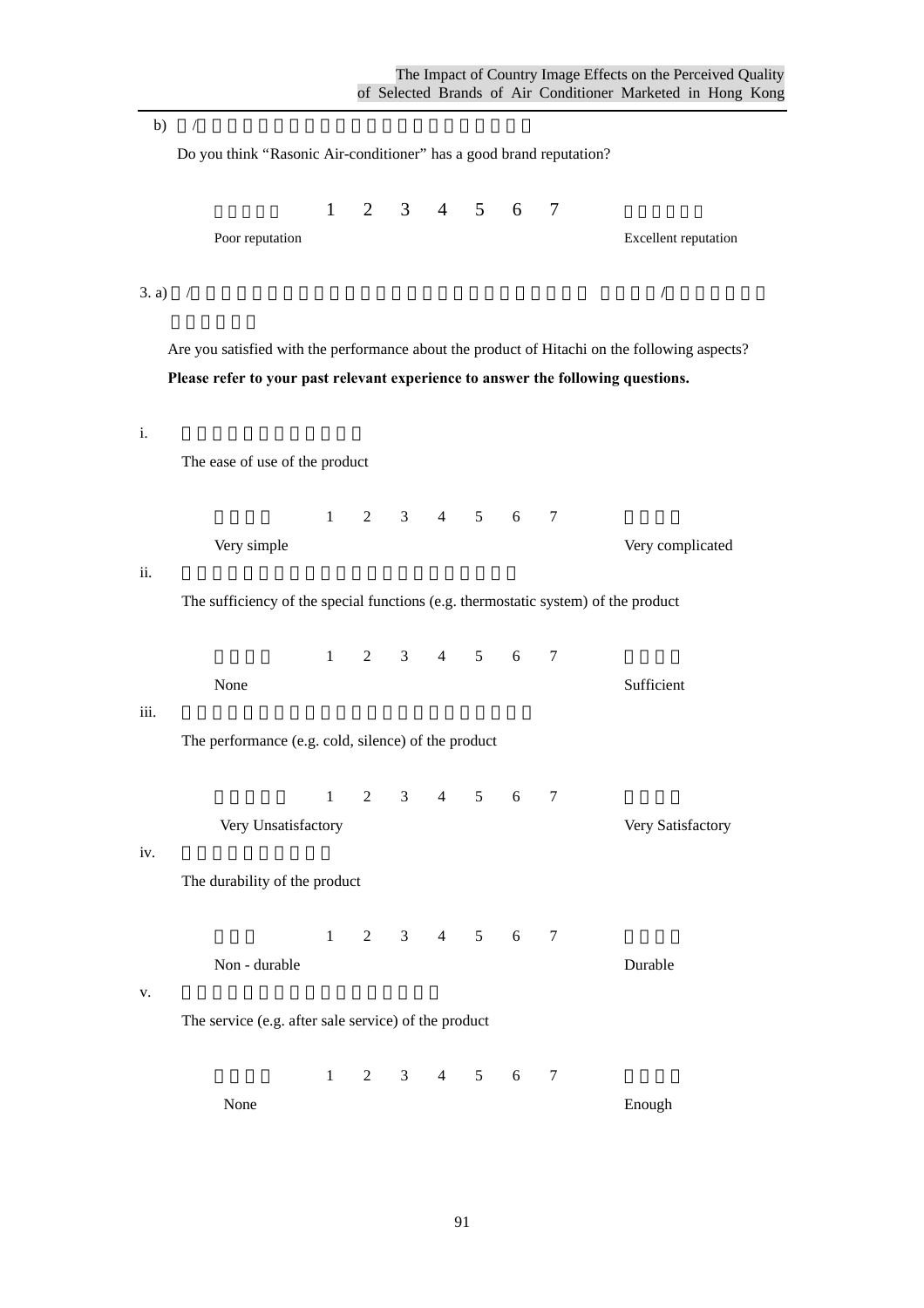3. b) /妳本人是否滿意樂信這品牌的產品在以下各方面的表現呢? 請根據你**/**妳本人以往的有

Are you satisfied with the performance about the product of Rasonic on the following aspects? **Please refer to your past relevant experience to answer the following questions.**

i. 該品牌產品的操作簡易程度

The ease of use of the product

1 2 3 4 5 6 7

Very simple Very complicated

ii. 該品牌產品的特殊功能是否足夠,例如:自動恆溫

The sufficiency of the special functions (e.g. thermostatic system) of the product

 $1 \t2 \t3 \t4 \t5 \t6 \t7$ None Sufficient

#### iii. 該品牌產品的各項表現,例如:冷凍程度,寧靜程度

The performance (e.g. cold, silence) of the product

 $1 \t2 \t3 \t4 \t5 \t6 \t7$ 

| Very Unsatisfactory | Very Satisfactory |
|---------------------|-------------------|
|                     |                   |

#### iv.

The durability of the product

1 2 3 4 5 6 7 Non -durable Durable

#### $V.$

The service (e.g. after sale service) of the product

 $1 \t2 \t3 \t4 \t5 \t6 \t7$ 

None Enough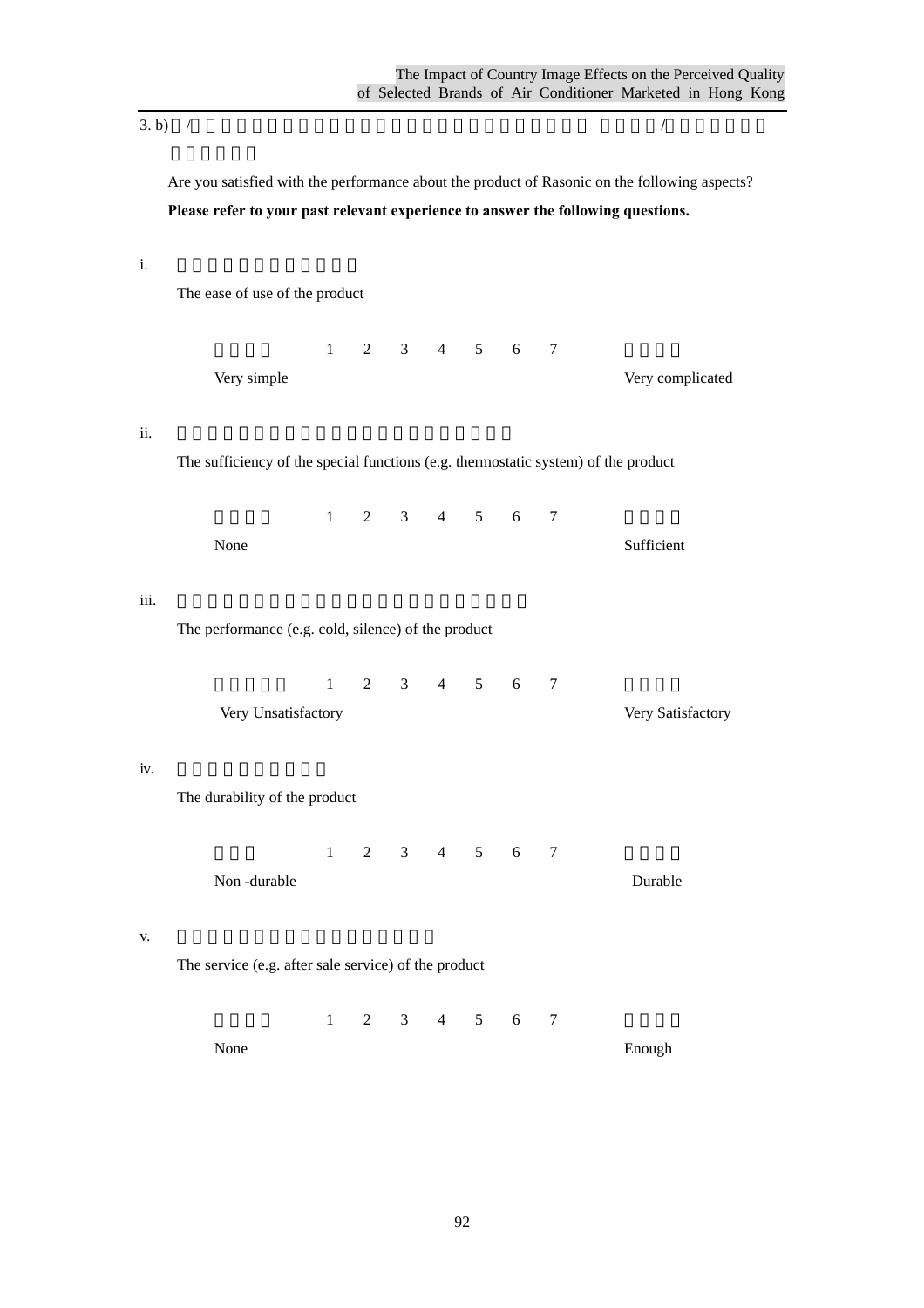$(4, a)$ What do you think about the price of "Hitachi Air-conditioner"? 1 2 3 4 5 6 7 Cheap Expensive Expensive b)  $\blacksquare$ What do you think about the price of "Rasonic Air-conditioner"? 1 2 3 4 5 6 7 Cheap Expensive Expensive 5. a)  $/$ According to the price and quality, do you think the "Hitachi Air-conditioner" is worthwhile for you to buy? 1 2 3 4 5 6 7 Not worthwhile Very worthwhile b)  $/$ According to the price and quality, do you think the "Rasonic Air-conditioner" is worthwhile for you to buy? 1 2 3 4 5 6 7 Not worthwhile Very worthwhile  $6a)$ What is your preference for purchasing "Hitachi Air-conditioner"?  $1 \t2 \t3 \t4 \t5 \t6 \t7$ Least preferable Most preferable b)  $\Box$ What is your preference for purchasing "Rasonic Air-conditioner"?  $1 \t2 \t3 \t4 \t5 \t6 \t7$ Least preferable Most preferable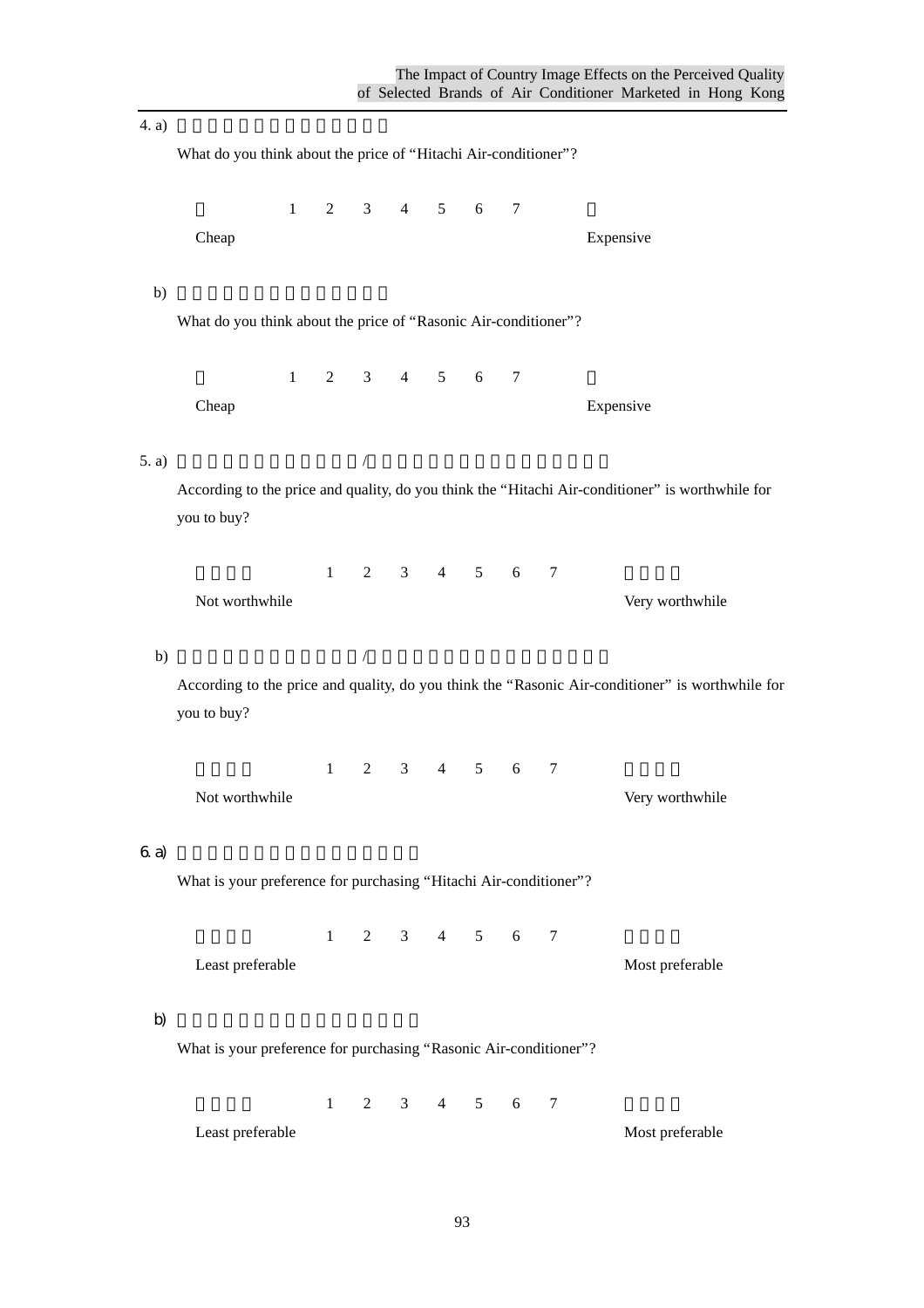### 第二部份:國家形象 *Part 2: Country image*

| 1.            |                                                 |              |  |                     |                             |                |                          |
|---------------|-------------------------------------------------|--------------|--|---------------------|-----------------------------|----------------|--------------------------|
|               | What do you think about Japanese country image? |              |  |                     |                             |                |                          |
| a)            |                                                 | 1            |  |                     | 2 3 4 5 6 7                 |                |                          |
|               | Economically                                    |              |  |                     |                             |                | Economically             |
|               | Developed                                       |              |  |                     |                             |                | Underdeveloped           |
| b)            |                                                 |              |  |                     | $1 \t2 \t3 \t4 \t5 \t6 \t7$ |                |                          |
|               | Democratic System                               |              |  |                     |                             |                | Dictatorial System       |
| $\mathbf{c})$ |                                                 |              |  |                     | $1 \t2 \t3 \t4 \t5 \t6 \t7$ |                |                          |
|               | Mass-produced products                          |              |  |                     |                             |                | Handcrafted products     |
| $\rm d)$      |                                                 |              |  |                     | $1 \t2 \t3 \t4 \t5 \t6 \t7$ |                |                          |
|               | Civilian government                             |              |  |                     |                             |                | Military government      |
| e)            |                                                 |              |  |                     | $1 \t2 \t3 \t4 \t5 \t6 \t7$ |                |                          |
|               | Predominantly                                   |              |  |                     |                             |                | Predominantly            |
|               | industrialized                                  |              |  |                     |                             |                | non-industrialized       |
| f)            |                                                 |              |  |                     | $1 \t2 \t3 \t4 \t5 \t6 \t7$ |                |                          |
|               | High labour cost                                |              |  |                     |                             |                | Low labour cost          |
| g)            |                                                 | $\mathbf{1}$ |  | $2 \t3 \t4 \t5 \t6$ |                             | $\overline{7}$ |                          |
|               | High literacy rates                             |              |  |                     |                             |                | Low literacy rates       |
| h)            |                                                 |              |  |                     | $1 \t2 \t3 \t4 \t5 \t6 \t7$ |                |                          |
|               | Free market system                              |              |  |                     |                             |                | Centrally planned system |
| $\mathbf{i}$  |                                                 |              |  |                     | $1 \t2 \t3 \t4 \t5 \t6 \t7$ |                |                          |
|               | Existence of welfare system                     |              |  |                     |                             |                | Lack of welfare system   |
| j)            |                                                 |              |  |                     | $1 \t2 \t3 \t4 \t5 \t6 \t7$ |                |                          |
|               | Stable economic                                 |              |  |                     |                             |                | Unstable economic        |
|               | environment                                     |              |  |                     |                             |                | environment              |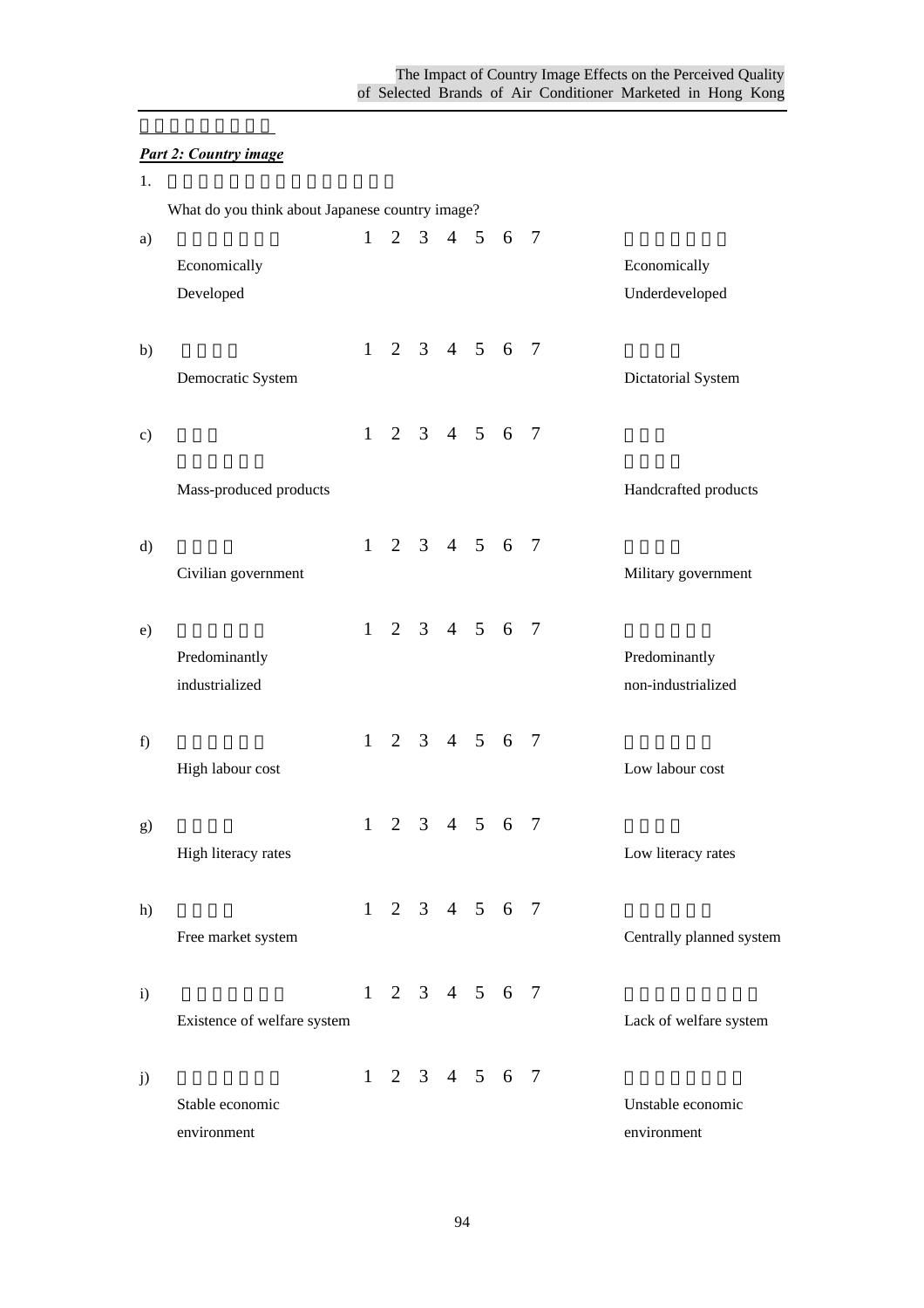The Impact of Country Image Effects on the Perceived Quality of Selected Brands of Air Conditioner Marketed in Hong Kong

| k)               |                                                                                                 | $\mathbf{1}$ |                |                |                |                | 2 3 4 5 6 7                 |              |                |                                                      |
|------------------|-------------------------------------------------------------------------------------------------|--------------|----------------|----------------|----------------|----------------|-----------------------------|--------------|----------------|------------------------------------------------------|
|                  | Exporter of agricultural<br>products                                                            |              |                |                |                |                |                             |              |                | Importerof agricultural<br>products                  |
| $\left( \right)$ | Production of high-<br>quality products                                                         |              |                |                |                |                | $1 \t2 \t3 \t4 \t5 \t6 \t7$ |              |                | Production of low-<br>quality products               |
|                  |                                                                                                 |              |                |                |                |                | $1 \t2 \t3 \t4 \t5 \t6 \t7$ |              |                |                                                      |
| m)               | High Standard of living                                                                         |              |                |                |                |                |                             |              |                | Low standard of living                               |
| n)               | $\sqrt{2}$<br>High level of<br>technological research                                           |              |                |                |                |                | 2 3 4 5 6 7                 |              |                | $\sqrt{2}$<br>Low level of<br>technological research |
| 1.               | <b>Part 3: Product perception</b><br>$\sqrt{2}$<br>),                                           |              |                |                |                | $\sqrt{2}$     |                             | $\mathbf{1}$ | $\overline{7}$ | (1)<br>, 7                                           |
|                  | Are you satisfied with the air-conditioner of China/ Japan? Please indicate your opinion below. |              |                |                |                |                |                             |              |                |                                                      |
| a.               | The country's production process is technically advanced                                        |              |                |                |                |                |                             |              |                |                                                      |
|                  | Totally disagree                                                                                | $\mathbf{1}$ | $\overline{2}$ |                | 3 <sup>7</sup> | $\overline{4}$ | $5\overline{)}$             |              | 6<br>7         | Totally agree                                        |
| b.               | The country's air-conditioner is innovative                                                     |              |                |                |                |                |                             |              |                |                                                      |
|                  | Totally disagree                                                                                | $\mathbf{1}$ |                | $\overline{2}$ |                |                | $3 \t 4 \t 5$               |              | 6<br>7         | Totally agree                                        |
| c.               | The air-conditioner has high quality                                                            |              |                |                |                |                |                             |              |                |                                                      |
|                  | Totally disagree                                                                                | $\mathbf{1}$ | $\overline{2}$ |                | 3 <sup>7</sup> |                | $4\quad 5$                  | 6            | 7              | Totally agree                                        |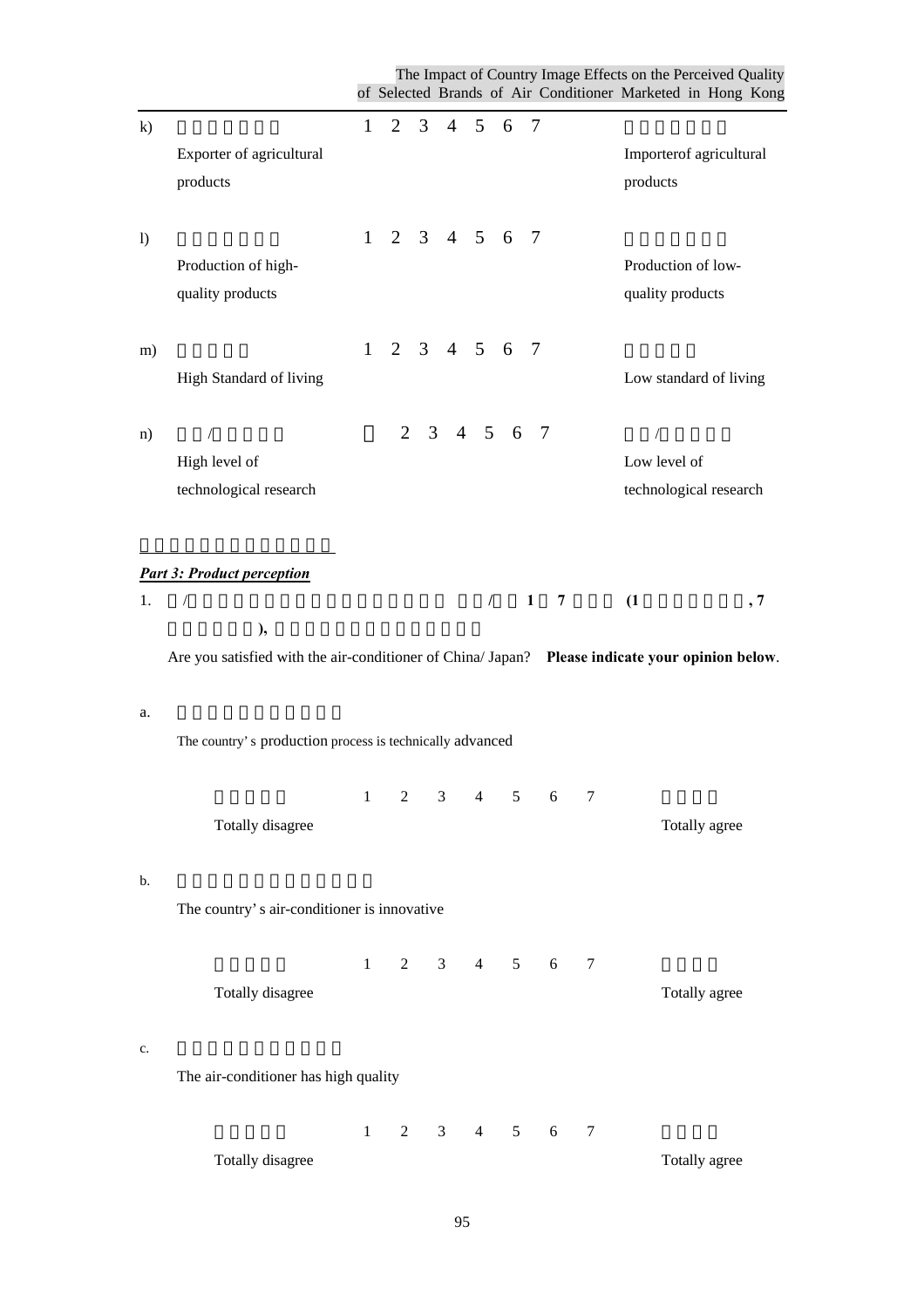| d.                                   |                                                                       |              |                |        |                    |        |                          |
|--------------------------------------|-----------------------------------------------------------------------|--------------|----------------|--------|--------------------|--------|--------------------------|
|                                      | The country's air-conditioner is reliable (e.g. Less fault)           |              |                |        |                    |        |                          |
|                                      | Totally disagree                                                      | $\mathbf{1}$ | 2              |        | $3 \t 4 \t 5 \t 6$ | $\tau$ | Totally agree            |
| e.                                   | The air-conditioner's performance is good (e.g. silence)              |              |                |        |                    |        |                          |
|                                      | Totally disagree                                                      | $\mathbf{1}$ | $\mathbf{2}$   |        | $3 \t 4 \t 5 \t 6$ | $\tau$ | Totally agree            |
| f.                                   | The service (e.g. after sale service) of this country is satisfactory |              |                |        |                    |        |                          |
|                                      | Totally disagree                                                      | $\mathbf{1}$ | $\overline{2}$ |        | $3 \t 4 \t 5 \t 6$ | $\tau$ | Totally agree            |
| <b>Part 4: Personal information:</b> |                                                                       |              |                |        |                    |        |                          |
| Gender:                              | Male                                                                  |              |                | Female |                    |        |                          |
| Marital status:                      | Single<br>5000                                                        |              | Married        |        | Widow/Divorce      |        |                          |
|                                      | 5001-10000<br>10001-15000                                             |              |                |        |                    |        | Primary school           |
|                                      | 15001-20000<br>20001-25000                                            |              |                |        |                    |        | Secondary 1 to 5         |
|                                      | 25001-30000<br>30001-35000                                            |              |                |        |                    |        | Secondary 6 to 7         |
|                                      | 35001-40000<br>40001-45000                                            |              |                |        |                    |        | Tertiary or Postgraduate |
|                                      | 45001-50000<br>50000                                                  |              |                |        |                    |        |                          |

Occupation: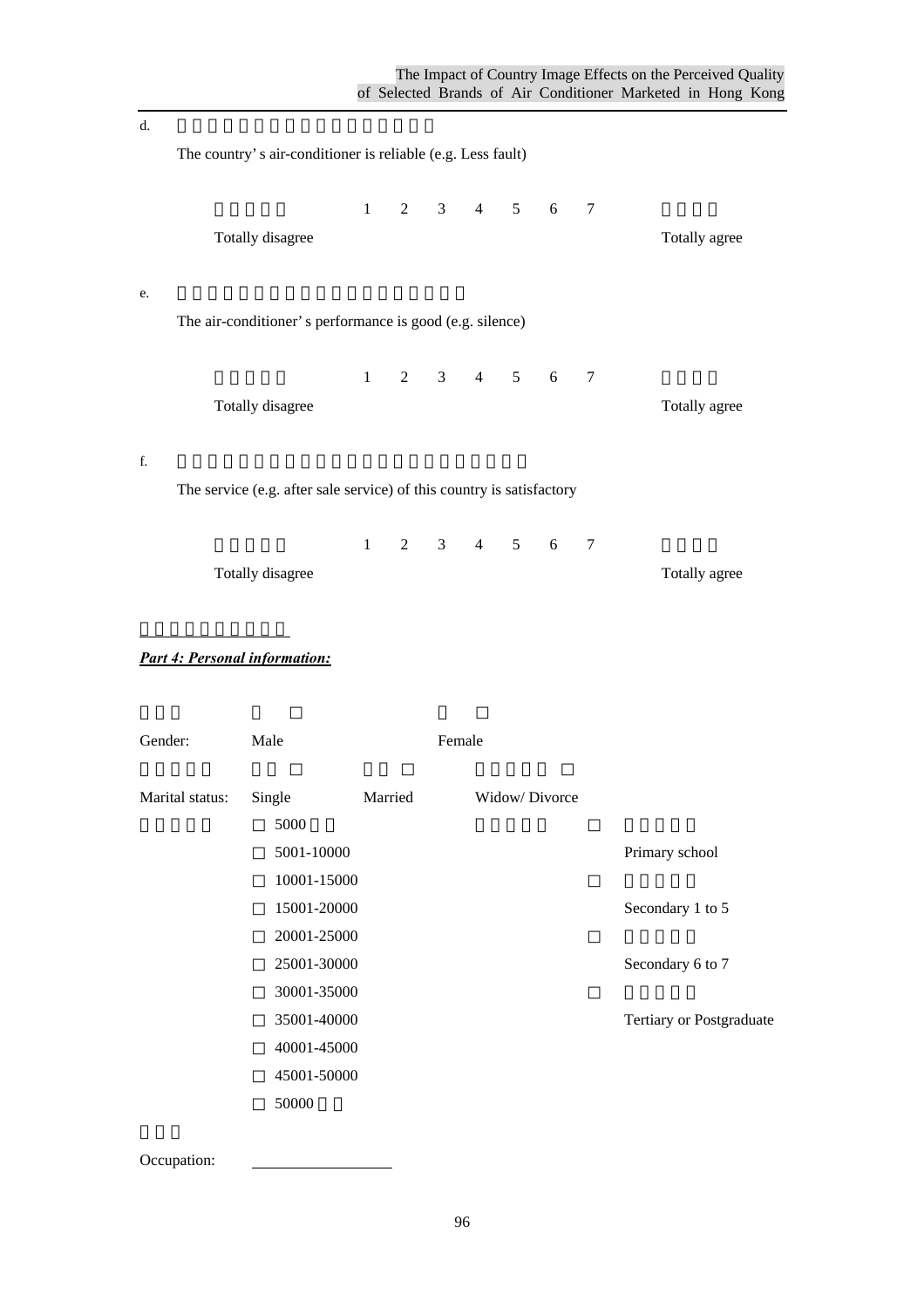## **APPENDIX B QUESTIONNAIRE (CHINESE VERSION)**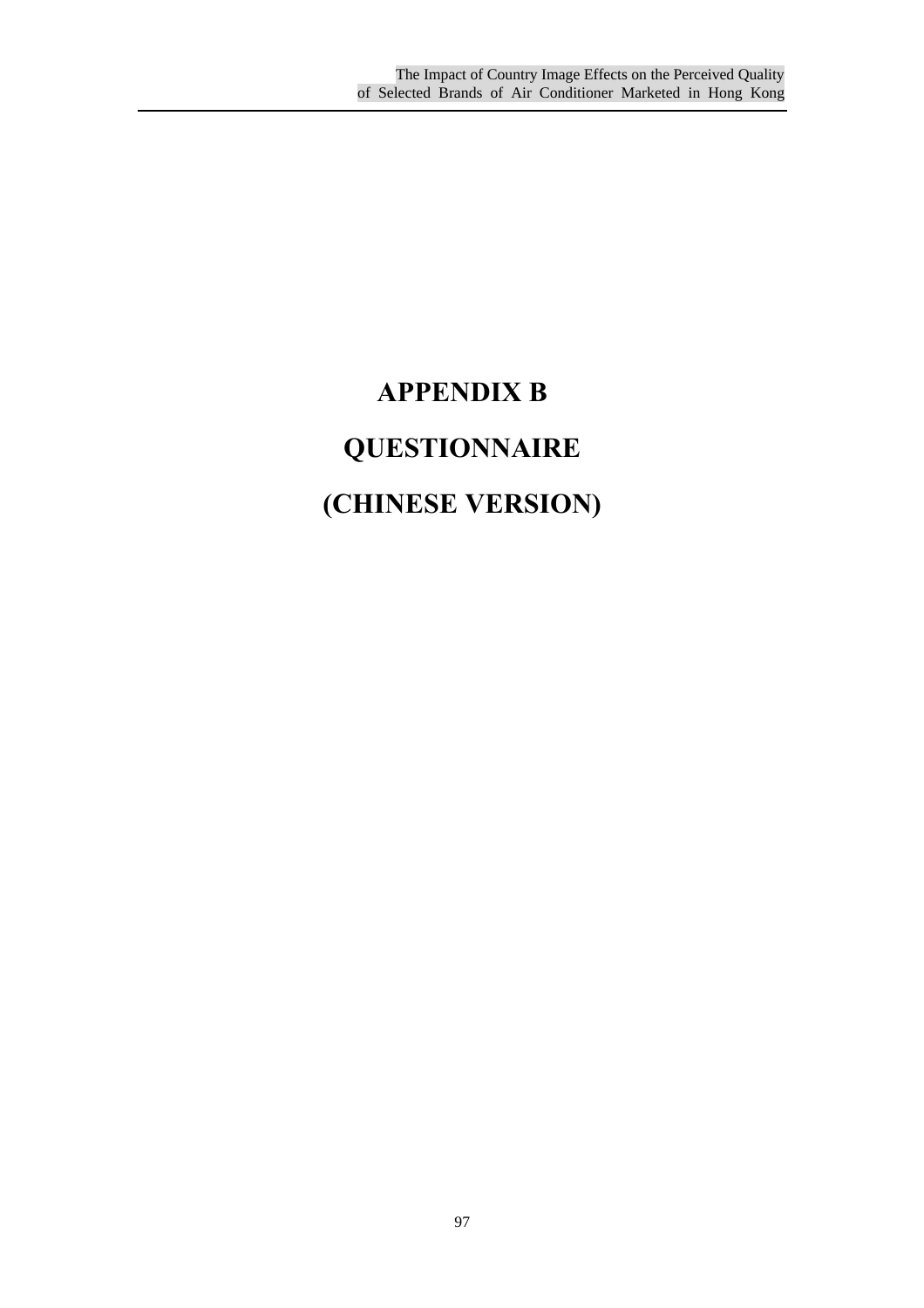We are final year students of **Lingnan University**. As a course requirement, we are going to conduct a survey on *"How country image may affect the perceived quality of air-conditioners"*. The information gathered is only used for academic purpose. All personal information will be kept confidential. Please spend a few minutes to complete the questionnaire below. Thank you in advance for your co-operation.

 $\mathbb{R}$  , and  $\mathbb{R}$  , and  $\mathbb{R}$  , and  $\mathbb{R}$  , and  $\mathbb{R}$  , and  $\mathbb{R}$  , and  $\mathbb{R}$  , and  $\mathbb{R}$  , and  $\mathbb{R}$  , and  $\mathbb{R}$  , and  $\mathbb{R}$  , and  $\mathbb{R}$  , and  $\mathbb{R}$  , and  $\mathbb{R}$  , and  $\mathbb{R}$  ,  $\mathcal{A}$  and  $\mathcal{B}$  are following for  $\mathcal{B}$  and  $\mathcal{B}$ 

指引:以 *1 7* 為標準,請圈出適當的數字以反映你的意見,你*/*妳的答案並沒有對錯之分。

第一部份:對中國不同冷氣機品牌的意見

 $/$ 

*Instruction: Please circle a number below from 1 to 7 that best reflects your opinion. There are no right or wrong answers.*

#### *Part 1: Opinions toward different brands of air-conditioner in China*

**Suppose you will buy an air-conditioner in the coming year, and you can only choose from these two brands (Midea / Kelon). Please answer the following questions according to your knowledge about these brands.**

 $\sqrt{a^2 + 4a^2 + 4a^2 + 4a^2 + 4a^2 + 4a^2 + 4a^2 + 4a^2 + 4a^2 + 4a^2 + 4a^2 + 4a^2 + 4a^2 + 4a^2 + 4a^2 + 4a^2 + 4a^2 + 4a^2 + 4a^2 + 4a^2 + 4a^2 + 4a^2 + 4a^2 + 4a^2 + 4a^2 + 4a^2 + 4a^2 + 4a^2 + 4a^2 + 4a^2 + 4a^2 + 4a^2 + 4a^2 + 4a^2 + 4a^2 + 4a^2 + 4a$ 

1. a)  $/$ 

How well are you familiar with "Midea Air-conditioner"?

1 2 3 4 5 6 7 Very unfamiliar Very familiar

b)  $/$ 

How well are you familiar with "Kelon Air-conditioner"?

1 2 3 4 5 6 7

Very unfamiliar Very familiar

2. a) /

Do you think "Midea Air-conditioner" has a good brand reputation?

1 2 3 4 5 6 7

Poor reputation Excellent reputation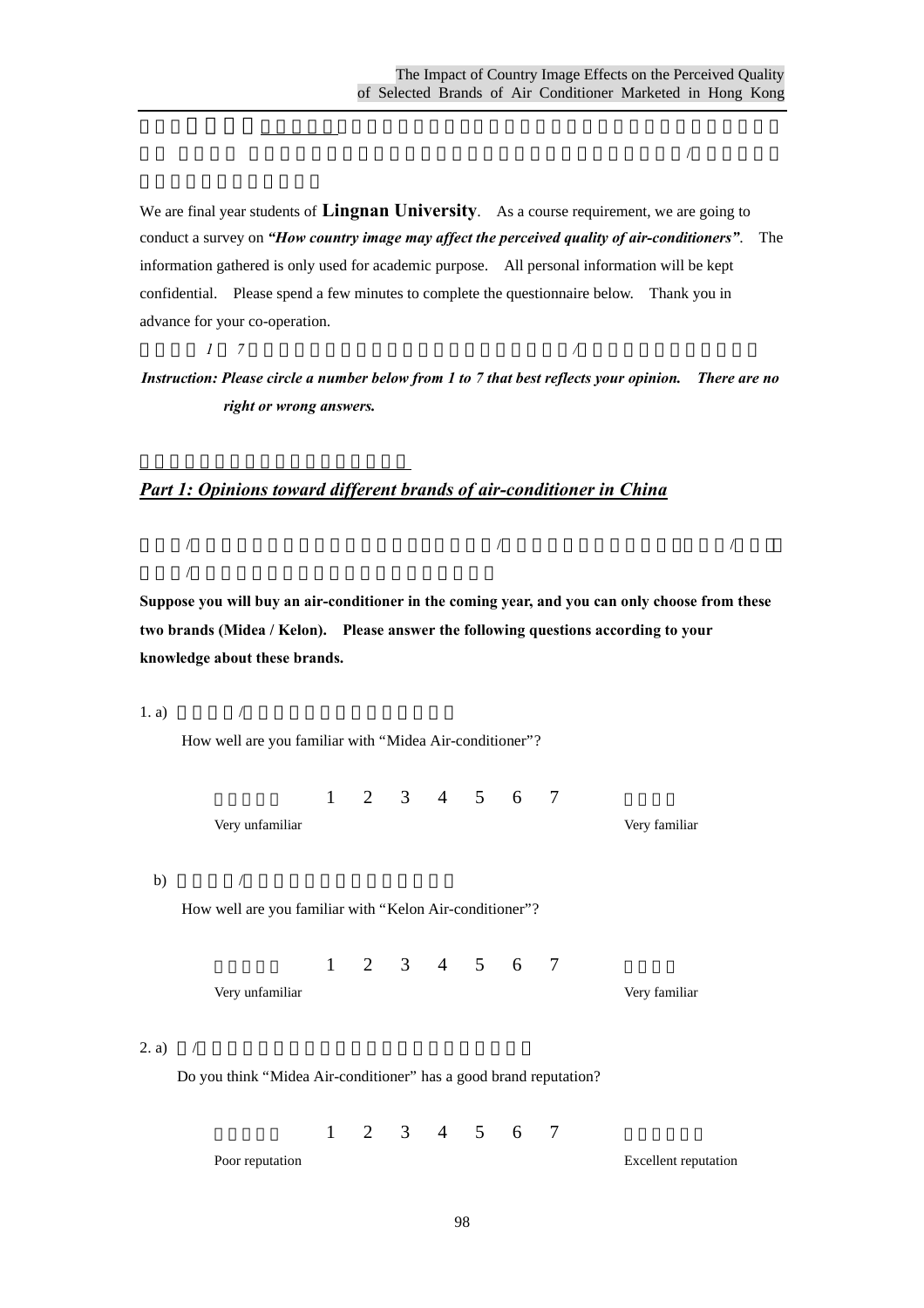b) /  $\blacksquare$ Do you think "Kelon Air-conditioner" has a good brand reputation? 1 2 3 4 5 6 7 Poor reputation Excellent reputation 3. a) /妳本人是否滿意美的這品牌的產品在以下各方面的表現呢? 請根據你**/**妳本人以往的有 Are you satisfied with the performance about the product of Midea on the following aspects? **Please refer to your past relevant experience to answer the following questions.** i. 該品牌產品的操作簡易程度 The ease of use of the product 1 2 3 4 5 6 7 Very simple Very complicated vi. The sufficiency of the special functions (e.g. thermostatic system) of the product  $1 \t2 \t3 \t4 \t5 \t6 \t7$ None Sufficient vii.  $\overline{a}$ The performance (e.g. cold, silence) of the product  $1 \t2 \t3 \t4 \t5 \t6 \t7$ Very Unsatisfactory Very Satisfactory viii. The durability of the product 1 2 3 4 5 6 7 Non - durable Durable  $ix.$ The service (e.g. after sale service) of the product

 $1 \t2 \t3 \t4 \t5 \t6 \t7$ 

None Enough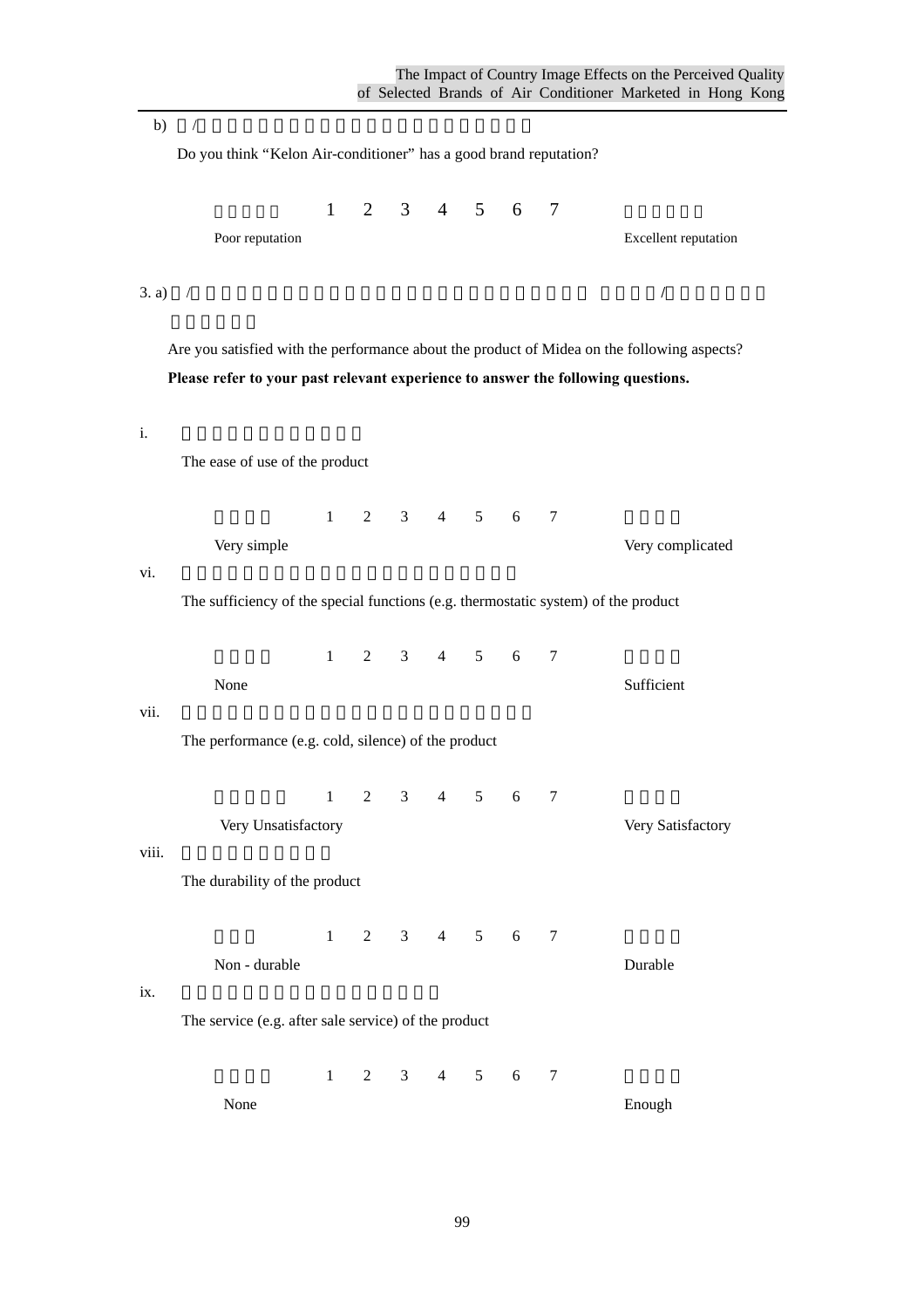3. b) /妳本人是否滿意科龍這品牌的產品在以下各方面的表現呢? 請根據你**/**妳本人以往的有

Are you satisfied with the performance about the product of Kelon on the following aspects? **Please refer to your past relevant experience to answer the following questions.**

i. 該品牌產品的操作簡易程度

The ease of use of the product

1 2 3 4 5 6 7

Very simple Very complicated

ii. 該品牌產品的特殊功能是否足夠,例如:自動恆溫

The sufficiency of the special functions (e.g. thermostatic system) of the product

 $1 \t2 \t3 \t4 \t5 \t6 \t7$ None Sufficient

iii. 該品牌產品的各項表現,例如:冷凍程度,寧靜程度

The performance (e.g. cold, silence) of the product

 $1 \t2 \t3 \t4 \t5 \t6 \t7$ 

Very Unsatisfactory Very Satisfactory

iv.

The durability of the product

1 2 3 4 5 6 7 Non -durable Durable

 $V.$ 

The service (e.g. after sale service) of the product

 $1 \t2 \t3 \t4 \t5 \t6 \t7$ 

None Enough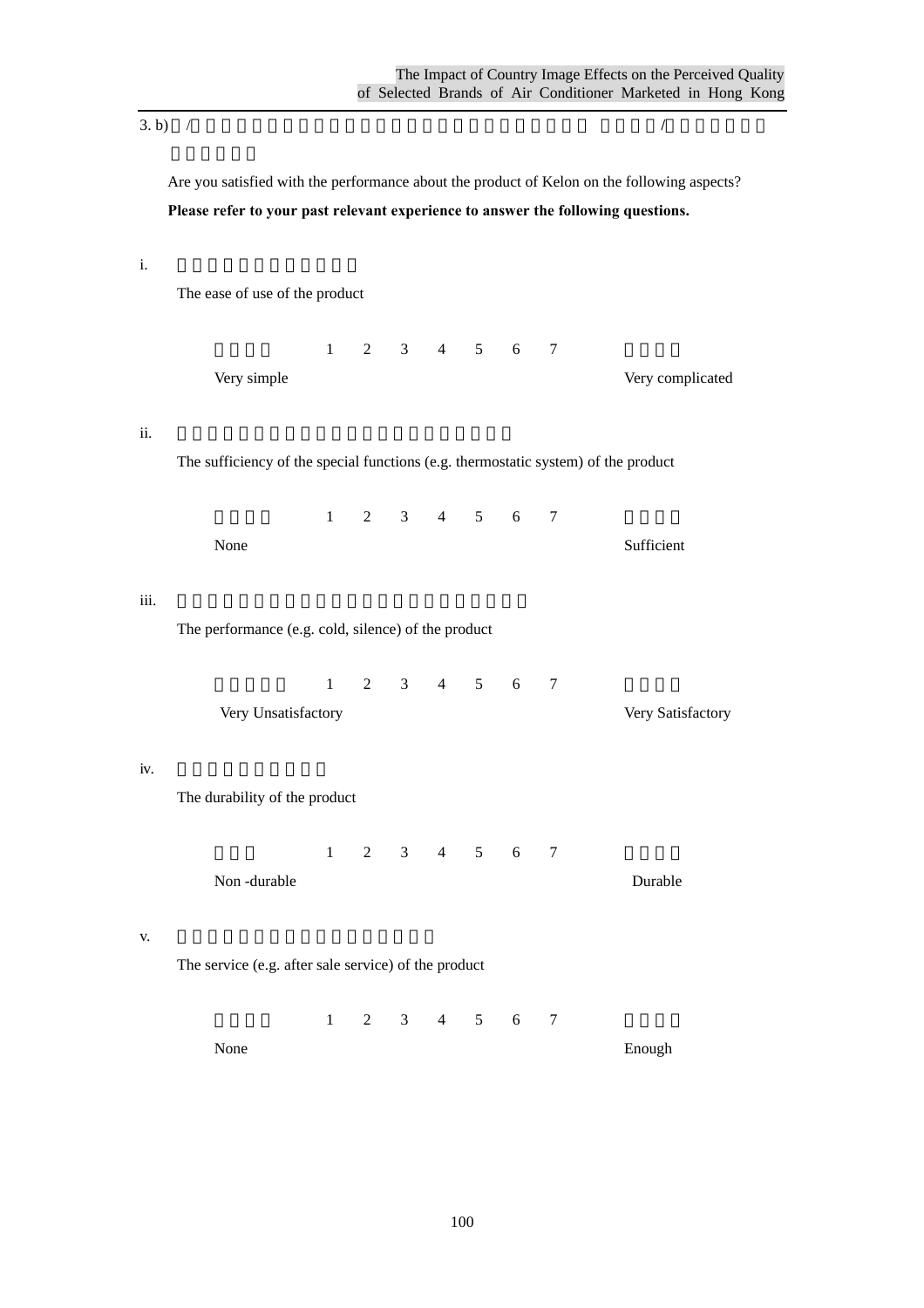$(4, a)$ What do you think about the price of "Midea Air-conditioner"? 1 2 3 4 5 6 7 Cheap Expensive Expensive b)  $\Box$ What do you think about the price of "Kelon Air-conditioner"? 1 2 3 4 5 6 7 Cheap Expensive Expensive 5. a)  $/$ According to the price and quality, do you think the "Midea Air-conditioner" is worthwhile for you to buy? 1 2 3 4 5 6 7 Not worthwhile Very worthwhile b)  $/$ According to the price and quality, do you think the "Kelon Air-conditioner" is worthwhile for you to buy? 1 2 3 4 5 6 7 Not worthwhile Very worthwhile  $6a)$ What is your preference for purchasing "Midea Air-conditioner"?  $1 \t2 \t3 \t4 \t5 \t6 \t7$ Least preferable Most preferable b)  $\Box$ What is your preference for purchasing "Kelon Air-conditioner"?  $1 \t2 \t3 \t4 \t5 \t6 \t7$ Least preferable Most preferable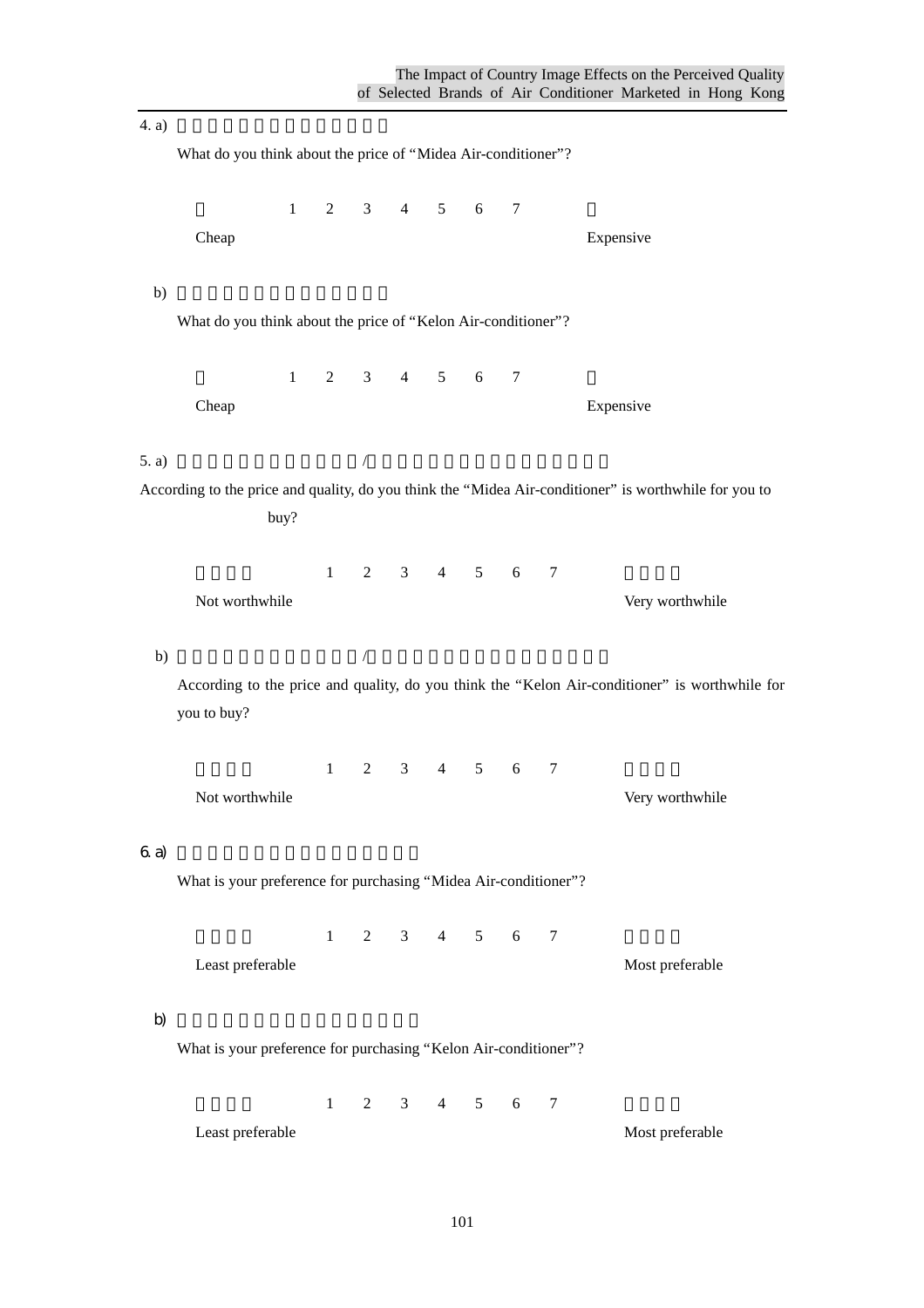### 第二部份:國家形象 *Part 2: Country image*

| 2. |                                                |              |                |                 |                             |                |                          |
|----|------------------------------------------------|--------------|----------------|-----------------|-----------------------------|----------------|--------------------------|
|    | What do you think about Chinese country image? |              |                |                 |                             |                |                          |
| a) |                                                | $\mathbf{1}$ | $\overline{2}$ |                 | 3 4 5 6 7                   |                |                          |
|    | Economically                                   |              |                |                 |                             |                | Economically             |
|    | Developed                                      |              |                |                 |                             |                | Underdeveloped           |
| b) |                                                |              |                |                 | $1 \t2 \t3 \t4 \t5 \t6 \t7$ |                |                          |
|    | Democratic System                              |              |                |                 |                             |                | Dictatorial System       |
| c) |                                                | $\mathbf{1}$ |                |                 | 2 3 4 5 6 7                 |                |                          |
|    | Mass-produced products                         |              |                |                 |                             |                | Handcrafted products     |
| d) |                                                | 1            |                |                 | 2 3 4 5 6 7                 |                |                          |
|    | Civilian government                            |              |                |                 |                             |                | Military government      |
| e) |                                                |              |                |                 | $1 \t2 \t3 \t4 \t5 \t6 \t7$ |                |                          |
|    | Predominantly                                  |              |                |                 |                             |                | Predominantly            |
|    | industrialized                                 |              |                |                 |                             |                | non-industrialized       |
| f) |                                                |              |                |                 | $1 \t2 \t3 \t4 \t5 \t6 \t7$ |                |                          |
|    | High labour cost                               |              |                |                 |                             |                | Low labour cost          |
| g) |                                                | $\mathbf{1}$ | $\overline{2}$ | $3 \t4 \t5 \t6$ |                             | $\overline{7}$ |                          |
|    | High literacy rates                            |              |                |                 |                             |                | Low literacy rates       |
| h) |                                                |              |                |                 | $1 \t2 \t3 \t4 \t5 \t6 \t7$ |                |                          |
|    | Free market system                             |              |                |                 |                             |                | Centrally planned system |
| i) |                                                |              |                |                 | $1 \t2 \t3 \t4 \t5 \t6 \t7$ |                |                          |
|    | Existence of welfare system                    |              |                |                 |                             |                | Lack of welfare system   |
| j) |                                                |              |                |                 | $1 \t2 \t3 \t4 \t5 \t6 \t7$ |                |                          |
|    | Stable economic                                |              |                |                 |                             |                | Unstable economic        |
|    | environment                                    |              |                |                 |                             |                | environment              |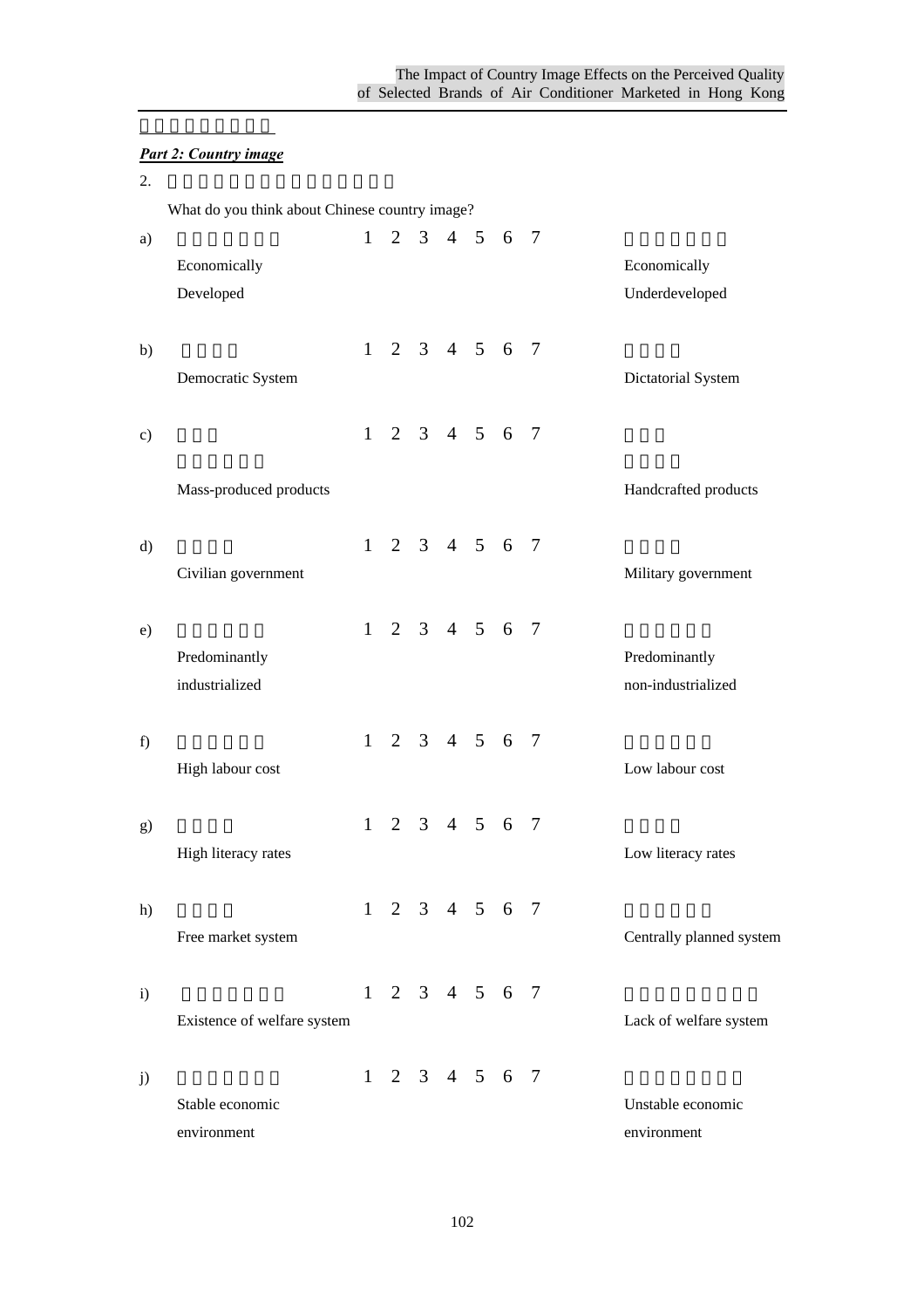The Impact of Country Image Effects on the Perceived Quality of Selected Brands of Air Conditioner Marketed in Hong Kong

| k)               |                                                                                          |              | $1 \t2 \t3 \t4 \t5 \t6 \t7$ |                |   |                 |                |                              |   |   |                                             |
|------------------|------------------------------------------------------------------------------------------|--------------|-----------------------------|----------------|---|-----------------|----------------|------------------------------|---|---|---------------------------------------------|
|                  | Exporter of agricultural<br>products                                                     |              |                             |                |   |                 |                |                              |   |   | Importer of agricultural<br>products        |
| $\left( \right)$ |                                                                                          |              | $1 \t2 \t3 \t4 \t5 \t6 \t7$ |                |   |                 |                |                              |   |   |                                             |
|                  | Production of high-<br>quality products                                                  |              |                             |                |   |                 |                |                              |   |   | Production of low-<br>quality products      |
| m)               | High Standard of living                                                                  |              | $1 \t2 \t3 \t4 \t5 \t6 \t7$ |                |   |                 |                |                              |   |   | Low standard of living                      |
|                  |                                                                                          |              |                             |                |   |                 |                |                              |   |   |                                             |
| n)               | $\sqrt{2}$<br>High level of<br>technological research                                    |              |                             |                |   | 2 3 4 5 6 7     |                |                              |   |   | 7<br>Low level of<br>technological research |
|                  | <b>Part 3: Product perception</b>                                                        |              |                             |                |   |                 |                |                              |   |   |                                             |
| 1.               | $\sqrt{2}$<br>),                                                                         |              |                             |                |   |                 | $\sqrt{2}$     | 1                            | 7 |   | (1)<br>, 7                                  |
|                  | Are you satisfied with the air-conditioner of China? Please indicate your opinion below. |              |                             |                |   |                 |                |                              |   |   |                                             |
| a.               | The country's production process is technically advanced                                 |              |                             |                |   |                 |                |                              |   |   |                                             |
|                  | Totally disagree                                                                         | $\mathbf{1}$ | 2                           |                | 3 | $\overline{4}$  | 5 <sup>5</sup> |                              | 6 | 7 | Totally agree                               |
| g.               | The country's air-conditioner is innovative                                              |              |                             |                |   |                 |                |                              |   |   |                                             |
|                  | Totally disagree                                                                         | $\mathbf{1}$ |                             | $\overline{2}$ |   | $3 \t 4 \t 5$   |                | 6                            |   | 7 | Totally agree                               |
| h.               | The air-conditioner has high quality                                                     |              |                             |                |   |                 |                |                              |   |   |                                             |
|                  | Totally disagree                                                                         | $\mathbf{1}$ | $\overline{2}$              |                | 3 | $4\overline{ }$ |                | 5 <sup>5</sup><br>$\sqrt{6}$ |   | 7 | Totally agree                               |